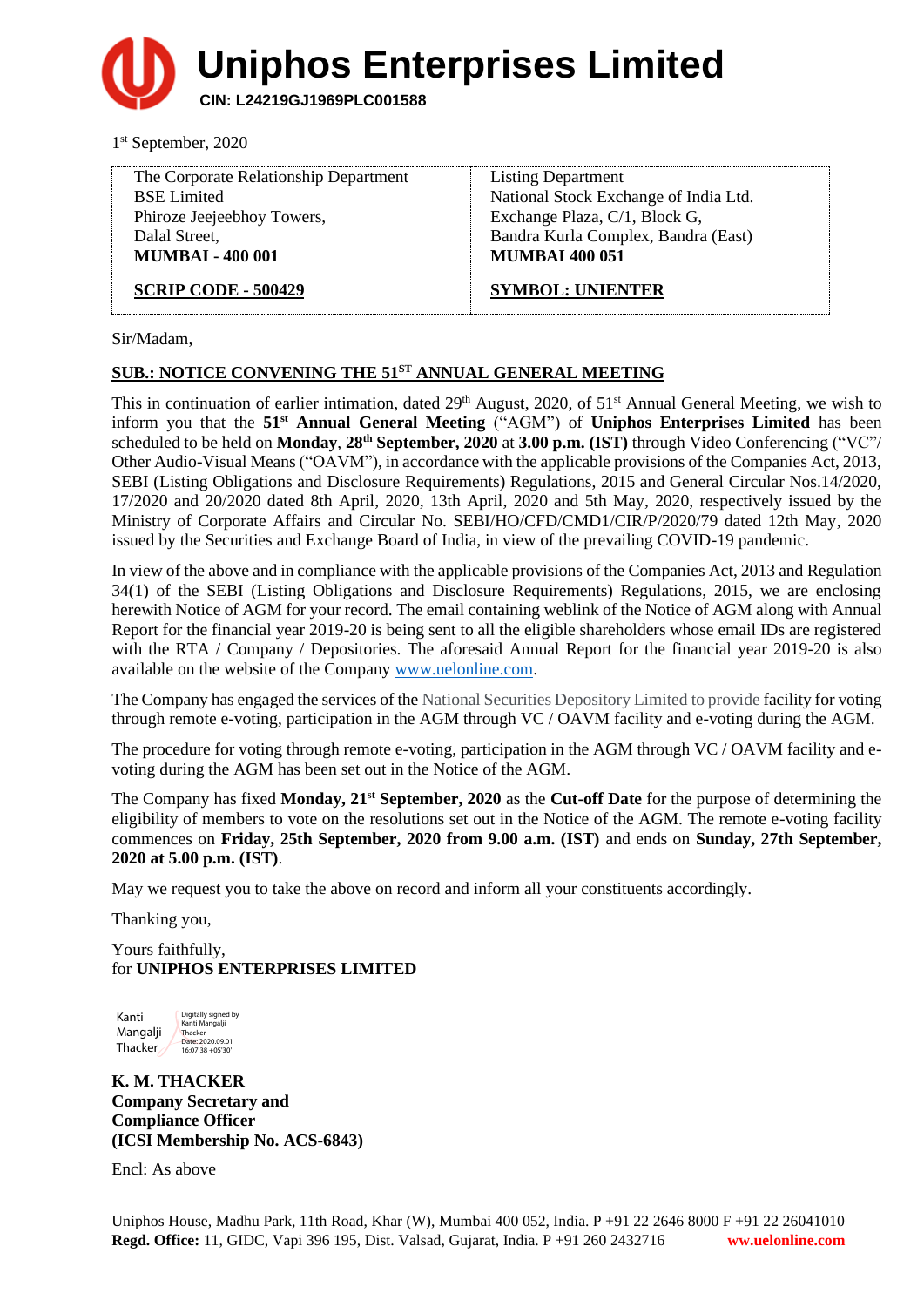# ANNUAL 2019-20

# $\bigcirc$ **Uniphos Enterprises Limited**  Uniphos Enterprises Limited

The Members,

Financial Results

section 188(1) of the Companies Act,2013)

**PARTICULARS OF LOANS,GUARANTEES, INVESTMENTS** 

**Corporate Overview Statutory Reports Financial Statements**

**UNDER SECTION 186**

recommend a dividend at the rate of `2 per equity share, i.e. 20% of the paid up Equity Share Capital for the year ended  $\frac{1}{2}$ 

During the year under review, your Company neitheraccepted any deposits nor there were any amounts outstanding at the **DIRECTORS' REPORT**



Company, together with the Audited Financial Statements for the year ended March 31, 2019.

Your Directors have pleasure in presenting the Twenty First Annual Report of the Company on the business and operations of the

The Company's performance during the financial year ended March 31, 2019 as compared to the previous financial year is summarized

Other income 12,962.52 10,911.85 12,962.52 10,911.85

AMAMAMAMANI /// http://www.uelonline.com/investors.html related parties entered during the year under review.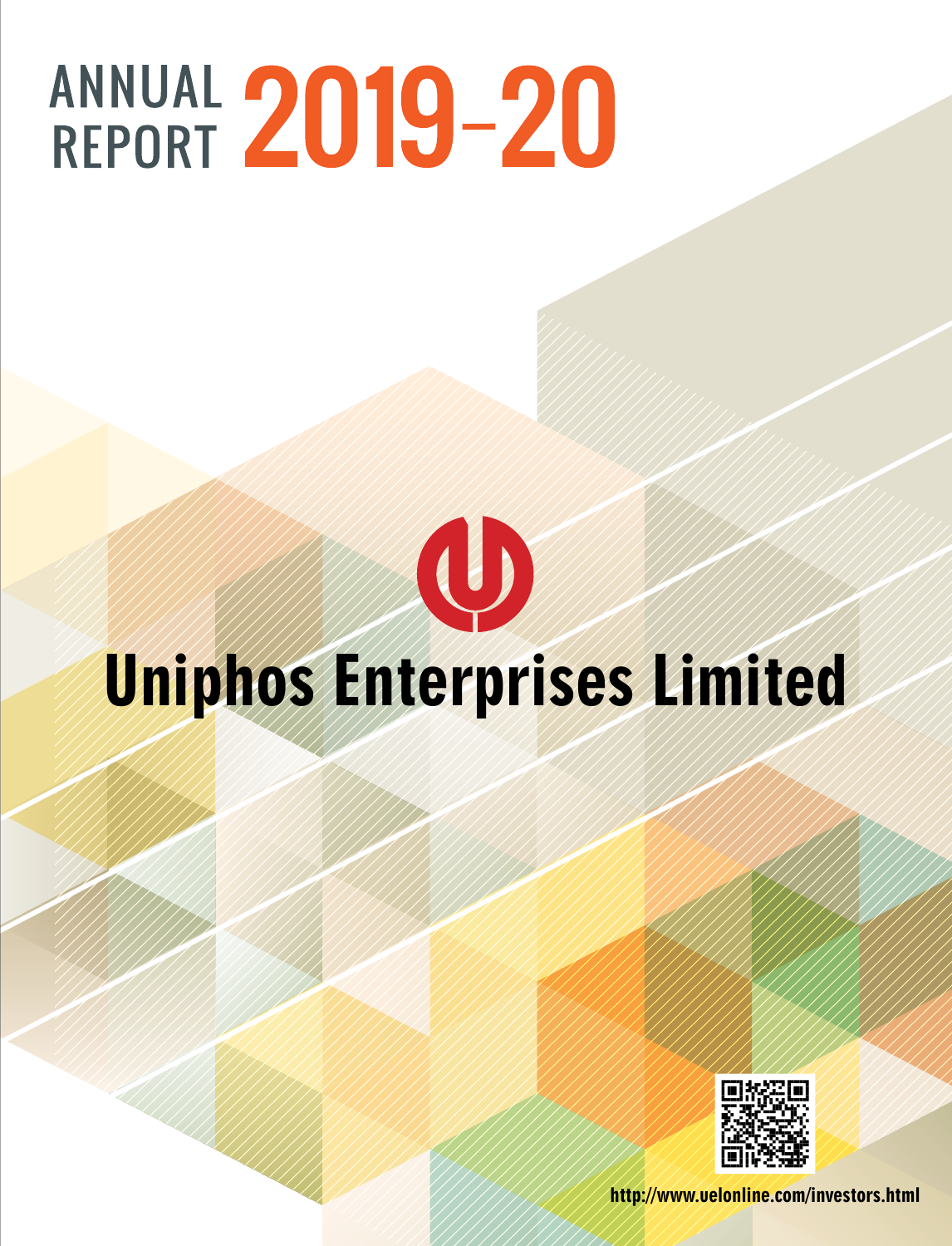#### **BOARD OF DIRECTORS**

| Mr. RAINIKANT DEVIDAS SHROFF<br>Chairman & Managing Director | (DIN: 00180810) |
|--------------------------------------------------------------|-----------------|
| Mrs. SANDRA RAINIKANT SHROFF<br>Non-Executive Vice Chairman  | (DIN: 00189012) |
| Mr. JAIDEV RAJNIKANT SHROFF<br>Non-Executive Director        | (DIN: 00191050) |
| Mr. ARUN CHANDRASEN ASHAR<br>Independent Director            | (DIN: 00192088) |
| Mr. PRADEEP VEDPRAKASH GOYAL<br>Independent Director         | (DIN: 00008370) |
| Mrs. SWATI SANDESH MAYEKAR<br>Independent Director           | (DIN: 00245261) |

#### **COMPANY SECRETARY**

Mr. K. M. THACKER (ICSI Membership No. ACS 6843)

#### **CHIEF FINANCIAL OFFICER**

Mr. B. P. CHHEDA (ICAI Membership No. ACA 101820)

#### **AUDITORS**

B S R & Co. LLP Chartered Accountants

#### **BANKERS**

Canara Bank Axis Bank Ltd. HDFC Bank Ltd.

#### **ADMINISTRATIVE OFFICE**

Uniphos House, C.D. Marg, 11th Road, Madhu Park Khar (West), Mumbai- 400 052. Tel. : 91-22-2646 8000 Fax : 91-22-2604 1010

#### **REGISTERED OFFICE**

11, G.I.D.C., Vapi, Dist. Valsad, Gujarat. Pin - 396 195. Tel. : 0260-2400717 Fax : 0260-2401823

#### **SECRETARIAL DEPARTMENT**

Uniphos House, C.D. Marg, 11th Road, Madhu Park Khar (West), Mumbai- 400 052. Tel. : 91-22-2646 8009/10 Fax : 91-22-2604 1010

#### **CONTENTS**

|                                    | Page No(s). |
|------------------------------------|-------------|
| <b>Notice</b>                      | 2-8         |
| Directors' Report                  | 9-17        |
| Corporate Governance               | 18-33       |
| Management Discussion and Analysis | 34          |
| Business Responsibility Report     | 35-38       |
| Independent Auditors' Report       | 39-45       |
| Balance Sheet                      | 46          |
| Statement of Profit and Loss       | 47          |
| Cash Flow Statement                | 48          |
| Statement of Changes in Equity     | 49          |
| Notes to Financial Statements      | 50-7        |

#### **Communication to Shareholders**

In view of the COVID-19 pandemic and resultant difficulties involved in dispatch of physical copies of the Annual Report, the Ministry of Corporate Affairs (MCA), vide its General Circular No 20/2020 dated May 5, 2020 and Circular No. SEBI/HO/CFD/ CMD1/CIR/P/2020/79 dated 12th May, 2020 issued by the Securities and Exchange Board of India (SEBI), have dispensed with the requirement of dispatch of physical copies of the Annual Report. Accordingly, the Notice of the 51st Annual General Meeting (AGM) along with the Annual Report 2019-20 is being sent only by electronic mode to those Members whose email addresses are registered with the Company or the Depositories or Registrar and Transfer Agent. Members may note that the Notice and Annual Report 2019-20 will also be available on the Company's website [www.uelonline.com,](www.uelonline.com) websites of the Stock Exchanges i.e. BSE Limited and National Stock Exchange of India Limited at <www.bseindia.com> and <www.nseindia.com>respectively and on the website of NSDL [https://www.evoting.nsdl.com.](https://www.evoting.nsdl.com) For any communication, the shareholders may also send requests to the Company's dedicated investor email-id: [uel.investors@](mailto:uel.investors@upl-ltd.com) [upl-ltd.com](mailto:uel.investors@upl-ltd.com).

For assistance regarding share transposition, transmission, change of address, duplicate/loss of shares and other related matters, please write to the Registrar & Share Transfer Agents:

#### **Link Intime India Pvt. Ltd. Unit : Uniphos Enterprises Limited**

C 101, 247 Park, L B S Marg Vikhroli West Mumbai 400 083. Tel. : 91-22-49186270 Fax No.: 91-22-49186060 E-mail id: [rnt.helpdesk@linkintime.co.in](mailto:rnt.helpdesk@linkintime.co.in) Website:<www.linkintime.co.in>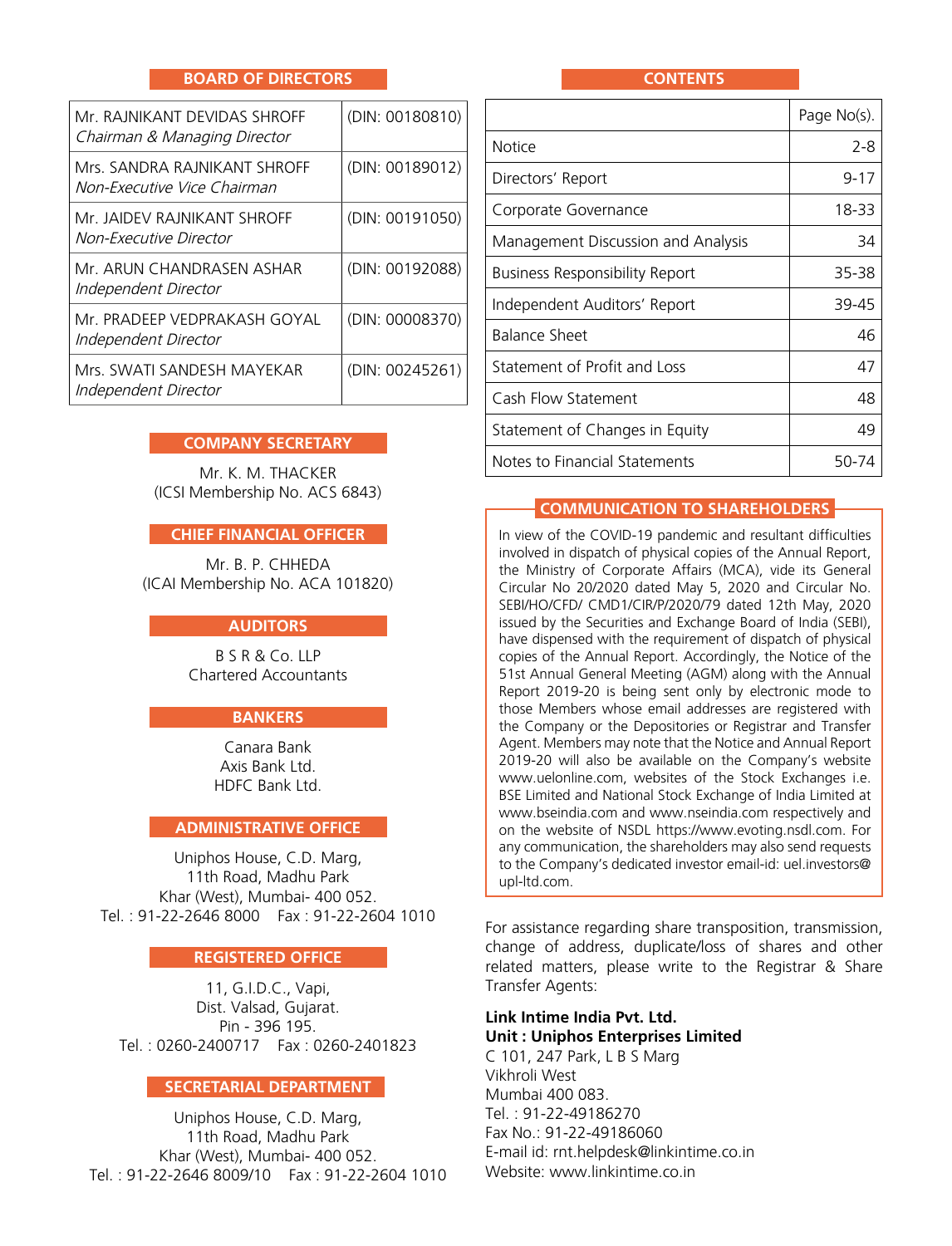

# **BOARD OF DIRECTORS**



**Mr. RAJNIKANT DEVIDAS SHROFF** (DIN: 00180810) Chairman & Managing Director



**Mrs. SANDRA RAJNIKANT SHROFF** (DIN: 00189012) Non-Executive Vice Chairman



**Mr. JAIDEV RAJNIKANT SHROFF**  (DIN: 00191050) Non-Executive Director



**Mr. ARUN CHANDRASEN ASHAR**  (DIN: 00192088) Independent Director



**Mr. PRADEEP VEDPRAKASH GOYAL**  (DIN: 00008370) Independent Director



**Mrs. SWATI SANDESH MAYEKAR**  (DIN: 00245261) Independent Director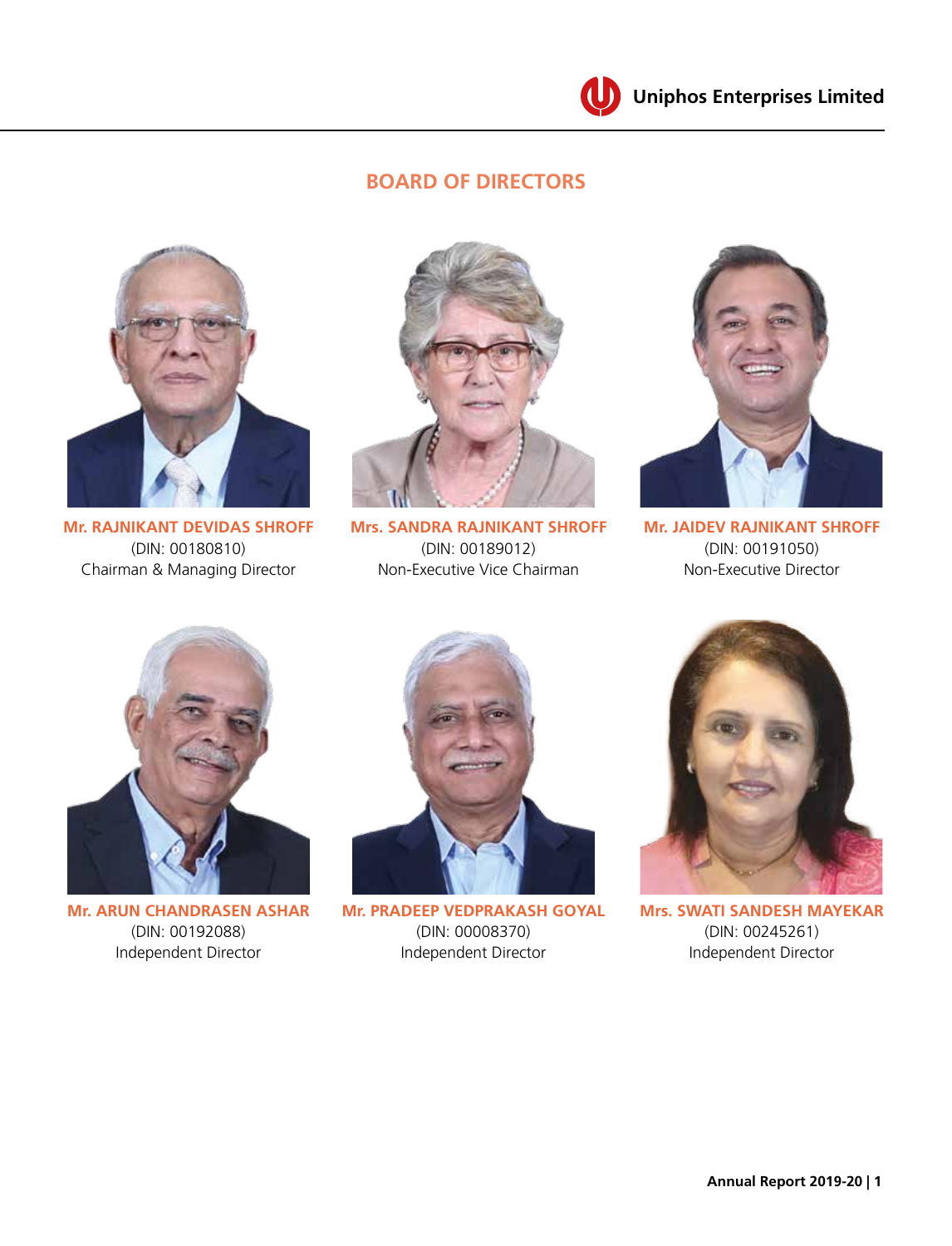# **NOTICE OF THE 51<sup>ST</sup> ANNUAL GENERAL MEETING**

NOTICE is hereby given that the **51st ANNUAL GENERAL MEETING ("AGM")** of the Shareholders of **UNIPHOS ENTERPRISES LIMITED ("Company")** will be held on Monday, September 28, 2020 at 3.00 p.m. (IST) through Video Conferencing ("VC") / Other Audio Visual Means ("OAVM"), to transact the following business:

#### **ORDINARY BUSINESS:**

To consider and if thought fit to pass resolution nos. 1 and 2 as Ordinary Resolutions:

1. To receive, consider and adopt the audited financial statement of the Company comprising of audited Balance Sheet as at 31st March, 2020, Statement of Profit and Loss and Cash Flow Statement for the year ended on that date and the Reports of the Board of Directors and Auditors thereon.

**"RESOLVED THAT** the audited financial statement of the Company comprising of audited Balance Sheet as at 31st March, 2020, Statement of Profit and Loss and Cash Flow Statement for the year ended on that date and the Reports of the Board of Directors and Auditors thereon as circulated to the members with the notice of the 51st Annual General Meeting and submitted to this meeting be and are hereby considered and adopted."

2. To appoint a Director in place of Mr. Jaidev Rajnikant Shroff (DIN: 00191050), Non-Executive Director, who retires by rotation and being eligible, offers himself for re-appointment.

**"RESOLVED THAT** pursuant to the provisions of Section 152 and other applicable provisions of the Companies Act, 2013 and Regulation 17(1A) of Securities and Exchange Board of India (Listing Obligations and Disclosure Requirements) Regulations, 2015, Mr. Jaidev Rajnikant Shroff (DIN: 00191050), Non-Executive Director, who retires by rotation at this meeting be and is hereby re-appointed as Non-Executive Director of the Company, liable to retire by rotation."

Mumbai By Order of the Board of Directors 26th June, 2020 For **UNIPHOS ENTERPRISES LTD.**

#### Registered Office:

11, G.I.D.C., Vapi, Dist. Valsad, Gujarat, **K. M. THACKER** Pin- 396 195. Company Secretary Tel. No.: 0260-2400717; (ICSI Membership No. ACS-6843) Fax: 0260-2401823 Website: www.uelonline.com E-mail: [uel.investors@upl-ltd.com](mailto:uel.investors@upl-ltd.com) CIN: L24219GJ1969PLC001588

#### **NOTES:**

- 1. In view of the global outbreak of unprecedented Covid-19 pandemic and pre-requisite social distancing measures, the Ministry of Corporate Affairs ("MCA") has vide its General Circular No. 20/2020 dated May 5, 2020 read with General Circular No. 14/2020 dated April 8, 2020 and General Circular No. 17/2020 dated April 13, 2020 and the Securities and Exchange Board of India ("SEBI") vide Circular No. SEBI/HO/ CFD/CMD1/CIR/P/2020/79 dated May 12, 2020 (collectively referred to as "the applicable Circulars") have allowed the companies to conduct the Annual General Meeting ("AGM") through Video Conferencing (VC) or Other Audio Visual Means (OAVM) without the physical presence of the members at a common venue. Hence, in compliance with the provisions of the Companies Act, 2013 ("the Act"), The Securities and Exchange Board of India (Listing Obligations and Disclosure Requirements) Regulations, 2015 ("SEBI Listing Regulations") and the applicable Circulars, the AGM of the Company is being held though VC facility.
- 2. Additional information, pursuant to Regulations 26(4) and 36(3) of the Securities and Exchange Board of India (Listing Obligations and Disclosure Requirements) Regulations, 2015 ("Listing Regulations") and Secretarial Standard on General Meetings ("SS-2") issued by the Institute of Company Secretaries of India (ICSI), in respect of Director seeking reappointment at this AGM as mentioned in Item No. 2 of this AGM Notice is annexed hereto.
- 3. **PURSUANT TO THE PROVISIONS OF THE ACT, A MEMBER ENTITLED TO ATTEND AND VOTE AT THE AGM IS ENTITLED TO APPOINT A PROXY TO ATTEND AND VOTE ON HIS/HER BEHALF AND THE PROXY NEED NOT BE A MEMBER OF THE COMPANY. SINCE, THIS AGM IS BEING HELD PURSUANT TO THE APPLICABLE CIRCULARS THROUGH VC/OAVM, THE REQUIREMENT OF PHYSICAL ATTENDANCE OF MEMBERS HAS BEEN DISPENSED WITH. ACCORDINGLY, IN TERMS OF THE APPLICABLE CIRCULARS, THE FACILITY FOR APPOINTMENT OF PROXIES BY THE MEMBERS WILL NOT BE AVAILABLE FOR THIS AGM AND HENCE THE PROXY FORM, ATTENDANCE SLIP AND ROUTE MAP OF AGM ARE NOT ANNEXED TO THIS NOTICE.** However, Corporate/institutional members intending to authorise their representative to attend the Meeting through VC/OAVM facility and participate thereat and cast their votes through e-voting are requested to send to the Company a scanned certified true copy of the Board Resolution with attested specimen signature of the duly authorized signatory(ies) who are authorized to attend and vote on their behalf at the AGM. The said Resolution / Authorization shall be sent to the Scrutinizer by e-mail through its registered email address to [uel.scrutinizer@gmail.com](mailto:uel.scrutinizer@gmail.com) with a copy marked to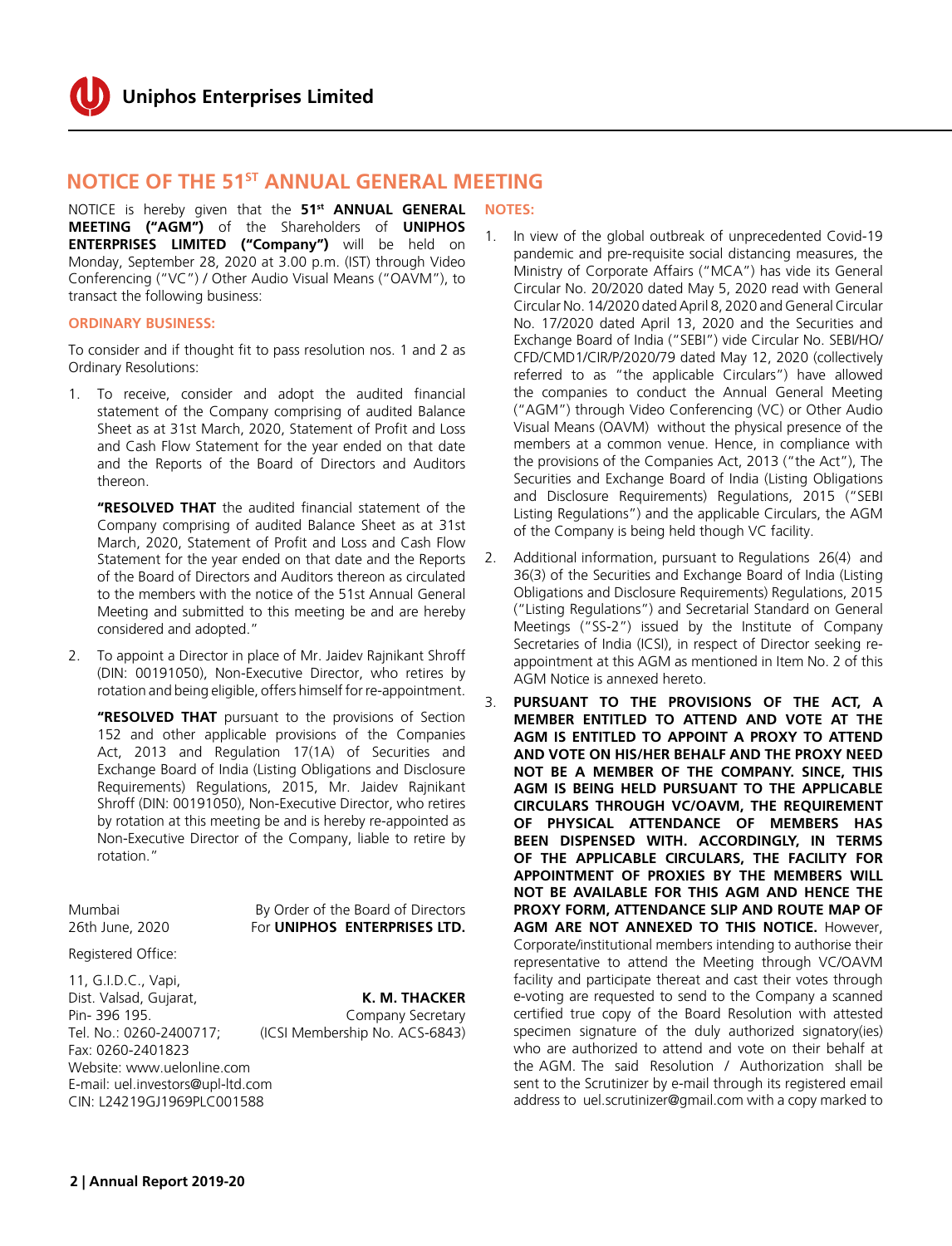[evoting@nsdl.co.in a](mailto:evoting@nsdl.co.in)nd [uel.investors@upl-ltd.com](mailto:uel.investors@upl-ltd.com)

- 4. In case of joint holders attending the AGM, only such joint holder who is higher in the order of names will be entitled to vote.
- 5. The attendance of the Members attending the AGM through VC/ OAVM will be counted for the purpose of reckoning the quorum under Section 103 of the Companies Act, 2013.
- 6. The Register of Directors and Key Managerial Personnel and their shareholding maintained under section 170 of the Act and the Register of Contracts or Arrangements in which the directors are interested, maintained under section 189 of the Act, will be available electronically for inspection by the members during the AGM. All documents referred to in the Notice will also be available for electronic inspection without any fee by the members from the date of circulation of this Notice up to the date of AGM, i.e. September 28, 2020. Members seeking to inspect such documents can send an e-mail to uel.investors@upl-ltd.com.
- 7. Members are requested to intimate changes, if any, pertaining to their name, postal address, email address, telephone/ mobile numbers, Permanent Account Number (PAN), mandates, nominations, power of attorney, bank details such as, name of the bank and branch details, bank account number, MICR code, IFSC code, etc., to their DPs in case the shares are held by them in electronic form and to Link Intime India Pvt. Ltd., Registrar and Share Transfer Agents of the Company ("Link Intime"), Unit: Uniphos Enterprises Limited, C-101, 247 Park, LBS Marg, Vikhroli (West), Mumbai, Contact No.: 91-22-49186270, Fax No.: 91-22-49186060, E-mail: [rnt.helpdesk@linkintime.co.in](mailto:rnt.helpdesk@linkintime.co.in) for shares held in physical form, with relevant documents that may be required.
- 8. In view of the COVID-19 pandemic and resultant difficulties involved in dispatch of physical copies of the Annual Report, the MCA, vide its General Circular No 20/2020 dated May 5, 2020 and Circular No. SEBI/HO/CFD/ CMD1/CIR/P/2020/79 dated 12th May, 2020 issued by the Securities and Exchange Board of India (SEBI), have dispensed with the requirement of dispatch of physical copies of the Annual Report. Accordingly, the Notice of the AGM along with the Annual Report 2019-20 is being sent only by electronic mode to those Members whose email addresses are registered with the Company or the Depositories or Link Intime. Members may note that the Notice and Annual Report 2019-20 will also be available on the Company's website [www.](http://www.uelonline.com) [uelonline.com](http://www.uelonline.com), websites of the Stock Exchanges i.e. BSE Limited and National Stock Exchange of India Limited at [www.bseindia.com](http://www.bseindia.com) and [www.nseindia.com](http://www.nseindia.com) respectively and on the website of NSDL <https://www.evoting.nsdl.com>. For any communication, the shareholders may also send requests to the Company's dedicated investor email-id: [uel.investors@upl-ltd.com.](mailto:uel.investors@upl-ltd.com)
- 9. To support the 'Green Initiative', members holding shares in physical mode and who have not yet registered their e-mail addresses / not updated their email addresses with the Company are requested to update their email addresses by writing to Link Intime along with the copy of the signed request letter mentioning the name and address of the Member, scanned copy of the share certificate (front and back), self- attested copy of the PAN card, and self-attested copy of any document (e.g.: Driving License, Election Identity Card, Passport) in support of the address of the Member. Members holding shares in dematerialized mode are requested to register / update their e-mail addresses with the relevant Depository Participant(s). In case of any queries / difficulties in registering the e-mail address, Members may write t[o](mailto:gavl.secretarial@godrejagrovet.com) [rnt.helpdesk@linkintime.co.in](mailto:rnt.helpdesk@linkintime.co.in)
- 10. Shareholders can avail the facility of nomination in respect of shares held by them in physical form pursuant to the provisions of Section 72 of the Act read with the Rules made thereunder. Members desiring to avail of this facility may send their nomination in the prescribed Form No. SH-13 duly filled-in to Link Intime. Members holding shares in electronic form may contact their respective Depository Participants for availing this facility.
- 11. SEBI has mandated the submission of Permanent Account Number (PAN) by every participant in securities market. Members holding shares in dematerialized form are, therefore, requested to submit their PAN to the Depositary Participant(s) with whom they are maintaining their dematerialized accounts. Members holding shares in physical form can submit their PAN details to Link Intime.
- 12. SEBI has mandated that the securities of listed companies can be transferred only in dematerialized form from 1st April, 2019, except in case of transmission and transposition of securities. In view of the same and to avail various benefits of dematerialization to eliminate all risks associated with physical shares and for ease of portfolio management, Members are advised to dematerialize shares held by them in physical form. Shareholders can contact the Company or Link Intime for assistance in this regard.

Shareholders holding shares in more than one folio in the same name(s) are requested to send the details of their folios along with share certificates so as to enable the Company to consolidate their holding into one folio.

- 13. Shareholders are requested to send in their queries at least a week in advance to the Company Secretary at uel.investors@upl-ltd.com to facilitate clarifications during the AGM.
- 14. The venue of the 51st AGM shall be deemed to be the Registered Office of the Company at 11, G.I.D.C., Vapi, Dist. Valsad, Gujarat – 396 195.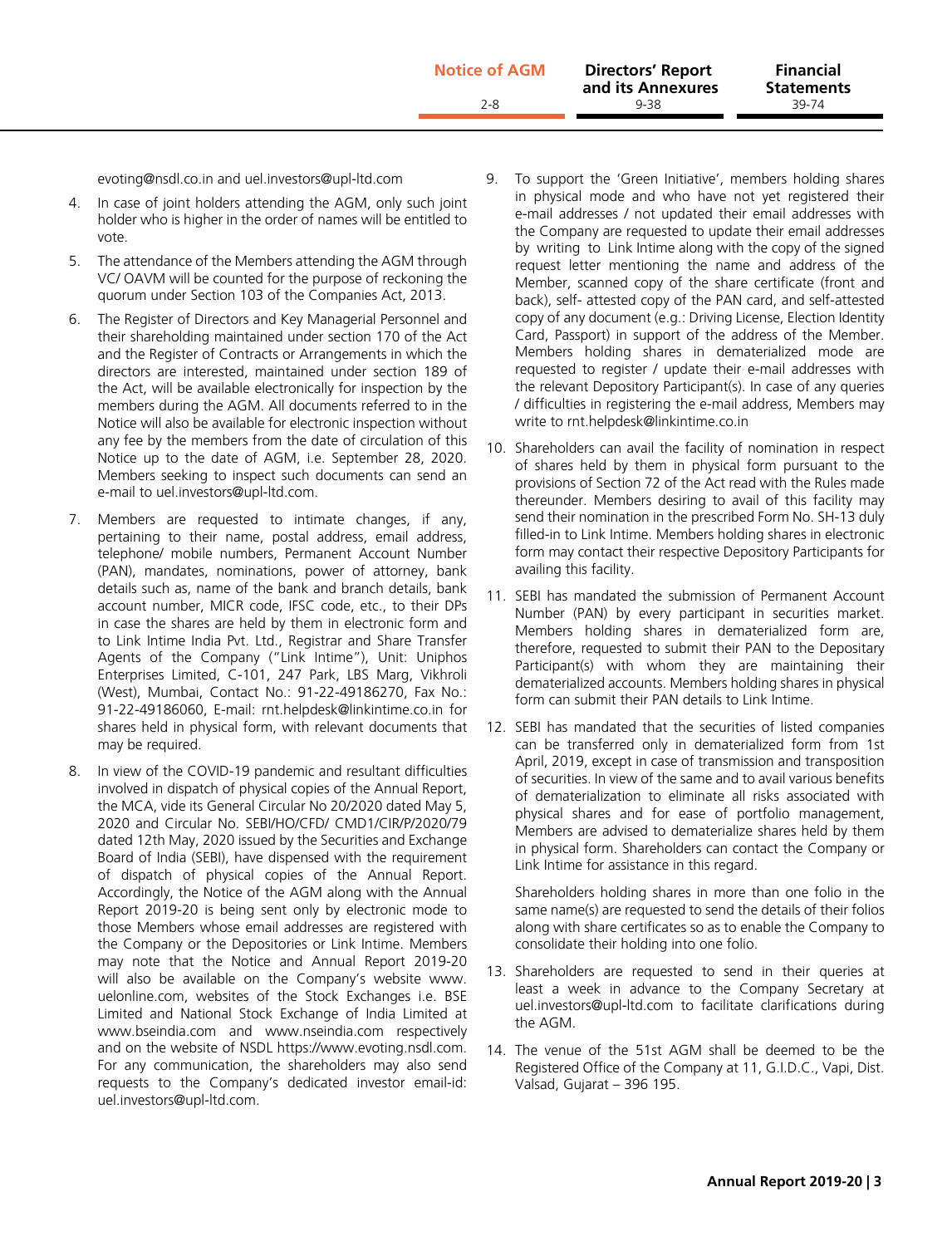#### **15. INSTRUCTIONS FOR E-VOTING AND JOINING THE AGM:**

#### **(A) VOTING THROUGH ELECTRONIC MEANS**

 a) Pursuant to the provisions of Section 108 of the Companies Act, 2013 read with Rule 20 of the Companies (Management and Administration) Rules, 2014 (as amended) and Regulation 44 of Securities and Exchange Board of India (Listing Obligations and Disclosure Requirements) Regulations, 2015 (as amended), the Circulars issued by the Ministry of Corporate Affairs (MCA) and Secretarial Standard–2 (SS-2) on "General Meetings" issued by the Institute of Company Secretaries of India, the Company is providing facility of remote e-voting to its Members in respect of the business to be transacted at the AGM.

 For this purpose, the Company has entered into an agreement with National Securities Depository Limited (NSDL) for facilitating voting through electronic means, as the authorized agency. The facility of casting votes by a Shareholder using remote e-voting system as well as e-voting during the AGM will be provided by NSDL.

- b) The Shareholders who wish to cast their vote by remote e-voting prior to the AGM may also attend the AGM but shall not be entitled to cast their vote again, and if casted again, then the same will not be counted.
- c) The remote e-voting period shall commence on Friday, September 25, 2020 (at 9.00 a.m. IST) and ends on Sunday, September 27, 2020 (at 5.00 p.m. IST). During this period, the Shareholders of the Company, holding shares either in physical form or in dematerialized form, as on the cut-off date, i.e., Monday, September 21, 2020, may cast their votes by remote e-voting. The remote e-voting module shall be disabled by NSDL for voting thereafter. Once the vote on a resolution is cast by the Shareholder, the Shareholder shall not be allowed to change it subsequently.
- d) The voting rights of Members shall be in proportion to their share in the Paid-up Equity Share Capital of the Company as on the cut-off date i.e., Monday, September 21, 2020.
- e) Any person, who acquires Shares of the Company and becomes a Member of the Company after sending of the Notice and holding shares as of the cut-off date, may obtain the login ID and password by sending a request at evoting@nsdl. co.in. However, if he/she is already registered with NSDL for remote e-voting then he/she can use his/

her existing User ID and password for casting the vote.

#### **INSTRUCTIONS FOR MEMBERS FOR REMOTE E-VOTING:-**

#### **Manner of Voting Electronically using NSDL e-Voting system:**

The way to vote electronically on NSDL e-Voting system consists of "Two Steps" which are mentioned below:

**Step 1:** Log-in to NSDL e-Voting system at [https://www.](https://www.evoting.nsdl.com) [evoting.nsdl.com](https://www.evoting.nsdl.com)/

**Step 2:** Cast your vote electronically on NSDL e-Voting system.

**Details on Step 1 are mentioned below:**

#### **How to Log-in to NSDL e-Voting website?**

- 1. Visit the e-Voting website of NSDL. Open web browser by typing the following URL: [https://www.evoting.nsdl.](http://www.evoting.nsdl.com/) [com/](http://www.evoting.nsdl.com/) either on a Personal Computer or on a mobile.
- 2. Once the home page of e-Voting system is launched, click on the icon "Login" which is available under 'Shareholders' section.
- 3. A new screen will open. You will have to enter your User ID, your Password and a Verification Code as shown on the screen.

 Alternatively, if you are registered for NSDL eservices i.e. IDEAS, you can log-in at <https://eservices.nsdl.com>/ with your existing IDEAS login. Once you log-in to NSDL eservices after using your log-in credentials, click on e-Voting and you can proceed to Step 2 i.e. Cast your vote electronically.

4. Your User ID details are given below :

| Manner of holding Your User ID is:<br>shares i.e. Demat<br>(NSDL or CDSL) or<br><b>Physical</b> |                                                                                                                                                                         |
|-------------------------------------------------------------------------------------------------|-------------------------------------------------------------------------------------------------------------------------------------------------------------------------|
| a) For Members who<br>hold shares in demat<br>account with NSDL.                                | 8 Character DP ID followed by 8<br>Digit Client ID<br>For example, if your DP ID<br>is IN300*** and Client ID is<br>12****** then your user ID is<br>$IN300***12******$ |
| b) For Members who<br>hold shares in demat<br>account with CDSL.                                | 16 Digit Beneficiary ID<br>For example, if your Beneficiary<br>$ID$ is $12***************$ then<br>your<br>user ID is 12**************                                  |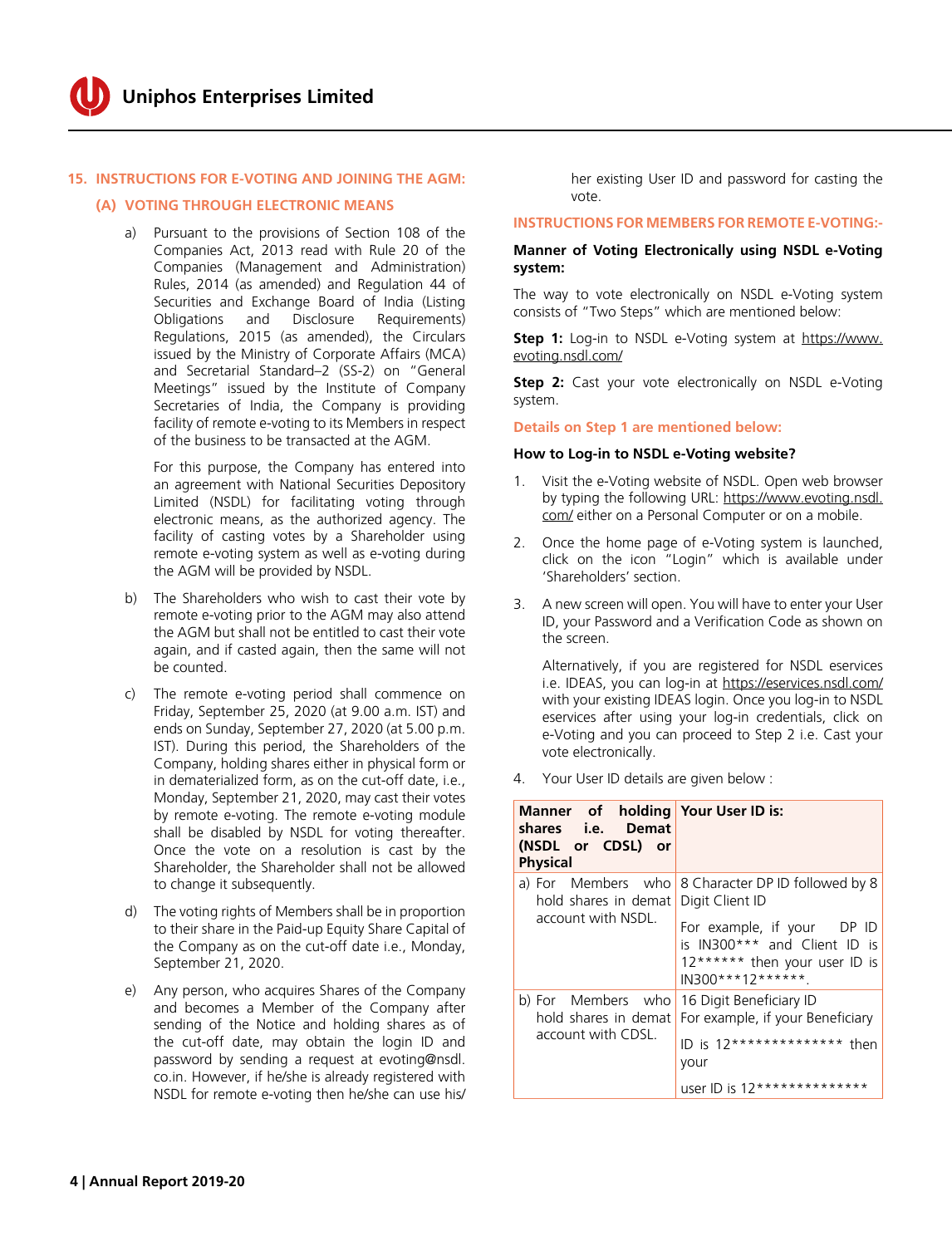| Form. |  | c) For Members holding EVEN Number followed by Folio<br>shares in Physical Number registered with the<br>company |
|-------|--|------------------------------------------------------------------------------------------------------------------|
|       |  | For example, if your folio number<br>is 001 *** and EVEN is 113733<br>then user ID is 113733001***               |

- 5. Your password details are given below:
	- a) If you are already registered for e-Voting, then you can use your existing password to login and cast your vote.
	- b) If you are using NSDL e-Voting system for the first time, you will need to retrieve the 'initial password' which was communicated to you. Once you retrieve your 'initial password', you need to enter the 'initial password' and the system will force you to change your password.
	- c) How to retrieve your 'initial password'?
		- ◊ If your email ID is registered in your demat account or with the Company, your 'initial password' is communicated to you on your email ID. Trace the email sent to you by NSDL in your mailbox. Open the attachment in the e-mail i.e. a .pdf file. The password to open the .pdf file is your 8 digit client ID for NSDL account, last 8 digits of client ID for CDSL account or folio number for shares held in physical form. The .pdf file contains your 'User ID' and your 'initial password'.
		- ◊ If your email ID is not registered, please follow steps mentioned below in **"process for those shareholders whose email ids are not registered"**
- 6. If you are unable to retrieve or have not received the "Initial password" or have forgotten your password:
	- a) Click on "Forgot User Details/Password?"(If you are holding shares in your demat account with NSDL or CDSL) option available on www.evoting.nsdl.com.
	- b) "Physical User Reset Password?" (If you are holding shares in physical mode) option available on www. evoting.nsdl.com.
	- c) If you are still unable to get the password by aforesaid two options, you can send a request at evoting@nsdl.co.in mentioning your demat account number/folio number, your PAN, your name and your registered address.
	- d) Members can also use the OTP (One Time Password) based login for casting the votes on the e-Voting system of NSDL.
- 7. After entering your password, tick on Agree to "Terms and Conditions" by selecting on the check box.
- 8. Now, you will have to click on "Login" button.
- 9. After you click on the "Login" button, Home page of e-Voting will open.

#### **Details on Step 2 are given below:**

#### **How to cast your vote electronically on NSDL e-Voting system?**

- 1. After successful login at Step 1, you will be able to see the Home page of e-Voting. Click on e-Voting. Then, click on Active Voting Cycles.
- 2. After click on Active Voting Cycles, you will be able to see all the companies "EVEN" in which you are holding shares and whose voting cycle is in active status.
- 3. Select "EVEN" of Company, i.e., 113733 for which you wish to cast your vote.
- 4. Now you are ready for e-Voting as the Voting page opens.
- 5. Cast your vote by selecting appropriate options i.e. assent or dissent, verify/modify the number of shares for which you wish to cast your vote and click on "Submit" and also "Confirm" when prompted.
- 6. Upon confirmation, the message "Vote cast successfully" will be displayed.
- 7. You can also take the printout of the votes cast by you by clicking on the print option on the confirmation page.
- 8. Once you confirm your vote on the resolution, you will not be allowed to modify your vote.

#### **General Guidelines for the Shareholders:**

- 1. Institutional Shareholders (i.e. other than individuals, HUF, NRI etc.) are required to send scanned copy (PDF/JPG Format) of the relevant Board Resolution / Authority letter, etc. with attested specimen signature of the duly authorized signatory(ies) who are authorized to vote, to the Scrutinizer by e-mail to [uel.scrutinizer@](mailto:uel.scrutinizer@gmail.com) [gmail.com](mailto:uel.scrutinizer@gmail.com) [w](mailto:narasimhan.b8@gmail.com)ith a copy marked to the Company at [uel.investors@upl-ltd.com](mailto:uel.investors@upl-ltd.com) and to NSDL at [evoting@nsdl.](mailto:evoting@nsdl.co.in) [co.in.](mailto:evoting@nsdl.co.in)
- 2. It is strongly recommended not to share your password with any other person and take utmost care to keep your password confidential. Login to the e-voting website will be disabled upon five unsuccessful attempts to key in the correct password. In such an event, you will need to go through the "Forgot User Details/ Password?" or "Physical User Reset Password?" option available on www.evoting.nsdl.com to reset the password.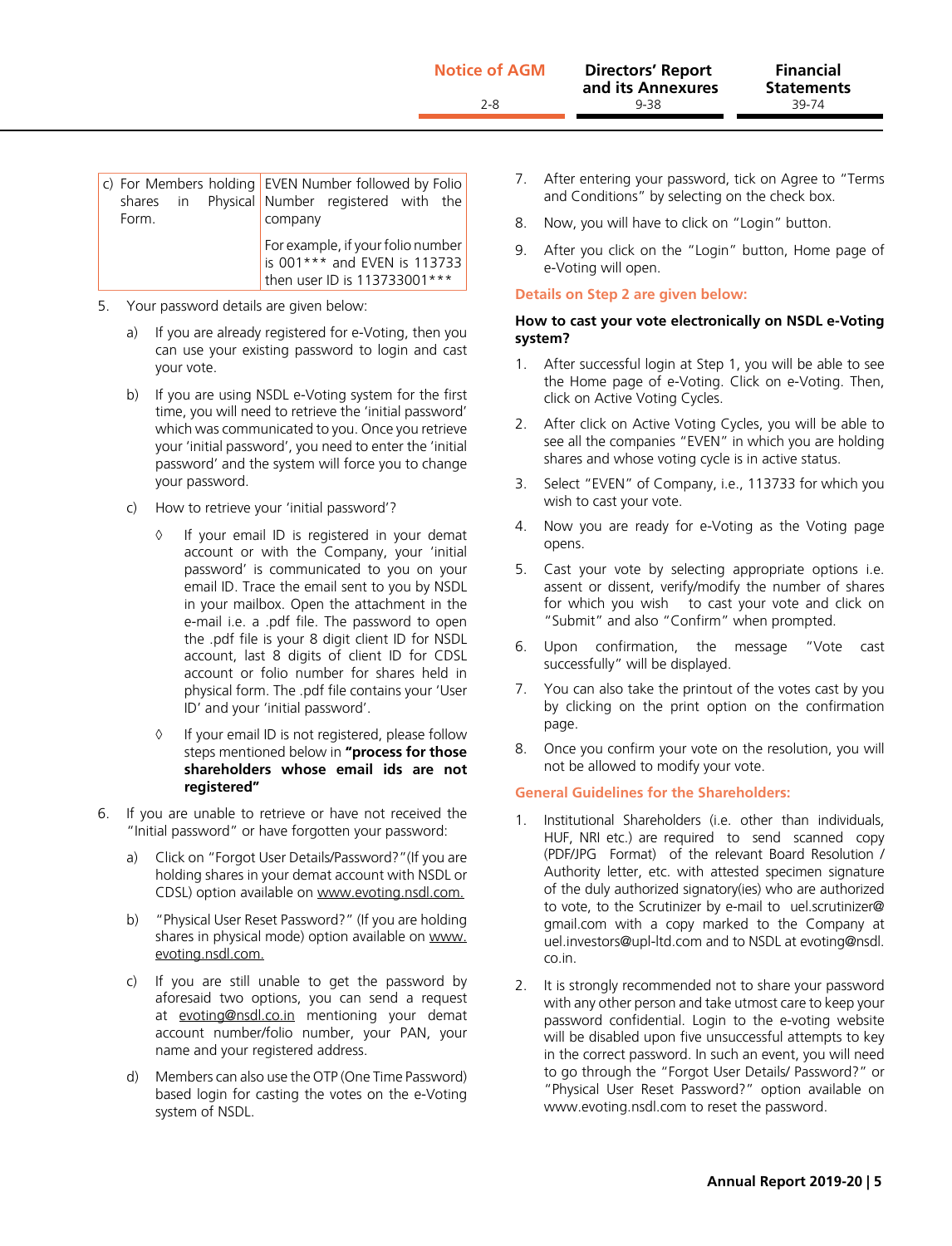

3. In case of any queries, you may refer the Frequently Asked Questions (FAQs) for Shareholders and e-voting user manual for Shareholders available at the download section of www.evoting.nsdl.com or call on toll free no.: 1800-222-990 or send a request to Mr. Sagar Ghosalkar, Assistant Manager, NSDL at the designated email ID: evoting@nsdl.co.in or[sagar.ghosalkar@nsdl.](mailto:sagar.ghosalkar@nsdl.co.in) [co.in](mailto:sagar.ghosalkar@nsdl.co.in) or at telephone number 022-42165506.

#### **Process for those Shareholders whose e-mail ID are not registered with the Depositories, for procuring User ID and Password and registration of e-mail ID on E-voting for the Resolutions set out in the Notice of AGM:**

- 1. In case shares are held in physical mode, please provide Folio No., Name of shareholder, scanned copy of the Share Certificate (front and back), Permanent Account Number (PAN) Card (self-attested scanned copy of PAN card), Aadhaar (self-attested scanned copy of Aadhaar Card) by e-mail to uel.investors@upl-ltd.com.
- 2. In case shares are held in demat mode, please provide DPID- CLID (16 digit DPID + CLID or 16 digit Beneficiary ID), Name, client master or copy of Consolidated Account Statement, PAN (self-attested scanned copy of PAN card), Aadhaar (self-attested scanned copy of Aadhaar Card) to your Depository Participant (DP).

#### **INSTRUCTIONS FOR MEMBERS FOR E-VOTING ON THE DAY OF THE AGM:-**

- 1. The procedure for e-Voting on the day of the AGM is same as the instructions mentioned above for remote e-Voting.
- 2. Only those Shareholders, who will be present at the AGM through VC/OAVM facility and have not cast their vote on the Resolutions through remote e-Voting and are otherwise not barred from doing so, shall be eligible to vote through e-Voting system in the AGM.
- 3. Members who have voted through Remote e-Voting will be eligible to attend the AGM. However, they will not be eligible to vote at the AGM.
- 4. The details of the person who may be contacted for any grievances connected with the facility for e-Voting on the day of the AGM shall be the same person mentioned for remote e-Voting.

#### **(B) INSTRUCTIONS FOR MEMBERS FOR ATTENDING THE AGM THROUGH VC/OAVM:**

 1. Members will be provided with a facility to attend the AGM through VC/OAVM through the NSDL e-Voting system. Members may access the same at <https://www.evoting.nsdl.com> under shareholders/ members login by using the remote e-voting credentials. The link for VC/OAVM will be available in shareholder/members login where the EVEN of Company will be displayed. Please note that the Members who do not have the User ID and Password for e-Voting or have forgotten the User ID and Password may retrieve the same by following the remote e-Voting instructions mentioned in the Notice to avoid last minute rush. Further, Members can also use the OTP based login for logging into the e-Voting system of NSDL.

- 2. The Members can join the AGM in the VC/OAVM mode 30 (Thirty) minutes before and after the scheduled time of commencement of the Meeting by following the procedure mentioned in the Notice. The facility of participation at the AGM through VC/OAVM will be made available for members on first come first served basis.
- 3. Members are encouraged to join the Meeting through Laptops for better experience.
- 4. Further, Members will be required to allow Camera and use Internet with a good speed to avoid any disturbance during the Meeting.
- 5. Please note that participants connecting from Mobile Devices or Tablets or through Laptop connecting via Mobile Hotspot may experience Audio/Video loss due to fluctuation in their respective network. It is therefore recommended to use Stable Wi-Fi or LAN Connection to mitigate any kind of aforesaid glitches.
- 6. Shareholders, who would like to express their views / have questions may send their questions in advance mentioning their name, demat account number/folio number, email id, mobile number at uel.investors@upl-ltd.com. The same will be replied by the Company suitably either in advance or at the time of AGM.
- 7. Members who would like to express their views or ask questions during the AGM may register themselves as a speaker by sending their request from their registered e-mail address mentioning their name, DPID and Client ID / folio number, PAN, mobile number at [uel.investors@upl-ltd.com](mailto:uel.investors@upl-ltd.com) from September 18, 2020 (9.00 a.m. IST) to September 24, 2020 (5.00 p.m. IST). Those Members who have registered themselves as a speaker will only be allowed to express their views/ask questions during the AGM. The Company reserves the right to restrict the number of speakers depending on the availability of time for the AGM.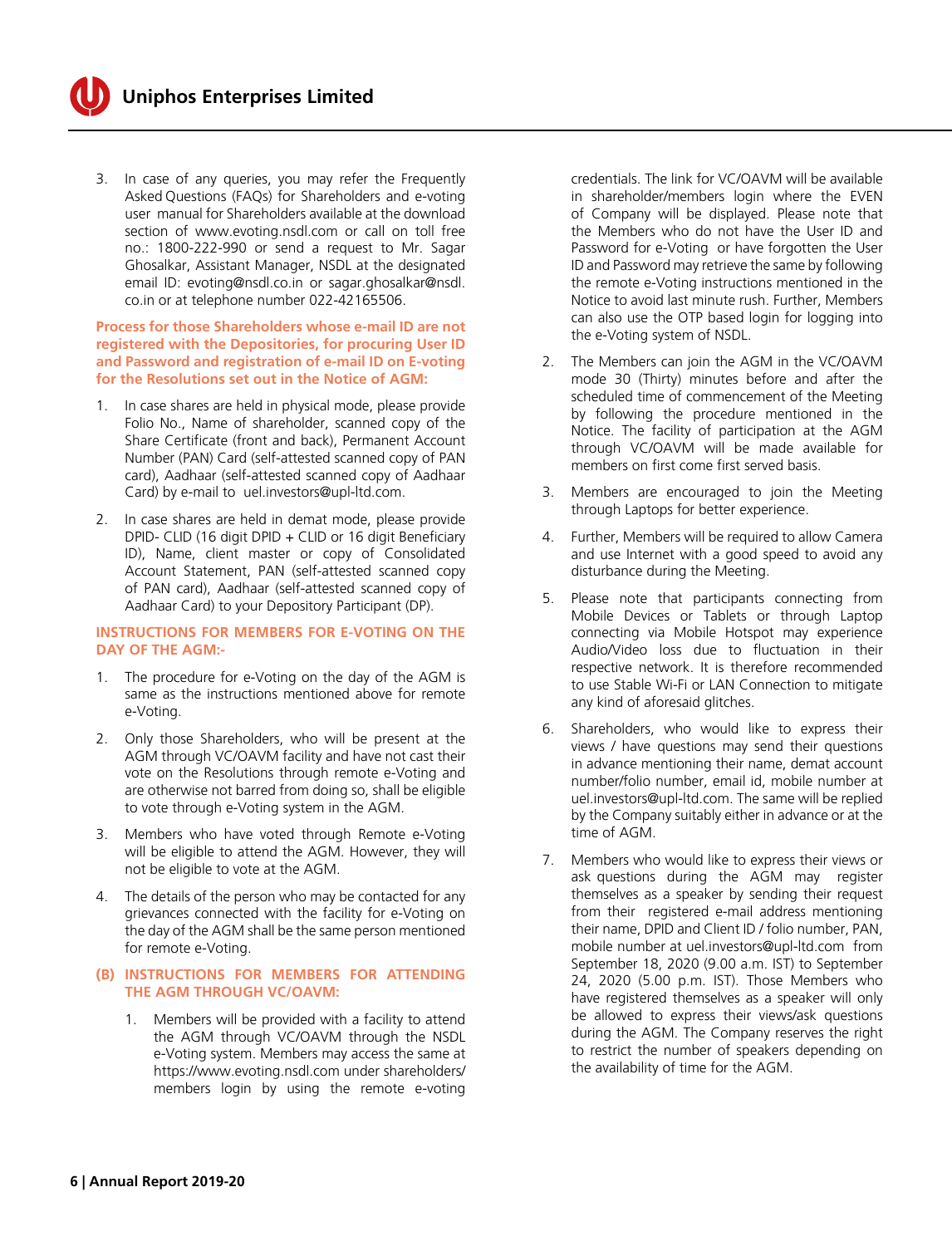| <b>Notice of AGM</b> | <b>Directors' Report</b><br>and its Annexures | <b>Financial</b><br><b>Statements</b> |
|----------------------|-----------------------------------------------|---------------------------------------|
| 2-8                  | 9-38                                          | 39-74                                 |
|                      |                                               |                                       |

- 8. Members who need assistance before or during the AGM, can contact Mr. Sagar Ghosalkar, Assistant Manager, NSDL at the designated email ID: evoting@nsdl.co.in or [sagar.ghosalkar@nsdl.](mailto:sagar.ghosalkar@nsdl.co.in) [co.in](mailto:sagar.ghosalkar@nsdl.co.in) or at telephone number 022-42165506.
- 9. AGM has been convened through VC/OAVM in compliance with applicable provisions of the Companies Act, 2013 read with MCA Circular No. 14/2020 dated 8th April, 2020 and MCA Circular No. 17/2020 dated 13th April, 2020 and MCA Circular No. 20/2020 dated 5th May, 2020.
- 16. Mr. Jawahar Thacker, Chartered Accountant (Membership No. FCA030646) has been appointed as the Scrutinizer to scrutinize the remote e-voting as well as the e-voting process to be conducted at the 51st AGM, in a fair and transparent manner.
- 17. The Scrutinizer shall immediately after 15 minutes from the conclusion of voting at the Meeting, will unblock and count the votes cast during the meeting and through remote e-voting, in the presence of at least two witnesses not in the employment of the Company and shall make a consolidated Scrutinizer's report of the total votes cast in favour or against, if any, to the Chairman or a Director or Company Secretary authorized by him in writing, who shall countersign the same and declare the result of the voting forthwith.
- 18. The Results shall be declared not later than 48 (forty-eight) hours from conclusion of the AGM. The Results declared along with the Scrutinizer's Report will be placed on the website of the Company at www.uelonline.com immediately after the Result is declared by the Chairman and will simultaneously be forwarded to BSE Limited and National Stock Exchange of India Limited, where Equity Shares of the Company are listed.
- 19. Subject to receipt of requisite number of votes, the Resolutions shall be deemed to be passed on the date of the Meeting, i.e. **Monday, September 28, 2020.**

Mumbai By Order of the Board of Directors 26th June, 2020 For **UNIPHOS ENTERPRISES LTD.** Registered Office: 11, G.I.D.C., Vapi,

Dist. Valsad, Gujarat, **K. M. THACKER** Pin- 396 195. Company Secretary Tel. No.: 0260-2400717; (ICSI Membership No. ACS-6843) Fax: 0260-2401823 Website: www.uelonline.com E-mail: [uel.investors@upl-ltd.com](mailto:uel.investors@upl-ltd.com) CIN: L24219GJ1969PLC001588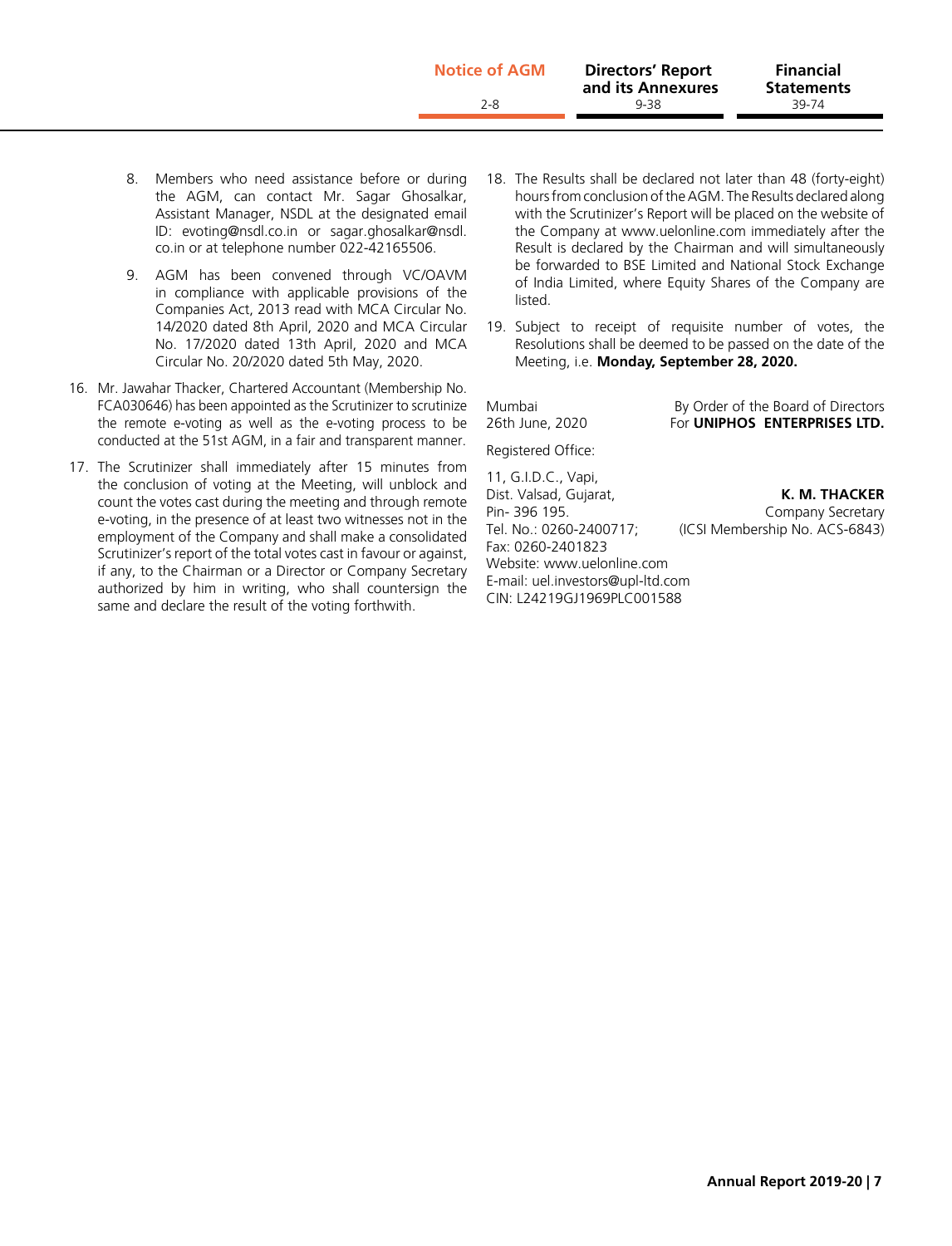

#### **BRIEF RESUME OF DIRECTOR SEEKING RE-APPOINTMENT AT THE 51ST ANNUAL GENERAL MEETING OF UNIPHOS ENTERPRISES LIMITED**

[Pursuant to Regulation 36(3) of the Securities and Exchange Board of India (Listing Obligations & Disclosure Requirements) Regulations, 2015]

| Name of Director                                                                                                                                            | Mr. Jaidev Rajnikant Shroff<br>(Non - Executive Director)                                                                                                                                          |
|-------------------------------------------------------------------------------------------------------------------------------------------------------------|----------------------------------------------------------------------------------------------------------------------------------------------------------------------------------------------------|
| Director Identification Number (DIN)                                                                                                                        | 00191050                                                                                                                                                                                           |
| Date of Birth (DD/MM/YYYY)                                                                                                                                  | 04/10/1965                                                                                                                                                                                         |
| Age (in years)                                                                                                                                              | 55                                                                                                                                                                                                 |
| Nationality                                                                                                                                                 | United Kingdom                                                                                                                                                                                     |
| Date of Appointment (DD/MM/YYYY)                                                                                                                            | 03/02/1994                                                                                                                                                                                         |
| Qualification                                                                                                                                               | Science Graduate                                                                                                                                                                                   |
| Nature of expertise in specific functional areas                                                                                                            | Mr. Jaidev Rajnikant Shroff is a science graduate. He is a well-<br>recognised global leader in the Chemical & Agri-Inputs industry with<br>over 30 years experience in India and internationally. |
|                                                                                                                                                             | Skills/expertise/ competencies: Global business and Strategic<br>Planning, Management and Leadership, Chemical Engineering,<br>Finance, Risk, Compliance and Governance.                           |
| No. of shares held in the Company as on March 31, 2020                                                                                                      | Nil                                                                                                                                                                                                |
| Number of Board Meetings attended during the Financial<br>Year 2019-20                                                                                      | 4                                                                                                                                                                                                  |
| Directorships held in other listed companies                                                                                                                | <b>UPL Limited</b><br>$1_{\cdot}$<br>Nivi Trading Limited<br>2.<br>Ventura Guaranty Limited<br>3.                                                                                                  |
| Chairmanships of Committees in other listed companies                                                                                                       | None                                                                                                                                                                                               |
| Memberships of Committees in other listed companies                                                                                                         | None                                                                                                                                                                                               |
| Relationships between Directors of the Company inter-se                                                                                                     | Mr. Jaidev Rajnikant Shroff is a son of Mr. Rajnikant Devidas Shroff<br>(Chairman and Managing Director) and Mrs. Sandra Rajnikant Shroff<br>(Vice Chairman)                                       |
| Terms and conditions of appointment / re-appointment<br>along with details of remuneration sought to be paid<br>and remuneration last drawn by such person. | Non-Executive Director liable to retire by rotation.                                                                                                                                               |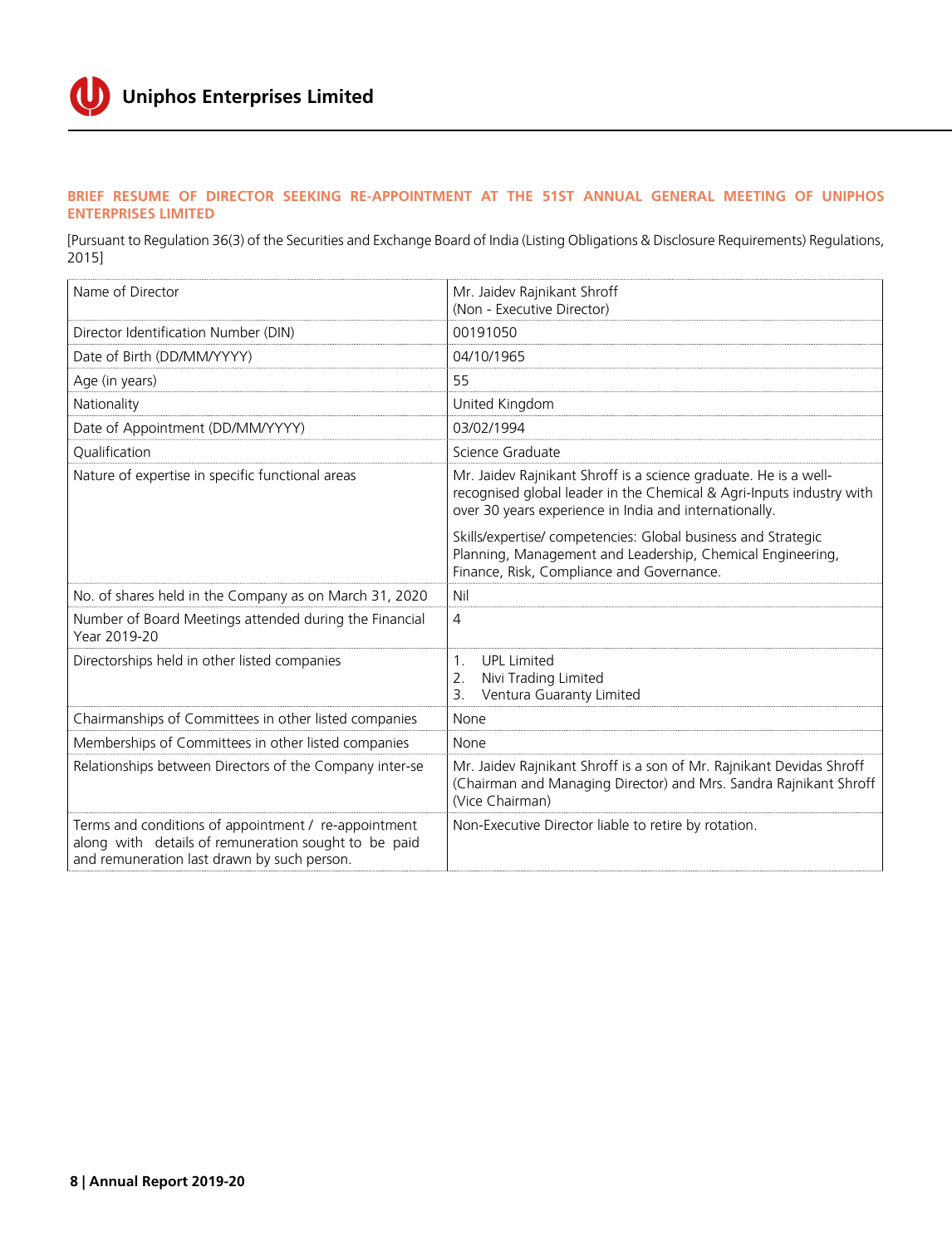**Statements**

# **DIRECTORS' REPORT**

To,

The Members of

#### **UNIPHOS ENTERPRISES LIMITED**

Your Directors have pleasure in presenting their report and audited accounts for the year ended 31st March, 2020.

#### **FINANCIAL RESULTS**

|                                 |                                                 | $(\bar{\bar{\mathbf{x}}}$ in lakhs) |
|---------------------------------|-------------------------------------------------|-------------------------------------|
|                                 | Year ended<br>31st March, 2020 31st March, 2019 | Year ended                          |
| Profit before taxation          | 2042.70                                         | 2118.46                             |
| Less: Provision for taxation    | 35.26                                           | 42.00                               |
| Profit after taxation           | 2007.44                                         | 2076.46                             |
| Add: Balance brought<br>forward | 7759.86                                         | 5683.40                             |
| Balance carried forward         | 9767.30                                         | 7759.86                             |

#### **OPERATIONAL PERFORMANCE**

During the year, the Company traded in chemical of Ethylenediamine totaling to  $\overline{2}22.68$  lakhs. Other income was ₹2341.81 lakhs as compared to ₹2403.49 lakhs in the previous year.

The Company has earned profit of  $\overline{\text{2007.44}}$  lakhs after tax as compared to profit of  $\overline{5}2076.46$  lakhs in the previous year.

The Company is engaged only in trading in chemicals. Though Company had some sales even during lockdown, the Company's revenue is mainly from other income consisting of dividend on equity shares and interest on loans., the revenue of the Company is not likely to be impacted by COVID-19 pandemic. However, the financial assets of the Company are mainly investments in listed securities and accordingly, any material volatility in the capital market may impact the market value of the investment.

#### **FUTURE OUTLOOK**

The Company continues to look at new opportunities of trading in chemicals in India.

#### **MANAGEMENT DISCUSSION AND ANALYSIS**

The Management Discussion and Analysis Report forms an integral part of this Report.

#### **DIVIDEND**

Your Directors do not recommend any dividend for the year under review.

#### **TRANSFER TO RESERVES**

No amount is appropriated from Profit and Loss Account and transferred to any Reserve Account. An amount of ₹9767.30 lakhs is proposed to be retained in the statement of Profit and Loss.

#### **SHARE CAPITAL**

The paid up Equity Share Capital as on March 31, 2020 was ₹1390.92 lakhs.

#### **i) Issue of Equity Shares with differential rights, Issue of Sweat Equity shares and Issue of Employee Stock Options**

During the year under review, the Company has not issued any shares with differential voting rights, Issue of Sweat Equity shares and Issue of Employee Stock Options- (ESOS).

#### **ii) Provision of money by company for purchase of its own shares by employees or by trustees for the benefit of employees**

The Company has no scheme of provision of money for purchase of its own shares by employees or by trustees for the benefit of employees.

#### **PARTICULARS OF LOANS, GUARANTEES OR INVESTMENTS**

Details of Investments covered under the provisions of Section 186 of the Companies Act, 2013 read with the Companies (Meetings of Board and its Powers) Rules, 2014 are given in the notes to the Financial Statements. The details of loan given are provided in the notes to Financial Statements. There are no guarantees issued by the Company.

#### **AUDITORS AND AUDITORS' REPORT**

#### **a) Statutory Auditors**

At the 48th Annual General Meeting of the Company held on 8th July, 2017, the Members of the Company have approved the appointment of M/s. B S R & Co. LLP, Chartered Accountants (ICAI Firm Registration Number 101248W/W-100022) as the Statutory Auditors of the Company pursuant to Section 139 of the Companies Act, 2013 for a term of 5 (five) years from the Company's financial year 2017-18, to hold office from the conclusion of 48th Annual General Meeting of the Company.

The report of the Statutory Auditors along with the Notes to Schedules forms part of the Annual Report and contains an Unmodified Opinion without any qualification, reservation or adverse remark.

#### **b) Secretarial Audit**

Pursuant to the provisions of Section 204 of the Companies Act, 2013 and the Companies (Appointment and Remuneration of Managerial Personnel) Rules, 2014, the Company had appointed Messrs N. L. Bhatia & Associates, a firm of Company Secretaries in Practice to undertake the Secretarial Audit of the Company for the financial year 2019- 20. The report of the Secretarial Auditor for the financial year 2019-20 and Annual Secretarial Compliance Report are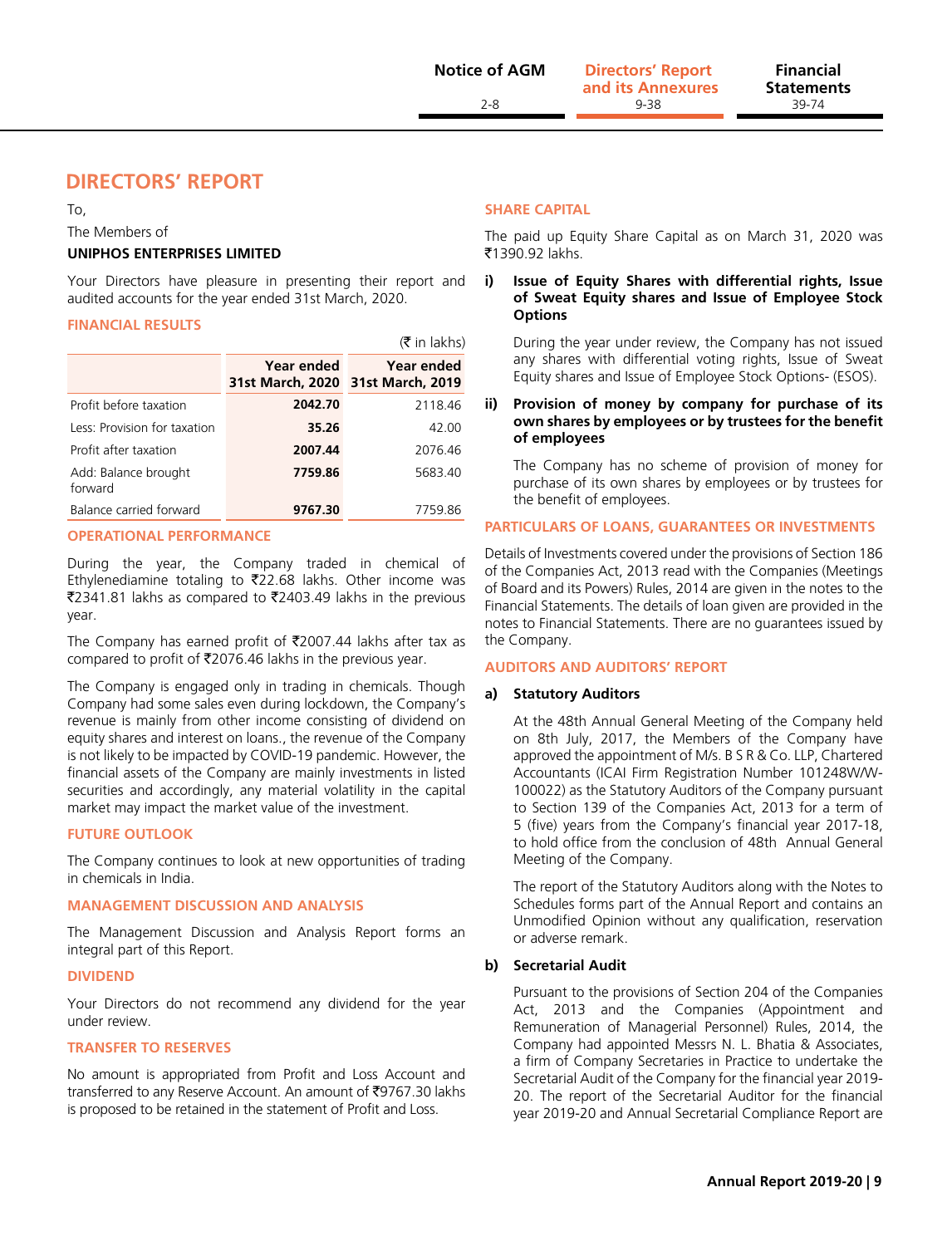

unmodified and do not contain any qualification, reservation or adverse remark. The Report of the Secretarial Auditor and Annual Secretarial Compliance Report are annexed herewith as Annexure to Board's Report.

The Board of Directors of the Company has re-appointed M/s. N. L. Bhatia & Associates a firm of Company Secretaries in Practice to undertake the Secretarial Audit of the Company for the year 2020-21. They have confirmed their eligibility for the appointment.

#### **DIRECTORS**

In accordance with the provisions of Section 152 of the Companies Act, 2013 and the Articles of Association of the Company, Mr. Jaidev Rajnikant Shroff (DIN: 00191050), Non-Executive Director of the Company, retires by rotation at the ensuing Annual General Meeting of the Company, and being eligible, offers himself for re-appointment.

The Company has received declarations from all the Independent Directors of the Company confirming that they meet with the criteria of independence as prescribed both under sub-section (6) of Section 149 of the Companies Act, 2013 and Regulation 16(b) of SEBI (Listing Obligations and Disclosure Requirements) Regulations, 2015.

In terms of Section 150 read with Rule 6 of the Companies (Appointment and Qualification of Directors) Rules, 2014, all Independent Directors of the Company have successfully registered their name for inclusion in the 'Independent Directors Data Bank' maintained by the Indian Institute of Corporate Affairs.

Details of the familiarization programme of the independent directors are available on the website of the Company [http://](http://www.uelonline.com/investors) [www.uelonline.com/investors](http://www.uelonline.com/investors)

None of the Directors of the Company has incurred any disqualification.

Pursuant to the provisions of the Companies Act, 2013, Regulations 17(10) and 25(4)(a) of SEBI (Listing Obligations and Disclosure Requirements) Regulations, 2015, annual performance evaluation was carried out of the performance of the Board, various Board Committees and the directors individually. Various parameters were considered for evaluation and after receiving the inputs from the Directors, the performance evaluation exercise was carried out. The parameters included Business and Economics, Management and Leadership, Strategic Planning, Mergers & Acquisitions, Chemical Engineering, Finance, Risk, Compliance and Governance of directors, Board's monitoring of various compliances, laying down and effective implementation of various policies, level of engagement and contribution of the directors, safeguarding the interest of all stakeholders etc.

During the year under review, all the Independent Directors met on 7th February, 2020 to discuss evaluation of the performance of

Non Independent Directors and the Board of Directors as a whole, evaluation of the performance of Chairman of the Company, taking into account the views of the Directors and evaluation of the quality, content and timelines of flow of information between the Management and the Board that is necessary for the Board to effectively and reasonably perform its duties. The performance of evaluation of each Independent Director was carried out by the Board. The Directors expressed their satisfaction with the evaluation process.

The information of Director seeking re-appointment as required pursuant to Regulation 36(3) of SEBI (Listing Obligations and Disclosure Requirements) Regulations, 2015 ("SEBI Listing Regulations") and the Secretarial Standard on General Meetings issued by The Institute of Company Secretaries of India, is provide in the notice convening the 51st AGM of the Company.

#### **REMUNERATION POLICY**

The Board has, on the recommendation of the Nomination and Remuneration Committee, framed and adopted the policy for selection and appointment of Directors, Senior management and their remuneration. The Remuneration Policy is stated in the Corporate Governance Report which forms part of this Report. The policy lays down criteria for selection of directors and senior management such as expertise, experience and integrity of the directors, independent nature of the directors, personal and professional standing, diversity of the Board, etc. At present no Director of the Company receives any remuneration from the Company except payment of sitting fess to some of the Independent Directors for attending the Board and Committee meetings. The Senior management employees are working for the Company on deputation basis.

#### **FAMILIARIZATION PROGRAMME FOR THE INDEPENDENT DIRECTORS**

Pursuant to the Regulation 25(7) of SEBI (Listing Obligations and Disclosure Requirements) Regulations, 2015, the Company has worked out a Familiarization programme for the Independent Directors, with a view to familiarize them with their role, rights and responsibilities in the Company, nature of Industry in which the Company operates, business model of the Company, etc.

Through the Familiarization programme, the Company apprises the independent directors about the financial performance, internal control system, statutory compliances and corporate governance practices.

At the time of appointment of independent director, a formal letter of appointment is given which explains role, responsibility and rights in the Company.

Details of Familiarization programme of Independent Directors with the Company are available on the website of the Company http://www.uelonline.com/investors.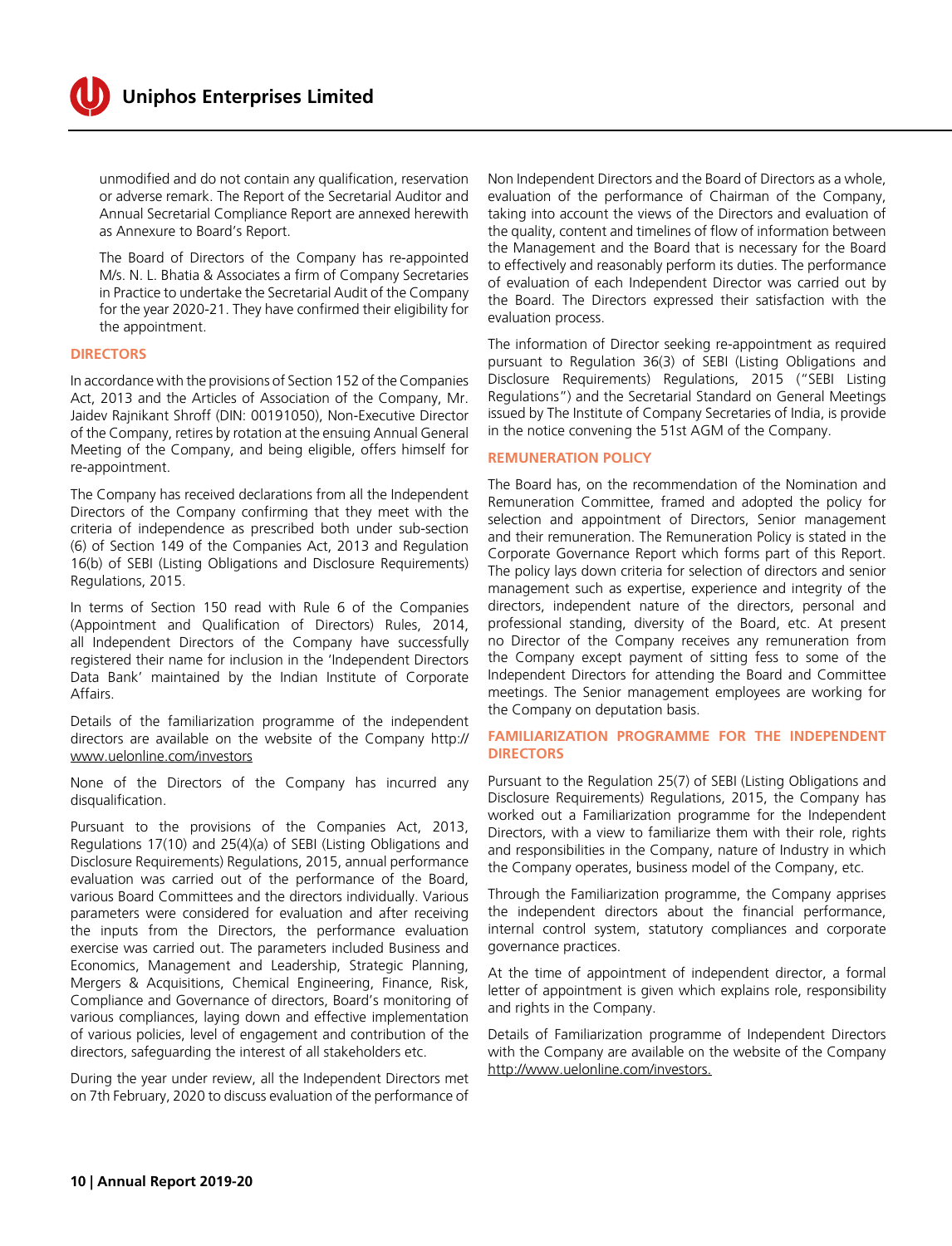#### **NUMBER OF MEETINGS OF THE BOARD AND BOARD COMMITTEES**

The details of the number of Board and Board Committees meetings of the Company are set out in the Corporate Governance Report which forms part of this Report.

#### **COMPOSITION OF BOARD COMMITTEES**

#### **• Audit Committee**

Pursuant to the provisions of Section 177(1) of the Companies Act, 2013, Rule 6 of the Companies (Meetings of Board & Its Powers) Rules, 2014 and Regulation 18 read with Part C of Schedule II to the Securities and Exchange Board of India (Listing Obligations and Disclosure Requirements) Regulations, 2015, the Company has constituted an Audit Committee of the Board of Directors consisting of three Independent Directors. The details of the composition of the Audit Committee is provided in the Corporate Governance Report which forms part of this Report. During the Financial Year 2019-20, all recommendations made by the Audit Committee to the Board of Directors were accepted by the Board and there were no instances where the recommendations were not accepted.

#### **• Nomination and Remuneration Committee**

Pursuant to the provisions of Section 178 of the Companies Act, 2013, Rule 6 of the Companies (Meetings of Board & Its Powers) Rules, 2014 and Regulation 19 read with Part D of Schedule II to the Securities and Exchange Board of India (Listing Obligations and Disclosure Requirements) Regulations, 2015, the Company has constituted a Nomination and Remuneration Committee of the Board of Directors consisting of three Independent Directors. The details of the composition of the Nomination and Remuneration Committee is provided in the Corporate Governance Report which forms part of this Report.

#### **• Stakeholders' Relationship Committee**

Pursuant to the provisions of Section 178 of the Companies Act, 2013 and Regulation 20 read with Part D of Schedule II to the Securities and Exchange Board of India (Listing Obligations and Disclosure Requirements) Regulations, 2015, your Company has constituted a Stakeholders' Relationship Committee of the Board of Directors, comprising of three Independent Directors. The details of the composition of the Stakeholders' Relationship Committee is provided in the Corporate Governance Report which forms part of this Report.

#### **KEY MANAGERIAL PERSONNEL**

Mr. Rajnikant Devidas Shroff (DIN 00180810), Chairman and Managing Director, Mr. K. M. Thacker (Membership No. ACS 6843), Company Secretary and Mr. Bipin P. Chheda, Chief Financial Officer are the Key Managerial Personnel of your Company in accordance with the provisions of Sections 2(51), 203 of the Companies Act, 2013 read with Companies (Appointment and Remuneration of Managerial Personnel) Rules, 2014.

#### **DISCLOSURE RELATING TO REMUNERATION OF DIRECTORS, KEY MANAGERIAL PERSONNEL AND PARTICULARS OF EMPLOYEES**

As none of the Directors of your Company receives remuneration from the Company and the Senior management employees are working for the Company on deputation basis, the information required under Section 197(12) of the Companies Act, 2013 read with Rule 5(1) of the Companies (Appointment and Remuneration of Managerial Personnel) Rules, 2014, as amended from time to time, in respect of Directors/ employees of your Company is not given.

The Company has no employee who- (i) if employed throughout the financial year, was in receipt of remuneration, in aggregate, more than  $\bar{\tau}$ one crore and two lakh, or (ii) if employed for a part of the financial year, was in receipt of remuneration, in aggregate, more than  $\bar{\tau}$ eight lakh and fifty thousand per month. Hence, the information required to be given pursuant to the provisions of Section 197(12) of the Companies Act, 2013, read with Rule 5(2) of the Companies (Appointment and Remuneration of Managerial Personnel) Rules, 2014, as amended from time to time, is not applicable and hence not attached.

#### **RELATED PARTY TRANSACTIONS**

All Related Party Transactions entered into during the year were on arm's length basis and were in the ordinary course of business. There were no materially significant related party transactions made by the Company with Promoters, Directors, Key Managerial Personnel or other designated persons which may have a potential conflict with the interest of the Company at large.

All Related Party Transactions are approved by the Audit Committee. Prior omnibus approval is obtained from the Audit Committee in respect of the transactions which are repetitive in nature. The transactions entered into pursuant to the omnibus approval so granted are reviewed on a quarterly basis by the audit committee.

The policy on Related Party Transactions as approved by the Board is uploaded on the Company's website. The same can be accessed on www.uelonline.com/investors

Since there were no materially significant related party transactions entered into during the year, the Form AOC- 2 pursuant to Section 134(3)(h) of the Companies Act, 2013 read with Rule 8(2) of the Companies (Accounts) Rules, 2014 is not attached to this Report.

#### **VIGIL MECHANISM / WHISTLEBLOWER POLICY**

The Company has formed whistleblower policy to deal with any fraud, irregularity or mismanagement in the Company. The policy enables any employee or director to directly communicate to the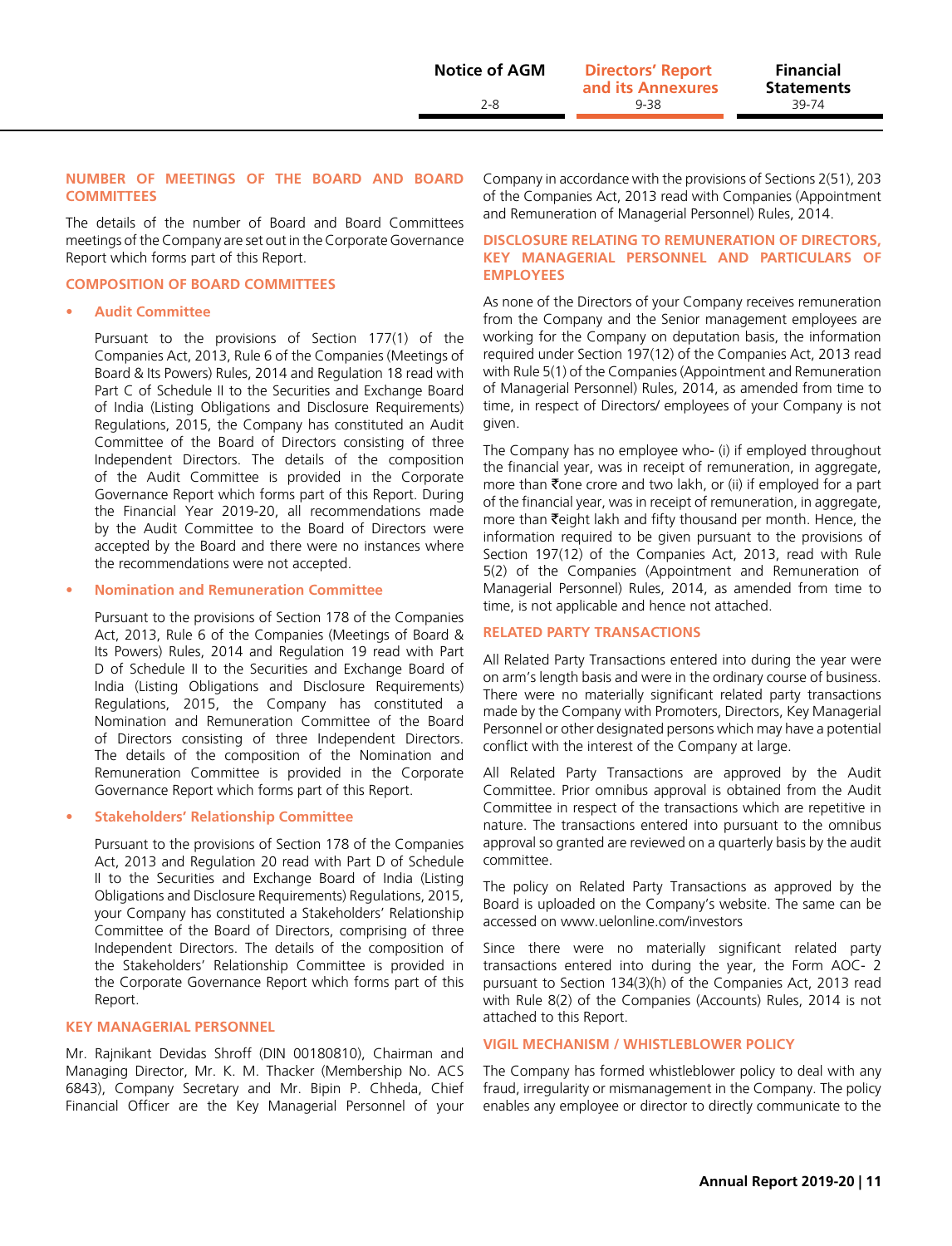Chairman of the Audit Committee to report any fraud, irregularity or mismanagement in the Company. The policy ensures strict confidentiality while dealing with concerns and also that no discrimination or victimization is meted out to any whistleblower. The policy is also posted on the website of the Company http:// www.uelonline.com/investors

#### **INTERNAL CONTROL SYSTEMS AND THEIR ADEQUACY**

The Company has an internal control system, commensurate with the size, scale and complexity of its operation. The Group has an inhouse internal audit team headed by a qualified professional, which undertakes internal audit and ensures that all transactions are authorized and recorded in the books of the Company. The internal audit department monitors the efficacy and adequacy of internal control. Significant audit observations, if any, are presented to the Audit Committee and action taken to correct any deficiency is informed to them. The report prepared by internal audit team forms the basis of utilization by the Managing Director and Chief Financial Officer for financial reporting as required under Regulation 17 of SEBI (Listing Obligations and Disclosure Requirements) Regulations, 2015.

#### **Internal Controls over Financial Reporting:**

The Company has adequate internal financial controls in place, commensurate with the size, scale and complexity of its operations.

The Company is complying with all the applicable Accounting Standards. The accounting records are maintained in accordance with generally accepted accounting principles in India. This ensures that the financial statements reflect true and fair financial position of the Company.

#### **RISK MANAGEMENT FRAMEWORK**

Pursuant to SEBI (Listing Obligations and Disclosure Requirements) Regulations, 2015, the Company has prepared Risk Management Framework for identifying and evaluating various major business risks faced by the Company. Risk Management Framework aims to lay down the procedure for risk assessment and risk minimization. Risk Management Framework is prepared to ensure internal controls and effectively respond to any changes in the business environment so as to achieve high degree of business performance, limit any negative impact on its working and avail of benefits arising out of any business opportunities. There are standard practices in place to ensure that strong financial controls are in place.

The audit committee has additional oversight in the area of financial risks and controls.

Key business risks perceived by the Company and mitigating initiatives are as under:

Funding risk: As there are no much activities in the Company, the Company may not be able to mobilize adequate funds, if any, in time. The mitigating factors are that the Company has good investment in the quoted shares, so raising additional funds, if any, will not be difficult for the Company.

- Regulatory risk: Any change in Government / Regulators Policy / Rules / Regulations will require fresh compliances. The mitigating factors are that the group has very strong and dedicated team consisting of professionals to study regulatory changes and fresh requirement.
- Foreign currency fluctuation risk: The Company is engaged in the trading activities, which may subject to risk of less profit / loss on account of volatility in foreign currency exchange. The mitigating factors are that the management ensures to enters in trading transactions in such a way that there are minimal risks of volatility in foreign currency exchange or the Company may take adequate forward cover for foreign exchange fluctuations.
- Risks due to disruption and unprecedented uncertainty due to Covid-19 pandemic and Impact on Business: - Products may not be available as per demand. Also, supplier/customer may not be available and there may be delay in receipt of money from customer. Further, the Company's revenue is mainly from other income consisting of dividend on equity shares and interest on loans. The financial assets of the Company are mainly investments in listed securities and accordingly, any material volatility in the capital market may impact the market value of the investment. The mitigating factors are that the Company's trading operations are at very miniscule level compared to overall income. The Company seals a deal only when customer and supplier are available at negotiated price and there is reasonable assurance of availability of products. The customers are also chosen based on their financial strengths. Till now, the Company has not experienced any issue in any of the deals. Hence, the revenue of the Company is not likely to be impacted by COVID-19 pandemic.

#### **REPORTING OF FRAUD:**

The Auditors of the Company have not reported any fraud as specified under section 143 (12) of the Companies Act, 2013.

#### **DEPOSITORY SYSTEM**

99.24 % of the total paid up equity shares of the Company are dematerialized as on 31st March, 2020.

#### **INFORMATION REGARDING CONSERVATION OF ENERGY ETC.**

The particulars relating to energy conservation, technology absorption, foreign exchange earnings and outgo, as required to be disclosed under sections 134(3)(m) of the Companies Act, 2013 read with the Rule 8(3) of the Companies (Accounts) Rules, 2014, for the year 31st March, 2020 is furnished here below.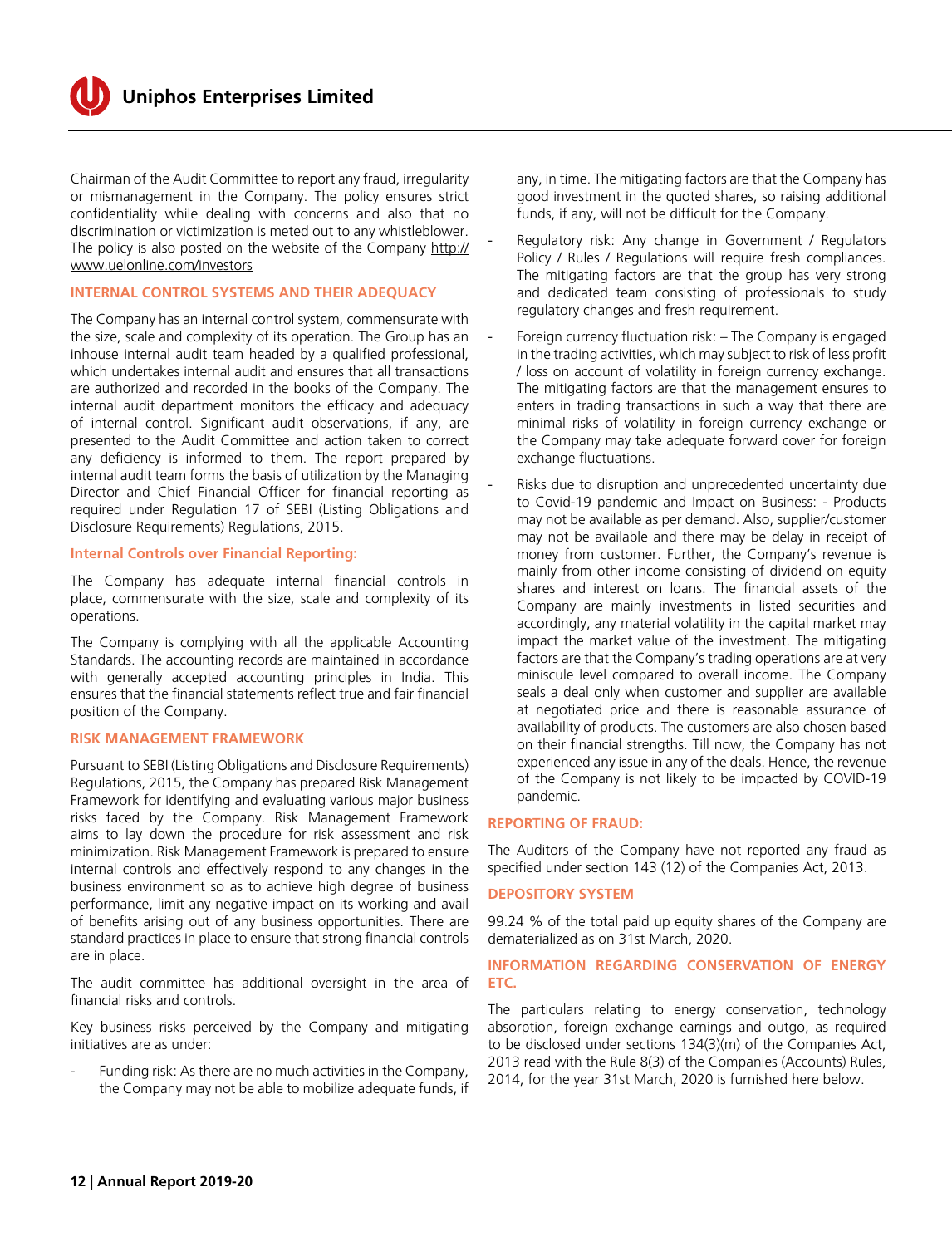**II. TECHNOLOGY ABSORPTION** – Not Applicable

#### **III. FOREIGN EXCHANGE EARNING AND OUTGO**

₹ in Lakhs.

| la Torcign Exchange carried |      |
|-----------------------------|------|
| (b) Foreign Exchange outgo  | 3.06 |

#### **DIRECTORS RESPONSIBILITY**

 $(a)$  Foreign Exchange earned

To the best of their knowledge and belief and according to the information and explanations obtained by them, the directors make the following statements in terms of Section 134(3)(c) of the Companies Act, 2013:

- a) That in the preparation of the annual financial statements for the year ended 31st March, 2020, the applicable accounting standards have been followed along with proper explanation relating to material departures, if any.
- b) That such accounting policies as mentioned in Note 2.1 of the Notes to the Financial Statements have been selected and applied consistently and judgement and estimates have been made that are reasonable and prudent so as to give a true and fair view of the state of affairs of the Company as at March 31, 2020 and of the profit of the Company for the year ended on that date.
- c) That proper and sufficient care has been taken for the maintenance of adequate accounting records in accordance with the provisions of the Companies Act, 2013 for safeguarding the assets of the Company and for preventing and detecting fraud and other irregularities.
- d) That the annual financial statements have been prepared on a going concern basis.
- e) That proper internal financial controls were in place and that the financial controls were adequate and were operating effectively.
- f) That systems to ensure compliance with the provisions of all applicable laws were in place and were adequate and operating effectively.

#### **CORPORATE GOVERNANCE**

Your Company and its Board has been complying with Corporate Governance to the extent set out in this respect as a separate report, in pursuance of requirement of para C of Schedule V of SEBI (Listing Obligations and Disclosure Requirements) Regulations, 2015, as applicable. A Certificate from Auditors regarding compliance of the conditions of Corporate Governance as stipulated under para E of Schedule V SEBI (Listing Obligations and Disclosure Requirements) Regulations, 2015 is attached and forms integral part of this Report.

#### **BUSINESS RESPONSIBILITY REPORTING**

A separate section of Business Responsibility is attached and forms part of this Annual Report as required under Regulation 34(2)(f) of SEBI (Listing Obligations and Disclosure Requirements) Regulations, 2015.

#### **COMPLIANCE WITH SECRETARIAL STANDARDS**

The Board of Directors state that applicable Secretarial Standards, i.e., SS-1 and SS-2, issued by the Institute of Companies Secretaries of India, relating to "Meetings of the Board of Directors" and "General Meetings" respectively, have been duly followed by the Company.

#### **DEALING WITH SECURITIES WHICH HAVE REMAINED UNCLAIMED**

Members are hereby informed that as per Regulation 39(4) read with Schedule VI of the SEBI Regulations, the Company is in the process of sending reminders to those Members whose share certificates have remained unclaimed, to contact the Company immediately in the matter. The Registrar and Transfer Agent M/s. Link Intime India Pvt. Ltd. is in the process of compiling the data for unclaimed shares. The Company, now after following the prescribed procedure will dematerialize unclaimed shares which are retained with the Company. These shares would be held by the Company on behalf of the holders of such shares in an "Unclaimed Suspense Account" to be opened with a depository. At the end of seven years, hereof, these shares shall be transferred by the Company to the IEPF.

Members may note that the lawful claimant in respect of these shares will be able to claim such shares from the Company till such time they remain in the unclaimed suspense account as aforesaid.

#### **EXTRACT OF ANNUAL RETURN**

Pursuant to the Section 92(3) of the Companies Act, 2013 a copy of Annual Return has been placed on the website of the Company and the web link of such Annual Return is www.uelonline.com/ investors

#### **LISTING OF THE COMPANY'S EQUITY SHARES / GDR**

The Equity Shares of your Company continue to be listed at the BSE Ltd. and National Stock Exchange of India Ltd. There is no default in paying annual listing fees.

The Board of Directors at its meeting held on 7th February, 2020 has resolved to terminate the GDR program. The notice of termination of GDR program was sent to all holders of GDR on 14th February 2020 by Bank of New York Mellon, Custodian of GDR. The notice was open for 120 days, subsequent to which Bank of New York Mellon, Custodian has terminated the program. Subsequent to termination of GDRs programme, the Luxemburg Stock Exchange has delisted the GDRs.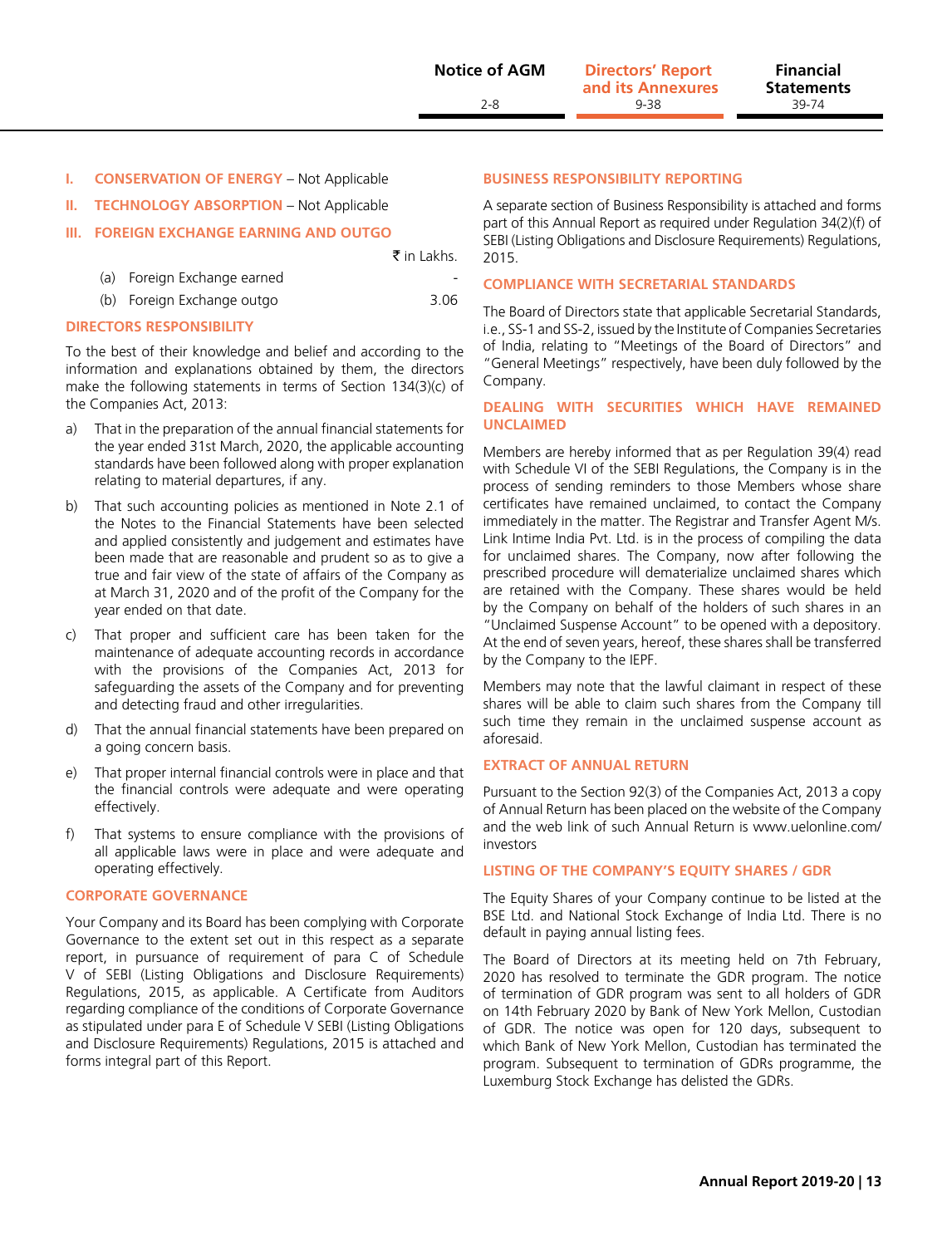#### **SIGNIFICANT AND MATERIAL ORDERS PASSED BY THE REGULATORS OR COURTS**

There are no significant material orders passed by the Regulators / Courts which would impact the going concern status of the Company and its future operations.

#### **EVENTS AFTER BALANCE SHEET DATE**

There have been no material changes and commitments, affecting the financial position of the Company, which have occurred between the end of the financial year of the Company to which the balance sheet relates and the date of this Report.

#### **GENERAL**

No disclosure or reporting is required in respect of the following points as there were no transactions on these items or were not applicable to your Company during the year under review.

- a) The Company has no subsidiary as on 31st March, 2020;
- b) The Company has not accepted any deposits from public.
- c) Details about the policy developed and implemented by the Company on corporate social responsibility initiatives taken during the year.
- d) Disclosure as per Sexual Harassment of Women at Workplace (Prevention, Prohibition and Redressal) Act, 2013

#### **ACKNOWLEDGEMENT**

Your Directors are thankful to all the stakeholders and various government agencies and ministries for their continued support.

Your Directors are deeply pained and regret the loss of life due to COVID-19 pandemic and are deeply grateful towards the Corona Warriors who are working tirelessly to fight this pandemic crisis.

#### **CAUTIONARY STATEMENT**

Statements in the Director's Report and the Management Discussion and Analysis describing the Company's objectives, expectations or predictions, may be forward looking within the meaning of applicable securities laws and regulations. Actual results may differ materially from those expressed in the statement. Important factors that could influence the Company's operations include: changes in government policies and tax laws, economic development of the country, and other factors which are material to the business operations of the Company.

Mumbai By Order of the Board of Directors 26th June, 2020 For **UNIPHOS ENTERPRISES LTD.**

#### **Registered Office:**

11, G.I.D.C., Vapi, Dist. Valsad, Gujarat, **Rajnikant Devidas Shroff** Pin- 396 195. Chairman & Managing Director CIN: L24219GJ1969PLC001588 (DIN: 00180810)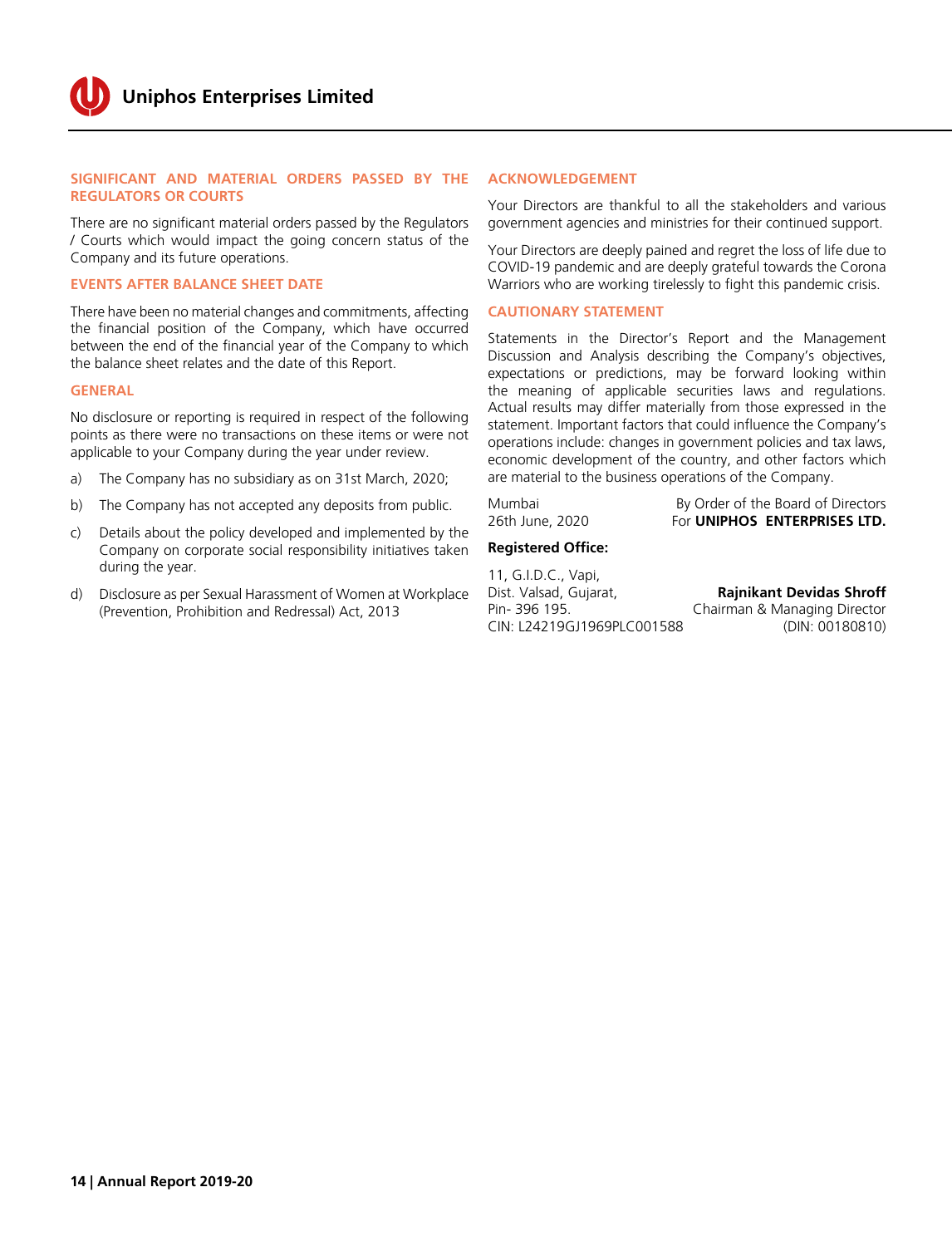**Statements**

### **SECRETARIAL AUDIT REPORT FORM NO. MR-3**

FOR THE FINANCIAL YEAR ENDED MARCH 31, 2020 [Pursuant to Section 204(1) of the Companies Act, 2013 and Rule No. 9 of the Companies (Appointment and Remuneration of Managerial Personnel) Rules, 2014]

To,

The Members,

Uniphos Enterprises Limited

We have conducted the secretarial audit of the compliance of applicable statutory provisions and the adherence to good corporate practices by Uniphos Enterprises Limited (hereinafter called the (Company)). Secretarial Audit was conducted in a manner that provided us a reasonable basis for evaluating the corporate conducts/statutory compliances and expressing our opinion thereon.

Based on our verification of the Company's books, papers, minute books, forms and returns filed and other records maintained by the Company and also the information provided by the Company, its officers, agents and authorized representatives during the conduct of secretarial audit, We hereby report that in our opinion, the Company has,during the audit period covering the financial year ended on March 31,2020 complied with the statutory provisions listed hereunder and also that the Company has proper Board-processes and compliance mechanism in place to the extent,in the manner and subject to the reporting made hereinafter:

We have examined the books, papers, minute books, forms and returns filed and other records maintained by the Company for the financial year ended on March 31, 2020 according to the provisions of:

- 1) The Companies Act, 2013 (the Act) and the Rules made thereunder;
- 2) The Securities Contracts (Regulation) Act,1956 ('SCRA') and the Rules made thereunder;
- 3) The Depositories Act,1996 and the Regulations and bye-laws framed thereunder;
- 4) The following Regulations and Guidelines prescribed under the Securities and Exchange Board of India Act,1992 ('SEBI Act'):
	- a) The Securities and Exchange Board of India {Substantial Acquisition of Shares and Takeovers) Regulations,2011;
	- b) The Securities and Exchange Board of India (Prohibition of Insider Trading) Regulations, 2015;
	- c) The Securities and Exchange Board of India (Listing Obligations and Disclosure Requirements), 2015.
	- d) The Securities and Exchange Board of India (Foreign Portfolio Investors) Regulations, 2019
	- e) The Securities and Exchange Board of India (Issue of Capital and Disclosure Requirements) Regulations, 2009, Not Applicable.
	- f) The Securities and Exchange Board of India (Issue and Listing of Debt Securities) Regulations, 2008, Not Applicable.
- 5) Other Laws applicable to the Company;
	- a) Payment of Bonus Act 1965, & Rules,1965
	- b) Employees PF & Miscellaneous Provisions Act,1952
	- c) Indian Contract Act,1872
	- d) Payment of Gratuity Act,1972
	- e) Sexual Harassment of Women at Workplace (Prevention, Prohibition and Redressal) Act,2013
	- f) The States Shops and Establishments Act.

We have also examined compliance with the applicable clauses of the following:

a) Secretarial Standards issued by The Institute of Company Secretaries of India.

During the period under review the Company has complied with the provisions of the Act, Rules, Regulations,Guidelines,Standards,etc. mentioned above.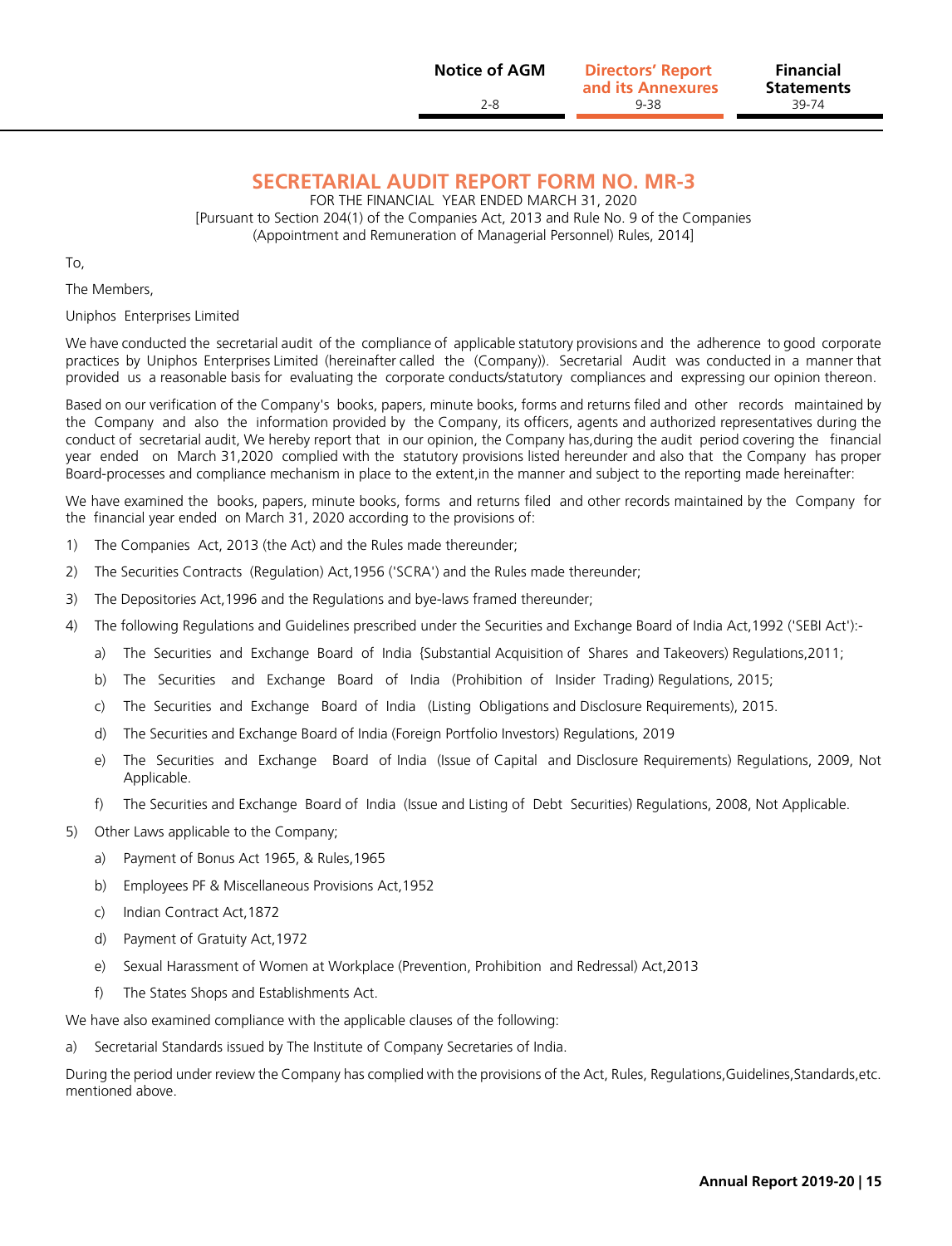

# **Uniphos Enterprises Limited**

We further report that the Board of Directors of the Company is duly constituted with proper balance of Executive Directors,Non-Executive Directors and Independent Directors. There were no changes in the composition of the Board of Directors during the period under review.

The members of the Company have at their Annual General Meeting held on 20th September, 2019:

- 1. Re-appointed Mr. Rajnikant Devidas Shroff (DIN: 00180810) as Chairman and Managing Director of the Company for period of Five years w.e.f.1st April,2020;
- 2. Re-appointed Mr. Pradeep Goyal (DIN:00008370), Ms. Swati Mayeker (DIN: 00245261) and Mr. Arun Ashar (DIN:00192088) for another term of five years w.e.f. 20th September,2019

Adequate notice is given to all directors to schedule the Board Meetings, agenda and detailed notes on agenda were sent at least seven days in advance, and a system exists for seeking and obtaining further information and clarifications on the agenda items before the meeting and for meaningful participation at the meeting.

Majority decision is carried through unanimously at the Board meeting and there are no dissenting views which are required to be captured and recorded as part of the minutes. All the decisions have been taken unanimously and with requisite majority in the General Meetings and the views expressed by the dissenting members are captured and recorded as part of the minutes.

We further report that there are adequate systems and processes in the Company commensurate with the size and operations of the Company to monitor and ensure compliance with applicable laws, rules,regulations and guidelines.

We further report that during the audit period, no specific event has taken place which has major bearing on the Company's affairs.

**Date:** 05th May, 2020 **For M/s N. L. Bhatia & Associates Practicing Company Seaetaries UIN:P1996MH055800 UDIN:F001176B000204918**

> **N L Bhatia Managing Partner FCS:1176 CP.No.422**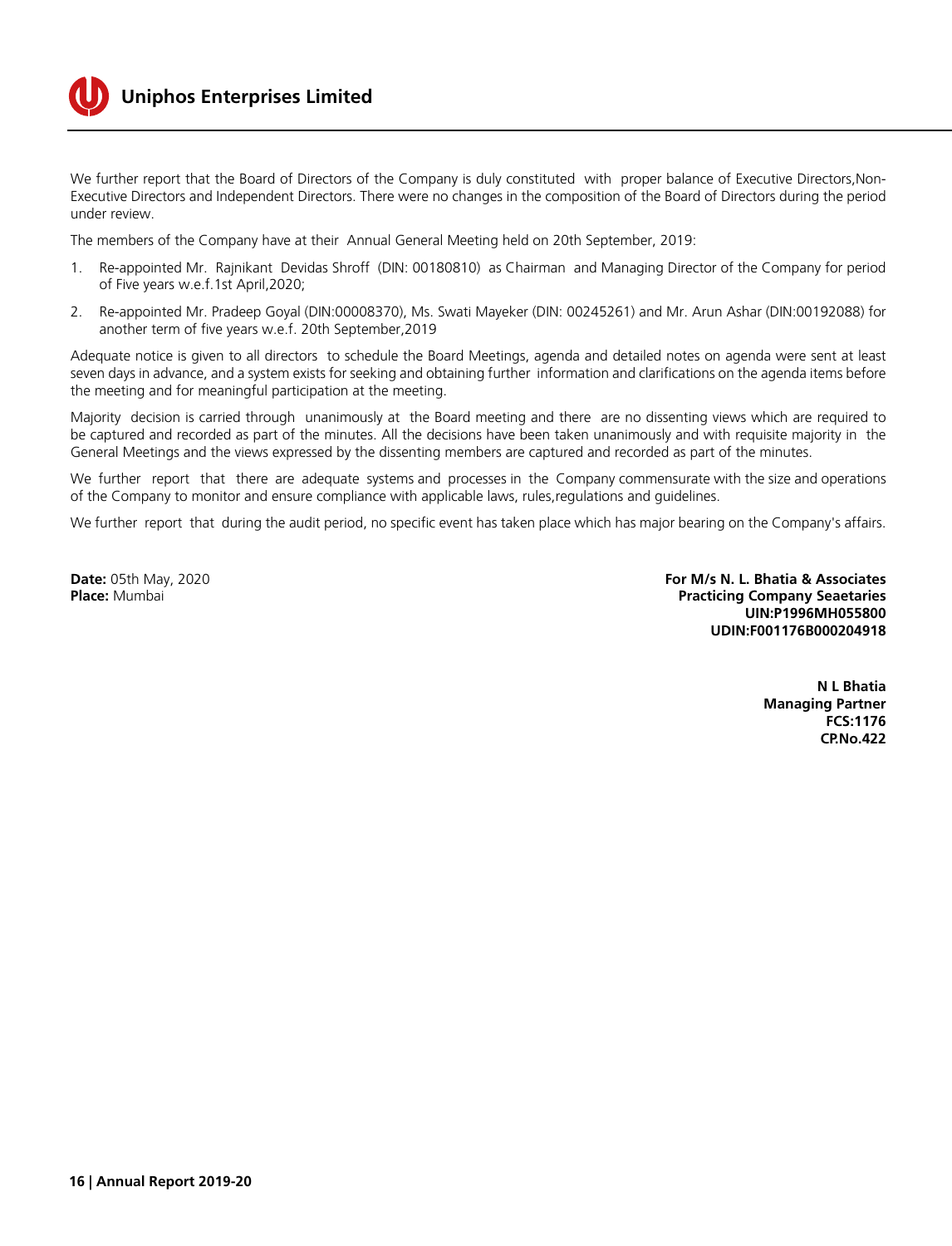To,

The Members

Uniphos Enterprises Limited

Our report of even date is to be read along with this letter.

Maintenance of Secretarial record is the responsibility of the management of the company.

Our responsibility is to express an opinion on these secretarial records based on our audit.

We have followed the audit practices and processes as were appropriate to obtain reasonable assurance about the correctness of the contents of the secretarial records. The verification was done on test basis to ensure that correct facts are reflected in secretarial records. We believe that the processes and practices , we followed provide a reasonable basis for our opinion

We have not verified the correctness and appropriate of financial records and Books of Accounts of the company.

Where ever require we have obtained the Management representation about the compliance of laws,rules and regulations and happening of events etc.

The compliance of the provisions of Corporate and other applicable laws,rules,regulations, standard is the responsibility of management. Our examination was limited to the verification of procedures on test basis.

The Secretarial Audit report is neither an assurance as to the future viability of the company nor the efficacy or effectiveness with which the management has conducted the affairs of the company.

**Date**: 05th May, 2020 **For M/s N. L. Bhatia & Associates Practicing Company Seaetaries UIN:P1996MH055800 UDIN:F001176B000204918**

> **N L Bhatia Managing Partner FCS:1176 CP.No.422**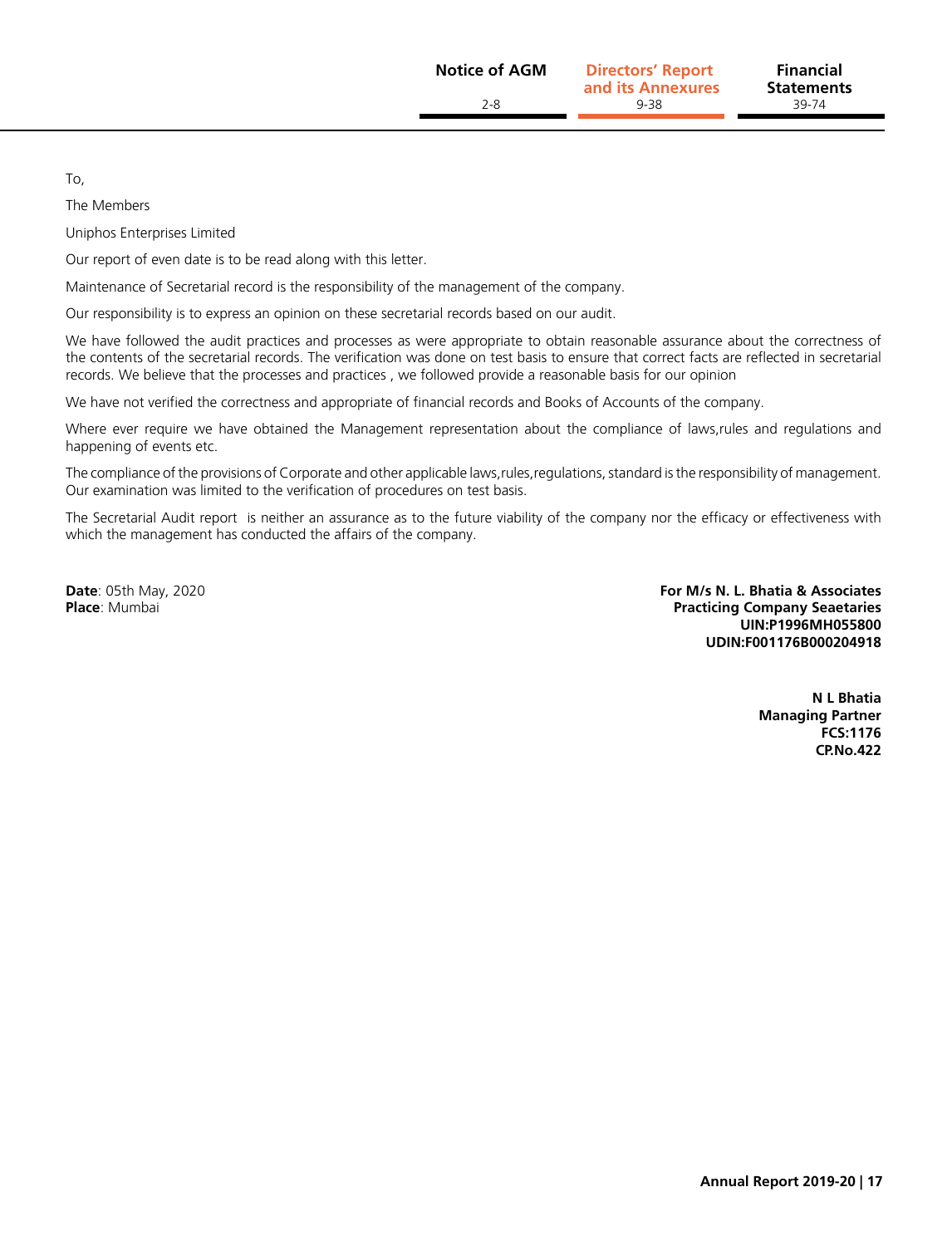

# **CORPORATE GOVERNANCE**

#### **1. Company's Philosophy on Code of Corporate Governance**

The Company's philosophy on Corporate Governance relates to providing maximum service to all its stakeholders. It intends to enhance shareholder value by undertaking the best possible Corporate Governance practices. A high standard of Corporate Governance is maintained by being transparent, accountable and being in continuous interaction with shareholders, employees, lending institutions, banks, governmental agencies and all the dealers.

The Company is conscious of the fact that the management and the employees need to work ethically to achieve success.

#### **2. Board of Directors**

The Board of Directors consists of 6 Directors.

During the year, five Board Meetings were held on 17th May, 2019, 9th August, 2019, 7th November, 2019, 7th February, 2020 and 24th March, 2020.

#### **Composition and other details of Directors are as follows:**

| Name of the<br><b>Director</b>       | Category                          | <b>Attendance</b><br><b>Particulars</b><br><b>Board</b><br>Last<br><b>AGM</b><br><b>Meeting</b> |                         |                                |                                              | Names of the listed entities where the person is<br>a director and the category of directorship and<br>Committee memberships/chairmanships |                                                              |  |  |  | No. of<br><b>Shares and</b><br><b>Convertible</b> |
|--------------------------------------|-----------------------------------|-------------------------------------------------------------------------------------------------|-------------------------|--------------------------------|----------------------------------------------|--------------------------------------------------------------------------------------------------------------------------------------------|--------------------------------------------------------------|--|--|--|---------------------------------------------------|
|                                      |                                   |                                                                                                 |                         | <b>Directorships</b>           | <b>Committee</b><br><b>Member-</b><br>ships@ | Committee<br>Chairman-<br>ships@                                                                                                           | <b>Instruments</b><br>held by non-<br>executive<br>directors |  |  |  |                                                   |
| Mr. Rajnikant.                       | Promoter and                      | 5                                                                                               | Absent                  | 1. Uniphos Enterprises Limited |                                              |                                                                                                                                            | N.A.                                                         |  |  |  |                                                   |
| Devidas Shroff \$<br>DIN: 00180810   | Chairman and<br>Managing Director |                                                                                                 |                         | 2. UPI Timited                 |                                              |                                                                                                                                            |                                                              |  |  |  |                                                   |
|                                      |                                   |                                                                                                 |                         | 3. Nivi Trading Limited.       |                                              |                                                                                                                                            |                                                              |  |  |  |                                                   |
| Mrs. Sandra                          | Promoter and                      | 5                                                                                               | Absent                  | 1. Uniphos Enterprises Limited |                                              |                                                                                                                                            | Nil                                                          |  |  |  |                                                   |
| Rajnikant Shroff \$<br>DIN: 00189012 | Non-Executive Vice<br>Chairman    |                                                                                                 |                         | 2. UPI Timited                 |                                              |                                                                                                                                            |                                                              |  |  |  |                                                   |
|                                      |                                   |                                                                                                 |                         | 3. Nivi Trading Limited        |                                              |                                                                                                                                            |                                                              |  |  |  |                                                   |
|                                      |                                   |                                                                                                 |                         | 4. Ventura Guaranty Limited.   |                                              |                                                                                                                                            |                                                              |  |  |  |                                                   |
| Mr. Jaidev                           | Promoter and Non-                 | $\overline{4}$                                                                                  | Absent                  | 1. Uniphos Enterprises Limited |                                              |                                                                                                                                            | Nil                                                          |  |  |  |                                                   |
| Rajnikant Shroff \$<br>DIN: 00191050 | <b>Executive Director</b>         |                                                                                                 |                         | 2. UPI Timited                 |                                              |                                                                                                                                            |                                                              |  |  |  |                                                   |
|                                      |                                   |                                                                                                 | 3. Nivi Trading Limited |                                |                                              |                                                                                                                                            |                                                              |  |  |  |                                                   |
|                                      |                                   |                                                                                                 |                         | 4. Ventura Guaranty Limited    |                                              |                                                                                                                                            |                                                              |  |  |  |                                                   |
| Mr. Arun                             | Independent                       | $\overline{4}$                                                                                  | Present                 | 1. Uniphos Enterprises Limited | 2                                            | $\overline{a}$                                                                                                                             | 9,85,000                                                     |  |  |  |                                                   |
| Chandrasen Ashar<br>DIN: 00192088    | Director                          |                                                                                                 |                         | 2. UPI Timited                 |                                              |                                                                                                                                            |                                                              |  |  |  |                                                   |
| Mr. Pradeep                          | Independent                       | $\overline{4}$                                                                                  | Absent                  | 1. Uniphos Enterprises Limited |                                              | 2                                                                                                                                          | Nil                                                          |  |  |  |                                                   |
| Vedprakash Goyal<br>DIN: 00008370    | Director                          |                                                                                                 |                         | 2. UPL Limited                 | $\overline{2}$                               |                                                                                                                                            |                                                              |  |  |  |                                                   |
|                                      |                                   |                                                                                                 |                         | 3. Pradeep Metals Limited      |                                              |                                                                                                                                            |                                                              |  |  |  |                                                   |
|                                      |                                   |                                                                                                 |                         | 4. Hind Rectifiers Limited     | $\overline{2}$                               |                                                                                                                                            |                                                              |  |  |  |                                                   |
| Mrs. Swati                           | Independent                       | 5                                                                                               | Absent                  | 1. Uniphos Enterprises Limited | $\overline{2}$                               |                                                                                                                                            | 3,014                                                        |  |  |  |                                                   |
| Sandesh Mayekar<br>DIN: 00245261     | Director                          |                                                                                                 |                         | 2. FDC Limited                 |                                              |                                                                                                                                            |                                                              |  |  |  |                                                   |

Notes: @ Membership and Chairmanship of the Audit Committee and Stakeholders Relationship Committee are only considered.

 \$ Mr. Rajnikant Devidas Shroff and Mrs. Sandra Rajnikant Shroff are spouse of each other and father and mother respectively of Mr. Jaidev Rajnikant Shroff. Mr. Jaidev Rajnikant Shroff is son of Mr. Rajnikant Devidas Shroff and Mrs. Sandra Rajnikant Shroff.

The details of familiarization programmes imparted to Independent Directors have been disclosed on the Company's website <www.uelonline.com>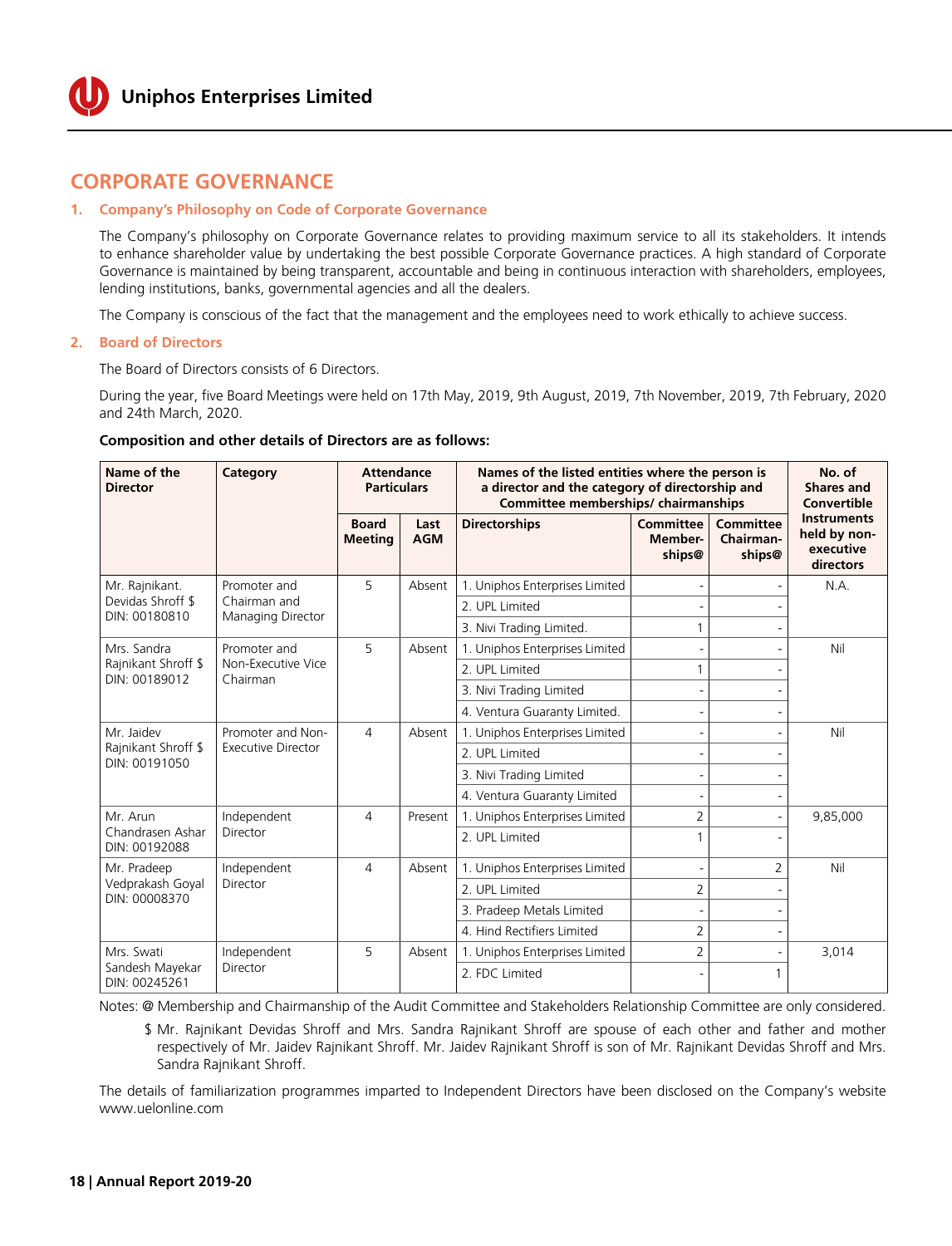The table below summarizes the list of core skills/expertise/competencies identified by the Board of Directors of the Company as required in the context of its business(es) and sector(s) for it to function effectively and those actually available with the Board.

| Skills/expertise/competencies required     | Skills/expertise/competencies available                                                                                                                                                                                                                        |
|--------------------------------------------|----------------------------------------------------------------------------------------------------------------------------------------------------------------------------------------------------------------------------------------------------------------|
| <b>Business and Economics</b>              | Experience and driving business success in market around the globe with<br>an understanding of diverse business environment, economic and political<br>conditions, cultures and regulatory framework, and a broad perspective on<br>open market opportunities. |
| Management and Leadership                  | General know-how of supply chain, talent management & development<br>including succession planning.                                                                                                                                                            |
| Strategic Planning, Mergers & Acquisitions | Examining and critically evaluating deals for growth in line with the Company's<br>growth strategy and seizing business opportunities in the domain.                                                                                                           |
| Chemical Engineering                       | Experience and knowledge with respect to trading in chemicals in which the<br>Company operates and expert knowledge of Chemical Engineering.                                                                                                                   |
| Finance                                    | Proficiency in financial management, financial reporting process, capital<br>allocation, budgeting & treasury operations, capital raising and evaluation of<br>project viability.                                                                              |
| Risk, Compliance and Governance            | Understanding and identifying key risks to the business / Company including<br>operational risks, legal & compliance risks, cyber risks, developing / discussing<br>mitigation plans for them and following best governance practices.                         |

#### **The name of Directors who have such skills / expertise / competence**

| Skills/expertise/ competencies / $\Leftrightarrow$<br>Directors $\mathbb Q$ | Global<br>business and<br><b>Economics</b> | <b>Management</b><br>and<br>Leadership | <b>Strategic</b><br>Planning | <b>Chemical</b><br><b>Engineering</b> | <b>Finance</b> | Risk, Comp-<br>liance and<br>Governance |
|-----------------------------------------------------------------------------|--------------------------------------------|----------------------------------------|------------------------------|---------------------------------------|----------------|-----------------------------------------|
| Mr. Rajnikant. Devidas Shroff<br>DIN: 00180810                              | ✓                                          |                                        |                              |                                       |                |                                         |
| Mrs. Sandra Rajnikant Shroff<br>DIN: 00189012                               |                                            |                                        |                              |                                       |                |                                         |
| Mr. Jaidev Rajnikant Shroff<br>DIN: 00191050                                |                                            |                                        |                              |                                       |                |                                         |
| Mr. Arun Chandrasen Ashar<br>DIN: 00192088                                  |                                            |                                        |                              |                                       |                |                                         |
| Mr. Pradeep Vedprakash Goyal<br>DIN: 00008370                               |                                            |                                        |                              |                                       |                |                                         |
| Mrs. Swati Sandesh Mayekar<br>DIN: 00245261                                 |                                            |                                        |                              |                                       |                |                                         |

#### **Confirmation of Independence**

All the Independent Directors have provided a declaration of their independence for the year 2019-20 to the Board. The Board after undertaking due assessment of the veracity of the declaration is of the opinion that each Independent Director fulfills the conditions of independence as specified in the SEBI (Listing Obligations and Disclosure Requirements) Regulations, 2015 and is independent of the management.

No Independent Director has resigned during the year 2019-20 before the expiry of tenure.

#### **3. Audit Committee**

The Board of the Company has constituted an Audit Committee, comprising three Independent Directors. Five meetings of the Audit Committee were held on 16th May, 2019, 9th August, 2019, 7th November, 2019, 7th February, 2020 and 24th March, 2020.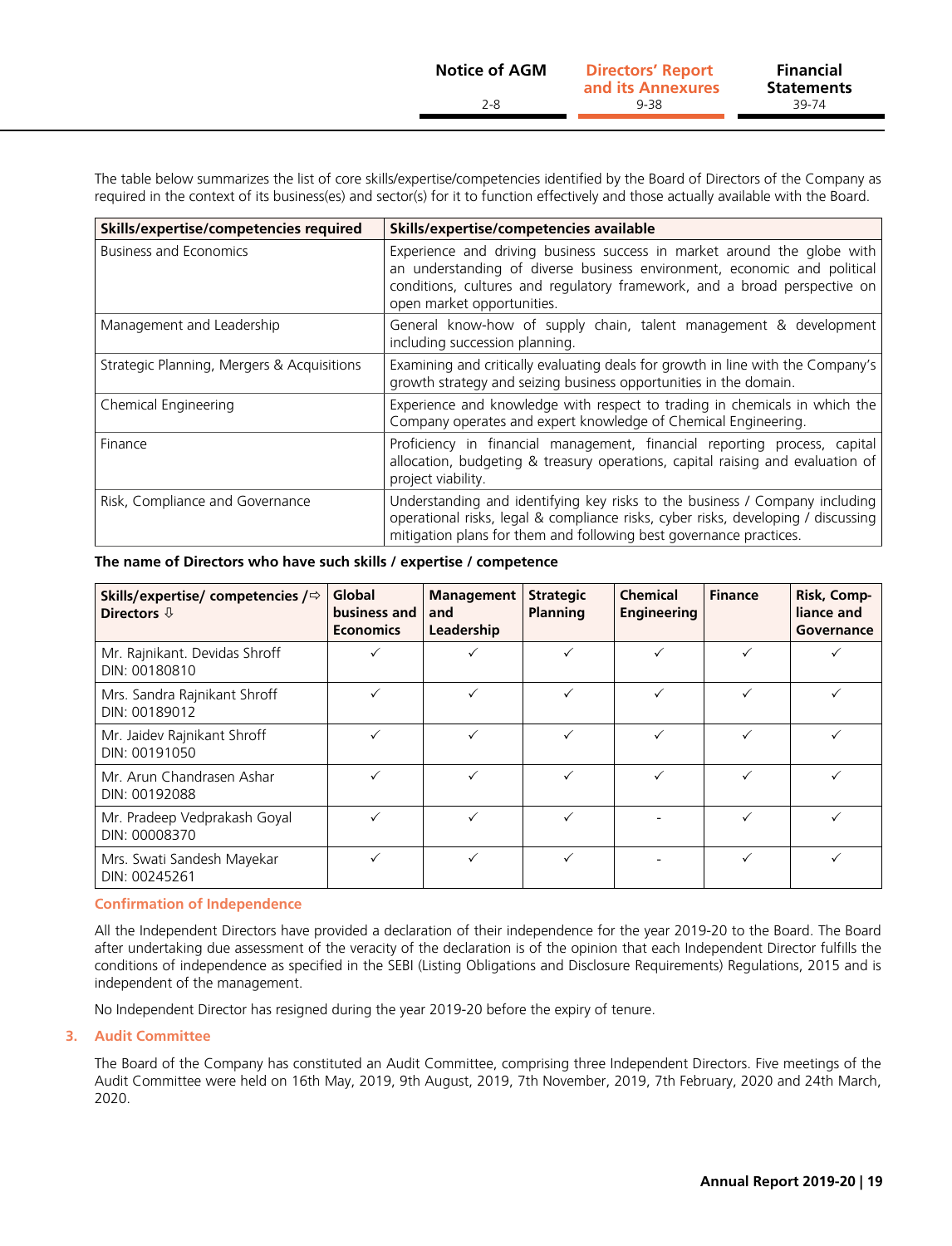

#### **Composition of members of Audit Committee is as follows:**

| <b>Composition</b>                     | Mr. Pradeep Vedprakash Goyal<br>.<br>hairman | Mr. Arun Chandrasen Ashar | Mrs. Swati Sandesh Mayekar |
|----------------------------------------|----------------------------------------------|---------------------------|----------------------------|
| Meetings attended during  <br>the year |                                              |                           |                            |

#### **Terms of reference of Audit Committee:**

The terms of reference of Audit Committee are as specified in Part C of Schedule II of SEBI (Listing Obligations and Disclosure Requirements) Regulations, 2015 and Section 177 of the Companies Act, 2013. The broad terms of reference of Audit Committee as adopted by the Board are as under:

- 1. Oversight of the Company's financial reporting process and the disclosure of its financial information to ensure that the financial statement is correct, sufficient and credible;
- 2. Recommendation for appointment, remuneration and terms of appointment of auditors of the Company;
- 3. Approval of payment to statutory auditors for any other services rendered by the statutory auditors;
- 4. Reviewing, with the management, the annual financial statements and auditor's report thereon before submission to the board for approval, with particular reference to:
	- a. Matters required to be included in the Director's Responsibility Statement to be included in the Board's report in terms of clause (c) of sub-section 3 of section 134 of the Companies Act, 2013;
	- b. Changes, if any, in accounting policies and practices and reasons for the same;
	- c. Major accounting entries involving estimates based on the exercise of judgment by the management;
	- d. Significant adjustments made in the financial statements arising out of audit findings;
	- e. Compliance with listing and other legal requirements relating to financial statements;
	- f. Disclosure of any related party transactions;
	- g. Modified opinion(s) in the draft audit report;
- 5. Reviewing, with the management, the quarterly financial statements before submission to the board for approval;
- 6. Reviewing, with the management, the statement of uses/application of funds raised through an issue (public issue, rights issue, preferential issue, etc.), the statement of funds utilized for purposes other than those stated in the offer document/ prospectus/notice and the report submitted by the monitoring agency monitoring the utilization of proceeds of a public or rights issue, and making appropriate recommendations to the Board to take up steps in this matter;
- 7. Reviewing and monitoring the auditor's independence and performance, and effectiveness of the audit process;
- 8. Approval or any subsequent modification of transactions of the Company with related parties;
- 9. Scrutiny of inter-corporate loans and investments;
- 10. Valuation of undertakings or assets of the Company, wherever it is necessary;
- 11. Evaluation of internal financial controls and risk management systems;
- 12. Reviewing, with the management, performance of statutory and internal auditors and adequacy of the internal control systems;
- 13. Reviewing the adequacy of internal audit function, if any, including the structure of the internal audit department, staffing and seniority of the official heading the department, reporting structure coverage and frequency of internal audit;
- 14. Discussion with internal auditors of any significant findings and follow up there on;
- 15. Reviewing the findings of internal investigations by the internal auditors into matters where there is suspected fraud or irregularity or a failure of internal control systems of a material nature and reporting the matter to the Board;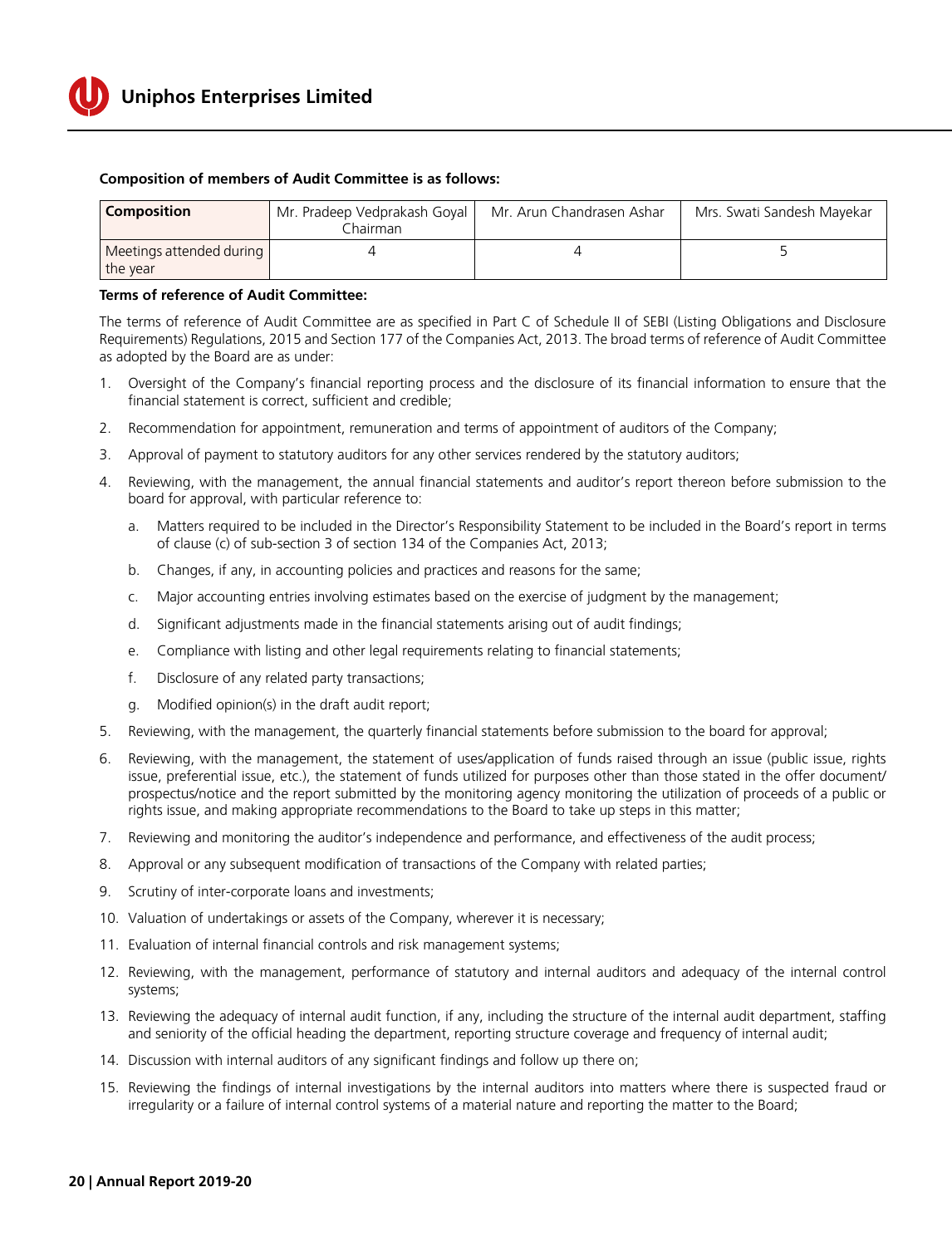- 16. Discussion with statutory auditors, before the audit commences, about the nature and scope of audit as well as post-audit discussion to ascertain any area of concern;
- 17. Looking into the reasons for substantial defaults in the payment to the depositors, debenture holders, shareholders (in case of non-payment of declared dividends) and creditors;
- 18. Reviewing the functioning of the Whistle Blower mechanism;
- 19. Approval of appointment of Chief Financial Officer after assessing the qualifications, experience and background, etc. of the candidate;
- 20. Carrying out any other function as is mentioned in the terms of reference of the Audit Committee.

The Audit Committee shall also mandatorily review the following information:

- i. Management discussion and analysis of financial condition and results of operations;
- ii. Statement of significant related party transactions (as defined by the Audit Committee), submitted by management;
- iii. Management letters/letters of internal control weaknesses issued by the statutory auditors;
- iv. Internal audit reports relating to internal control weaknesses; and
- v. The appointment, removal and terms of remuneration of the Chief internal auditor shall be subject to review by the Audit Committee.
- vi. Statement of deviations:
	- (a) Quarterly statement of deviation(s) including report of monitoring agency, if applicable, submitted to Stock Exchange(s) in terms of Regulation 32(1) of SEBI (Listing Obligations and Disclosure Requirements) Regulations, 2015.
	- (b) Annual Statement of funds utilized for purposes other than those stated in the offer document/prospectus/notice in terms of Regulation 32(7) of SEBI (Listing Obligations and Disclosure Requirements) Regulations, 2015.

 All the members of Audit Committee are financially literate and Mr. Pradeep Vedprakash Goyal who has accounting and financial management expertise has been nominated as the Chairman of the Audit Committee.

 The role and terms of reference stipulated by the Board to the Audit Committee covers areas specified in Part C of Schedule II of SEBI (Listing Obligations and Disclosure Requirements) Regulations, 2015 and Section 177 of the Companies Act, 2013 besides other terms as may be referred by the Board of Directors.

Mr. K. M. Thacker, Company Secretary acts as the Secretary to the Audit Committee.

#### **4. Nomination and Remuneration Committee**

The Board of the Company has constituted a Nomination and Remuneration Committee, comprising three Independent Directors. Two meetings of the Nomination and Remuneration Committee were held on 16th May, 2019 and 7th February, 2020.

#### **Composition of members of Nomination and Remuneration Committee is as follows:**

| <b>Composition</b>                   | Mr. Pradeep Vedprakash Goyal<br>Chairman | Mr. Arun Chandrasen Ashar | Mrs. Swati Sandesh Mayekar |
|--------------------------------------|------------------------------------------|---------------------------|----------------------------|
| Meetings attended during<br>the year |                                          |                           |                            |

#### **Terms of reference of Nomination and Remuneration Committee:**

The role and terms of reference stipulated by the Board of Directors of the Company to the Nomination and Remuneration Committee covers areas specified in Para A. of Part D of Schedule II of SEBI (Listing Obligations and Disclosure Requirements) Regulations, 2015 and Section 178 of the Companies Act, 2013 besides other terms as may be referred by the Board of Directors. The broad terms of reference of Nomination and Remuneration Committee as adopted by the Board are as under: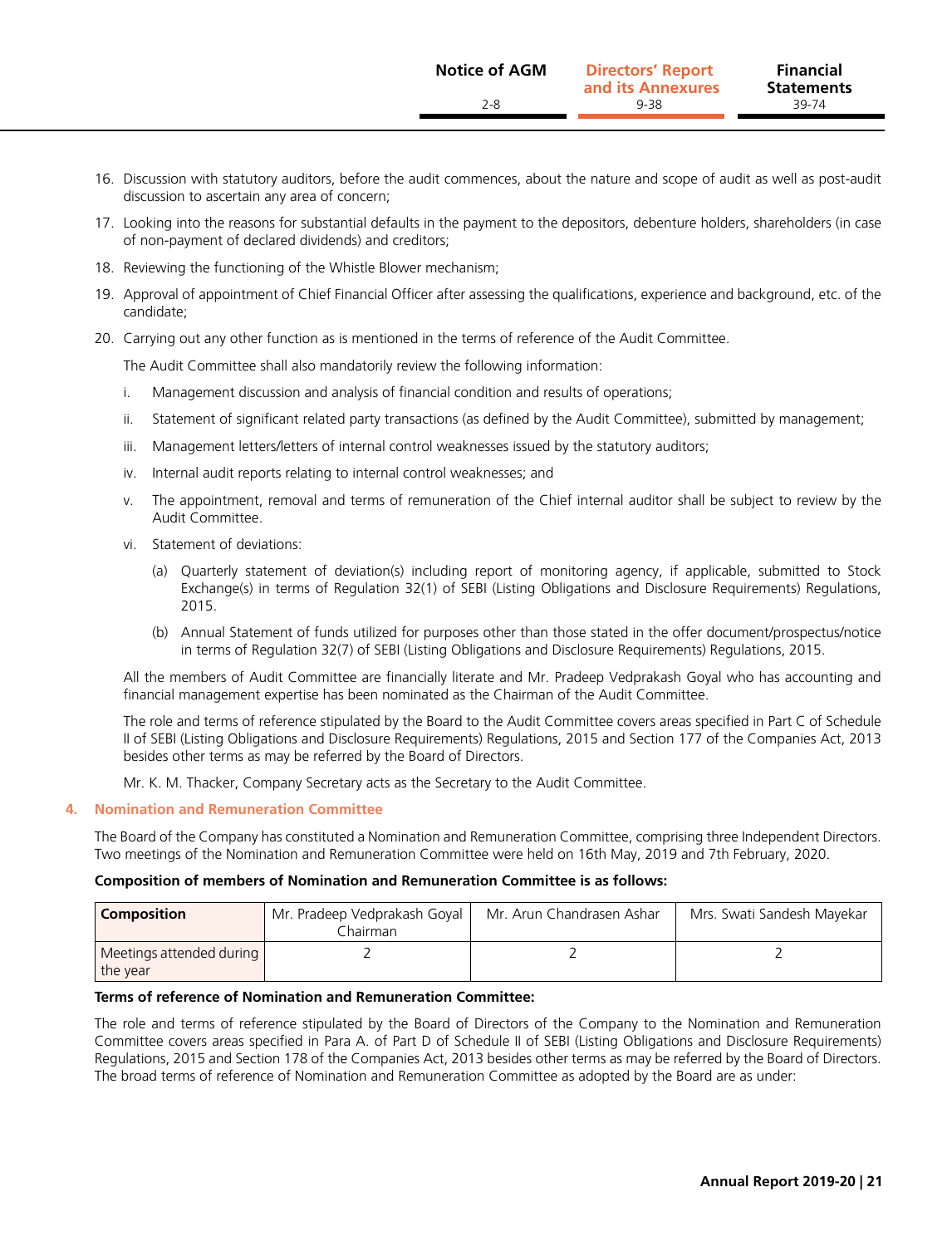

- i. Formulation of the criteria for determining qualifications, positive attributes and independence of a Director and recommend to the Board a policy, relating to the remuneration of the Directors, key managerial personnel and other employees;
- ii. Formulation of criteria for evaluation of Independent Directors and the Board;
- iii. Devising a policy on diversity of Board of Directors;
- iv. Identifying qualified candidates for Directorship, who may be appointed in senior management in accordance with the criteria laid down and recommend to the Board their appointment and removal.
- v. Whether to extend or continue the terms of appointment of Independent directors, on the basis of report of performance evaluation of Independent Directors.
- vi. Recommend to the board, all remuneration, in whatever form, payable to senior management.

Mr. K. M. Thacker, Company Secretary acts as the Secretary to the Nomination and Remuneration Committee.

#### **Performance evaluation criteria for independent director:**

Qualifications, meeting the independence criteria, observing ethical standards, integrity, exercise of responsibilities, safeguarding interest of all stakeholders, skills and knowledge updation, adhering to Company's Code of conduct, regular attendance and active participation at the meetings of the Company, maintaining confidentiality, transparency, assistance in implementing best corporate governance practices and absence of conflict of interest with business of the Company.

#### **5. Remuneration of Directors:**

The Board has, on the recommendation of the Nomination and Remuneration Committee, framed and adopted the policy for selection and appointment of Directors, senior management and their remuneration. The policy lays down criteria for selection of Directors and senior management such as expertise, experience and integrity of the Directors, independent nature of the Directors, personal and professional standing, diversity of the Board, etc. The remuneration policy lays down the entitlements of remuneration to Non-Executive Directors such as sitting fees, commission, if any, and other reimbursement. Remuneration, if any, to the Managing Director and other Executive Directors will consist of monthly salary, allowances, perquisites, bonus, commission and other retiral benefits. In respect of senior management, the remuneration will be based on the performance, working of the Company, targets achieved, KPI, industry benchmark and current compensation trends in the industry.

#### **Details of the remuneration to all the Directors for the year:**

No Director was paid salary and/or perquisites for the year ended 31st March, 2020.

The Company has paid the sitting fees for the year ended 31st March, 2020 to two Independent Directors for attending Board Meetings and Board Committees Meetings as follows:

Mr. Pradeep Vedprakash Goyal ₹65,000/- and Mrs. Swati Sandesh Mayekar ₹80,000/-.

#### **Performance evaluation criteria for Independent Director:**

The Company has laid down evaluation criteria for Independent Directors. The criteria for evaluation of Directors includes parameters such as attendance, maintaining effective relationship with fellow Board members, providing quality and valuable contribution during meetings, successfully bringing their knowledge and experience for formulating strategy of the Company etc. Based on such criteria, the evaluation is done in a structured manner through consultation and discussion.

The appointment of executive director is for a period of five years. The service agreement provides for a notice period of three months on either side. The Managing Director is appointed without any payment of remuneration.

There are no stock options or performance linked incentive to the Directors.

#### **6. Stakeholders Relationship Committee**

The Board of the Company has constituted a Stakeholders Relationship Committee, comprising three Independent Directors. One meeting of the Stakeholders Relationship Committee was held on 7th February, 2020.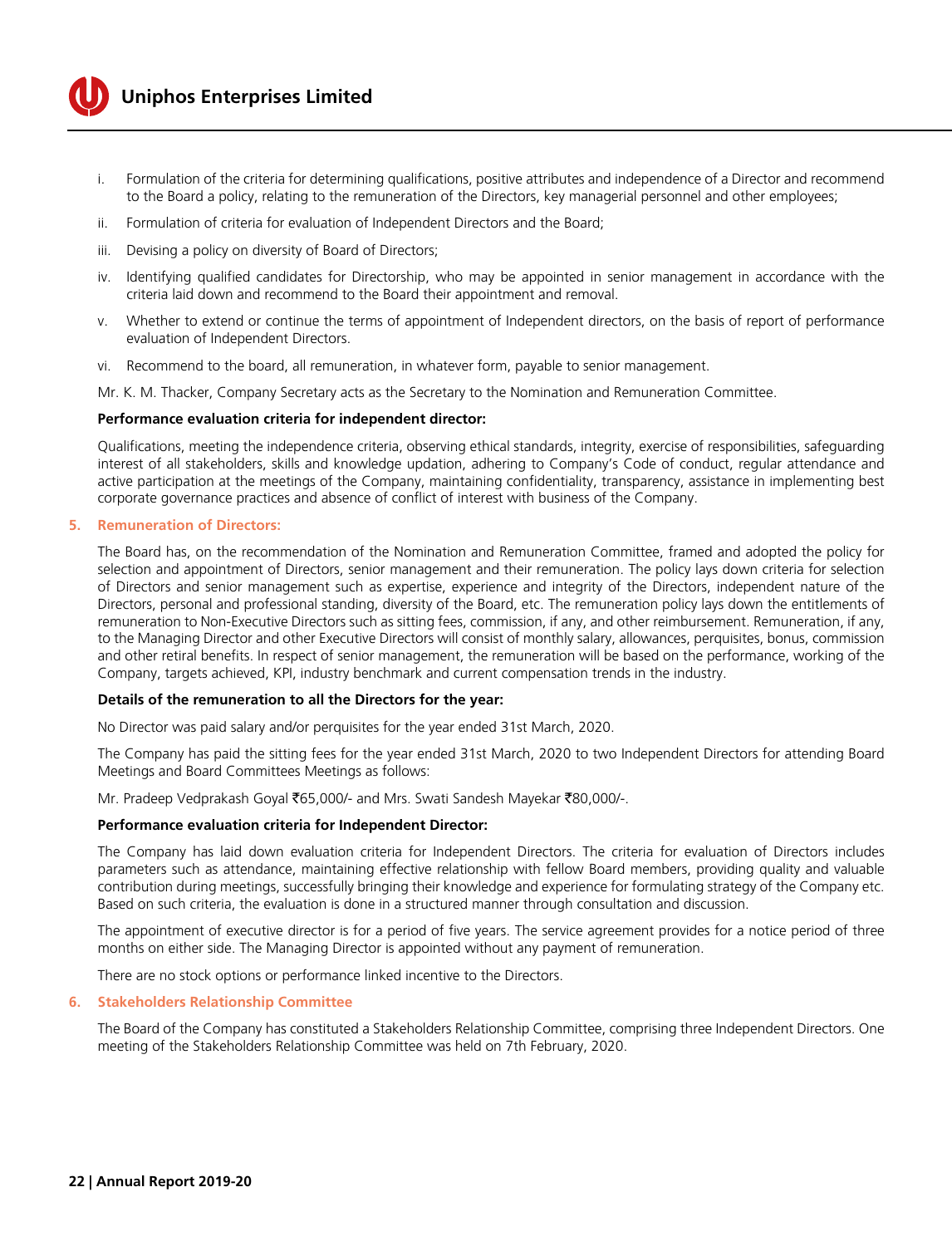#### **Composition of members of Stakeholders Relationship Committee is as follows:**

| <b>Composition</b>                   | Mr. Pradeep Vedprakash Goyal<br>. hairman | Mr. Arun Chandrasen Ashar | Mrs. Swati Sandesh Mayekar |
|--------------------------------------|-------------------------------------------|---------------------------|----------------------------|
| Meetings attended during<br>the year |                                           |                           |                            |

#### **Terms of reference of Stakeholders Relationship Committee:**

The role and terms of reference stipulated by the Board to the Stakeholders Relationship Committee covers areas specified in Para B of Part D of Schedule II of SEBI (Listing Obligations and Disclosure Requirements) Regulations, 2015 and Section 178 of the Companies Act, 2013 besides other terms as may be referred by the Board of Directors. The broad terms of reference of Stakeholders Relationship Committee as adopted by the Board are as under:

- i. Resolving the grievances of the security holders of the Company including complaints related to transfer/transmission of shares, non-receipt of annual report, non-receipt of declared dividends, issue of new/duplicate certificates, general meetings etc.
- ii. Review of measures taken for effective exercise of voting rights by shareholders.
- iii. Review of adherence to the service standards adopted by the Company in respect of various services being rendered by the Registrar & Share Transfer Agent.
- iv. Review of the various measures and initiatives taken by the Company for reducing the quantum of unclaimed dividends and ensuring timely receipt of dividend warrants/annual reports/statutory notices by the shareholders of the Company.

#### **Compliance Officer:**

#### Mr. K. M. Thacker – Company Secretary

The Company also has its separate shares transfer approval committee consisting of Mrs. Sandra Rajnikant Shroff and Mr. Arun Chandrasen Ashar, Directors and two other senior executives. This committee normally meets weekly to approve transfer of shares, issue of duplicate certificates, redressal of Stakeholders Grievances, among others. Share certificates submitted for dematerialization and request for dematerialization were also approved by the committee.

The total numbers of complaints received during the year under review were three and all the complaints were addressed to the satisfaction of shareholders on or before 31st March, 2020.

One requests for transfers was pending for approval as on 31st March, 2020, which was processed under objection on 16th May, 2020 and was pending for dispatch as on the date of this report due to lockdown.

#### **7. General Body Meetings**

#### **Annual General Meetings:**

Location and time for last three Annual General Meetings were:

| Year    | AGM      | Location                                                                               | Date       | Time       |
|---------|----------|----------------------------------------------------------------------------------------|------------|------------|
| 2016-17 | 48th AGM | 11, G. I. D. C., Vapi,<br>Dist. Valsad, Gujarat-396 195.                               | 08/07/2017 | 9.00 a.m.  |
| 2017-18 | 49th AGM | Hotel Green View Hall, National Highway<br>No. 8, Vapi, Dist. Valsad, Gujarat-396 195. | 23/08/2018 | 10.00 a.m. |
| 2018-19 | 50th AGM | C/o UPL Limited, 11, G. I. D. C., Vapi,<br>Dist. Valsad, Gujarat-396 195.              | 20/09/2019 | $1000a$ m  |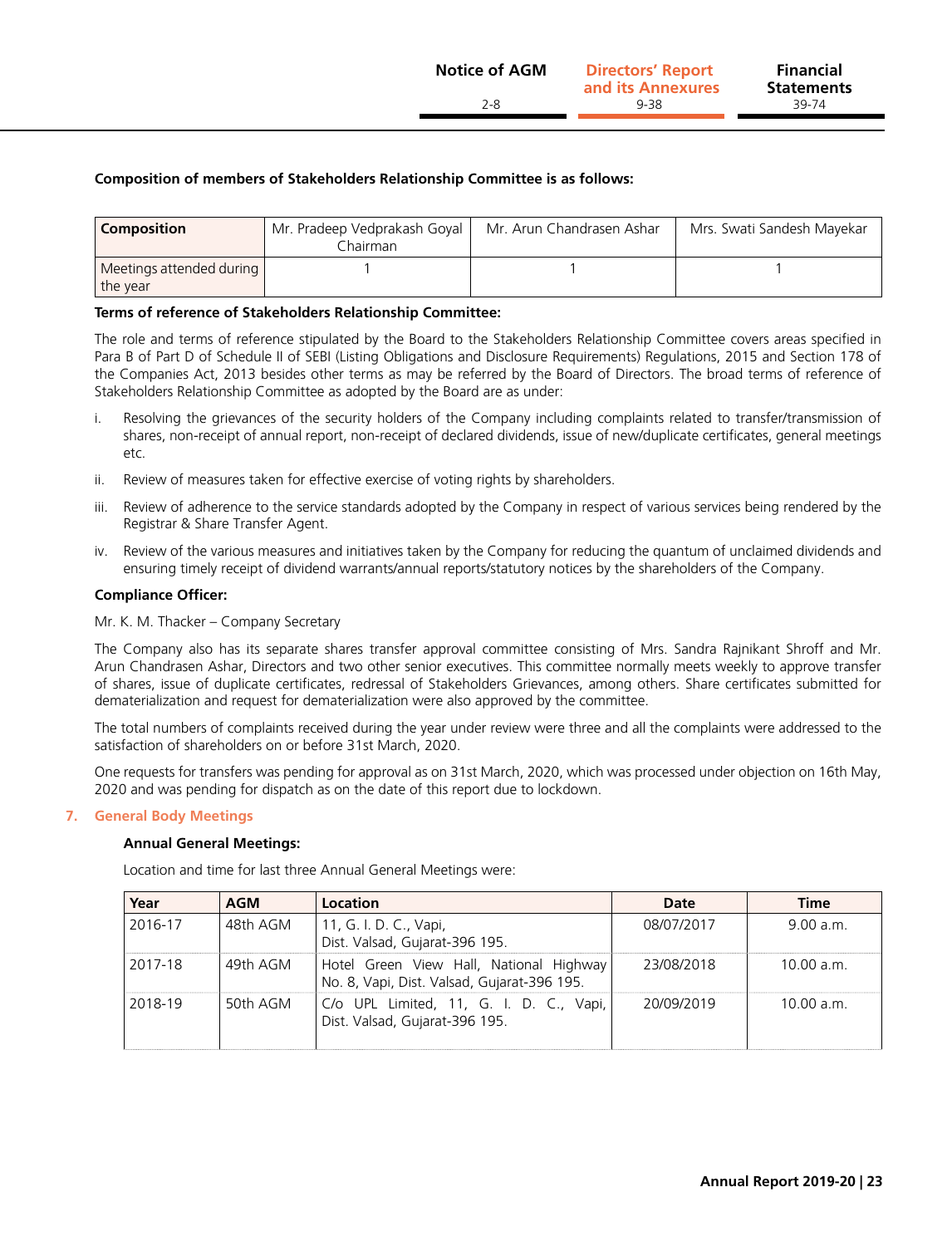

The following special resolutions were passed by the members during the last three Annual General Meetings:

#### **2016-17**

No special resolution was passed at the 48th Annual General Meeting.

#### **2017-18**

One special resolution was passed pursuant to Section 186, according consent of the Company to the Board of Directors of the Company to (i) give any loans to any person or other body corporate, or (ii) give any guarantees or to provide security in connection with a loan to any other body corporate or person, or (iii) acquire by way of subscription, purchase or otherwise, the securities of any other body corporate exceeding sixty percent of Company's paid up capital, free reserves and securities premium account or one hundred percent of its free reserves and securities premium account.

#### **2018-19**

Four special resolutions were passed out of which (a) one special resolution was pursuant to Sections 196, 197, 198 and 203 of the Companies Act, 2013, according consent of the Company to the re-appointment of Mr. Rajnikant Devidas Shroff (DIN: 00180810) as Chairman and Managing Director of the Company, for a further period of 5 (five) years from the expiry of his present term of office, i.e., with effect from 1st April, 2020 and (b) three special resolutions were passed pursuant to Sections 149 and 152 of the Companies Act, 2013 to re-appoint Mr. Pradeep Vedprakash Goyal (DIN: 00008370), Mrs. Swati Sandesh Mayekar (DIN: 00245261) and Mr. Arun Chandrasen Ashar (DIN: 00192088) as an Independent Directors of the Company for second term of 5 (five) years commencing from September 20, 2019.

No Extra-Ordinary General Meeting of the members was held during the year ended 31st March, 2020.

 Details of resolution passed through postal ballot, the persons who conducted the postal ballot exercise and details of voting pattern

#### **2019-20**

- No resolution, pursuant to Section 110 of the Companies Act, 2013 read with Companies (Management & Administration) Rules, 2014, was passed through Postal Ballot during the year.
- None of the resolutions, pursuant to Section 110 of the Companies Act, 2013 read with Companies (Management & Administration) Rules, 2014, are proposed to be passed in the ensuing Annual General Meeting which require passing a special resolution through Postal Ballot.

#### **8. Means of communication**

The quarterly and annual results are published by the Company in the English and Gujarati editions of the The Financial Express/ Western Times and are also displayed on the corporate website, [www.uelonline.com.](www.uelonline.com) The Company's website also contains a separate dedicated section called 'Investors' wherein shareholder related information like the Annual Report of the Company, shareholding pattern among others, are available. Official news releases are sent to the Stock Exchanges at BSE Ltd. and National Stock Exchange of India Ltd., where the equity shares of the Company are listed. During the year, no presentations were made to analysts or Institutional Investors.

The Management Discussion and Analysis (MD&A) forms a part of the annual report.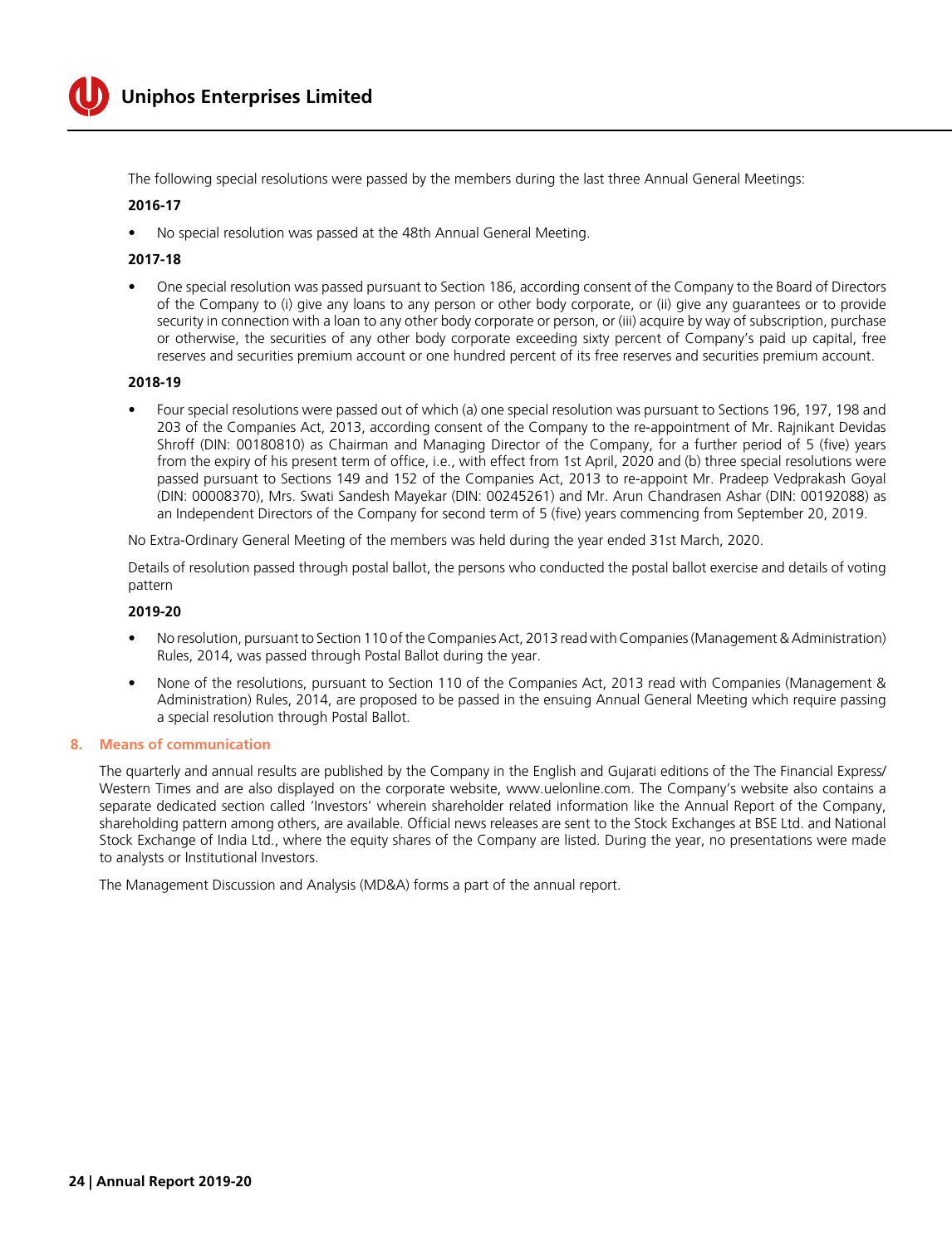| <b>Notice of AGM</b> | <b>Directors' Report</b><br>and its Annexures | <b>Financial</b><br><b>Statements</b> |  |
|----------------------|-----------------------------------------------|---------------------------------------|--|
| 2-8                  | 9-38                                          | 39-74                                 |  |

#### **9. General Shareholder Information**

| 9.1 | <b>Annual General Meeting</b>                          |                                                                                                                                                                                                                                                                                                      |
|-----|--------------------------------------------------------|------------------------------------------------------------------------------------------------------------------------------------------------------------------------------------------------------------------------------------------------------------------------------------------------------|
|     | - Date                                                 | 28th September, 2020 at 3.00 p.m. (IST) through Video Conferencing or Other<br>Audio - Visual means as set out in the Notice convening the AGM.                                                                                                                                                      |
|     | - Deemed Venue                                         | Registered Office of the Company at<br>C/o UPL Limited, 11, G. I. D. C., Vapi,<br>Dist. Valsad, Gujarat-396 195.                                                                                                                                                                                     |
| 9.2 | <b>Financial calendar</b>                              | Annual General Meeting -<br>28th September, 2020                                                                                                                                                                                                                                                     |
|     |                                                        | Results for quarter ending June 30,<br>2020 - On or before 14th August, 2020                                                                                                                                                                                                                         |
|     |                                                        | Results for quarter ending September<br>30, 2020 - On or before 14th November, 2020                                                                                                                                                                                                                  |
|     |                                                        | Results for quarter ending December<br>31, 2020 - On or before 14th February, 2021                                                                                                                                                                                                                   |
|     |                                                        | Results for quarter/ year ending March 31,<br>2021 - Last week of April, 2021/May 2021.                                                                                                                                                                                                              |
| 9.3 | Dividend payment date                                  | Not Applicable                                                                                                                                                                                                                                                                                       |
| 9.4 | (a) Listing of Equity Shares:<br>on Stock Exchanges at | BSE Limited, Phiroze Jeejeebhoy Towers, Dalal Street, MUMBAI - 400 001 and<br>National Stock Exchange of India Ltd. Exchange Plaza, C/1, Block G, Bandra Kurla<br>Complex, Bandra (East), MUMBAI 400 051                                                                                             |
|     | (b) Listing of GDR on the :<br>Stock Exchange at*      | Luxembourg Stock Exchange<br>*As on the date of this report GDR programme consisting of 26,962 GDRs<br>representing equal number of equity shares - 0.04% of the paid-up share capital of<br>the Company has been terminated and delisted from Luxembourg Stock Exchange<br>w. e. f. 16th June, 2020 |
|     |                                                        | The Company has paid the Annual Listing Fee to each of the Stock Exchanges.                                                                                                                                                                                                                          |
| 9.5 | <b>Security Code/Symbol</b><br>a)                      | <b>BSE Ltd.: 500429</b>                                                                                                                                                                                                                                                                              |
|     |                                                        | National Stock Exchange of India Ltd.: UNIENTER                                                                                                                                                                                                                                                      |

- **National Stock Exchange of India Ltd. :** UNIENTER **b) ISIN Number in NSDL &**  : INE037A01022 **CDSL for Equity Shares**
- **9.6. Stock Market Data**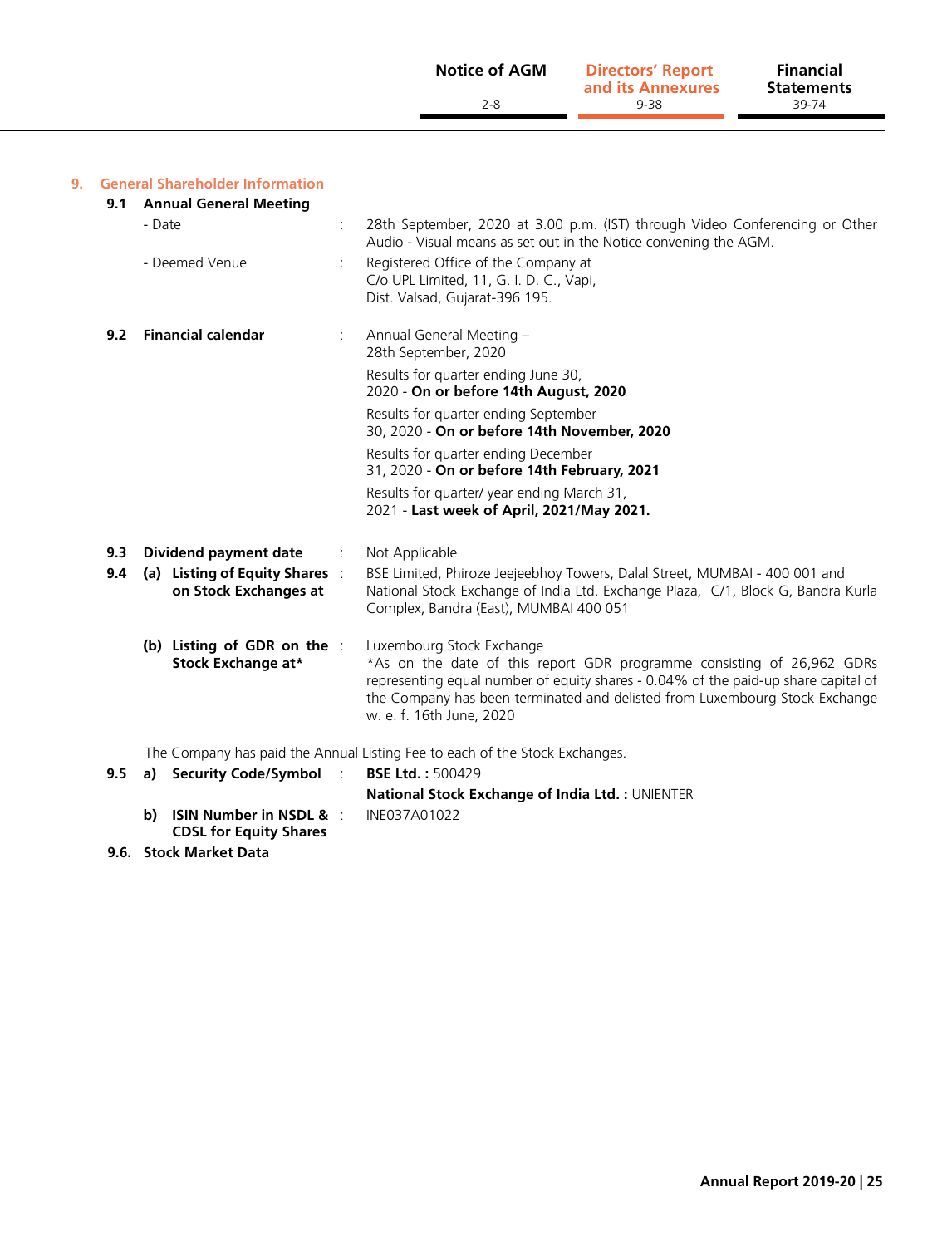

| <b>MONTH</b>    | <b>BSE Ltd. (BSE)</b>               |                                    | <b>National Stock Exchange of</b><br>India Ltd. (NSE) |                                    |  |
|-----------------|-------------------------------------|------------------------------------|-------------------------------------------------------|------------------------------------|--|
|                 | <b>Month's High</b><br>Price (In ₹) | <b>Month's Low</b><br>Price (In ₹) | <b>Month's High</b><br>Price (In ₹)                   | <b>Month's Low</b><br>Price (In ₹) |  |
| April, 2019     | 123.00                              | 100.05                             | 116.20                                                | 100.10                             |  |
| May, 2019       | 111.50                              | 94.30                              | 107.90                                                | 92.50                              |  |
| June, 2019      | 103.00                              | 75.20                              | 104.80                                                | 74.70                              |  |
| July, 2019      | 90.10                               | 68.00                              | 89.80                                                 | 63.00                              |  |
| August, 2019    | 76.85                               | 58.10                              | 77.50                                                 | 57.20                              |  |
| September, 2019 | 74.65                               | 60.45                              | 74.95                                                 | 61.95                              |  |
| October, 2019   | 71.25                               | 66.00                              | 72.30                                                 | 62.55                              |  |
| November, 2019  | 69.85                               | 63.00                              | 70.35                                                 | 60.60                              |  |
| December, 2019  | 72.00                               | 60.25                              | 73.65                                                 | 60.25                              |  |
| January, 2020   | 76.00                               | 64.50                              | 72.75                                                 | 64.25                              |  |
| February, 2020  | 77.00                               | 63.00                              | 74.00                                                 | 62.40                              |  |
| March, 2020     | 69.00                               | 31.20                              | 69.80                                                 | 30.15                              |  |

**9.7. Share price performance in comparison to broad-based indices – BSE Sensex.**

 **Closing share price performance relative to BSE Sensex based on share price during the year.**



#### **9.8. Registrar and Transfer Agent :** Link Intime India Pvt. Ltd.

share certificate, dividends and change of address).

Also, for the benefit of the Shareholders, the documents will continue to be accepted at the Secretarial Department of the Company:

Unit : Uniphos Enterprises Limited (Share transfer and communication regarding Unit: Uniphos-Enterprises-Limited<br>Share cortificate dividends and change of address) C-101, 247, Park, LBS Marg, Vikhroli (West), Mumbai 400083.

> Uniphos Enterprises Limited Secretarial Department Uniphos House, C. D. Marg, 11th Road, Madhu Park, Khar (West), Mumbai 400 052

**9.9. Share Transfer System Share Transfer System :** Presently, the share transfers which are received in the physical form are processed and the share certificates returned within a period of 15 days from the date of receipt subject to the documents being valid and complete in all respects.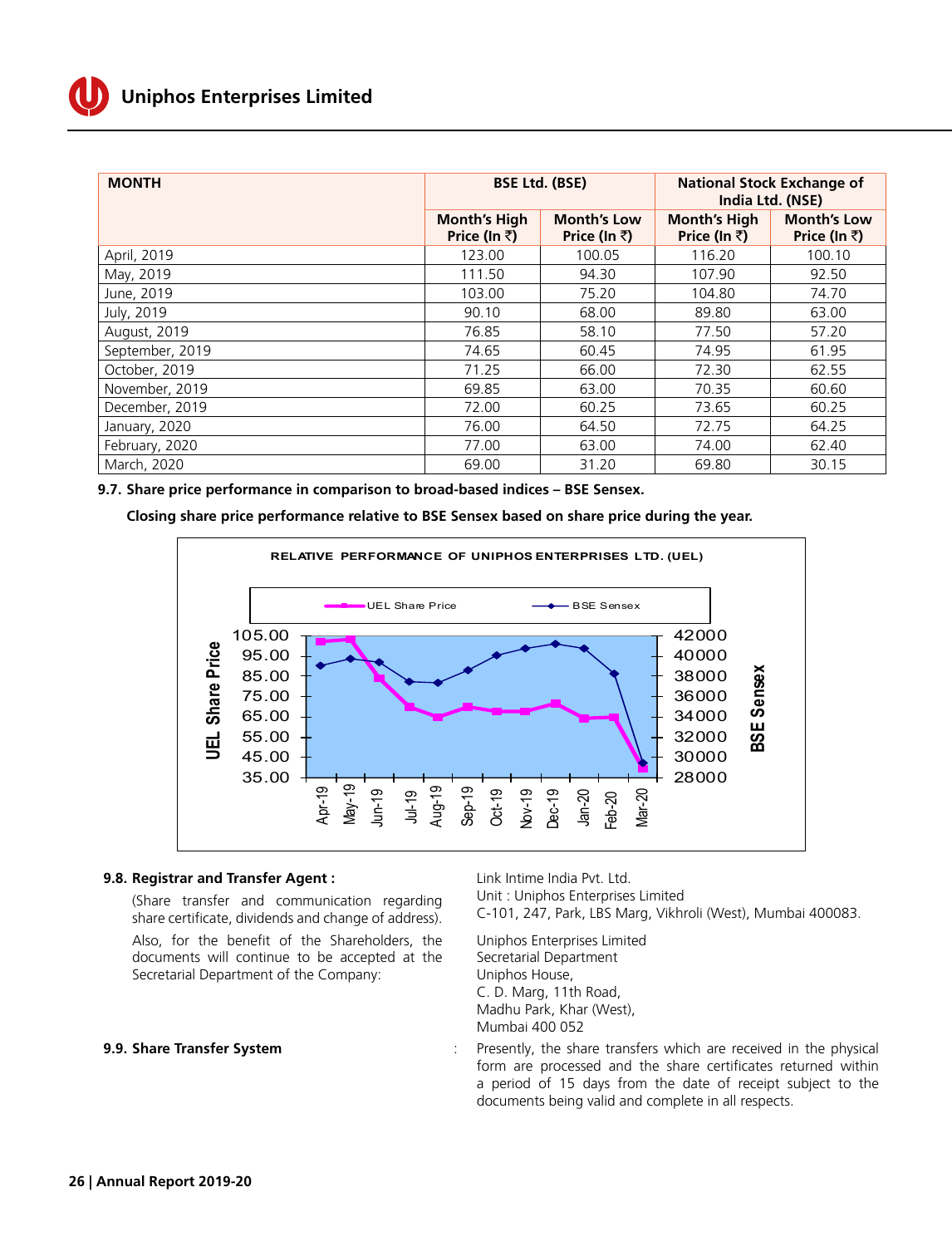#### **9.10. Distribution of shareholdings as on 31st March, 2020:**

| Shareholding of Nominal Value of (₹) |                | <b>Shareholders</b> |           | <b>Share Amount</b> |  |  |
|--------------------------------------|----------------|---------------------|-----------|---------------------|--|--|
|                                      | <b>Numbers</b> | % of Total<br>Nos.  | In $(3)$  | % of Total<br>Amt.  |  |  |
| $1 - 1,000$                          | 9620           | 81.87               | 2960496   | 2.13                |  |  |
| $1,001 - 2,000$                      | 1163           | 9.93                | 1726226   | 1.24                |  |  |
| $2,001 - 4,000$                      | 477            | 4.03                | 1434786   | 1.03                |  |  |
| $4,001 - 6,000$                      | 143            | 1.23                | 716944    | 0.51                |  |  |
| $6,001 - 8,000$                      | 72             | 0.56                | 511184    | 0.37                |  |  |
| $8.001 - 10.000$                     | 70             | 0.52                | 651232    | 0.47                |  |  |
| $10,001 - 20,000$                    | 102            | 0.92                | 1486998   | 1.07                |  |  |
| 20,001 and above                     | 107            | 0.94                | 129603832 | 93.18               |  |  |
| <b>Total</b>                         | 11754          | 100                 | 139091698 | 100                 |  |  |

**9.11.Shareholding pattern as on 31st March, 2020:**



**9.12. Dematerialization of shares** : 99.24% of the outstanding equity shares have been dematerialized up to 31st

March, 2020. Trading in Equity Shares of the Company is permitted only in dematerialized form w.e.f. 17th January, 2000 as per notification issued by the Securities and Exchange Board of India (SEBI).

#### **Liquidity:**

Relevant data for the **average daily turnover** for the financial year 2019 – 2020 is given below:

|                     | <b>BSE Ltd.</b> | <b>National Stock Exchange</b><br>of India Ltd. | <b>BSE+NSE</b> |
|---------------------|-----------------|-------------------------------------------------|----------------|
|                     | (BSE)           | (NSE)                                           |                |
| In number of shares | 2,115           | 7.443                                           | 9.558          |

(Source: This information is compiled from the data available from the websites of BSE and NSE)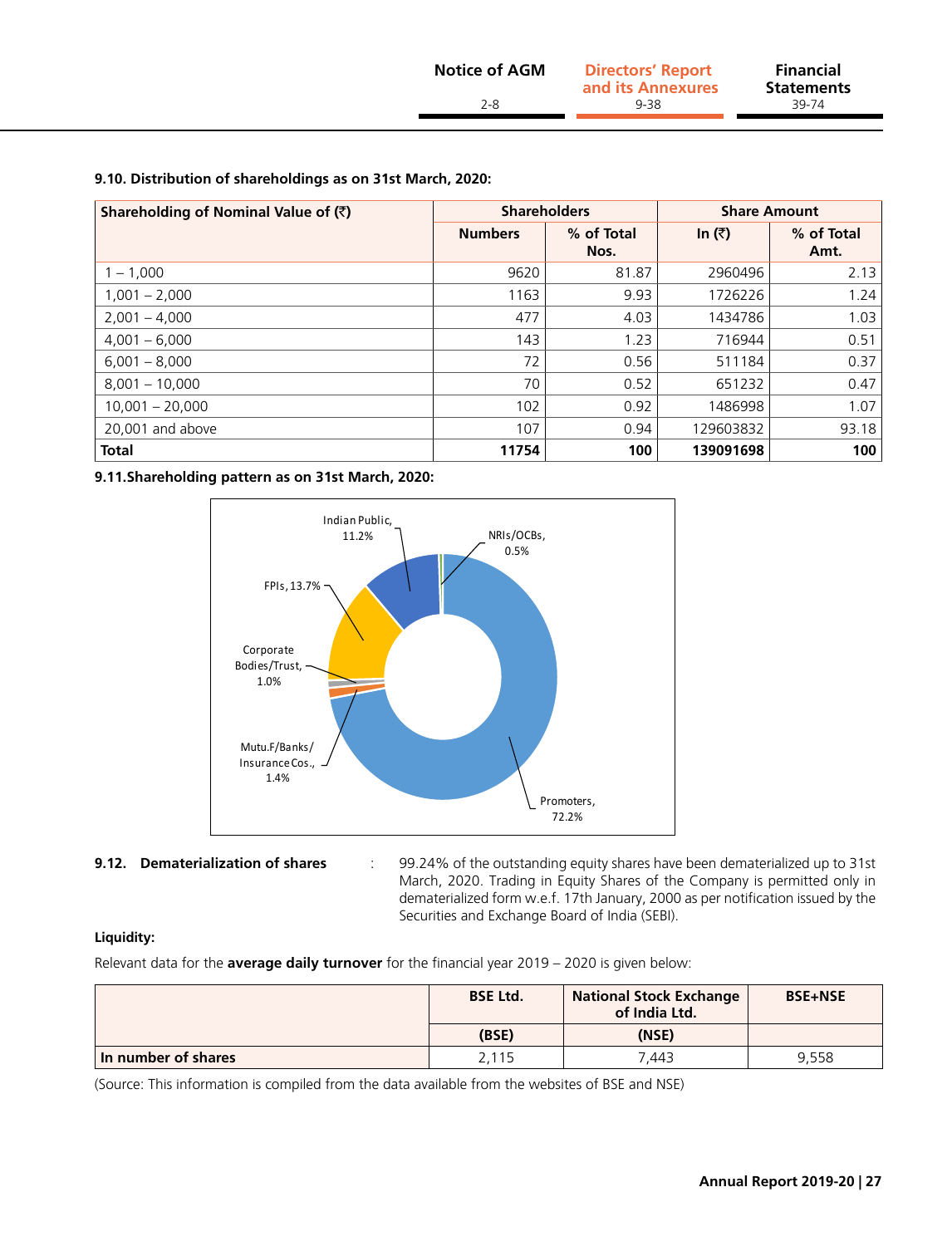

| 9.13  | Outstanding GDR/Warrants and their<br>conversion dates and their likely impact<br>on the equity |   | Outstanding GDRs as on 31st March, 2020 represent 26962 shares<br>(0.04%). There are no further outstanding instruments, which are<br>convertible into equity in the future.                                                                                                                                                                                                                                                                                                                                                                                                                                                                 |
|-------|-------------------------------------------------------------------------------------------------|---|----------------------------------------------------------------------------------------------------------------------------------------------------------------------------------------------------------------------------------------------------------------------------------------------------------------------------------------------------------------------------------------------------------------------------------------------------------------------------------------------------------------------------------------------------------------------------------------------------------------------------------------------|
| 9.14  | Commodity price risk or<br>Foreign<br><b>Exchange Risk and Hedging activities</b>               | ÷ | Not Applicable                                                                                                                                                                                                                                                                                                                                                                                                                                                                                                                                                                                                                               |
| 9.15  | <b>Plant locations</b>                                                                          | ÷ | The Company has no manufacturing unit.                                                                                                                                                                                                                                                                                                                                                                                                                                                                                                                                                                                                       |
| 9.16  | <b>Address for Correspondence</b>                                                               |   |                                                                                                                                                                                                                                                                                                                                                                                                                                                                                                                                                                                                                                              |
|       | (i) Investor correspondence                                                                     |   | For Shares held in Physical Form<br>Link Intime India Pvt. Ltd.<br>Unit: Uniphos Enterprises Limited<br>C-101, 247, Park, LBS Marg,<br>Vikhroli (West), Mumbai 400 083.<br>Telephone No(s): 91-22-49186270<br>Fax No.: 91-22-49186060<br>E-mail id: rnt.helpdesk@linkintime.co.in<br>Website: www.linintime.co.in<br>Also, for the benefit of the Shareholders, the documents will continue<br>to be accepted at the following office of the Company:<br>Uniphos Enterprises Limited<br>Secretarial Department<br>Uniphos House,<br>C. D. Marg, 11th Road,<br>Madhu Park<br>Khar (West), Mumbai 400 052.<br>Telephone No.: 91-22-26468009/10 |
|       |                                                                                                 |   | For Shares held in Demat form<br>To the Depository Participant(s)                                                                                                                                                                                                                                                                                                                                                                                                                                                                                                                                                                            |
|       | (ii) Any query on Annual Report                                                                 |   | Mr. K. M. Thacker, Company Secretary<br>Uniphos Enterprises Limited<br>Secretarial Department<br>Uniphos House, C. D. Marg,<br>Madhu Park, Khar (West), Mumbai 400 052.<br>E-mail: thackerkm@upl-ltd.com                                                                                                                                                                                                                                                                                                                                                                                                                                     |
|       | (iii) Exclusive e-mail ID of the grievance<br>redressal division                                |   | uel.investors@upl-ltd.com                                                                                                                                                                                                                                                                                                                                                                                                                                                                                                                                                                                                                    |
|       | (iv) Corporate website                                                                          | ÷ | www.uelonline.com                                                                                                                                                                                                                                                                                                                                                                                                                                                                                                                                                                                                                            |
| 9.17. | List of all credit rating obtained by the<br>Company                                            |   | Since the Company has no borrowings, credit rating is Not Applicable                                                                                                                                                                                                                                                                                                                                                                                                                                                                                                                                                                         |

#### **10. Other Disclosures:**

**(a) Disclosures on materially significant related party transactions that may have potential conflict with the interests of the Company at large.**

 During the year, the Company had no materially significant related party transactions, which were considered to have potential conflict with the interests of the Company at large.

#### **(b) Details of non-compliance by the Company, penalties, strictures imposed on the Company by Stock Exchanges or SEBI, or any statutory authority, on any matter related to capital markets, during the last three years.**

None.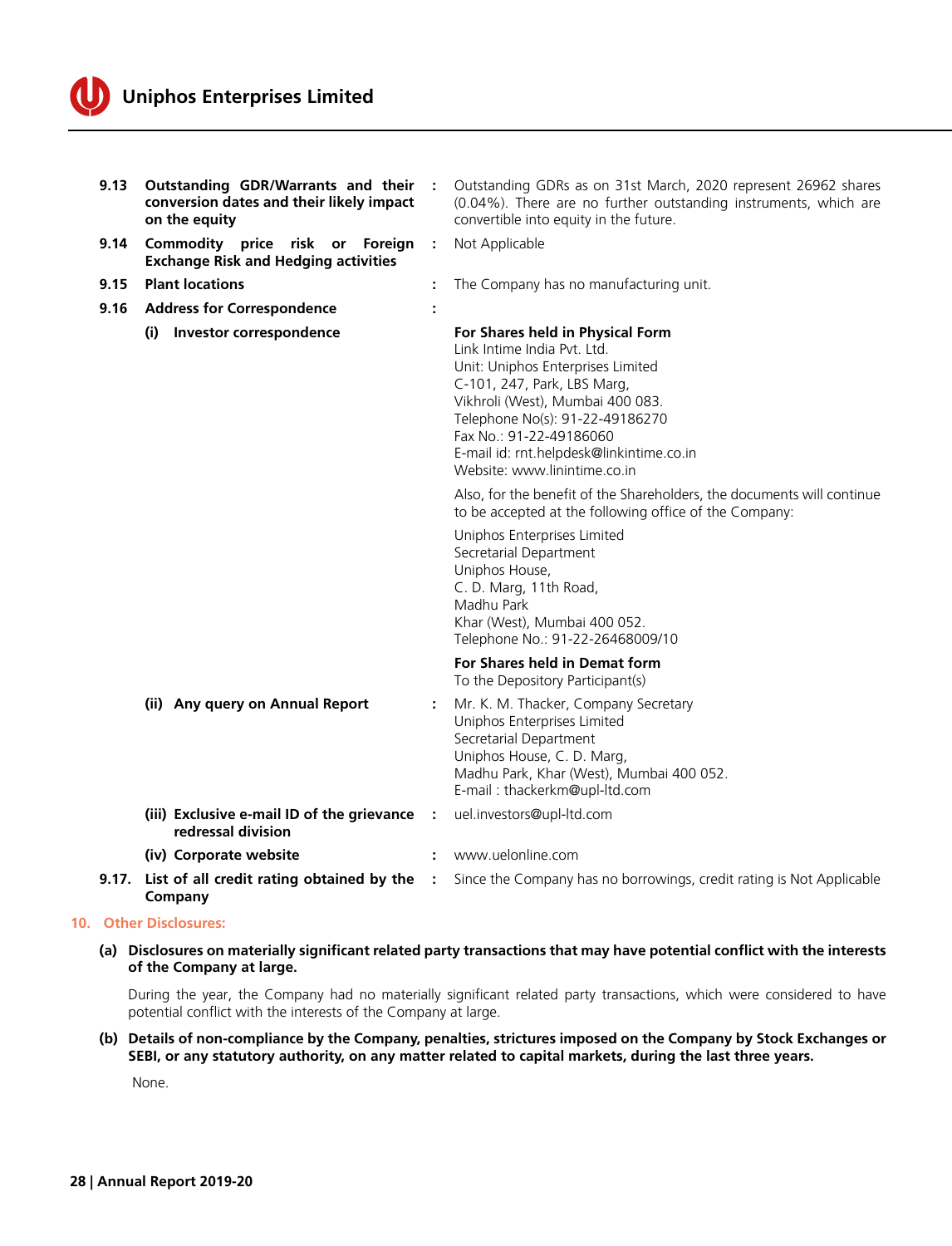#### **(c) Details of establishment of vigil mechanism, whistle Blower Policy and affirmation that no personnel has been denied access to the audit committee.**

 The Company has devised an effective whistle blower mechanism enabling stakeholders, including individual employees and their representative bodies, to communicate their concerns about illegal or unethical practices freely. The Company has also established a vigil mechanism for directors and employees to report concerns about unethical behaviour, actual or suspected fraud or violation of the Company's code of conduct or ethics policy and placed on the website of the Company [www.](www.uelonline.com) [uelonline.com](www.uelonline.com) and no personnel has been denied access to the audit committee.

#### **(d) Details of compliance with mandatory requirements and adoption of the non-mandatory requirements.**

#### **Mandatory Requirements**

 The Company has complied with the mandatory requirements of para C(10)(d) of Schedule V of SEBI (Listing Obligations and Disclosure Requirements) Regulation, 2015.

- **(e)** Policy on dealing with related party transaction has been disclosed on the Company's website <www.uelonline.com>
- **(f)** Disclosure of commodity price risks and commodity hedging activities: Not Applicable.
- **(g)** Details of utilization of funds raised through preferential allotment or qualified institutions placement as specified under Regulation 32 (7A): Not Applicable.
- **(h)** M/s. N. L. Bhatia & Associates, Practising Company Secretaries (UIN: P1996MH055800) have issued a certificate certifying that none of the directors on the board of the Company have been debarred or disqualified from being appointed or continuing as directors of companies by the Board/Ministry of Corporate Affairs or any such statutory authority. A copy of the said certificate is attached and forms integral part of this Report.
- **(i)** Total fees for all services paid by the Company to the statutory auditor is provided in Note no.18 of the Notes to Financial Statements forming part of this Annual Report. The Company has no subsidiary company.
- **(j)** Disclosures in relation to the Sexual Harassment of Women at Workplace (Prevention, Prohibition and Redressal) Act, 2013:
	- a. number of complaints filed during the financial year: Nil
	- b. number of complaints disposed of during the financial year: Nil
	- c. number of complaints pending as on end of the financial year: Nil

#### **11. There are no non-compliance of any requirements of Corporate Governance Report of sub-paras (2) to (10) above.**

#### **12. Discretionary Requirements as specified in Part E of Schedule II**

i) Chairman of the Board

The Chairman of the Board is Executive.

ii) Shareholder Rights – Half yearly results

 As the Company's half yearly results are published in English newspaper and in a Gujarati newspaper (circulated in Gujarat) and also posted on the website of the stock exchanges where the equity shares are listed and also posted on Company [www.](www.uelonline.com) [uelonline.com](www.uelonline.com), the same are not sent to the households of the shareholders of the Company.

iii) Modified opinion in audit report

There are no modified opinion contained in the Audit Report.

iv) Reporting of Internal Auditors

The Internal Auditors of the Company report directly to the Audit Committee.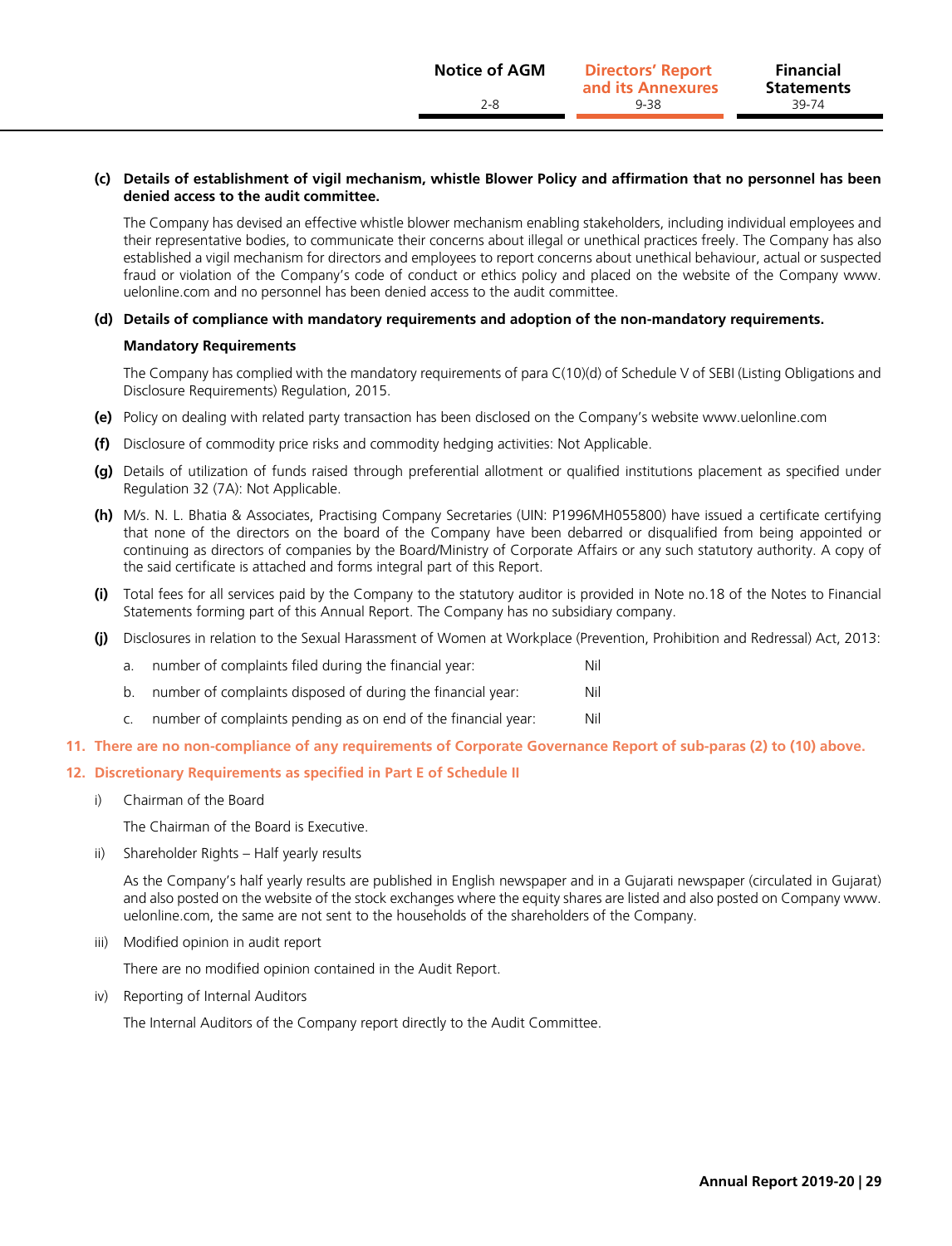

- **13. The Company has complied with Corporate Governance requirements specified in Regulation 17 to 27 and clauses (b) to (i) of sub-regulation (2) of Regulation 46 of Securities and Exchange Board of India (Listing Obligation and Disclosure Requirements) Regulations, 2015.**
- 14. During the year under review, the Company was not required to transfer any amount to the Investor Education and Protection Fund (IEPF) pursuant to Rule 5(4) of the Investor Education and Protection Fund Authority (Accounting, Audit, Transfer and Refund) Rules, 2016, as no such amount of dividend was lying in the unpaid / unclaimed dividend account for a period of 7 (seven) years.

On behalf of the Board of Directors

Mumbai, **Rajnikant Devidas Shroff**<br>
26th June, 2020<br>
26th June, 2020 (Chairman and Managing Director) (DIN : 00180810)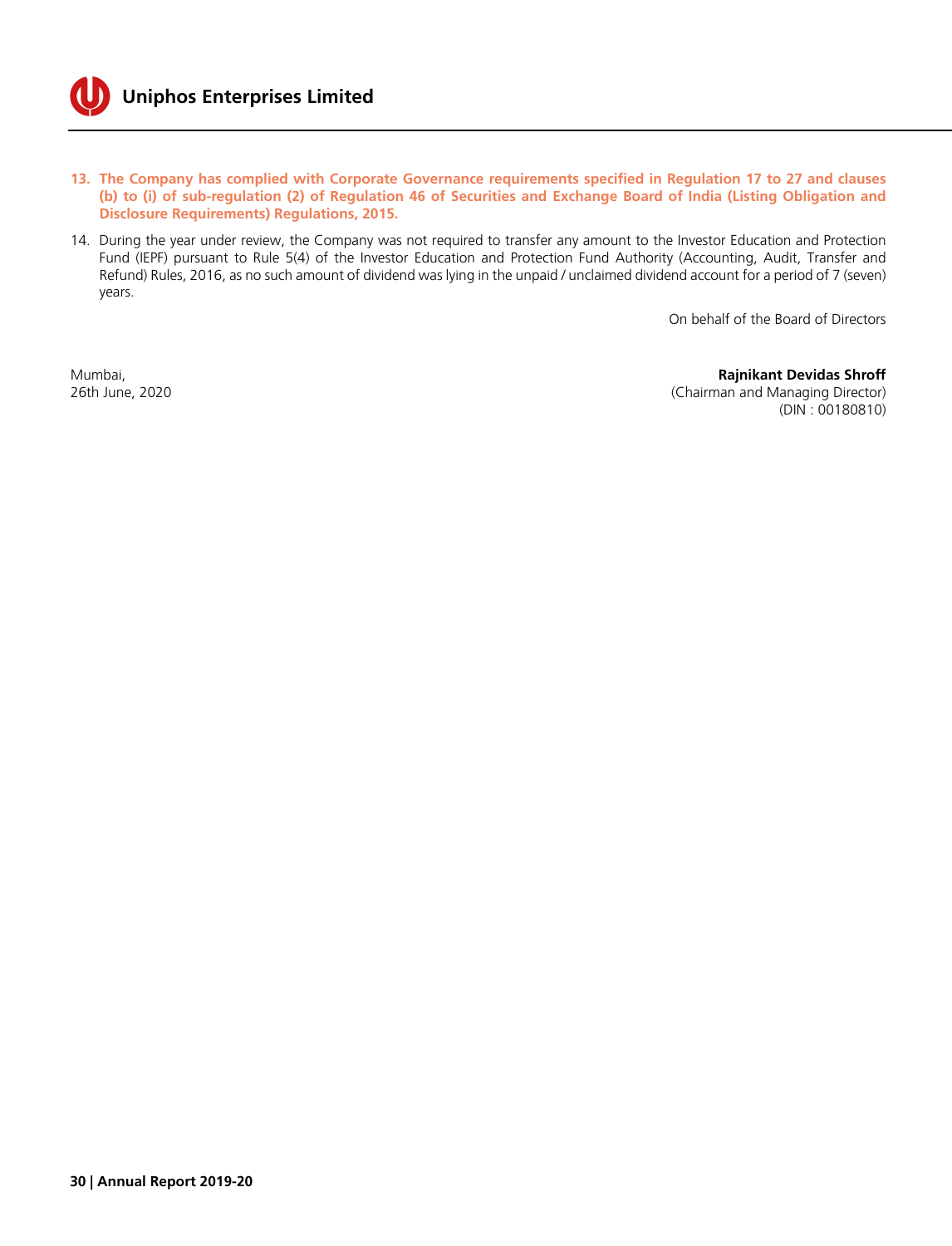2-8 9-38 39-74 **Directors' Report Notice of AGM Financial and its Annexures**

**Statements**

# **DECLARATION**

As provided under Clause D of Schedule V pursuant to Regulation 34(3) of SEBI (Listing Obligations and Disclosure Requirements) Regulation, 2015, the Members of Board of Directors and Senior Management Personnel have affirmed compliance with the Code of Conduct of Board of Directors and Senior Management laid down by the Company for the year ended 31st March, 2020.

On behalf of the Board of Directors

Mumbai, **Rajnikant Devidas Shroff**

26th June, 2020 (Chairman and Managing Director) (DIN : 00180810)

# **COMPLIANCE CERTIFICATE**

#### **Pursuant to Regulation 17(8) of SEBI (Listing Obligations and Disclosure Requirements) Regulations, 2015**

We, Rajnikant Devidas Shroff, Chairman and Managing Director and B. P. Chheda, Chief Financial Officer do hereby certify that in respect of annual accounts and cash flow statement for the year 2019-2020.

- A. We have reviewed financial statements and the cash flow statement for the year and that to the best of our knowledge and belief:
	- (1) these statements do not contain any materially untrue statement or omit any material fact or contain statements that might be misleading;
	- (2) these statements together present a true and fair view of the Company's affairs and are in compliance with existing accounting standards, applicable laws and regulations.
- B. There are, to the best of our knowledge and belief, no transactions entered into by the Company during the year which are fraudulent, illegal or violative of the Company's code of conduct.
- C. We accept responsibility for establishing and maintaining internal controls for financial reporting and that we have evaluated the effectiveness of internal control systems of the Company pertaining to financial reporting and we have disclosed to the auditors and the Audit Committee, deficiencies in the design or operation of such internal controls, if any, of which we are aware and the steps we have taken or propose to take to rectify these deficiencies.
- D. We have indicated to the auditors and the Audit Committee
	- (1) That there are no significant changes in internal control over financial reporting during the year;
	- (2) That there are no significant changes in accounting policies during the year and that the same have been disclosed in the notes to the financial statements; and
	- (3) That there are no instances of significant fraud of which we have become aware and the involvement therein, if any, of the management or an employee having a significant role in the Company's internal control system over financial reporting.

**RAJNIKANT DEVIDAS SHROFF B. P. CHHEDA Chairman and Managing Director Chief Financial Officer** (DIN: 00180810)

Mumbai 26th June, 2020

**Annual Report 2019-20 | 31**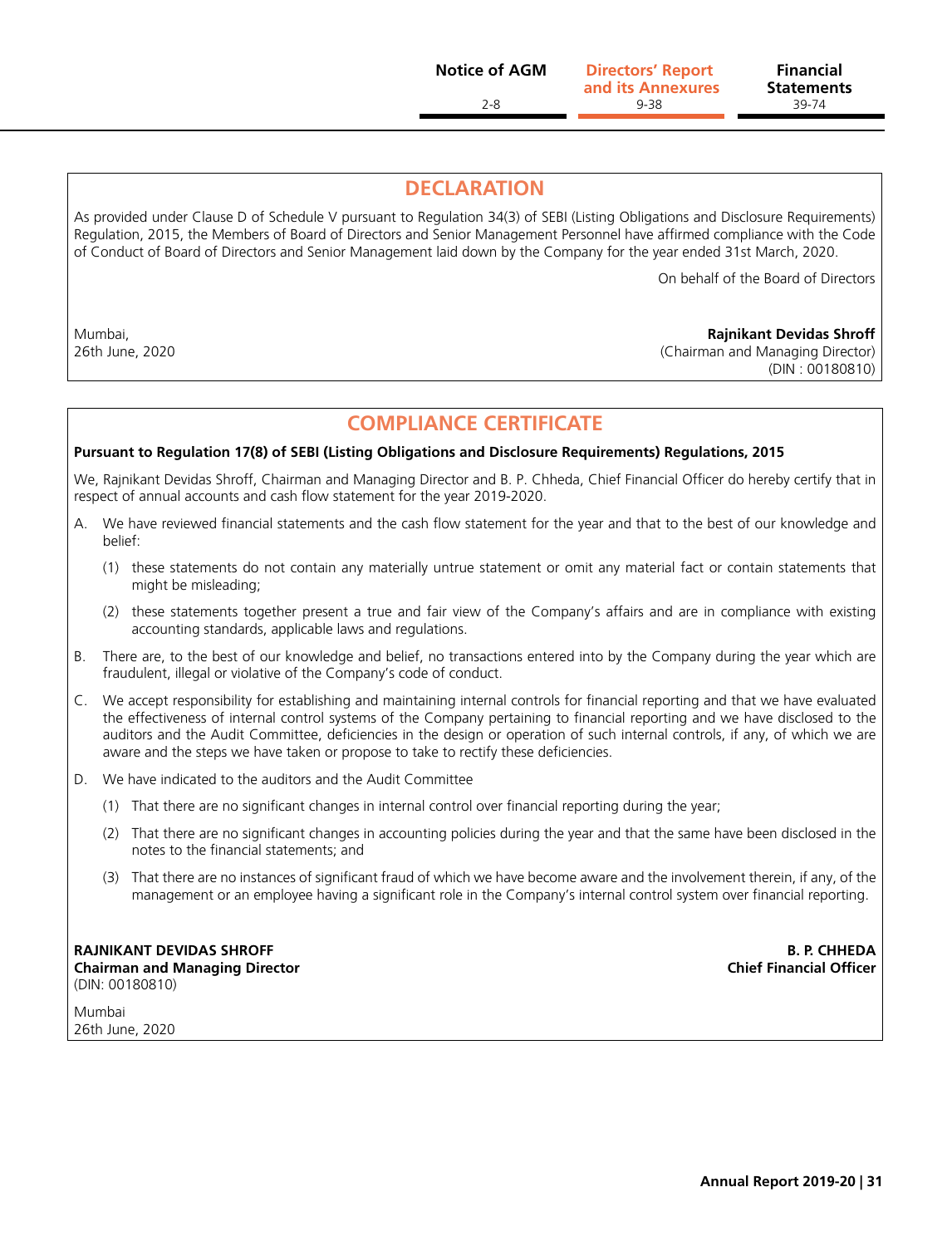# **Independent Auditor's Certificate on Compliance with the Corporate Governance requirements under SEBI (Listing Obligations and Disclosure Requirements) Regulations, 2015**

To the Members of

Uniphos Enterprises Limited

- 1. This certificate is issued in accordance with the terms of our engagement letter dated 27 April 2020.
- 2. This report contains details of compliance of conditions of corporate governance by Uniphos Enterprises Limited ('the Company') for the year ended 31 March 2020 as stipulated in Regulations 17 to 27, clause (b) to (i) of Regulation 46 (2) and paragraphs C, D and E of Schedule V of the Securities and Exchange Board of India (Listing Obligations and Disclosure Requirements) Regulations, 2015 as amended from time to time ('Listing Regulations') pursuant to the Listing Agreement of the Company with the National Stock Exchange Limited and the Bombay Stock Exchange Limited (collectively referred to as the 'Stock exchanges').

#### **Management's Responsibility for compliance with the conditions of Listing Regulations**

The compliance with the terms and conditions contained in the corporate governance is the responsibility of the Management of the Company including the preparation and maintenance of all relevant supporting records and documents.

#### **Auditor's Responsibility**

- 4. Our examination was limited to procedures and implementation thereof adopted by the Company for ensuring the compliance of the conditions of Corporate Governance. It is neither an audit nor an expression of opinion on the financial statements of the Company.
- 5. Pursuant to the requirements of the Listing Regulations, it is our responsibility to provide a reasonable assurance whether the Company has complied with the conditions of Corporate Governance as stipulated in the Listing Regulations for the year ended 31 March 2020.
- 6. We conducted our examination in accordance with the Guidance Note on Reports or Certificates for Special Purposes (Revised 2016) (the 'Guidance Note') issued by the Institute of Chartered Accountants of India ('ICAI'). The Guidance Note requires that we comply with the ethical requirements of the Code of Ethics issued by ICAI.
- 7. We have complied with the relevant applicable requirements of the Standard on Quality Control (SQC) 1, Quality Control for Firms that Perform Audits and Reviews of Historical Financial Information, and Other Assurance and Related Services Engagements.

#### **Opinion**

- 8. In our opinion, and to the best of our information and according to explanations given to us, we certify that the Company has complied with the conditions of Corporate Governance as stipulated in the above-mentioned Listing Regulations.
- 9. We state that such compliance is neither an assurance as to the future viability of the Company nor the efficiency or effectiveness with which the management has conducted the affairs of the Company.

#### **Restriction on use**

10. The certificate is addressed and provided to the members of the Company solely for the purpose to enable the Company to comply with the requirement of the Listing Regulations, and it should not be used by any other person or for any other purpose. Accordingly, we do not accept or assume any liability or any duty of care for any other purpose or to any other person to whom this certificate is shown or into whose hands it may come without our prior consent in writing.

> For **B S R & Co. LLP** Chartered Accountants Firm's Registration No: 101248W/W-100022

## **Bhavesh Dhupelia**

Partner Mumbai Membership No: 042070 26 June 2020 UDIN: 20042070AAAACQ6040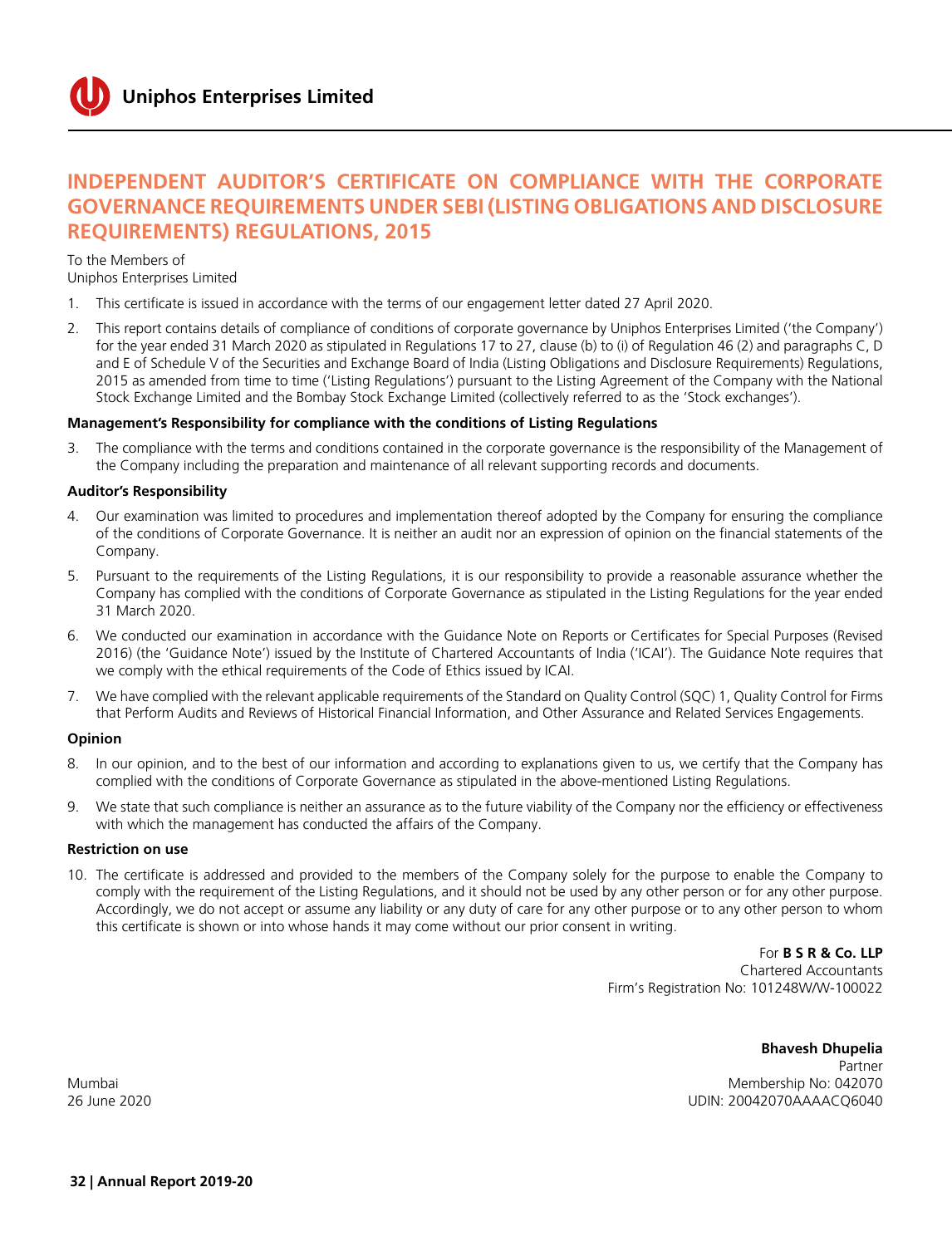# **CERTIFICATE OF NON-DISQUALIFICATION OF DIRECTORS**

[pursuant to Regulation 34(3) and Schedule V Para C clause (10)(i) of the SEBI (Listing Obligations and Disclosure Requirements) Regulations, 2015]

To,

The Members of

Uniphos Enterprises Limited

We have examined the relevant registers, records, forms, returns and disclosures received from the Directors of **Unlphos Enterprises Limited** having **CIN:L24219GJ1969PLC001588** and having registered office at 11,G.I.D.C., Vapi,Distt. Valsad-396195 (hereinafter referred to as 'the Company'), produced before us by the Company for the purpose of issuing this Certificate, in accordance with Regulation 34(3) read with Schedule V Para-C sub clause 10(i) of the Securities and Exchange Board of India (Listing Obligations and Disclosure Requirements) Regulations, 2015.

In our opinion and to the best of our information and according to the verifications (including Directors Identification Number (DIN) status at the portal <www.mca.gov.in>) as considered necessary and explanations furnished to us by the Company & its officers, we hereby certify that none of the Directors on the Board of the Company as stated below for the financial year ended March 31, 2020 have been debarred or disqualified from being appointed or continuing as Directors of companies by the Securities and Exchange Board of India,Ministry of Corporate Affairs,or any such other Statutory Authority.

|    | Sr. No. Name of Director | <b>DIN</b> | Date of appointment in Company |
|----|--------------------------|------------|--------------------------------|
| .  | Rajnikant Devidas Shroff | 00180810   | 01/04/2015*                    |
|    | Sandra Rajnikant Shroff  | 00189012   | 29/05/1969                     |
|    | Pradeep Vedprakash Goyal | 00008370   | 29/03/2001                     |
| 4. | Jaidev Rajnikant Shroff  | 00191050   | 03/02/1994                     |
|    | Arun Chandrasen Ashar    | 00192088   | 28/02/1992                     |
| 6. | Swati Sandesh Mayekar    | 00245261   | 28/01/2010                     |

• Rajnlkant Devldas Shroff (DIN: 00180810) is a Managing Director with effect from 29/05/1969.However,as per MCA records the date of appointment is 01/04/2015.

Ensuring the eligibility for the appointment / continuity of every Director on the Board is the responsibility of the management of the Company. Our responsibility is to express an opinion on these based on our verification. This certificate is neither an assurance as to the future viability of the Company nor of the efficiency or effectiveness with which the management has conducted the affairs of the Company.

Date:20th June, 2020 **For N.L. Bhatia & Assodates** Place:Mumbai **Practising Company Seaetaries UIN:P1996MH055800 UDIN:F001176B000359534**

> **N L Bhatia Managing Partner FCS:1176 CP.No.422**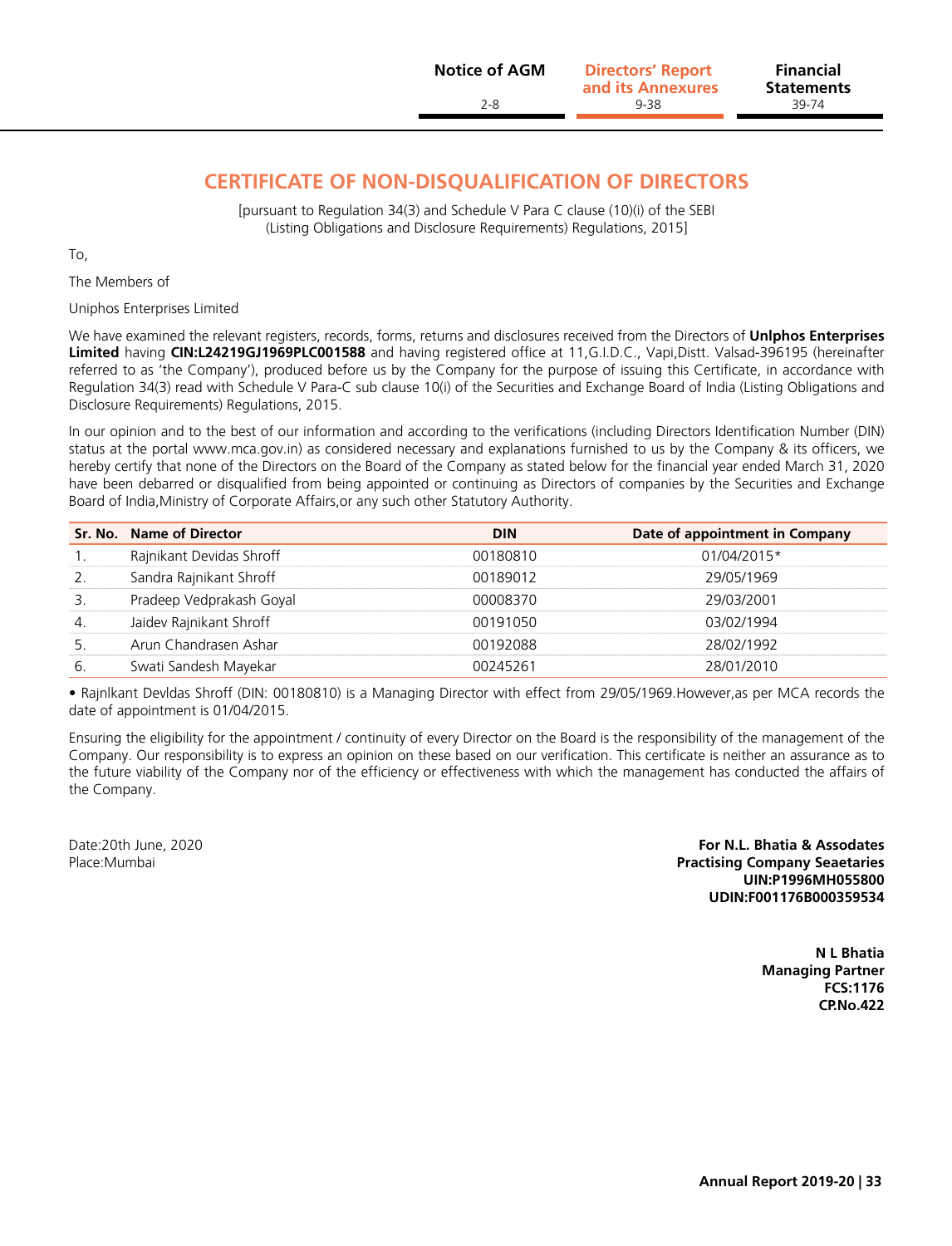### **MANAGEMENT DISCUSSION AND ANALYSIS**

#### **INDUSTRY STRUCTURE AND DEVELOPMENT:**

The Company is engaged only in trading in chemicals.

#### **SEGMENT WISE PERFORMANCE:**

The Company operates in a single segment, viz. trading in chemicals. During the year, the Company traded in chemical of Ethylenediamine totaling to  $\overline{2}22.68$  lakhs.

#### **BUSINESS OUTLOOK:**

The Company continues to look at new opportunities of trading in chemicals in India.

#### **RISKS AND CONCERNS:**

Key business risks perceived by the Company and mitigating initiatives are as under:

Funding risk: As there are no much activities in the Company, the Company may not be able to mobilize adequate funds, if any, in time. The mitigating factors are that the Company has good investment in the quoted shares, so raising additional funds, if any, will not be difficult for the Company.

Regulatory risk: Any change in Government / Regulators Policy / Rules / Regulations will require fresh compliances. The mitigating factors are that the group has very strong and dedicated team consisting of professionals to study regulatory changes and fresh requirement.

Foreign currency fluctuation risk: – The Company is engaged in the trading activities, which may subject to risk of less profit / loss on account of volatility in foreign currency exchange. The mitigating factors are that the management ensures to enters in trading transactions in such a way that there are minimal risks of volatility in foreign currency exchange or the Company may take adequate forward cover for foreign exchange fluctuations.

Risks due to disruption and unprecedented uncertainty due to Covid-19 pandemic and Impact on Business: - Products may not be available as per demand. Also, supplier/customer may not be available and there may be delay in receipt of money from customer. Further, the Company's revenue is mainly from other income consisting of dividend on equity shares and interest on loans. The financial assets of the Company are mainly investments in listed securities and accordingly, any material volatility in the capital market may impact the market value of the investment. The mitigating factors are that the Company's trading operations are at very miniscule level compared to overall income. The Company seals a deal only when customer and supplier are available at negotiated price and there is reasonable assurance of availability of products. The customers are also chosen based on their financial strengths. Till now, the Company has not experienced any issue in any of the deals. Hence, the revenue of the Company is not likely to be impacted by COVID-19 pandemic.

#### **INTERNAL CONTROL SYSTEM AND THEIR ADEQUACY:**

The Company has an internal control system, commensurate with the size, scale and complexity of its operation. The Group has an inhouse internal audit team headed by a qualified professional, which undertakes internal audit and ensures that all transactions are authorized and recorded in the books of the Company. The internal audit department monitors the efficacy and adequacy of internal control. Significant audit observations, if any, are presented to the Audit Committee and action taken to correct any deficiency is informed to them. The report prepared by internal audit team forms the basis of utilization by the Managing Director and Chief Financial Officer for financial reporting as required under Regulation 17 of SEBI (Listing Obligations and Disclosure Requirements) Regulations, 2015.

The Company has adequate internal financial controls in place, commensurate with the size, scale and complexity of its operations.

The Company is complying with all the applicable Accounting Standards. The accounting records are maintained in accordance with generally accepted accounting principles in India. This ensures that the financial statements reflect true and fair financial position of the Company.

#### **FINANCIAL AND OPERATIONAL PERFORMANCE:**

During the year, the Company traded in chemical of Ethylenediamine totaling to  $\overline{2}22.68$  lakhs. Other income was ₹2341.81 lakhs as compared to ₹2403.49 lakhs in the previous year.

The Company has earned profit of  $\overline{\text{2007.44}}$  lakhs after tax as compared to profit of  $\overline{5}2076.46$  lakhs in the previous year.

#### **HUMAN RESOURCES DEVELOPMENT:**

The relationship with the employees continued to be cordial throughout the year.

#### **DISCLOSURE OF ACCOUNTING TREATMENT:**

This has been dealt with in the Directors' Report.

#### **CAUTIONARY STATEMENT:**

Certain statements in this section relating to estimates, projections and expectations may be forward looking within the meaning of applicable laws and regulations. The actual results could differ materially from what the directors envisage in terms of the future performance and outlook. The factors that may affect the performance of the company will be drought or shortfall in rains, change in government policies, tariff barriers, delay in registrations, changes in local and overseas markets and the related factors.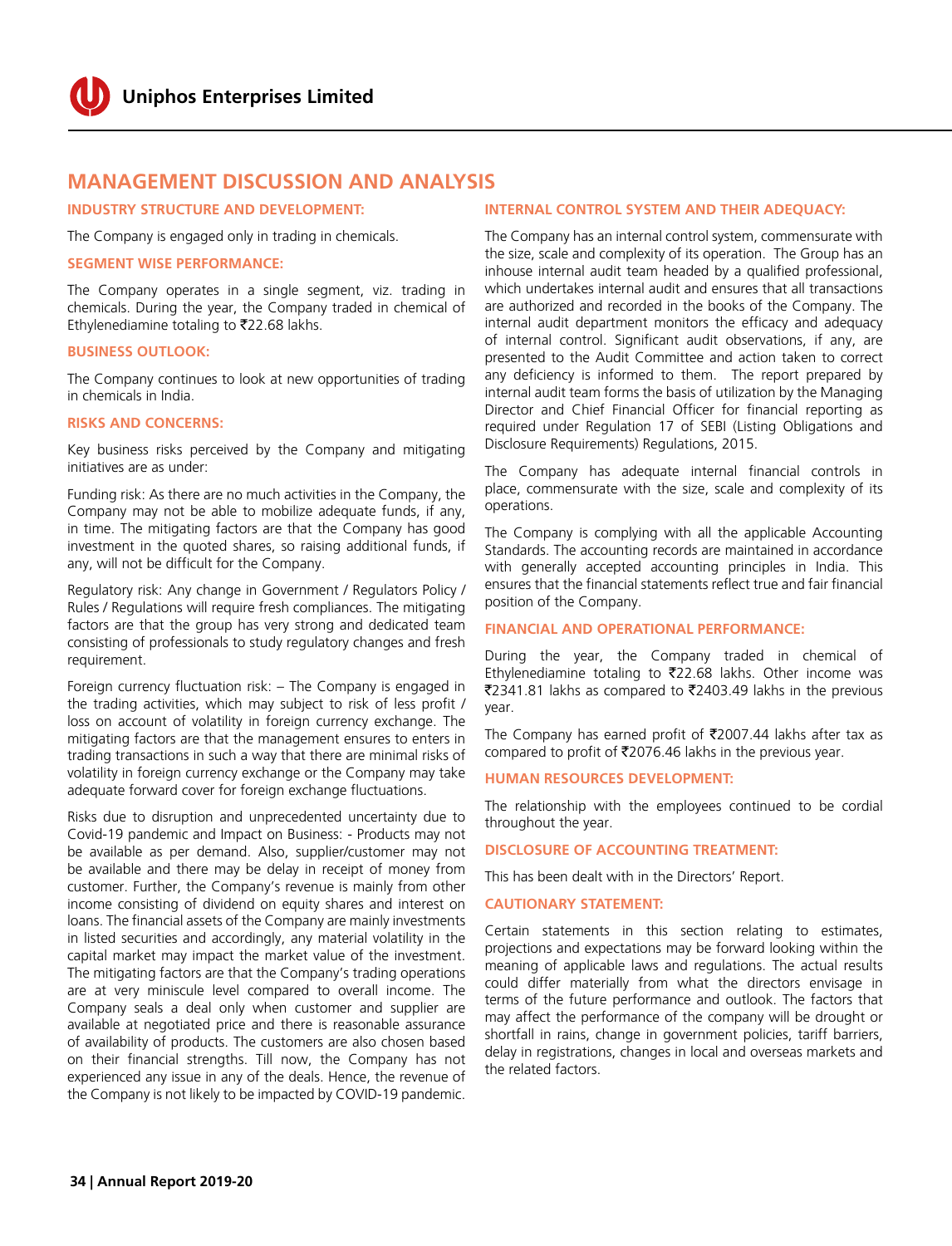2-8 9-38 39-74 **Directors' Report Notice of AGM Financial and its Annexures**

**Statements**<br>39-74

#### **ANNEXURE TO THE BOARD'S REPORT**

#### **BUSINESS RESPONSIBILITY REPORT**

[Pursuant to Regulation 34(2)(f) of the SEBI Listing Regulations]

#### **SECTION A: GENERAL INFORMATION ABOUT THE COMPANY**

|    | Corporate Identity Number (CIN) of the Company:                              | L24219GJ1969PLC001588                                             |
|----|------------------------------------------------------------------------------|-------------------------------------------------------------------|
|    | Name of the Company                                                          | : Uniphos Enterprises Limited                                     |
|    | Registered address                                                           | : 11, G.I.D.C., Vapi, Dist. Valsad, Gujarat, Pin-396 195.         |
|    | Website                                                                      | www.uelonline.com                                                 |
|    | E-mail id                                                                    | uel.investors@upl-ltd.com                                         |
| 6. | Financial Year reported                                                      | 2019-20                                                           |
|    | Sector(s) that the Company is engaged in (industrial activity code-<br>wise) | : The Company is engaged in trading in chemicals<br>(Code-46691). |

8. List three key products/services that the Company manufactures/provides (as in Balance Sheet)

The Company operates in trading of chemicals. The Company also operates with investments in quoted and unquoted securities. The Company's sources of income are from trading activities, dividend and interest on loan.

| Total number of locations where business activity is undertaken by<br>9.<br>the Company: |                                                                         |  |                                                                                       |  |  |  |  |
|------------------------------------------------------------------------------------------|-------------------------------------------------------------------------|--|---------------------------------------------------------------------------------------|--|--|--|--|
|                                                                                          | Number of International Locations (Provide details of major 5)<br>(a)   |  | NIL                                                                                   |  |  |  |  |
|                                                                                          | Number of National Locations<br>(b)                                     |  | The Company operates from two locations:                                              |  |  |  |  |
|                                                                                          |                                                                         |  | Registered Office situated at 11, G.I.D.C., Vapi,<br>Dist Valsaad, Gujarat.           |  |  |  |  |
|                                                                                          |                                                                         |  | Readymoney Terrace, 4th Floor, 167, Dr. Annie<br>Beasant Road, Worli, Mumbai-400 018. |  |  |  |  |
|                                                                                          | 10. Markets served by the Company - Local/ State/National/International |  | Refer Point Numbers 8 and 9 above                                                     |  |  |  |  |
|                                                                                          | <b>SECTION B: FINANCIAL DETAILS OF THE COMPANY</b>                      |  |                                                                                       |  |  |  |  |
|                                                                                          | Paid up Capital (INR)                                                   |  | ₹1,390.92 lakhs                                                                       |  |  |  |  |
| 2.                                                                                       | Total Turnover (INR)                                                    |  | ₹22.68 lakhs                                                                          |  |  |  |  |
| 3.                                                                                       | Total profit after taxes (INR)                                          |  | ₹2,007.44 lakhs                                                                       |  |  |  |  |
| 4.                                                                                       | Total Spending on Corporate Social                                      |  | <b>CSR Not Applicable</b>                                                             |  |  |  |  |
| 5.                                                                                       | List of activities in which expenditure in 4 above                      |  | <b>CSR Not Applicable</b>                                                             |  |  |  |  |

#### **SECTION C: OTHER DETAILS**

- 1. Does the Company have any Subsidiary Company/ Companies? The Company has no subsidiary.
- 2. Do the Subsidiary Company/Companies participate in the BR Initiatives of the parent company? If yes, then indicate the number of such subsidiary company(s) – The Company has no subsidiary.
- 3. Do any other entity/entities (e.g. suppliers, distributors etc.) that the Company does business with, participate in the BR initiatives of the Company? If yes, then indicate the percentage of such entity/entities? [Less than 30%, 30-60%, More than 60%] - No, given the limited nature of Company's operations and its size, the Company has minimal interactions with its vendors, suppliers, distributers etc.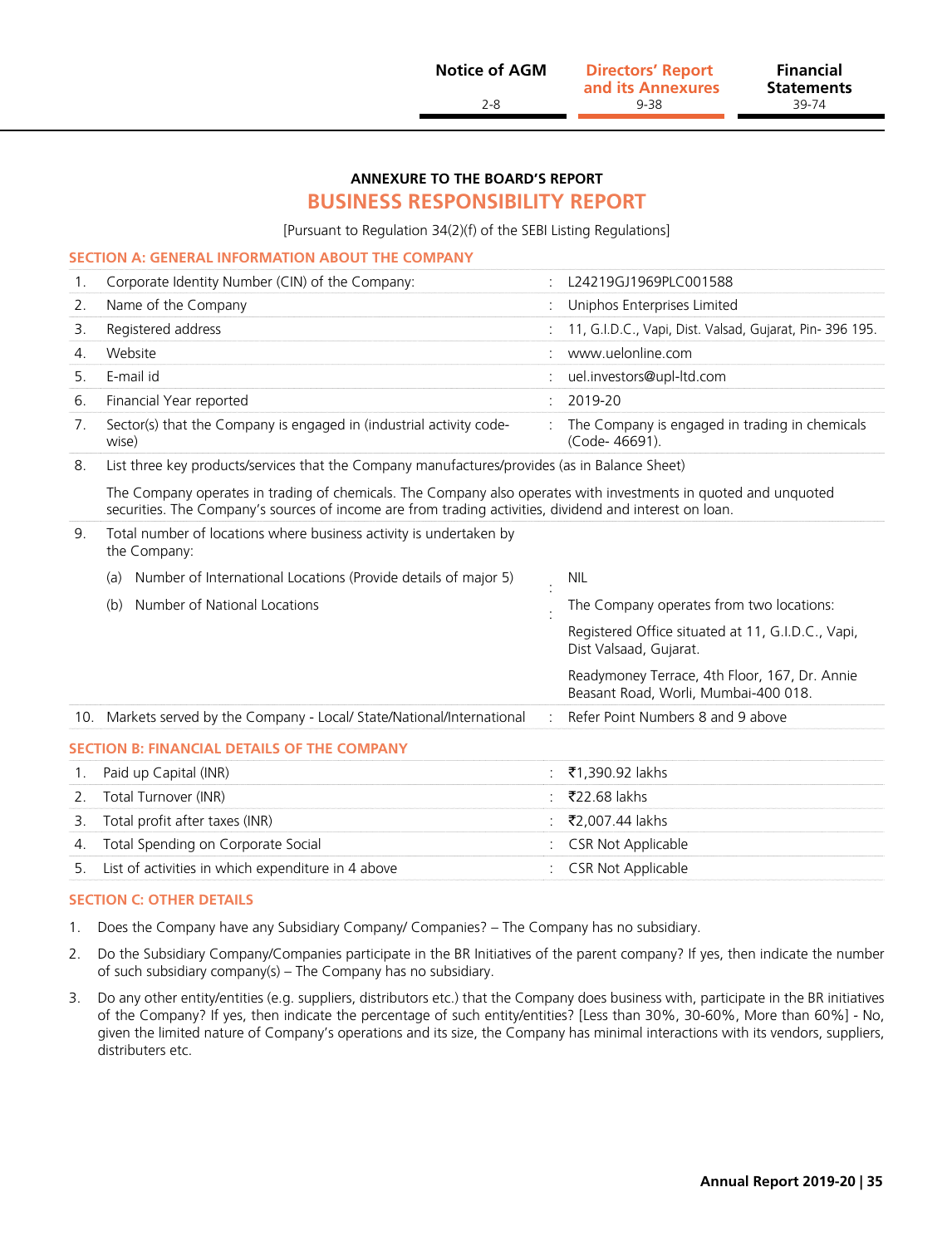#### **SECTION D: BR INFORMATION**

#### **1. Details of Director/Directors responsible for BR**

#### **(a) Details of the Director/Directors responsible for implementation of the BR policy/policies.**

|    | Sr. No. Particulars        | <b>Details</b>                   |
|----|----------------------------|----------------------------------|
|    | DIN Number (if applicable) | 00180810                         |
|    | Name                       | : Mr. Rajnikant Devidas Shroff   |
|    | Designation                | : Chairman and Managing Director |
| 4. | Telephone                  | : 02271528000                    |
|    | F-mail id                  | : shroffrd@upl-ltd.com           |

#### **(b) Details of the BR head**

| Sr. No. Particulars        | <b>Details</b>                   |
|----------------------------|----------------------------------|
| DIN Number (if applicable) | : 00180810                       |
| Name                       | : Mr. Rajnikant Devidas Shroff   |
| Designation                | : Chairman and Managing Director |
| Telephone                  | $\div$ 022 71528000              |
| F-mail id                  | : shroffrd@upl-ltd.com           |

#### **2. Principle-wise (as per NVGs) BR Policy/policies:**

The National Voluntary Guidelines on Social, Environmental and Economic Responsibilities of Business released by the Ministry of Corporate Affairs has adopted nine areas of Business Responsibility. These are as follows:

| <b>P1</b> Businesses should conduct and govern themselves with Ethics. Transparency and Accountability. |  |
|---------------------------------------------------------------------------------------------------------|--|
|---------------------------------------------------------------------------------------------------------|--|

- **P2** Businesses should provide goods and services that are safe and contribute to sustainability throughout their life cycle.
- **P3** Businesses should promote the well-being of all employees.
- **P4** Businesses should respect the interests of, and be responsive towards all stakeholders, especially those who are disadvantaged, vulnerable and marginalized.

**P5** Businesses should respect and promote human rights.

**P6** Businesses should respect, protect, and make efforts to restore the environment.

- **P7** Businesses, when engaged in influencing public and regulatory policy, should do so in a responsible manner.
- **P8** Businesses should support inclusive growth and equitable development.
- **P9** Businesses should engage with and provide value to their customers and consumers in a responsible manner.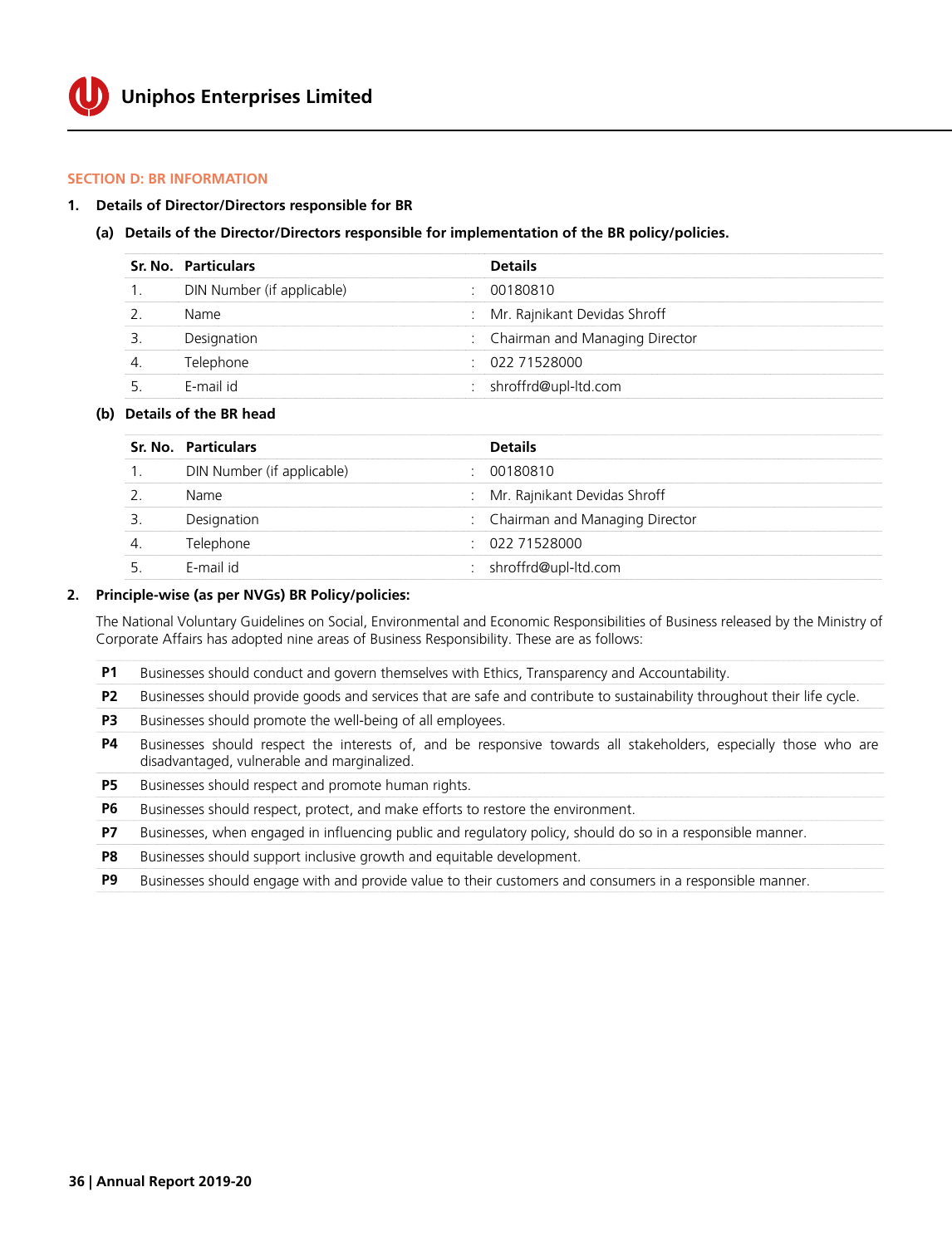|           | <b>Notice of AGM</b><br>$2 - 8$                                   | <b>Directors' Report</b><br>and its Annexures<br>9-38 |                |           |           |           | <b>Financial</b><br><b>Statements</b><br>39-74 |    |    |    |
|-----------|-------------------------------------------------------------------|-------------------------------------------------------|----------------|-----------|-----------|-----------|------------------------------------------------|----|----|----|
| <b>SN</b> | Details of compliance (Reply in Y/N)<br><b>Questions</b>          | <b>P1</b>                                             | P <sub>2</sub> | <b>P3</b> | <b>P4</b> | <b>P5</b> | <b>P6</b>                                      | P7 | P8 | P9 |
|           | Do you have policy/policies for?                                  |                                                       |                |           |           |           |                                                |    |    |    |
| 2         | Has the policy being formulated in consultation with the relevant |                                                       |                |           | Y         |           |                                                |    |    |    |

|    |                                                                                                                                                                |   |                                                                 |  | consultation with the Management of the Company.                                                     |   |   |   |  |   |
|----|----------------------------------------------------------------------------------------------------------------------------------------------------------------|---|-----------------------------------------------------------------|--|------------------------------------------------------------------------------------------------------|---|---|---|--|---|
| 3  | Does the policy conform to any national / international standards?<br>If yes, specify? (50 words)                                                              |   |                                                                 |  |                                                                                                      |   |   |   |  |   |
| 4  | Has the policy being approved by the Board? if yes, has it been<br>signed by MD / owner / CEO / appropriate Board Director?                                    | Υ |                                                                 |  |                                                                                                      | Υ | Υ | Υ |  | Υ |
| 5  | Does the company have a specified committee of the Board/<br>Director/ Official to oversee the implementation of the policy?                                   | Υ |                                                                 |  |                                                                                                      | Υ | Υ | Υ |  |   |
| 6  | Indicate the link for the policy to be viewed online?                                                                                                          |   |                                                                 |  |                                                                                                      |   |   |   |  |   |
|    |                                                                                                                                                                |   |                                                                 |  | The policies are available on our internet portal which<br>can be viewed at http://www.uelonline.com |   |   |   |  |   |
| 7  | Has the policy been formally communicated to all relevant internal<br>and external stakeholders?                                                               |   | The policies have been communicated to all the<br>stakeholders. |  |                                                                                                      |   |   |   |  |   |
| 8  | Does the company have in-house structure to implement the<br>policy/ policies?                                                                                 | Υ |                                                                 |  |                                                                                                      |   |   |   |  |   |
| 9  | Does the Company have a grievance redressal mechanism related<br>to the policy/policies to address stakeholders' grievances related<br>to the policy/policies? |   |                                                                 |  |                                                                                                      |   |   |   |  |   |
| 10 | Has the company carried out independent audit/ evaluation of<br>the working of this policy by an internal or external agency?                                  | Y |                                                                 |  | Υ                                                                                                    | Υ | Υ | Υ |  |   |

#### **3. GOVERNANCE RELATED TO BR**

- (a) Indicate the frequency with which the Board of Directors, Committee of the Board or CEO to assess the BR performance of the Company. Within 3 months, 3-6 months, Annually, More than 1 year - Once in a year
- (b) Does the Company publish a BR or a Sustainability Report? What is the hyperlink for viewing this report? How frequently it is published? - The BR initiatives of the Company forms part of the Annual Report which is available at [https://w](http://www.tatainvestment.com/annual_report.asp)ww.uelonline.com

#### **SECTION E: PRINCIPLE-WISE PERFORMANCE**

- Principle 1: Businesses should conduct and govern themselves with Ethics, Transparency and Accountability. (P1)
	- 1. Does the policy relating to ethics, bribery and corruption cover only the company? Yes/ No. Does it extend to the Group/Joint Ventures/ Suppliers/Contractors/ NGOs/Others?

 Yes. The Company has adopted Code of Conduct and Whistle Blower Policy which pertain to ethics, bribery and corruption and the above policies are applicable to all our major vendors, etc.

2. How many stakeholder complaints have been received in the past financial year and what percentage was satisfactorily resolved by the management? If so, provide details thereof, in about 50 words or so.

 There was no case of violation of Code of Conduct and no case was reported under the Company's whistle blower policy during the year.

• Principle 2: Businesses should provide goods and services that are safe and contribute to sustainability throughout their life cycle (P2)

The Company operates in trading of chemicals. The Company understands impacts of its business on environment and society and takes responsibility to supply its products, favoring betterment of environment and society.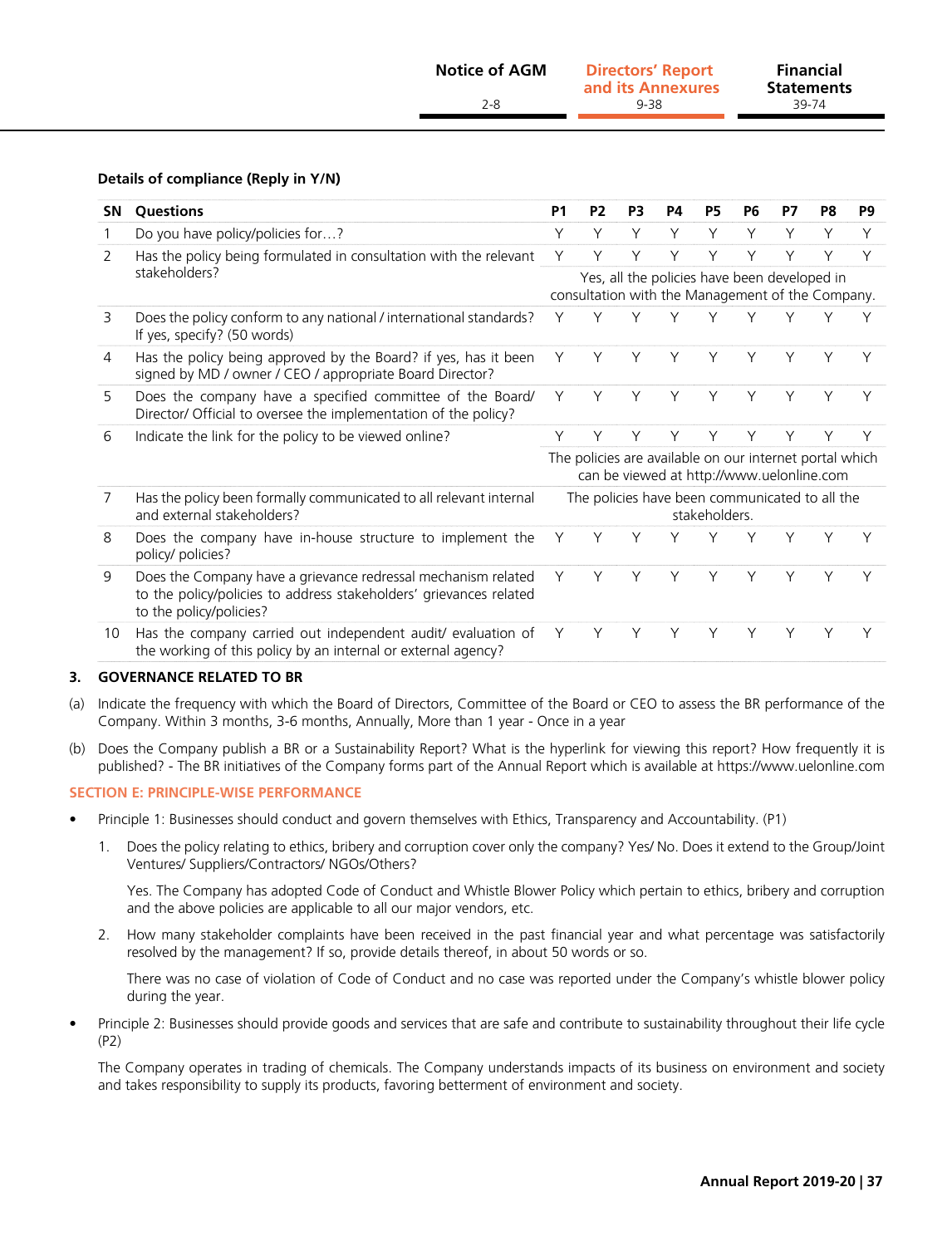

## **Uniphos Enterprises Limited**

Principle 3: Businesses should promote the well-being of all employees (P3)

The senior management employees are working for the Company on deputation basis. During the year, no complaint was received relating to Sexual harassment.

Principle 4: Businesses should respect the interests of, and be responsive towards all stakeholders, especially those who are disadvantaged, vulnerable and marginalized (P4)

There are no stakeholders who are disadvantaged, marginalized and vulnerable to the extent information available with the Company.

Principle 5: Businesses should respect and promote human rights (P5)

The Company respects the human rights of all its stakeholders and ensures compliance with all applicable laws pertaining to human rights. No complaints of this nature have been received during the financial year.

• Principle 6: Businesses should respect, protect, and make efforts to restore the environment (P6)

The Company gives equal importance to protect the environment while conducting its business operations.

- • Principle 7: Businesses, when engaged in influencing public and regulatory policy, should do so in a responsible manner (P7) The Company identify and understand the common concerns of the business and its impacts on the communities.
- • Principle 8: Businesses should support inclusive growth and equitable development (P8) The Company always believes in holistic and sustainable growth and equitable development of the society.
- Principle 9: Businesses should engage with and provide value to their customers and consumers in a responsible manner (P9) The Company strives to meet customer needs and provide valuable solutions to help them tide of their problems.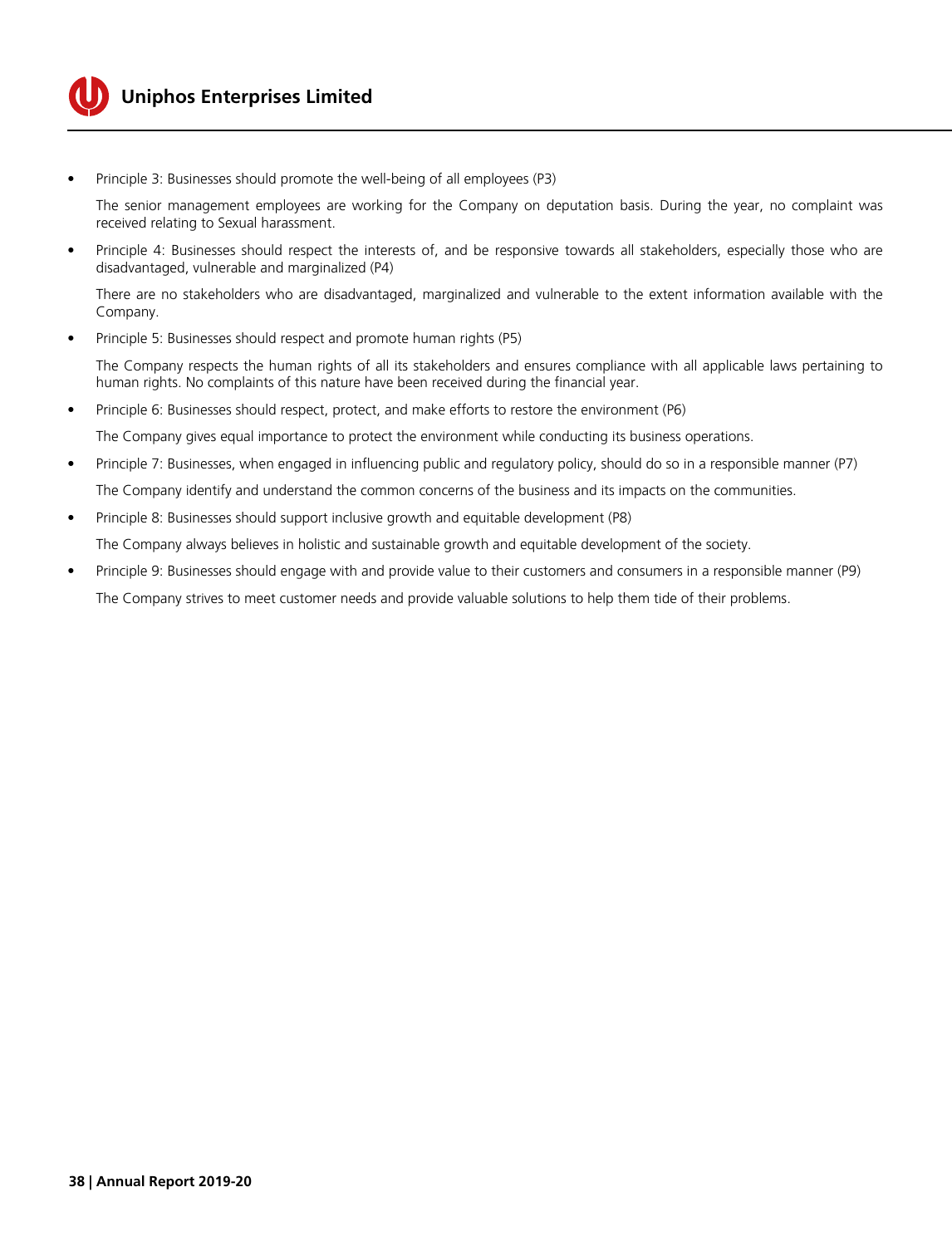## **Independent Auditors' Report**

#### **To the Members of**

#### **Uniphos Enterprises Limited**

#### **Report on the Audit of the Financial Statements**

#### **Opinion**

We have audited the financial statements of Uniphos Enterprises Limited ("the Company"), which comprise the balance sheet as at 31 March 2020, and the statement of profit and loss (including other comprehensive income), statement of changes in equity and statement of cash flows for the year then ended, and notes to the financial statements, including a summary of the significant accounting policies and other explanatory information (hereinafter referred to as "the financial statements").

In our opinion and to the best of our information and according to the explanations given to us, the aforesaid financial statements give the information required by the Companies Act, 2013 ("Act") in the manner so required and give a true and fair view in conformity with the accounting principles generally accepted in India, of the state of affairs of the Company as at 31 March 2020, and profit and other comprehensive income, changes in equity and its cash flows for the year ended on that date.

#### **Basis for Opinion**

We conducted our audit in accordance with the Standards on Auditing (SAs) specified under section 143(10) of the Act. Our responsibilities under those SAs are further described in the Auditor's Responsibilities for the Audit of the Financial Statements section of our report. We are independent of the Company in accordance with the Code of Ethics issued by the Institute of Chartered Accountants of India together with the ethical requirements that are relevant to our audit of the financial statements under the provisions of the Act and the Rules thereunder, and we have fulfilled our other ethical responsibilities in accordance with these requirements and the Code of Ethics. We believe that the audit evidence we have obtained is sufficient and appropriate to provide a basis for our opinion on the financial statements.

#### **Key Audit Matters**

Key audit matters are those matters that, in our professional judgment, were of most significance in our audit of the financial statements of the current period. These matters were addressed in the context of our audit of the financial statements as a whole, and in forming our opinion thereon, and we do not provide a separate opinion on these matters.

#### **Description of Key Audit Matter**

| Fair valuation of investment through other comprehensive income (OCI)                |                                                                                                                                                                                                                                                     |  |  |  |  |  |  |
|--------------------------------------------------------------------------------------|-----------------------------------------------------------------------------------------------------------------------------------------------------------------------------------------------------------------------------------------------------|--|--|--|--|--|--|
| Refer to accounting policies 2.1 (e) to the financial statements                     |                                                                                                                                                                                                                                                     |  |  |  |  |  |  |
| The key audit matter                                                                 | How the matter was addressed in our audit                                                                                                                                                                                                           |  |  |  |  |  |  |
| As disclosed in Note 4 to the financial statements, the Company                      | Our procedures included the following:                                                                                                                                                                                                              |  |  |  |  |  |  |
| has significant investments in equity shares.                                        | We assessed the fair value measurement accounting policy and                                                                                                                                                                                        |  |  |  |  |  |  |
| For investments in equity shares, the fair values are based on                       | evaluated compliance with the requirements of Ind AS.                                                                                                                                                                                               |  |  |  |  |  |  |
| the valuation of the underlying assets, which consist of quoted<br>equity securities | We assessed the design and implementation and tested the<br>operating effectiveness of the Company's relevant key financial                                                                                                                         |  |  |  |  |  |  |
| The significance of investments in equity shares resulted in this                    | controls around the fair valuation of investment through OCI.                                                                                                                                                                                       |  |  |  |  |  |  |
| being a key audit matter.                                                            | Our audit procedures performed on the valuation of the<br>investments included verifying the latest available quoted price<br>of the equity shares on the stock exchange as on the reporting<br>date to ascertain the accuracy of their fair value. |  |  |  |  |  |  |

#### **Other Information**

The Company's management and Board of Directors are responsible for the other information. The other information comprises the information included in the Company's annual report but does not include the financial statements and our auditors' report thereon.

Our opinion on the financial statements does not cover the other information and we do not express any form of assurance conclusion thereon.

In connection with our audit of the financial statements, our responsibility is to read the other information and, in doing so, consider whether the other information is materially inconsistent with the financial statements or our knowledge obtained in the audit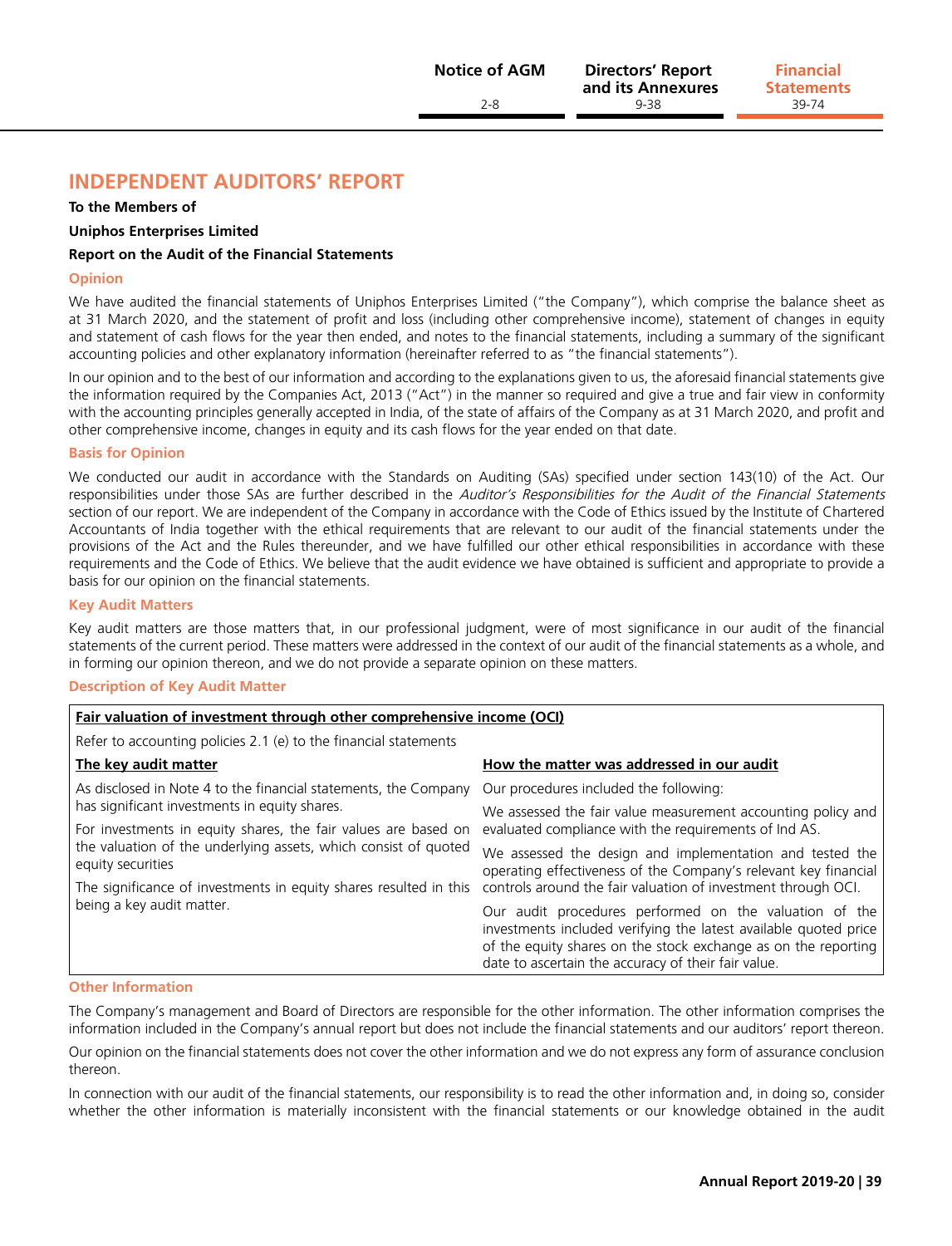

or otherwise appears to be materially misstated. If, based on the work we have performed, we conclude that there is a material misstatement of this other information, we are required to report that fact. We have nothing to report in this regard.

#### **Management's and Board of Directors' Responsibility for the Financial Statements**

The Company's Management and Board of Directors are responsible for the matters stated in section 134(5) of the Act with respect to the preparation of these financial statements that give a true and fair view of the state of affairs, profit and other comprehensive income, changes in equity and cash flows of the Company in accordance with the accounting principles generally accepted in India, including the Indian Accounting Standards (Ind AS) specified under section 133 of the Act. This responsibility also includes maintenance of adequate accounting records in accordance with the provisions of the Act for safeguarding of the assets of the Company and for preventing and detecting frauds and other irregularities; selection and application of appropriate accounting policies; making judgments and estimates that are reasonable and prudent; and design, implementation and maintenance of adequate internal financial controls that were operating effectively for ensuring accuracy and completeness of the accounting records, relevant to the preparation and presentation of the financial statements that give a true and fair view and are free from material misstatement, whether due to fraud or error.

In preparing the financial statements, the Management and Board of Directors are responsible for assessing the Company's ability to continue as a going concern, disclosing, as applicable, matters related to going concern and using the going concern basis of accounting unless the Board of Directors either intends to liquidate the Company or to cease operations, or has no realistic alternative but to do so.

The Board of Directors is also responsible for overseeing the Company's financial reporting process.

#### **Auditor's Responsibilities for the Audit of the Financial Statements**

Our objectives are to obtain reasonable assurance about whether the financial statements as a whole are free from material misstatement, whether due to fraud or error, and to issue an auditor's report that includes our opinion. Reasonable assurance is a high level of assurance, but is not a guarantee that an audit conducted in accordance with SAs will always detect a material misstatement when it exists. Misstatements can arise from fraud or error and are considered material if, individually or in the aggregate, they could reasonably be expected to influence the economic decisions of users taken on the basis of these financial statements.

As part of an audit in accordance with SAs, we exercise professional judgment and maintain professional skepticism throughout the audit. We also:

- Identify and assess the risks of material misstatement of the financial statements, whether due to fraud or error, design and perform audit procedures responsive to those risks, and obtain audit evidence that is sufficient and appropriate to provide a basis for our opinion. The risk of not detecting a material misstatement resulting from fraud is higher than for one resulting from error, as fraud may involve collusion, forgery, intentional omissions, misrepresentations, or the override of internal control.
- Obtain an understanding of internal control relevant to the audit in order to design audit procedures that are appropriate in the circumstances. Under section 143(3)(i) of the Act, we are also responsible for expressing our opinion on whether the company has adequate internal financial controls with reference to financial statements in place and the operating effectiveness of such controls.
- Evaluate the appropriateness of accounting policies used and the reasonableness of accounting estimates and related disclosures in the financial statements made by the Management and Board of Directors.
- Conclude on the appropriateness of the Management and Board of Directors use of the going concern basis of accounting and, based on the audit evidence obtained, whether a material uncertainty exists related to events or conditions that may cast significant doubt on the Company's ability to continue as a going concern. If we conclude that a material uncertainty exists, we are required to draw attention in our auditor's report to the related disclosures in the financial statements or, if such disclosures are inadequate, to modify our opinion. Our conclusions are based on the audit evidence obtained up to the date of our auditor's report. However, future events or conditions may cause the Company to cease to continue as a going concern.
- Evaluate the overall presentation, structure and content of the financial statements, including the disclosures, and whether the financial statements represent the underlying transactions and events in a manner that achieves fair presentation.

We communicate with those charged with governance regarding, among other matters, the planned scope and timing of the audit and significant audit findings, including any significant deficiencies in internal control that we identify during our audit.

We also provide those charged with governance with a statement that we have complied with relevant ethical requirements regarding independence, and to communicate with them all relationships and other matters that may reasonably be thought to bear on our independence, and where applicable, related safeguards.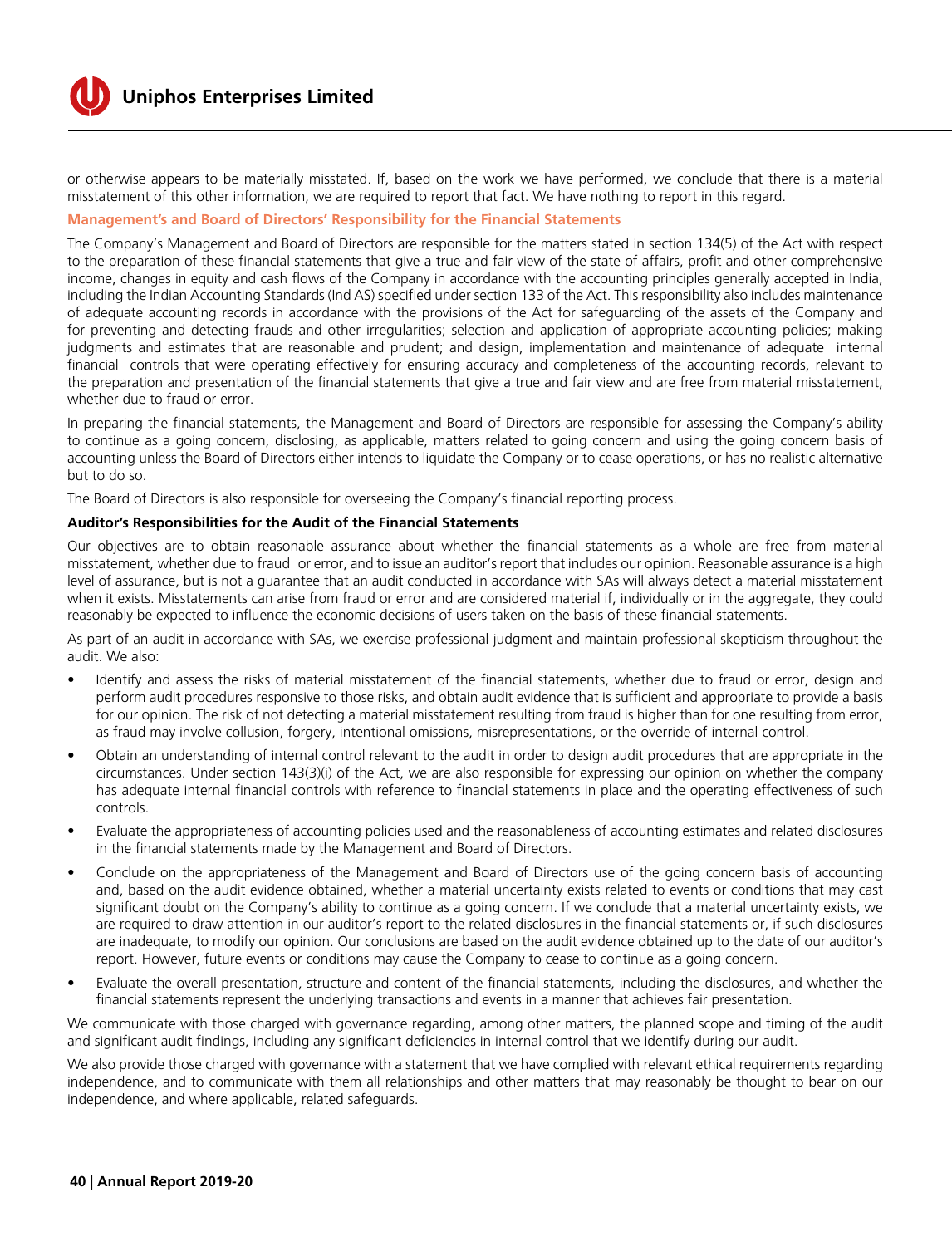From the matters communicated with those charged with governance, we determine those matters that were of most significance in the audit of the financial statements of the current period and are therefore the key audit matters. We describe these matters in our auditors' report unless law or regulation precludes public disclosure about the matter or when, in extremely rare circumstances, we determine that a matter should not be communicated in our report because the adverse consequences of doing so would reasonably be expected to outweigh the public interest benefits of such communication.

#### **Report on Other Legal and Regulatory Requirements**

- 1. As required by the Companies (Auditors' Report) Order, 2016 ("the Order") issued by the Central Government in terms of section 143 (11) of the Act, we give in the "Annexure A" a statement on the matters specified in paragraphs 3 and 4 of the Order, to the extent applicable.
- 2. (A) As required by Section 143(3) of the Act, we report that:
	- We have sought and obtained all the information and explanations which to the best of our knowledge and belief were necessary for the purposes of our audit.
	- b) In our opinion, proper books of account as required by law have been kept by the Company so far as it appears from our examination of those books
	- c) The balance sheet, the statement of profit and loss (including other comprehensive income), the statement of changes in equity and the statement of cash flows dealt with by this Report are in agreement with the books of account.
	- d) In our opinion, the aforesaid financial statements comply with the Ind AS specified under section 133 of the Act.
	- e) On the basis of the written representations received from the directors as on 31 March 2020 taken on record by the Board of Directors, none of the directors is disqualified as on 31 March 2020 from being appointed as a director in terms of Section 164(2) of the Act.
	- f) With respect to the adequacy of the internal financial controls with reference to financial statements of the Company and the operating effectiveness of such controls, refer to our separate Report in "Annexure B".
	- (B) With respect to the other matters to be included in the Auditors' Report in accordance with Rule 11 of the Companies (Audit and Auditors) Rules, 2014, in our opinion and to the best of our information and according to the explanations given to us:
		- i. The Company has disclosed the impact of pending litigations as at 31 March 2020 on its financial position in its financial statements - Refer Note 23 to the financial statements.
		- ii. The Company did not have any long-term contracts including derivative contracts for which there were any material foreseeable losses.
		- iii. There were no amounts which were required to be transferred to the Investor Education and Protection Fund by the Company.
		- iv. The disclosures in the financial statements regarding holdings as well as dealings in specified bank notes during the period from 8 November 2016 to 30 December 2016 have not been made in the financial statements since they do not pertain to the financial year ended 31 March 2020.
	- (C) With respect to the matter to be included in the Auditors' Report under section 197(16):

In our opinion and according to the information and explanations given to us, the Company has not paid / provided any managerial remuneration and consequently the provisions of section 197 read with Schedule V to the Act is not applicable. The Ministry of Corporate Affairs has not prescribed other details under Section 197(16) which are required to be commented upon by us.

**For B S R & Co. LLP**

Chartered Accountants Firm's Registration No: 101248W/W-100022

**Bhavesh Dhupelia** Partner Mumbai Membership No: 042070 26 June 2020 UDIN: 20042070AAAACR8941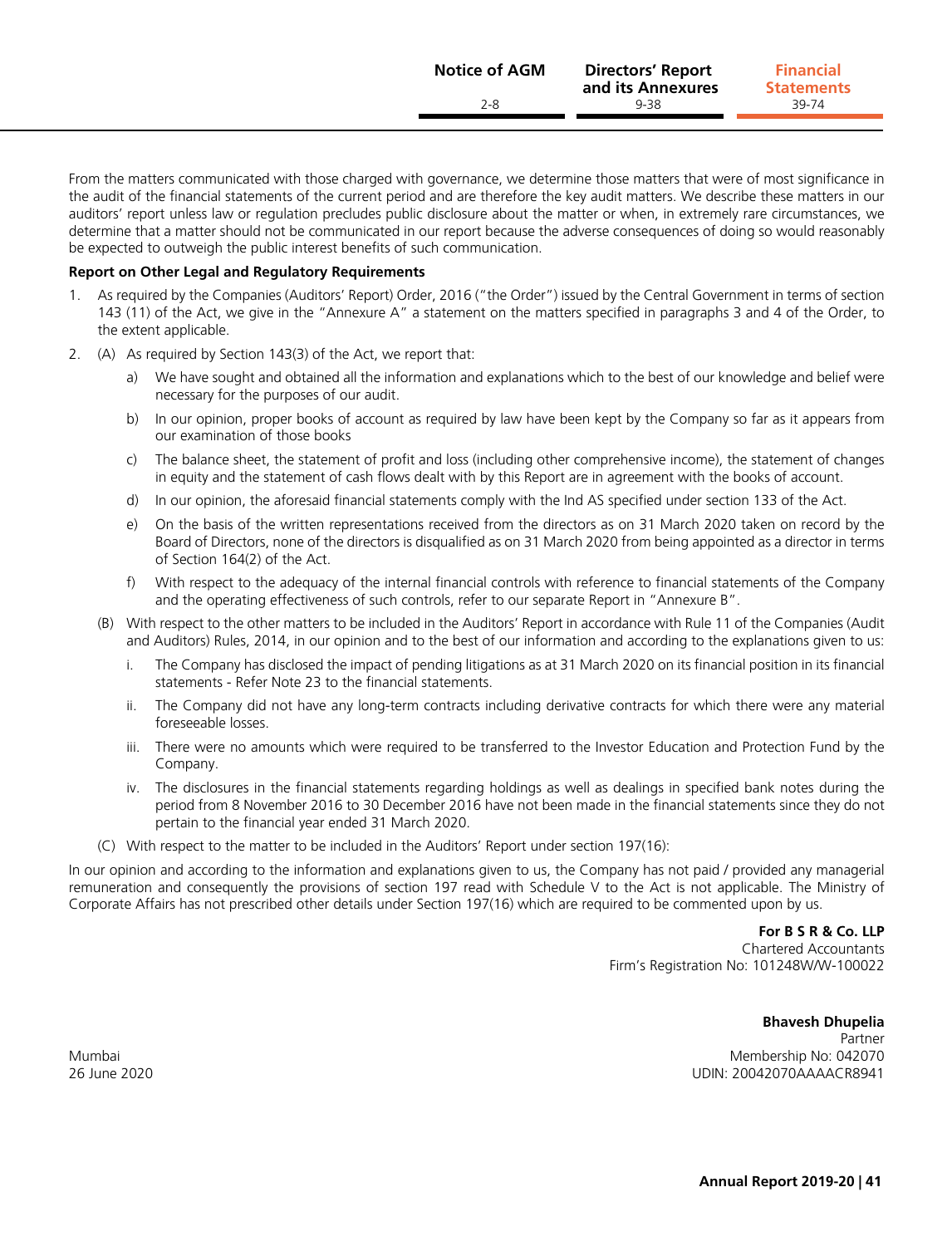

## **Annexure A to the Independent Auditors' Report on financial statements**

(Referred to in our report of even date)

- i. (a) The Company has maintained proper records showing full particulars, including quantitative details and situation of fixed assets
	- (b) The Company has verified its fixed assets during the year which in our opinion is reasonable having regard to the size of the Company and the nature of its assets. In our opinion, and according to the information and explanations given to us, no material discrepancies were noticed on such verification.
	- (c) In our opinion and according to the information and explanations given to us by the management and on the basis of an examination of the records of the Company, the title deeds of the immovable properties as disclosed in Note 3 of the financial statements are held in the name of the Company, except in the case of freehold land with a carrying value of `369.74 lakhs for which the Company is in the process of registering the title deed in its name.
- ii. The Company did not have any inventories during the year and accordingly, para 3(ii) of the Order is not applicable to the Company.
- iii. The Company had granted unsecured loan to one company covered in the register maintained under Section 189 of the Act. There are no loans granted to firms/limited liability partnership/other parties.
	- a) In respect of the aforesaid loan, the terms and conditions under which such loan was granted are not prejudicial to the Company's interest.
	- b) In respect of aforesaid loan, which is repayable on demand and accordingly no default on the part of parties to whom the money has been lent.
	- c) There are no amounts overdue for more than ninety days at the balance sheet date in respect of the aforesaid loan.
- iv. In our opinion and according to the information and explanations given to us, the Company has complied with the provisions of Sections 185 and 186 of the Act, with respect to the loans granted and investments made. The company has not provided any guarantee or security to the parties covered under section 186 of the Act
- v. In our opinion and according to the information and explanations given to us, the Company has not accepted any deposits from the public during the year in terms of the provisions of Sections 73 to 76 or any other relevant provisions of the Act and the rules framed there under. Accordingly, paragraph 3(v) of the Order is not applicable to the Company.
- vi. According to the information and explanations given to us, the Central Government has not prescribed the maintenance of cost records under Section 148(1) of the Act for any of the products sold and services rendered by the Company. Accordingly, para 3(vi) of the Order is not applicable to the Company.
- vii. a) According to the information and explanations given to us and on the basis of our examination of the records of the Company, amounts deducted/accrued in the books of account in respect of undisputed statutory dues including Provident Fund, Income-tax, Goods and services tax and other material statutory dues have been regularly deposited during the year by the Company with the appropriate authorities. As explained to us, the Company did not have any dues on account of Employees state insurance, Duty of customs and Cess.
	- b) According to the information and explanations given to us, no undisputed amounts payable in respect of Provident Fund, Income-tax, Goods and services tax and other material statutory dues were in arrears as at 31 March 2020 for a period of more than six months from the date they became payable.
	- c) According to the information and explanations given to us and based on our examination of the records of the Company, there are no dues of Income-tax as at 31 March 2020, which have not been deposited with the appropriate authorities on account of any dispute, except as stated below:

| <b>Nature of</b><br>the Statute | Nature of I<br>dues   |        | Amount   Amount paid under<br>  (in Lakhs)   protest (in Lakhs) | Period to which amounts   Forum where dispute<br>relates                                    | is pending                                       |
|---------------------------------|-----------------------|--------|-----------------------------------------------------------------|---------------------------------------------------------------------------------------------|--------------------------------------------------|
| Income tax<br>Act. 1961         | Income tax<br>demands | 368.06 | 87.70                                                           | AY* 1994-95, AY 1997-98,   Income-tax Appellate<br>AY 2001-02, AY 2002-03<br>and AY 2010-11 | Tribunal/ Commissioner<br>of Income Tax (Appeal) |

\*AY – Assessment year.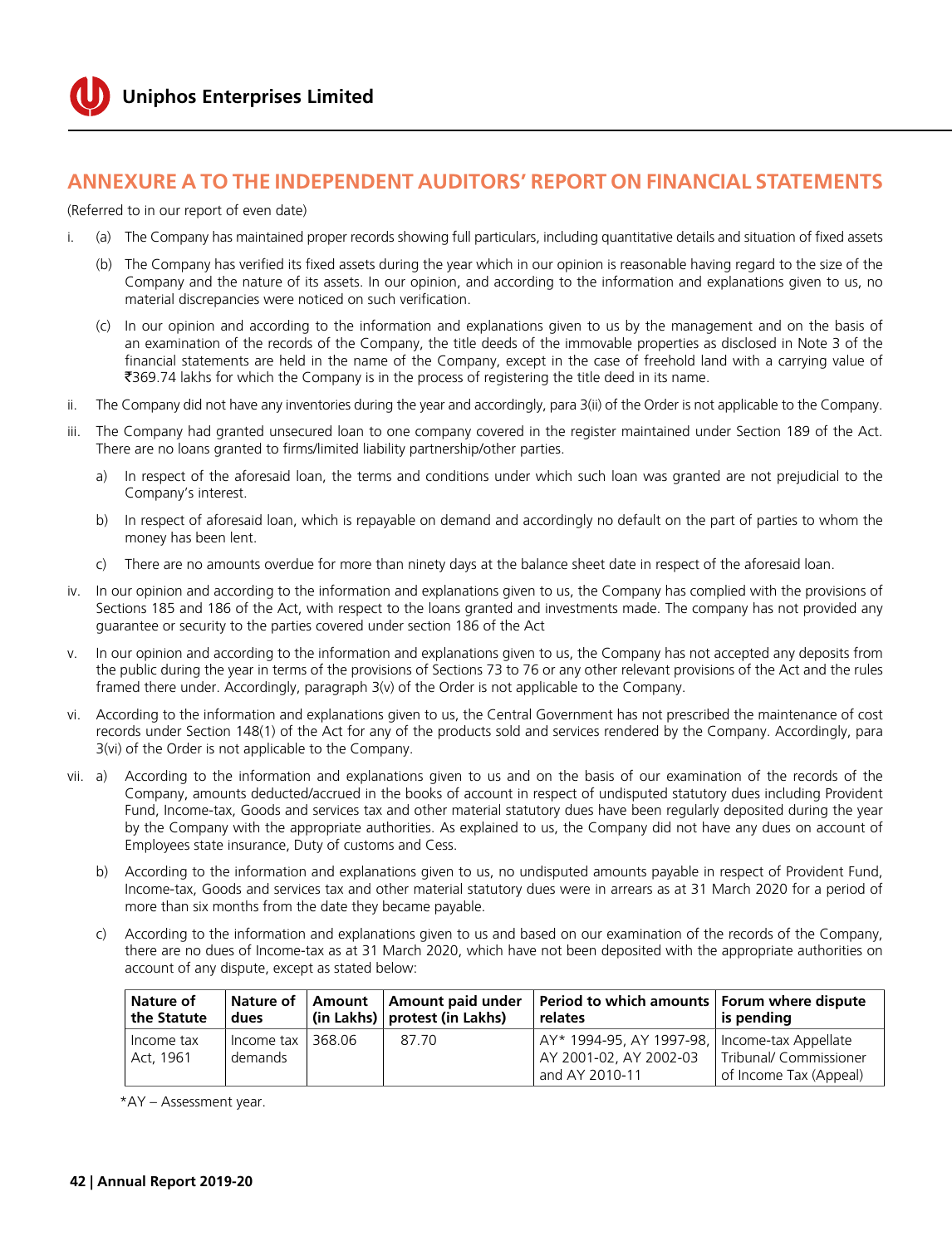- viii. According to the information and explanations given to us, the Company did not have any outstanding dues to any banks, financial institutions, government or debenture holder during the year. Accordingly, para 3(viii) of the Order is not applicable to the Company.
- ix. According to the information and explanations given to us, the Company did not raise money by way of initial public offer or further public offer (including debt instruments) and term loans during the year. Accordingly, para 3(ix) of the Order is not applicable to the Company.
- x. According to the information and explanations given to us, no material fraud by the Company or fraud on the Company by its officers or employees has been noticed or reported during the year nor have we been informed of such case by the management.
- xi. According to the information and explanations given to us, the Company has not paid /provided any managerial remuneration and consequently the provisions of section 197 read with Schedule V to the Act is not applicable.
- xii. According to the information and explanations given to us, the Company is not a Nidhi company as prescribed under Section 406 of the Act. Accordingly, para 3(xii) of the Order is not applicable to the Company.
- xiii. According to the information and explanations given to us and based on our examination of the records of the Company, transactions with the related parties are in compliance with Sections 177 and 188 of the Act where applicable and details of such transactions have been disclosed in the financial statements as required by the applicable accounting standards.
- xiv. According to the information and explanations given to us and based on our examination of the records of the Company, no preferential allotment or private placement of shares or fully or partly convertible debentures was made during the year. Accordingly, para 3(xiv) of the Order is not applicable to the Company.
- xv. According to the information and explanations given to us and based on our examination of the records of the Company, the Company has not entered into any non cash transactions with directors or persons connected with them. Accordingly, para 3(xv) of the Order is not applicable to the Company.
- xvi. According to the information and explanations given to us, the Company is not required to be registered under Section 45-IA of the Reserve Bank of India Act, 1934. Accordingly, reporting under the clause 3(xvi) of the Order is not applicable to the Company.

**For B S R & Co. LLP** Chartered Accountants Firm's Registration No: 101248W/W-100022

**Bhavesh Dhupelia** Partner Mumbai Membership No: 042070 26 June 2020 UDIN: 20042070AAAACR8941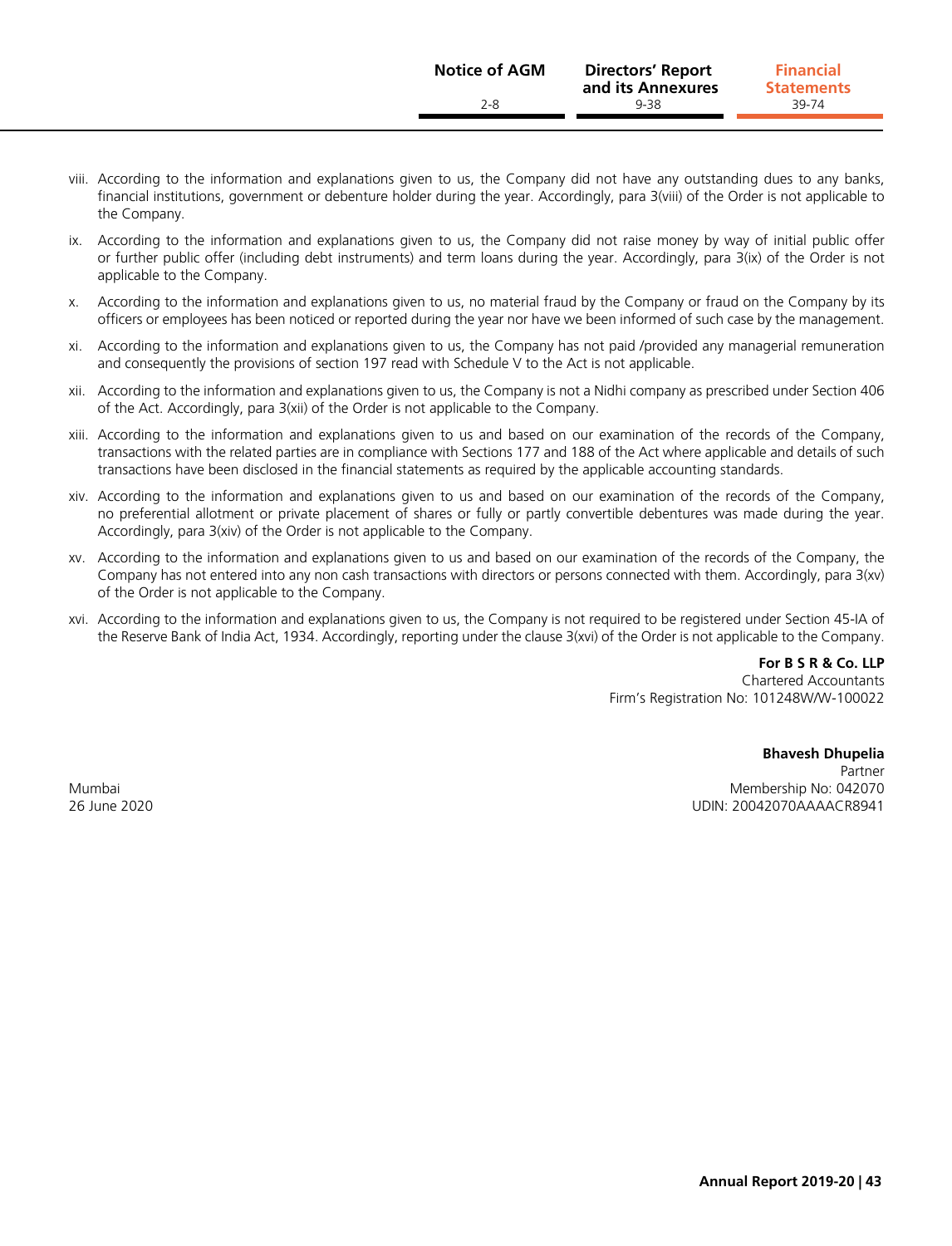

## **Annexure B to the Independent Auditors' Report on the financial statements of Uniphos Enterprises Limited 31 March 2020**

Report on the internal financial controls with reference to the aforesaid financial statements under Clause (i) of Sub-section 3 of Section 143 of the Companies Act, 2013

(Referred to in paragraph (2(A)f)) under 'Report on Other Legal and Regulatory Requirements' section of our report of even date)

#### **Opinion**

We have audited the internal financial controls with reference to financial statements of Uniphos Enterprises Limited ("the Company") as at 31 March 2020 in conjunction with our audit of the financial statements of the Company for the year ended on that date.

In our opinion, the Company has, in all material respects, adequate internal financial controls with reference to financial statements and such internal financial controls were operating effectively as at 31 March 2020, based on the internal financial controls with reference to financial statements criteria established by the Company considering the essential components of internal control stated in the Guidance Note on Audit of Internal Financial Controls Over Financial Reporting issued by the Institute of Chartered Accountants of India (the "Guidance Note").

#### **Management's Responsibility for Internal Financial Controls**

The Company's management and the Board of Directors are responsible for establishing and maintaining internal financial controls based on the internal financial controls with reference to financial statements criteria established by the Company considering the essential components of internal control stated in the Guidance Note. These responsibilities include the design, implementation and maintenance of adequate internal financial controls that were operating effectively for ensuring the orderly and efficient conduct of its business, including adherence to company's policies, the safeguarding of its assets, the prevention and detection of frauds and errors, the accuracy and completeness of the accounting records, and the timely preparation of reliable financial information, as required under the Companies Act, 2013 (hereinafter referred to as "the Act").

#### **Auditors' Responsibility**

Our responsibility is to express an opinion on the Company's internal financial controls with reference to financial statements based on our audit. We conducted our audit in accordance with the Guidance Note and the Standards on Auditing, prescribed under section 143(10) of the Act, to the extent applicable to an audit of internal financial controls with reference to financial statements. Those Standards and the Guidance Note require that we comply with ethical requirements and plan and perform the audit to obtain reasonable assurance about whether adequate internal financial controls with reference to financial statements were established and maintained and whether such controls operated effectively in all material respects.

Our audit involves performing procedures to obtain audit evidence about the adequacy of the internal financial controls with reference to financial statements and their operating effectiveness. Our audit of internal financial controls with reference to financial statements included obtaining an understanding of such internal financial controls, assessing the risk that a material weakness exists, and testing and evaluating the design and operating effectiveness of internal control based on the assessed risk. The procedures selected depend on the auditor's judgement, including the assessment of the risks of material misstatement of the financial statements, whether due to fraud or error.

We believe that the audit evidence we have obtained is sufficient and appropriate to provide a basis for our audit opinion on the Company's internal financial controls with reference to financial statements

#### **Meaning of Internal Financial controls with Reference to Financial Statements**

A company's internal financial controls with reference to financial statements is a process designed to provide reasonable assurance regarding the reliability of financial reporting and the preparation of financial statements for external purposes in accordance with generally accepted accounting principles. A company's internal financial controls with reference to financial statements include those policies and procedures that (1) pertain to the maintenance of records that, in reasonable detail, accurately and fairly reflect the transactions and dispositions of the assets of the company; (2) provide reasonable assurance that transactions are recorded as necessary to permit preparation of financial statements in accordance with generally accepted accounting principles, and that receipts and expenditures of the company are being made only in accordance with authorisations of management and directors of the company; and (3) provide reasonable assurance regarding prevention or timely detection of unauthorised acquisition, use, or disposition of the company's assets that could have a material effect on the financial statements.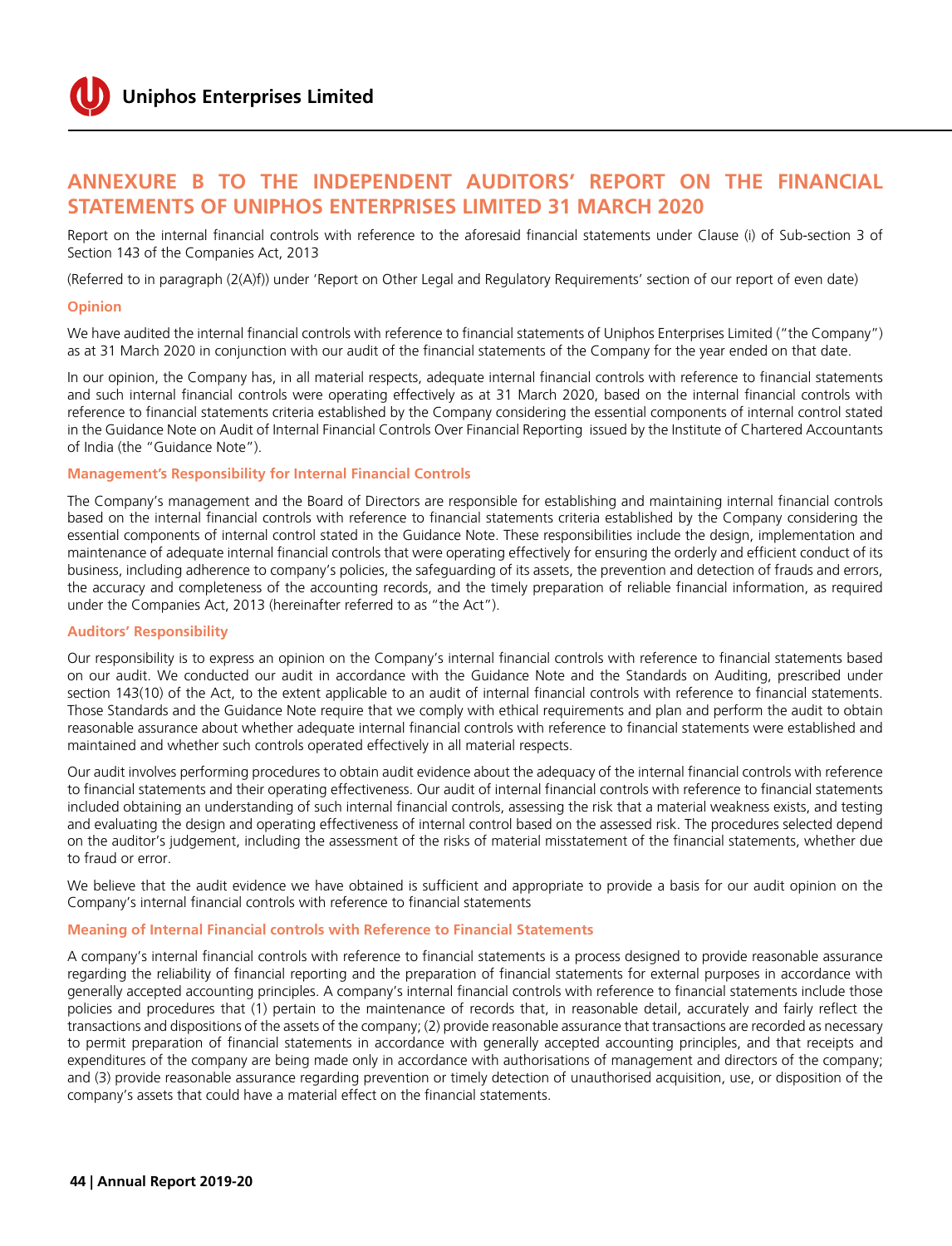| <b>Notice of AGM</b> | <b>Directors' Report</b><br>and its Annexures | <b>Financial</b><br><b>Statements</b> |
|----------------------|-----------------------------------------------|---------------------------------------|
| 2-8                  | $9 - 38$                                      | 39-74                                 |
|                      |                                               |                                       |

#### **Inherent Limitations of Internal Financial controls with Reference to Financial Statements**

Because of the inherent limitations of internal financial controls with reference to financial statements, including the possibility of collusion or improper management override of controls, material misstatements due to error or fraud may occur and not be detected. Also, projections of any evaluation of the internal financial controls with reference to financial statements to future periods are subject to the risk that the internal financial controls with reference to financial statements may become inadequate because of changes in conditions, or that the degree of compliance with the policies or procedures may deteriorate.

**For B S R & Co. LLP**

Chartered Accountants Firm's Registration No: 101248W/W-100022

**Bhavesh Dhupelia**

Partner Mumbai Mumbai No: 042070<br>
Membership No: 042070<br>
Membership No: 0420704<br>
UDIN: 20042070AAAACR8941 UDIN: 20042070AAAACR8941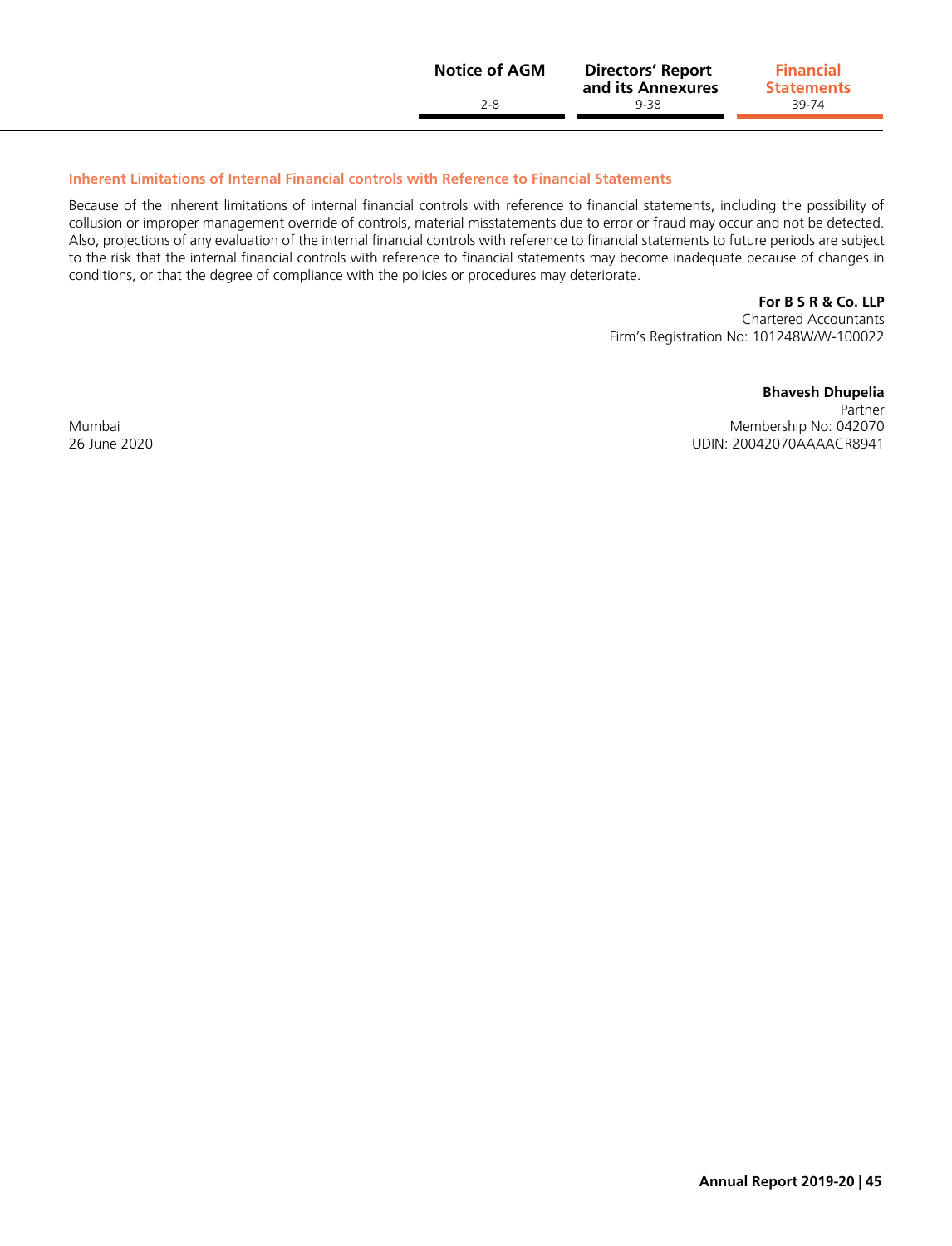## **Balance Sheet as at March 31, 2020**

|                                                                                  |                | <b>INR Lakhs</b>     |               |
|----------------------------------------------------------------------------------|----------------|----------------------|---------------|
|                                                                                  | <b>Notes</b>   | As at                | As at         |
|                                                                                  |                | <b>31 March 2020</b> | 31 March 2019 |
| <b>Assets</b>                                                                    |                |                      |               |
| <b>Non-current assets</b>                                                        |                |                      |               |
| Property, plant and equipment                                                    | 3a             |                      | 0.01          |
| Investment property                                                              | 3 <sub>b</sub> | 17,462.63            | 17,466.26     |
| Financial assets                                                                 |                |                      |               |
| Investments<br>i)                                                                | 4              | 1,26,059.98          | 2,46,050.37   |
| $\mathsf{ii}$<br>Loans                                                           | 5              | 0.16                 | 0.16          |
| Income tax assets (Net)                                                          |                | 2,420.10             | 2,418.19      |
|                                                                                  |                | 1,45,942.87          | 2,65,934.99   |
| <b>Current assets</b>                                                            |                |                      |               |
| Financial assets                                                                 |                |                      |               |
| Investments<br>i)                                                                | 6              |                      | 2,249.89      |
| Cash and cash equivalents<br>$\mathsf{ii}$                                       | $\overline{7}$ | 4,276.62             | 67.88         |
| Bank balances other than cash and cash equivalents<br>iii)                       | 7A             |                      | 53.83         |
| Loans<br>iv)                                                                     | 8              | 1,470.00             | 1,470.00      |
| Other financial assets<br>V)                                                     | 9              | 160.93               | 3.40          |
| Other current assets                                                             | 10             | 1.51                 | 1.61          |
|                                                                                  |                | 5,909.06             | 3,846.61      |
| <b>Total assets</b>                                                              |                | 1,51,851.93          | 2,69,781.60   |
|                                                                                  |                |                      |               |
| <b>Equity and Liabilities</b>                                                    |                |                      |               |
| <b>Equity</b>                                                                    |                |                      |               |
| Equity share capital                                                             | 11             | 1,390.92             | 1,390.92      |
| Other equity                                                                     | 12             | 1,50,390.17          | 2,68,373.13   |
|                                                                                  |                | 1,51,781.09          | 2,69,764.05   |
| <b>Liabilities</b>                                                               |                |                      |               |
| <b>Current Liablities</b>                                                        |                |                      |               |
| <b>Financial liabilities</b>                                                     |                |                      |               |
| Trade payables                                                                   |                |                      |               |
| Total outstanding dues of micro and small enterprises                            | 13             |                      |               |
| Total outstanding dues of other than micro and small enterprises<br>$\mathbb{L}$ | 13             | 69.47                | 14.77         |
| Other current liabilities                                                        | 14             | 1.37                 | 2.78          |
| <b>Total liabilities</b>                                                         |                | 70.84                | 17.55         |
| <b>Total equity and liabilities</b>                                              |                | 1,51,851.93          | 2,69,781.60   |
| Summary of siginificant accounting policies                                      | 2              |                      |               |
| See accompanying notes to the financial statements                               | $3 - 34$       |                      |               |

In terms of our report of even date attached **For B S R & Co. LLP**  Chartered Accountants Firm Registration Number 101248W/W-100022

**Bhavesh Dhupelia**  Partner Membership No. 042070

Place : Mumbai Date :26 June 2020 **For and on behalf of Board of Directors of Uniphos Enterprises Limited** CIN No.: L24219GJ1969PLC001588

**R.D.Shroff** Chairman amd Managing Director DIN : 00180810

**K.M.Thacker** Company Secretary Membership no.: ACS 6843

Place : Mumbai Date : 26 June 2020

**S.R.Shroff**  Non-Executive Vice -Chairman DIN : 00189012

**B.P.Chheda**  Chief Financial Officer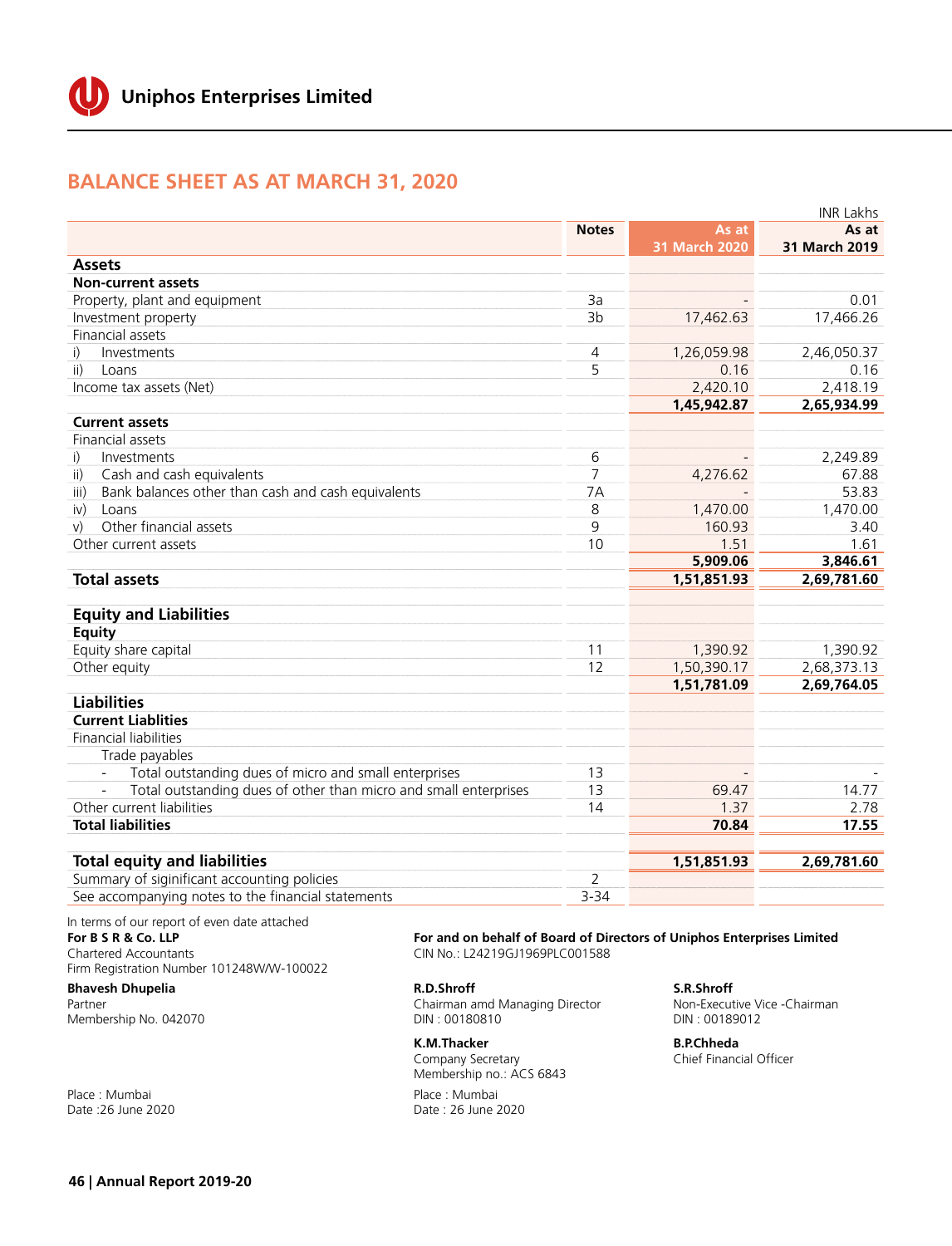## **Statement of Profit and Loss for the year ended March 31, 2020**

|                                                                                             | <b>INR Lakhs</b> |                                    |                                    |  |  |
|---------------------------------------------------------------------------------------------|------------------|------------------------------------|------------------------------------|--|--|
|                                                                                             | <b>NOTES</b>     | <b>Year ended</b><br>31 March 2020 | <b>Year ended</b><br>31 March 2019 |  |  |
| Income                                                                                      |                  |                                    |                                    |  |  |
| Revenue from operations                                                                     | 15               | 22.68                              |                                    |  |  |
| Other income                                                                                | 16               | 2,341.81                           | 2,403.49                           |  |  |
| <b>Total income</b>                                                                         |                  | 2,364.49                           | 2,403.49                           |  |  |
| <b>Expenses</b>                                                                             |                  |                                    |                                    |  |  |
| Purchase of stock in trade                                                                  |                  | 22.47                              |                                    |  |  |
| Employee benefit expenses                                                                   | 17               | 104.09                             | 101.99                             |  |  |
| Legal and professional fees                                                                 | 18               | 35.37                              | 39.02                              |  |  |
| Depreciation                                                                                | 19               | 3.64                               | 4.02                               |  |  |
| Other expenses                                                                              | 20               | 156.22                             | 140.00                             |  |  |
| <b>Total expenses</b>                                                                       |                  | 321.79                             | 285.03                             |  |  |
| Profit before tax                                                                           |                  | 2,042.70                           | 2,118.46                           |  |  |
| Tax expense:                                                                                |                  |                                    |                                    |  |  |
| Current tax                                                                                 | 21               | 35.25                              | 42.00                              |  |  |
| Prior period tax                                                                            |                  | 0.01                               |                                    |  |  |
| Profit for the year                                                                         |                  | 2,007.44                           | 2,076.46                           |  |  |
| Other Comprehensive Income (OCI), net of tax                                                |                  |                                    |                                    |  |  |
| Item that will not be reclassfied to Statement of profit or loss                            | 28               | (119,990.40)                       | 58,700.17                          |  |  |
| Income tax related to items that will not be reclassified to Statement of profit<br>or loss |                  |                                    |                                    |  |  |
| <b>Total Other Comprehensive Income</b>                                                     |                  | (119,990.40)                       | 58,700.17                          |  |  |
| Total Comprehensive Income for the year                                                     |                  | (117, 982.96)                      | 60,776.63                          |  |  |
| Earnings per equity share (In INR)                                                          | 22               |                                    |                                    |  |  |
| Basic (Face value of INR 2 each)                                                            |                  | 2.89                               | 2.99                               |  |  |
| Diluted (Face value of INR 2 each)                                                          |                  | 2.89                               | 2.99                               |  |  |
| Summary of siginificant accounting policies                                                 | 2                |                                    |                                    |  |  |
| See accompanying notes to the financial statements                                          | $3 - 34$         |                                    |                                    |  |  |

In terms of our report of even date attached

Firm Registration Number 101248W/W-100022

Membership No. 042070

Place : Mumbai Date : 26 June 2020<br>
Date : 26 June 2020

**For B S R & Co. LLP For and on behalf of Board of Directors of Uniphos Enterprises Limited** Chartered Accountants CIN No.: L24219GJ1969PLC001588

**Bhavesh Dhupelia R.D.Shroff S.R.Shroff**  Partner Chairman amd Managing Director Non-Executive V<br>19912 – Chairman amd Managing Director -Chairman amd Managing Director -Chairman amd Managing Director -Chai

> **K.M.Thacker B.P.Chheda**  Company Secretary **Chief Financial Officer** Membership no.: ACS 6843

Date : 26 June 2020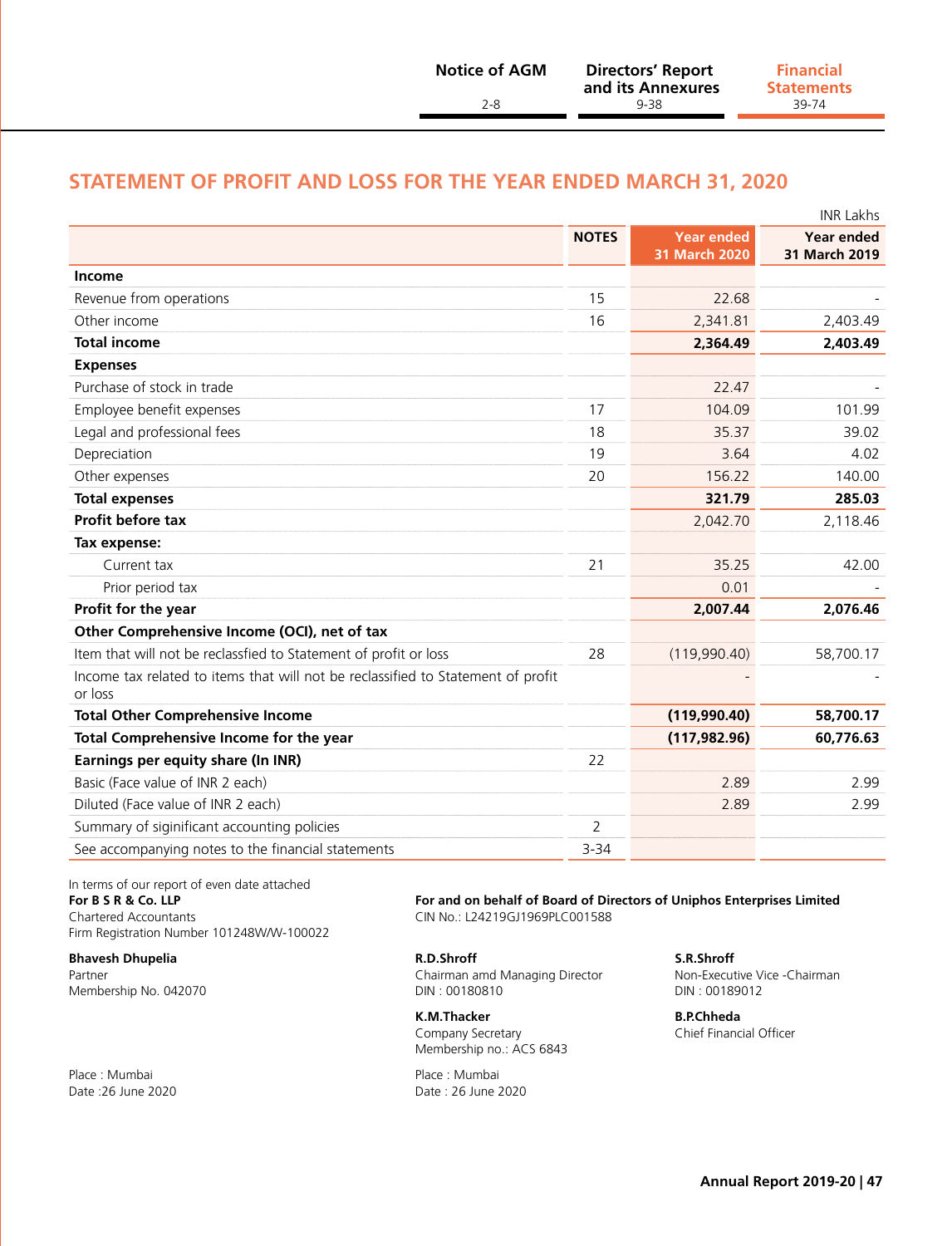

## **statement of cash flow for the year ended 31 March 2020**

|                                                                               |               | <b>INR Lakhs</b> |
|-------------------------------------------------------------------------------|---------------|------------------|
|                                                                               | 31 March 2020 | 31 March 2019    |
| <b>Cash Flow From Operating activities</b>                                    |               |                  |
| Profit before exceptional items and tax                                       | 2,042.70      | 2,118.46         |
| Adjustments for:                                                              |               |                  |
| Depreciation                                                                  | 3.64          | 4.02             |
| Interest Income                                                               | (180.91)      | (140.13)         |
| (Gain)/ loss on redemption / sale of Investments                              | 68.59         | (66.25)          |
| Fair value gain on financial instruments at fair value through profit or loss |               | (125.45)         |
| Dividend Income on investments                                                | (2, 160.90)   | (2,071.66)       |
| <b>Working capital adjustments</b>                                            |               |                  |
| Decrease in non-current and current financial assets                          |               | 0.30             |
| Decrease in other current assets                                              | 0.10          | 19.08            |
| Increase in trade payables                                                    | 54.70         | 2.32             |
| (Decrease) in other current liabilities                                       | (1.41)        | (1.08)           |
| <b>Cash flow from operations</b>                                              | (173.49)      | (260.39)         |
| Income tax paid (including TDS) (net)                                         | (37.18)       | (60.99)          |
| Net cash flows from / (used in) operating activities                          | (210.67)      | (321.38)         |
| <b>Cash Flow From Investing activities</b>                                    |               |                  |
| Purchase of current investments                                               |               | (1,233.98)       |
| Sale of current investments                                                   | 8,105.34      | 4,687.40         |
| Purchase of current investments                                               | (5,924.02)    | (5,713.50)       |
| Dividend on investments                                                       | 2.160.90      | 2,071.66         |
| Fixed deposits                                                                | 53.83         | (3.16)           |
| Interest received                                                             | 23.37         | 267.40           |
| Loans - repayment received                                                    |               | 1,200.00         |
| Loans - Given                                                                 |               | (1,470.00)       |
| Net cash flows from / (used in) investing activities                          | 4,419.41      | (194.18)         |
| <b>Cash Flow From Financing activities</b>                                    |               |                  |
| Net cash flows from / (used in) financing activities                          |               |                  |
| Net increase / (decrease) in cash and cash equivalents                        | 4,208.74      | (515.56)         |
| Cash and cash equivalents at the beginning of the year (Refer note 7)         | 67.88         | 583.44           |
| Cash and cash equivalents at the end (Refer note 7)                           | 4,276.62      | 67.88            |

#### **Notes:**

1. The cash flow statement has been prepared under the indirect method as set out in Indian Accounting Standard (IND AS 7) Statement of Cash Flows.

2. The Company did not have any cash flow arising from financing activities

The accompanying notes are an integral part of these financial statements

| In terms of our report of even date attached<br>For B S R & Co. LLP<br>Chartered Accountants<br>Firm Registration Number 101248W/W-100022 | For and on behalf of Board of Directors of Uniphos Enterprises Limited<br>CIN No.: L24219GJ1969PLC001588 |                              |
|-------------------------------------------------------------------------------------------------------------------------------------------|----------------------------------------------------------------------------------------------------------|------------------------------|
| <b>Bhavesh Dhupelia</b>                                                                                                                   | R.D.Shroff                                                                                               | S.R.Shroff                   |
| Partner                                                                                                                                   | Chairman amd Managing Director                                                                           | Non-Executive Vice -Chairman |
| Membership No. 042070                                                                                                                     | DIN: 00180810                                                                                            | DIN: 00189012                |

Company Secretary **Chief Financial Officer** Membership no.: ACS 6843

Date : 26 June 2020

**K.M.Thacker B.P.Chheda** 

Place : Mumbai Place : Mumbai Place : Mumbai Place : Mumbai Place : Mumbai Place : Mumbai Place : Mumbai Place : Mumbai Place : Mumbai Place : Mumbai Place : Mumbai Place : Mumbai Place : Mumbai Place : Mumbai Place : Mumb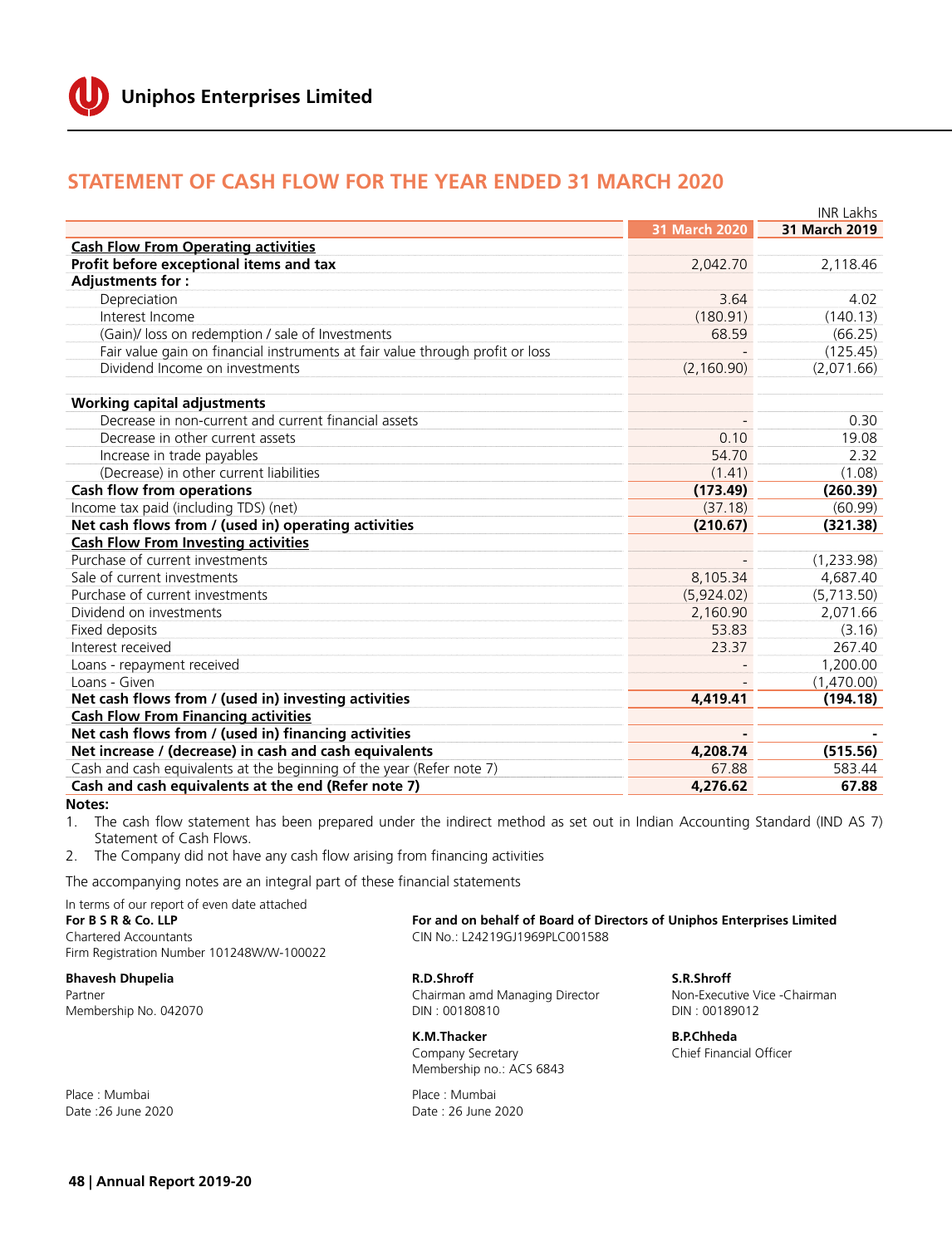|                                                                                                                            | í              |
|----------------------------------------------------------------------------------------------------------------------------|----------------|
|                                                                                                                            | ı              |
|                                                                                                                            |                |
|                                                                                                                            |                |
|                                                                                                                            |                |
|                                                                                                                            |                |
|                                                                                                                            |                |
| j                                                                                                                          | ۱              |
|                                                                                                                            | I              |
|                                                                                                                            |                |
| $\frac{1}{1}$                                                                                                              | ļ              |
|                                                                                                                            |                |
| I                                                                                                                          | I              |
|                                                                                                                            |                |
|                                                                                                                            |                |
|                                                                                                                            |                |
| ֧֖֖֖֧֢ׅ֧ׅ֧֧֧֧֧֧ׅ֧֧֧֧֧֧֧֧֧֧֧֧֧֧֧֧֧֧֧֧֧֧֧֚֚֚֚֚֚֚֚֚֚֚֚֚֚֚֚֝֝֓֓֡֝֬֝֬֓֝֬֝֬֝֬֝֬֝֬֩֝֬֝֬<br>֧֧֪֪֧֪֧֧֧֧֧֧֧֧֧֖֧֧֧֧֧֜֝֩֩֩֩֩֩֩<br>֧֪֧֩ |                |
|                                                                                                                            |                |
|                                                                                                                            | I              |
|                                                                                                                            |                |
| ֚֚֚֚֚֚֚֚֚֚֚֚֚֚֚֚֚֡׀<br>֧֡֜                                                                                                 | i              |
|                                                                                                                            |                |
|                                                                                                                            | ı              |
| ĺ<br>j                                                                                                                     | ١              |
|                                                                                                                            |                |
|                                                                                                                            |                |
|                                                                                                                            |                |
|                                                                                                                            |                |
|                                                                                                                            |                |
|                                                                                                                            |                |
|                                                                                                                            |                |
|                                                                                                                            |                |
| l                                                                                                                          |                |
|                                                                                                                            |                |
|                                                                                                                            |                |
| l                                                                                                                          |                |
|                                                                                                                            |                |
|                                                                                                                            |                |
| I<br>$\overline{a}$                                                                                                        |                |
|                                                                                                                            |                |
|                                                                                                                            |                |
|                                                                                                                            |                |
|                                                                                                                            | $\overline{a}$ |
| $\overline{a}$                                                                                                             |                |
| l                                                                                                                          |                |
|                                                                                                                            | I              |
|                                                                                                                            |                |
|                                                                                                                            |                |
|                                                                                                                            | j              |
|                                                                                                                            |                |
|                                                                                                                            |                |
|                                                                                                                            |                |
| I                                                                                                                          |                |
|                                                                                                                            |                |
| i                                                                                                                          |                |
|                                                                                                                            |                |

# A) Equity share capital **A) Equity share capital**

|                                   | Equity shares of INR 2 each |                  |
|-----------------------------------|-----------------------------|------------------|
|                                   | ss.<br>Mos                  | <b>INR Lakhs</b> |
| Issued, subscribed and fully paid |                             |                  |
| As at 31 March, 2018              | 69,545,849                  | 1,390.92         |
| Changes during the year           |                             |                  |
| As at 31 March, 2019              | 69,545,849                  | 1,390.92         |
| Changes during the year           |                             |                  |
| As at 31 March, 2020              | 69,545,849                  | 1,390.92         |

## **B)** Other equity **B) Other equity**

|                                                                                                                                           |                    |                       |                                                                                                          |                        |                                               |                                                         | <b>INR</b> Lakhs   |
|-------------------------------------------------------------------------------------------------------------------------------------------|--------------------|-----------------------|----------------------------------------------------------------------------------------------------------|------------------------|-----------------------------------------------|---------------------------------------------------------|--------------------|
|                                                                                                                                           |                    |                       | Reserves and surplus                                                                                     |                        |                                               | Equity                                                  | <b>TOTAL OTHER</b> |
| Particulars                                                                                                                               | Reserve<br>Capital | Securities<br>Premium | General<br>Reserve                                                                                       | Revaluation<br>reserve | Retained<br>Earnings                          | comprehensive<br>through other<br>instruments<br>Income | EQUITY             |
| Balance as at 31 March 2018                                                                                                               | 64.39              | 6,499.56              | 3,100.65                                                                                                 | 14,500.00              | 5,683.40                                      | 177,748.50                                              | 207,596.50         |
| Profit for the year                                                                                                                       |                    |                       |                                                                                                          |                        | 2,076.46                                      |                                                         | 2,076.46           |
| Other comprehensive income                                                                                                                | ı                  |                       | ı                                                                                                        |                        |                                               | 58,700.17                                               | 58,700.17          |
| Balance as at 31 March 2019                                                                                                               | 64.39              | 6,499.56              | 3,100.65                                                                                                 | 14,500.00              | 7,759.86                                      | 236,448.67                                              | 268,373.13         |
| Profit for the year                                                                                                                       |                    |                       |                                                                                                          |                        | 2,007.44                                      |                                                         | 2,007.44           |
| Other comprehensive income                                                                                                                |                    |                       |                                                                                                          |                        | ı                                             | (119,990.40)                                            | (119, 990.40)      |
| Balance as at 31 March 2020                                                                                                               | 64.39              | 6,499.56              | 3,100.65                                                                                                 | 14,500.00              | 9,767.30                                      | 116,458.27                                              | 150,390.17         |
| The accompanying notes are an integral part of these financial statements.                                                                |                    |                       |                                                                                                          |                        |                                               |                                                         |                    |
| Firm Registration Number 101248W/W-100022<br>In terms of our report of even date attached<br>Chartered Accountants<br>For B S R & Co. LLP |                    |                       | For and on behalf of Board of Directors of Uniphos Enterprises Limited<br>CIN No.: L24219GJ1969PLC001588 |                        |                                               |                                                         |                    |
| <b>Bhavesh Dhupelia</b>                                                                                                                   |                    | R.D.Shroff            |                                                                                                          |                        | S.R.Shroff                                    |                                                         |                    |
| Membership No. 042070<br>Partner                                                                                                          |                    | DIN: 00180810         | Chairman amd Managing Director                                                                           |                        | Non-Executive Vice -Chairman<br>DIN: 00189012 |                                                         |                    |
|                                                                                                                                           |                    |                       |                                                                                                          |                        |                                               |                                                         |                    |

Firm Registration Number 101248W/W-100022 In ter<br>**Eor E** Char<br>**Bhat**<br>Partr

Date :26 June 2020 Date : 26 June 2020Place : Mumbai<br>Date :26 June 2020

**K.M.Thacker**<br>Company Secretary<br>Membership no.: ACS 6843 Place : Mumbai<br>Date : 26 June 2020 Place : Mumbai Place : Mumbai

Membership no.: ACS 6843

**B.P.Chheda**<br>Chief Financial Officer Company Secretary Chief Financial Officer **K.M.Thacker B.P.Chheda** 

#### **Directors' Report and its Annexures Notice of AGM Directors' Report Financial** 2-8 9-38

39-74 **Statements**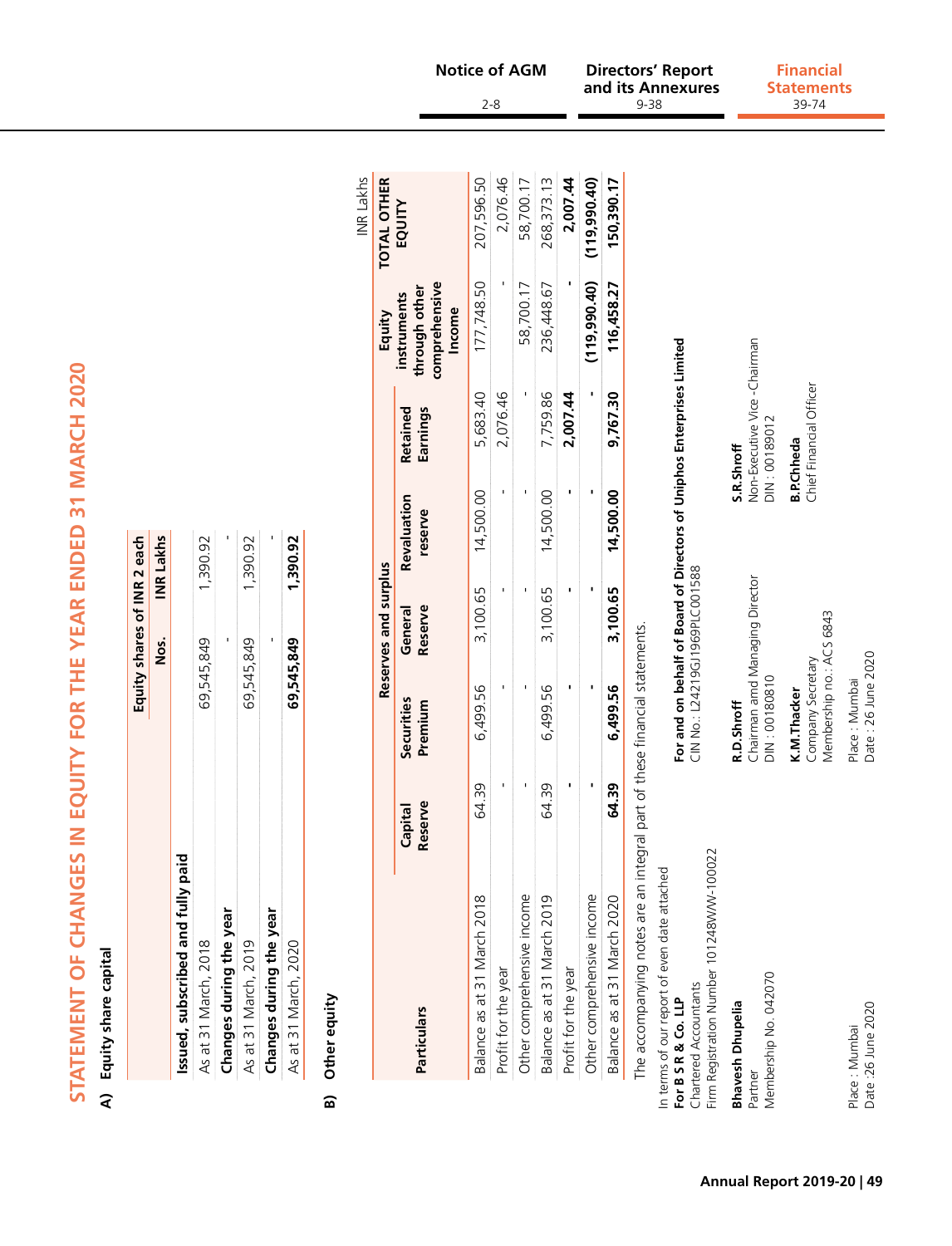

#### **1. Corporate information**

Uniphos Enterprises Limited ('the Company') is a public company domiciled in India and is incorporated under the provisions of the Companies Act applicable in India. Its shares are listed on two stock exchanges in India and Global Depository Receipt ('GDRs') are listed on Luxembourg stock exchange. The Company is engaged in the business of trading of chemicals and other products. The registered office of the Company is located at 11, G.I.D.C., Vapi, Dist- Valsad, Gujarat. The financial statements were authorised for issue in accordance with a resolution of the directors on June 26, 2020.

#### **2. Basis of preparation**

The financial statements of the Company have been prepared in accordance with Indian Accounting Standards (Ind AS) notified under the Companies (Indian Accounting Standards) Rules, 2015 as amended thereafter.

The financial statements have been prepared under the historical cost convention on an accrual basis except for certain financial assets and liabilities that are measured at fair value at the end of each reporting period as stated in the accounting policies set out below. The accounting policies applied by the Company are consistent with those used in the previous year. The financial statements are presented in Indian Rupee ('INR') or  $(\mathcal{F}')$  which is also the Company's functional currency and all values are rounded to the nearest lakhs, except when otherwise indicated.

#### **Significant accounting estimates, assumptions and judgements**

The preparation of the Company's financial statements requires management to make estimates and assumptions that affect the reported amounts of revenues, expenses, assets and liabilities, and the accompanying disclosures, and the disclosure of contingent liabilities. Uncertainty about these assumptions and estimates could result in outcomes that require a material adjustment to the carrying amount of assets or liabilities in future periods.

#### **Estimates and assumptions**

The key assumptions concerning the future and other key sources of estimation uncertainty at the reporting date, that have a significant risk of causing a material adjustment to the carrying amounts of assets and liabilities within the next financial year, are described below. The Company based its assumptions and estimates on parameters available when the separate financial statements were prepared. Existing circumstances and assumptions about future developments, however, may change due to market changes or circumstances arising that are beyond the control of the Company. Such changes are reflected in the assumptions when they occur.

#### **Taxes**

There are many transactions and calculations undertaken during the ordinary course of business for which the ultimate tax determination is uncertain. Where the final tax outcome of these matters is different from the amounts initially recorded, such differences will impact the current and deferred tax provisions in the period in which the tax determination is made. The assessment of probability involves estimation of a number of factors including future taxable income.

#### **Fair value measurement of financial instruments**

When the fair values of financial assets and financial liabilities recorded in the balance sheet cannot be measured based on quoted prices in active markets, their fair value is measured using valuation techniques including the Discounted Cash Flow (DCF) model where appropriate. The inputs to these models are taken from observable markets where possible, but where this is not feasible, a degree of judgement is required in establishing fair values. Judgements include considerations of inputs such as liquidity risk, credit risk and volatility. Changes in assumptions about these factors could affect the reported fair value of financial instruments. See Note 30 and 31 for further disclosures

#### **Impairment of financial assets**

The Company recognises loss allowances for expected credit losses on:

- financial asset measured at amortized cost
- financial asset measured at FVTOCI- Equity instruments
- financial asset measured at FVTPL- Equity instruments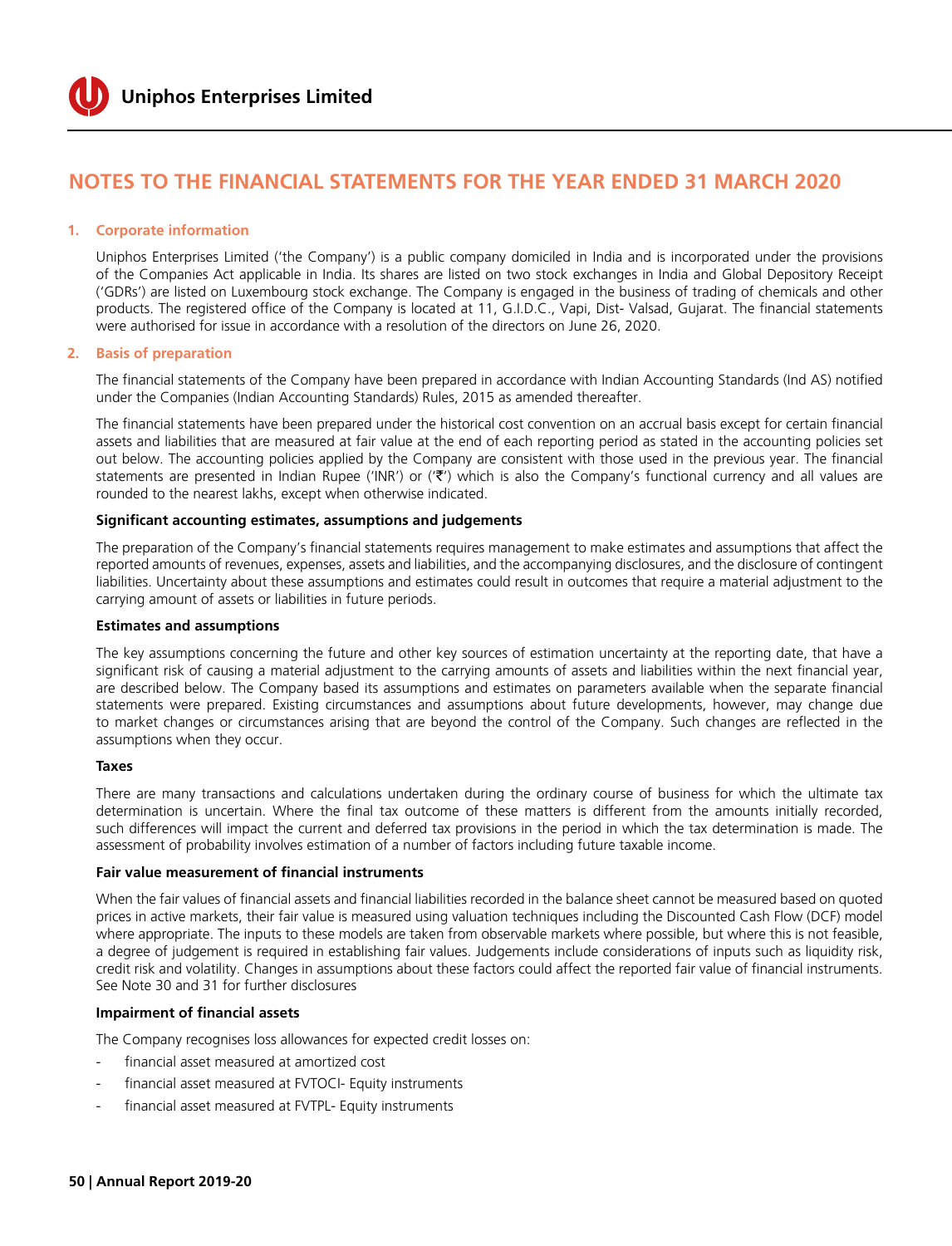**Statements**

## **Notes to the financial statements for the year ended 31 March 2020**

At each reporting date, the Company assesses whether financial assets carried at amortized cost and equity instrument at FVTOCI and FVTPL are credit impaired. A financial asset is 'credit-impaired' when one or more events that have a detrimental impact on the estimated future cash flows of the financial asset have occurred.

#### **Impairment of non- financial assets**

The Company assesses at each reporting date whether there is an indication that an asset may be impaired. If any indication exists, or when annual impairment testing for an asset is required, the Company estimates the asset's recoverable amount. An asset's recoverable amount is the higher of an asset's fair value less costs of disposal and its value in use. It is determined for an individual asset, unless the asset does not generate cash inflows that are largely independent of those from other assets or group of assets. Where the carrying amount of an asset exceeds its recoverable amount, the asset is considered impaired and is written down to its recoverable amount. In assessing value in use, the estimated future cash flows are discounted to their present value using a pre- tax discount rate that reflects current market assessment of the time value of money and the risk specific to the asset. In determining fair value less cost of disposal, recent market transactions are taken into account. If no such transactions can be identified, an appropriate valuation model is used. These calculations are corroborated by valuation multiples, quoted share price for publicly traded subsidiaries or other available fair value indicators.

#### **2.1 Summary of significant accounting policies**

#### **(a) Current versus non-current classification**

The Company presents assets and liabilities in the balance sheet based on current/ non-current classification. An asset is treated as current when it is:

- Expected to be realised or intended to be sold or consumed in normal operating cycle
- Held primarily for the purpose of trading
- Cash or cash equivalent unless restricted from being exchanged or used to settle a liability for at least twelve months after the reporting period

All other assets are classified as non-current.

A liability is current when:

- It is expected to be settled in the normal operating cycle
- It is held primarily for the purpose of trading
- There is no unconditional right to defer the settlement of the liability for at least twelve months after the reporting period

The Company classifies all other liabilities as non-current.

Deferred tax assets and liabilities are classified as non-current.

 Based on the nature of products and the time between acquisition of assets for processing and their realisation in cash and cash equivalents, the Company has identified twelve months as its operating cycle for the purpose of current / non current classification of assets and liabilities.

#### **b) Revenue recognition**

 Revenue is recognised to the extent that it is probable that the economic benefits will flow to the Company and the amount can be reliably measured. Revenue is measured at the fair value of the consideration received or receivable, taking into account contractually defined terms of payment and excluding taxes or duties collected on behalf of the government.

Revenue is stated excluding of Goods and Service Tax (GST)

The specific recognition criteria described below must also be met before revenue is recognised.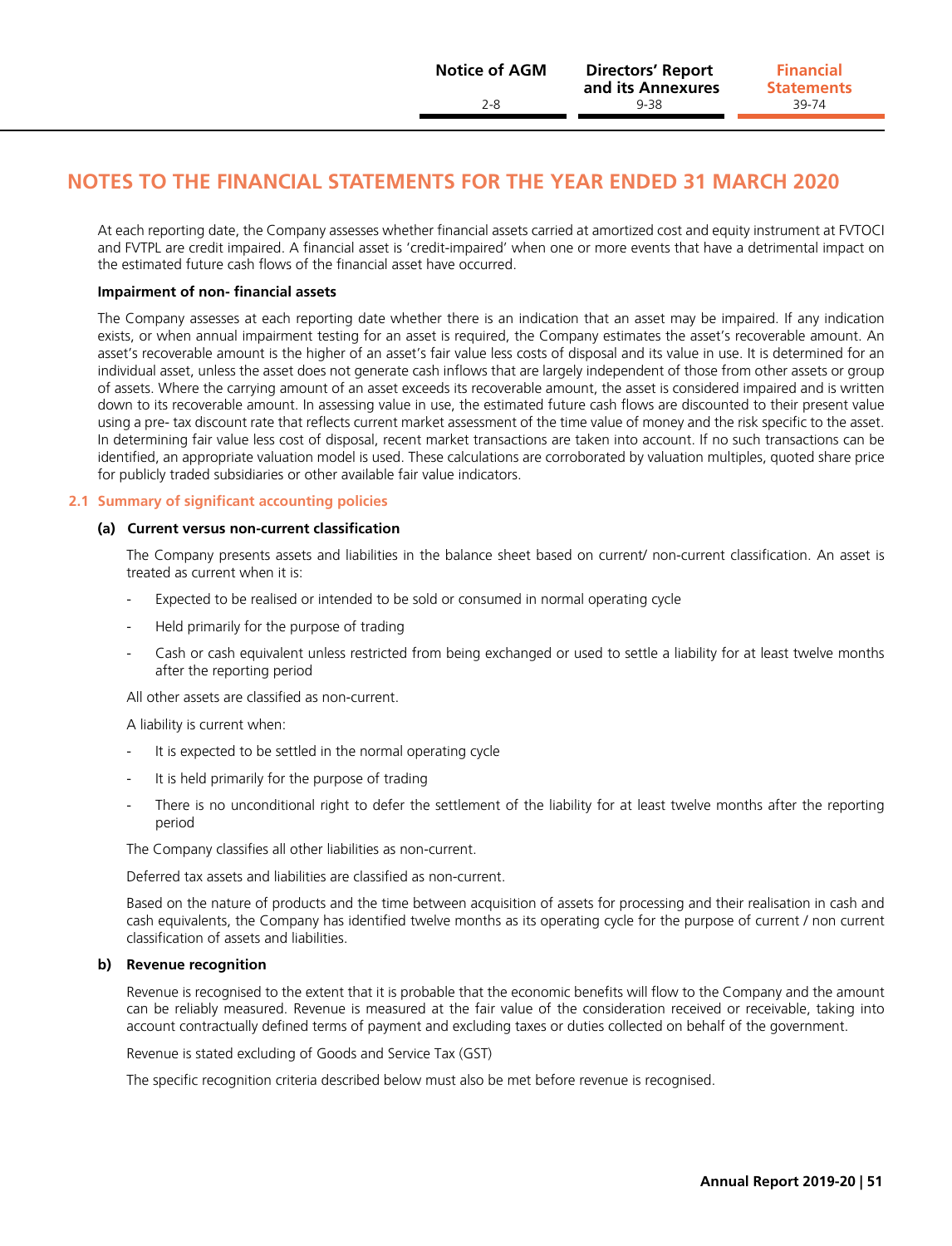

#### **Sale of goods**

 Revenue from the sale of goods is recognised when the significant risks and rewards of ownership of the goods have passed to the buyer, usually on delivery of the goods. Revenue from the sale of goods is measured at the fair value of the consideration received or receivable, net of returns and allowances, trade discounts, volume rebates and cash discounts.

#### **Interest income**

 The Company presently has no debt instruments measured at fair value through other comprehensive income. Interest income is recorded using the effective interest rate (EIR). EIR is the rate that exactly discounts the estimated future cash payments or receipts over the expected life of the financial instrument or a shorter period, where appropriate, to the gross carrying amount of the financial asset or to the amortised cost of a financial liability. When calculating the effective interest rate, the Company estimates the expected cash flows by considering all the contractual terms of the financial instrument (for example prepayment, extension, call and similar options) but does not consider the expected credit losses. Interest income is included in other income in the statement of profit and loss.

#### **Dividends**

 Revenue is recognised when the Company's right to receive the payment is established, which is generally when shareholders approve the dividend.

#### **c) Property, Plant and Equipment**

 Items of property, plant and equipment are stated at cost, net of accumulated depreciation and accumulated impairment losses, if any. Cost comprises the purchase price and any attributable cost of bringing the asset to its working condition for its intended use. Such cost includes the cost of replacing part of the plant and equipment and borrowing costs for longterm construction projects if the recognition criteria are met. Subsequent expenditure related to an item of fixed asset is added to its book value only if it increases the future benefits from the existing asset beyond its previously assessed standard of performance. When significant parts of plant and equipment are required to be replaced at intervals, the Company depreciates them separately based on their specific useful lives. All other repair and maintenance costs are recognised in statement of profit and loss as incurred. In respect of additions to /deletions from the property, plant and equipment, depreciation is provided on pro-rata basis with reference to the month of addition/deletion of the Assets. Depreciation for the year has been provided as per the rates determined in Part C of Schedule II of the CompaniesAct, 2013.

#### **d) Investment property**

 Investment property is property held either to earn rental income or for capital appreciation or for both, but not for sale in the ordinary course of business, use in production or supply of goods or servcies or for adminsitrative purpose. Upon initial recognition, an investment property is measured at cost less accumulated depreciation and accumultaed impairment loss, if any.

 Depreciation on investments in property has been provided on written down value basis in accordance with Schedule II of the Companies Act, 2013 by estimating the useful life as 60 years.

#### **e) Fair value measurement**

The Company measures certain financial instruments at fair value at each balance sheet date.

 Fair value is the price that would be received to sell an asset or paid to transfer a liability in an orderly transaction between market participants at the measurement date. The fair value measurement is based on the presumption that the transaction to sell the asset or transfer the liability takes place either:

- In the principal market for the asset or liability, or
- In the absence of a principal market, in the most advantageous market for the asset or liability

The principal or the most advantageous market must be accessible by the Company.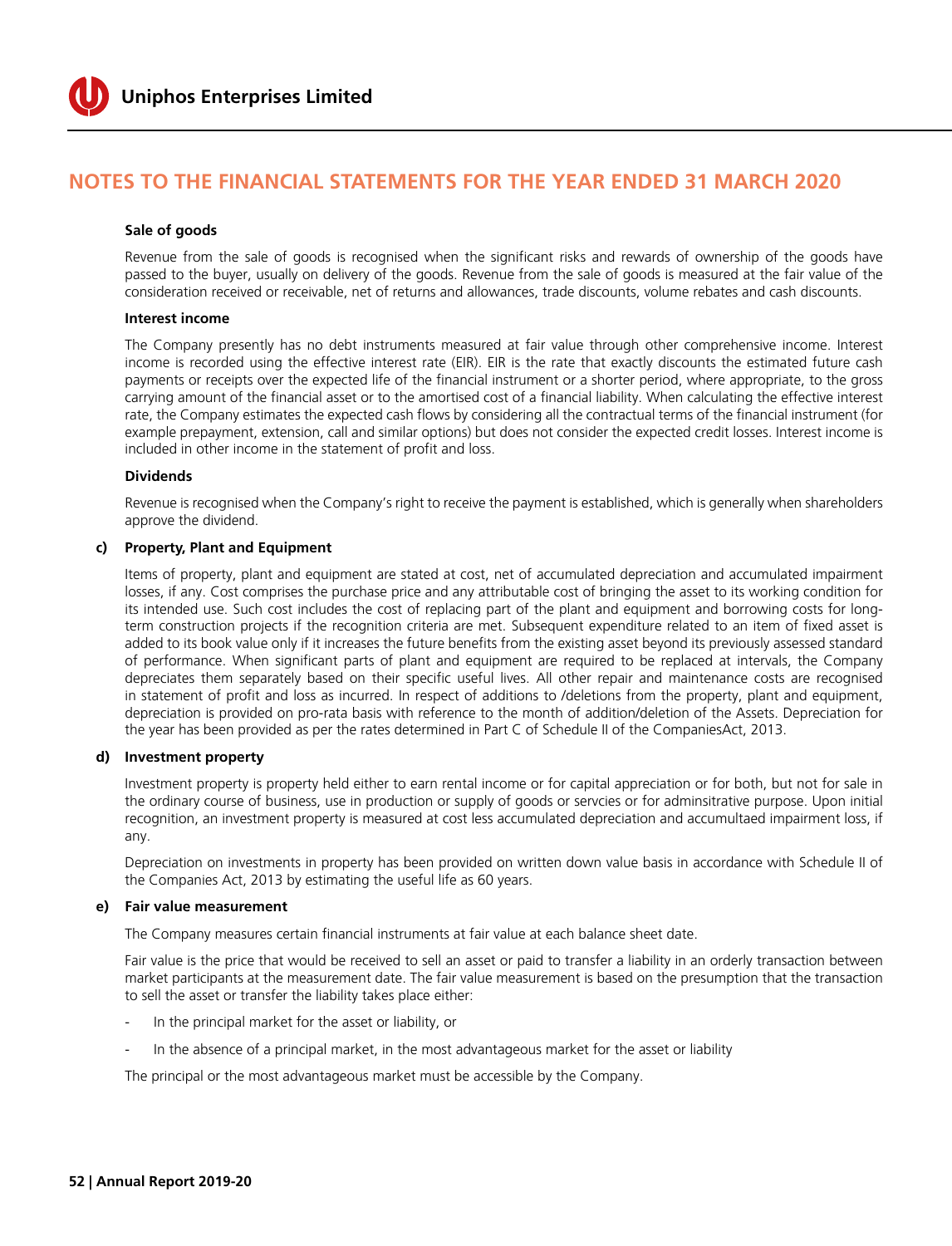The fair value of an asset or a liability is measured using the assumptions that market participants would use when pricing the asset or liability, assuming that market participants act in their economic best interest.

 A fair value measurement of a non-financial asset takes into account a market participant's ability to generate economic benefits by using the asset in its highest and best use or by selling it to another market participant that would use the asset in its highest and best use.

 The Company uses valuation techniques that are appropriate in the circumstances and for which sufficient data is available to measure fair value, maximising the use of relevant observable inputs and minimising the use of unobservable inputs.

 All assets and liabilities for which fair value is measured or disclosed in the financial statements are categorised within the fair value hierarchy, described as follows, based on the lowest level input that is significant to the fair value measurement as a whole:

- Level 1 Quoted (unadjusted) market prices in active markets for identical assets or liabilities
- Level  $2$  Valuation techniques for which the lowest level input that is significant to the fair value measurement is directly or indirectly observable
- Level  $3$  Valuation techniques for which the lowest level input that is significant to the fair value measurement is unobservable

 For assets and liabilities that are recognised in the financial statements on a recurring basis, the Company determines whether transfers have occurred between levels in the hierarchy by re-assessing categorisation (based on the lowest level input that is significant to the fair value measurement as a whole) at the end of each reporting period.

 For the purpose of fair value disclosures, the Company has determined classes of assets and liabilities on the basis of the nature, characteristics and risks of the asset or liability and the level of the fair value hierarchy as explained above.

This note summarises accounting policy for fair value. Other fair value related disclosures are given in the relevant notes.

Quantitative disclosures of fair value measurement hirarchy (Note 31)

Financial instruments (including those carried at amortised cost) (note 4,5,6,7,7A,8,9,13,30 and 31 )

#### **f) Provisions**

 Provisions are recognised when the Company has a present obligation (legal or constructive) as a result of a past event, it is probable that an outflow of resources embodying economic benefits will be required to settle the obligation and a reliable estimate can be made of the amount of the obligation. When the Company expects some or all of a provision to be reimbursed, for example, under an insurance contract, the reimbursement is recognised as a separate asset, but only when the reimbursement is virtually certain. The expense relating to a provision is presented in the statement of profit and loss net of any reimbursement.

 If the effect of the time value of money is material, provisions are discounted using a current pre-tax rate that reflects, when appropriate, the risks specific to the liability. When discounting is used, the increase in the provision due to the passage of time is recognised as a finance cost. Provisions are reviewed at each balance sheet and adjusted to reflect the current best estimates.

#### **g) Financial instruments**

 A financial instrument is any contract that gives rise to a financial asset of one entity and a financial liability or equity instrument of another entity.

#### **Financial assets**

#### **Initial recognition and measurement**

 The Company recognises financial assets in its balance sheet when it becomes party to the contractual provisions of the instruments.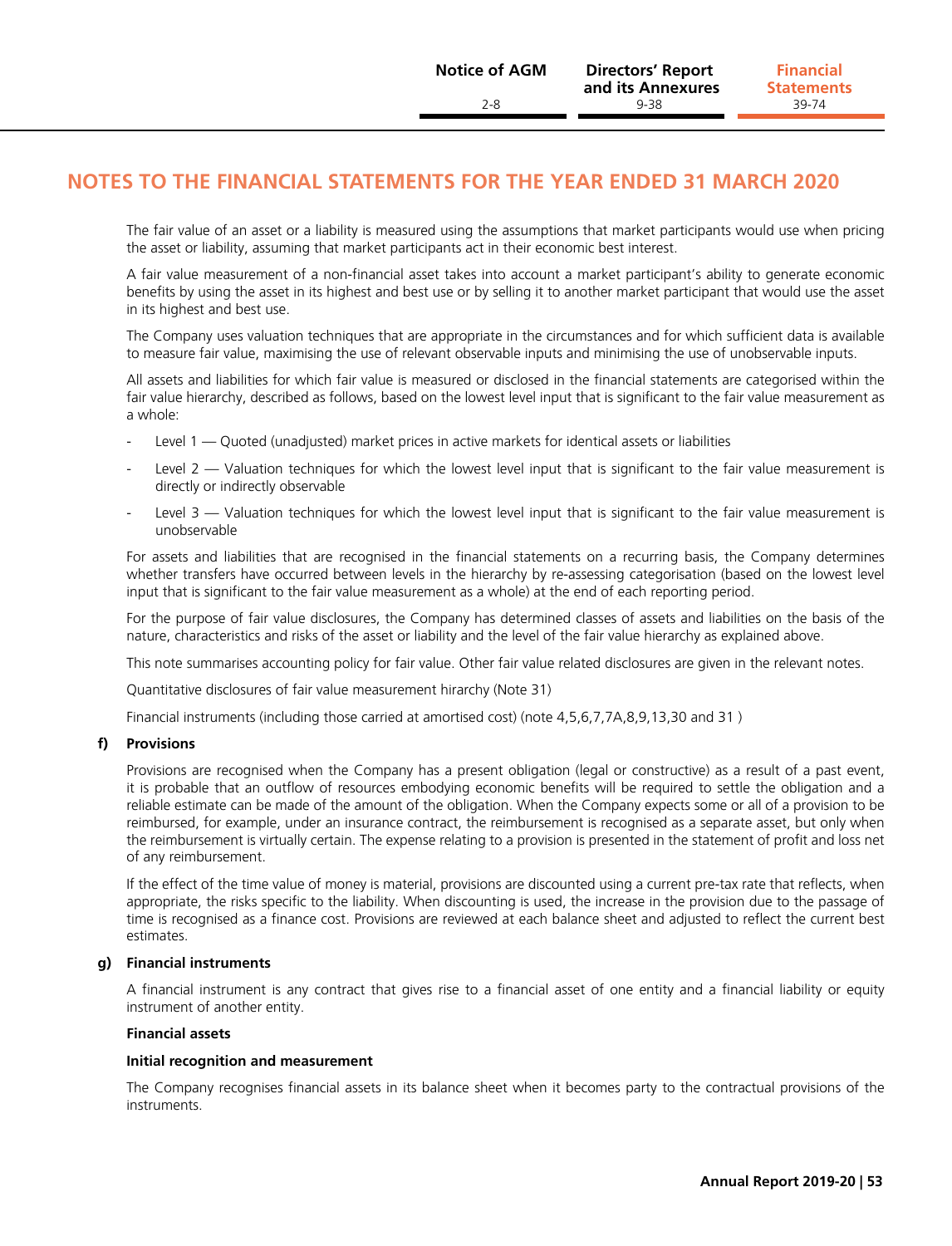

 All financial assets are recognised initially at fair value,plus, in the case of financial assets not recorded at fair value through profit or loss, transaction costs that are attributable to the acquisition of the financial asset.

#### **Subsequent measurement**

For purposes of subsequent measurement, financial assets are classified in following categories:

- Debt instruments measured at fair value through other comprehensive income (FVTOCI)
- Debt instruments measured at fair value through profit or loss (FVTPL)
- Debt instruments measured at amortized cost
- Financial assets measured at amortized cost
- Financial assets measured at fair value through other comprehensive income (FVTOCI)

Presently the Company has no debt instruments measured at amortized cost or FVTPL or FVTOCI

#### **Financial assets measured at amortized cost**

A financial asset is measured at the amortized cost if both the following considtions are met :

- a) The Company's business model objective for managing the financial assets is to hold financial assets in order to collect contractual cash flows and,
- b) The contractual terms of the financial asset give rise on specified dates to cashflow that are solely payments of principal and interest on the principal amount outstanding.

#### **Equity investments**

 All equity investments in scope of Ind AS 109 are measured at fair value. Equity instruments which are held for trading are classified as at FVTPL. For all other equity instruments, the Company may make an irrevocable election to present in other comprehensive income or statement of profit and loss, subsequent changes in the fair value. The Company makes such election on an instrument-by-instrument basis. The classification is made on initial recognition.

 If the Company decides to classify an equity instrument as at FVTOCI, then all fair value changes on the instrument, excluding dividends, are recognized in OCI. There is no recycling of the amounts from OCI to the statement of profit and loss, even on derecognition of investment. However, the Company may transfer the cumulative gain or loss within equity.

 Equity instruments included within the FVTPL category are measured at fair value with all changes recognized in the statement of profit and loss.

#### **De-recognition**

 A financial asset (or, where applicable, a part of a financial asset or part of a company of similar financial assets) is primarily de-recognised (i.e. removed from the Company's balance sheet) when:

- The contractual rights to receive cash flows from the asset have expired, or
- The company has transferred its rights to receive cash flows from the asset or has assumed an obligation to pay the received cash flows in full without material delay to a third party under a 'pass-through' arrangement, and either (a) the company has transferred substantially all the risks and rewards of the asset, or (b) the company has neither transferred nor retained substantially all the risks and rewards of the asset, but has transferred control of the asset.

 When the company has transferred its rights to receive cash flows from an asset or has entered into a pass-through arrangement, it evaluates if and to what extent it has retained the risks and rewards of ownership. When it has neither transferred nor retained substantially all of the risks and rewards of the asset, nor transferred control of the asset, the company continues to recognise the transferred asset to the extent of the Company's continuing involvement. In that case, the company also recognises an associated liability. The transferred asset and the associated liability are measured on a basis that reflects the rights and obligations that the Company has retained.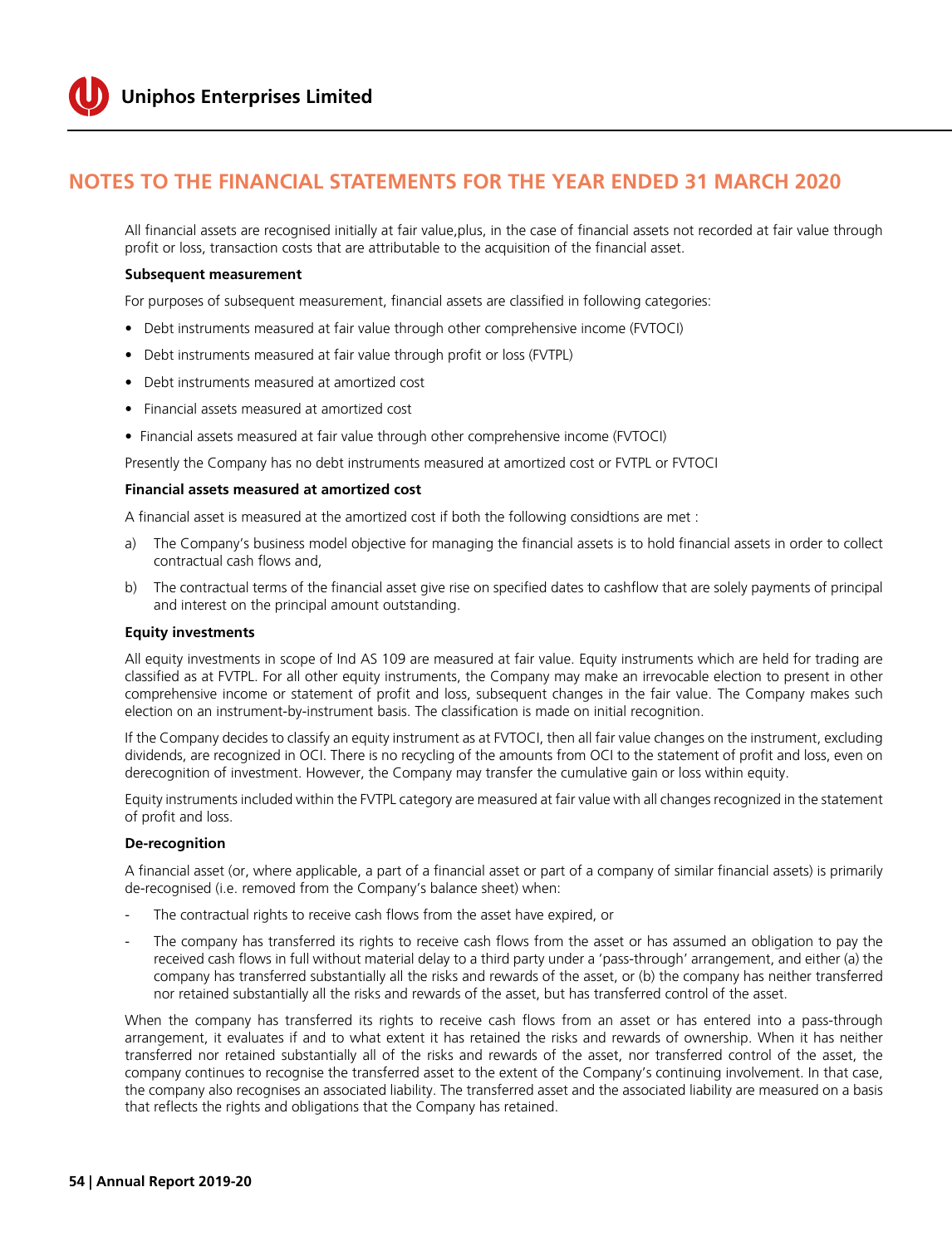Continuing involvement that takes the form of a guarantee over the transferred asset is measured at the lower of the original carrying amount of the asset and the maximum amount of consideration that the company could be required to repay.

#### **Impairment of financial assets**

 In accordance with Ind AS 109, the company applies expected credit loss (ECL) model for measurement and recognition of impairment loss on the following financial assets and credit risk exposure:

- a) Financial assets that are debt instruments, and are measured at amortised cost e.g., loans, debt securities, deposits, trade receivables and bank balance
- b) Trade receivables or any contractual right to receive cash or another financial asset that result from transactions that are within the scope of Ind AS 18 (referred to as 'contractual revenue receivables' in these financial statements)
- c) Financial guarantee contracts which are not measured as at FVTPL

The company follows 'simplified approach' for recognition of impairment loss allowance on:

- Trade receivables and
- Other receivables

 The application of simplified approach does not require the company to track changes in credit risk. Rather, it recognises impairment loss allowance based on lifetime ECLs at each reporting date, right from its initial recognition.

 For recognition of impairment loss on other financial assets and risk exposure, the company determines that whether there has been a significant increase in the credit risk since initial recognition. If credit risk has not increased significantly, 12-month ECL is used to provide for impairment loss. However, if credit risk has increased significantly, lifetime ECL is used. If, in a subsequent period, credit quality of the instrument improves such that there is no longer a significant increase in credit risk since initial recognition, then the entity reverts to recognising impairment loss allowance based on 12-month ECL.

 Lifetime ECL are the expected credit losses resulting from all possible default events over the expected life of a financial instrument. The 12-month ECL is a portion of the lifetime ECL which results from default events that are possible within 12 months after the reporting date.

 ECL is the difference between all contractual cash flows that are due to the company in accordance with the contract and all the cash flows that the entity expects to receive (i.e., all cash shortfalls), discounted at the original EIR. When estimating the cash flows, an entity is required to consider:

All contractual terms of the financial instrument (including prepayment, extension, call and similar options) over the expected life of the financial instrument. However, in rare cases when the expected life of the financial instrument cannot be estimated reliably, then the entity is required to use the remaining contractual term of the financial instrument.

Impairment of financial assets

- Cash flows from the sale of collateral held or other credit enhancements that are integral to the contractual terms.
- Financial assets measured as at amortised cost, contractual revenue receivables: ECL is presented as an allowance, i.e., as an integral part of the measurement of those assets in the balance sheet. The allowance reduces the net carrying amount. Until the asset meets write-off criteria, the company does not reduce impairment allowance from the gross carrying amount.

#### **h) Financial liabilities**

#### **Initial recognition and measurement**

 Financial liabilities are classified, at initial recognition, as financial liabilities at fair value through profit or loss, loans and borrowings, or payables, as appropriate.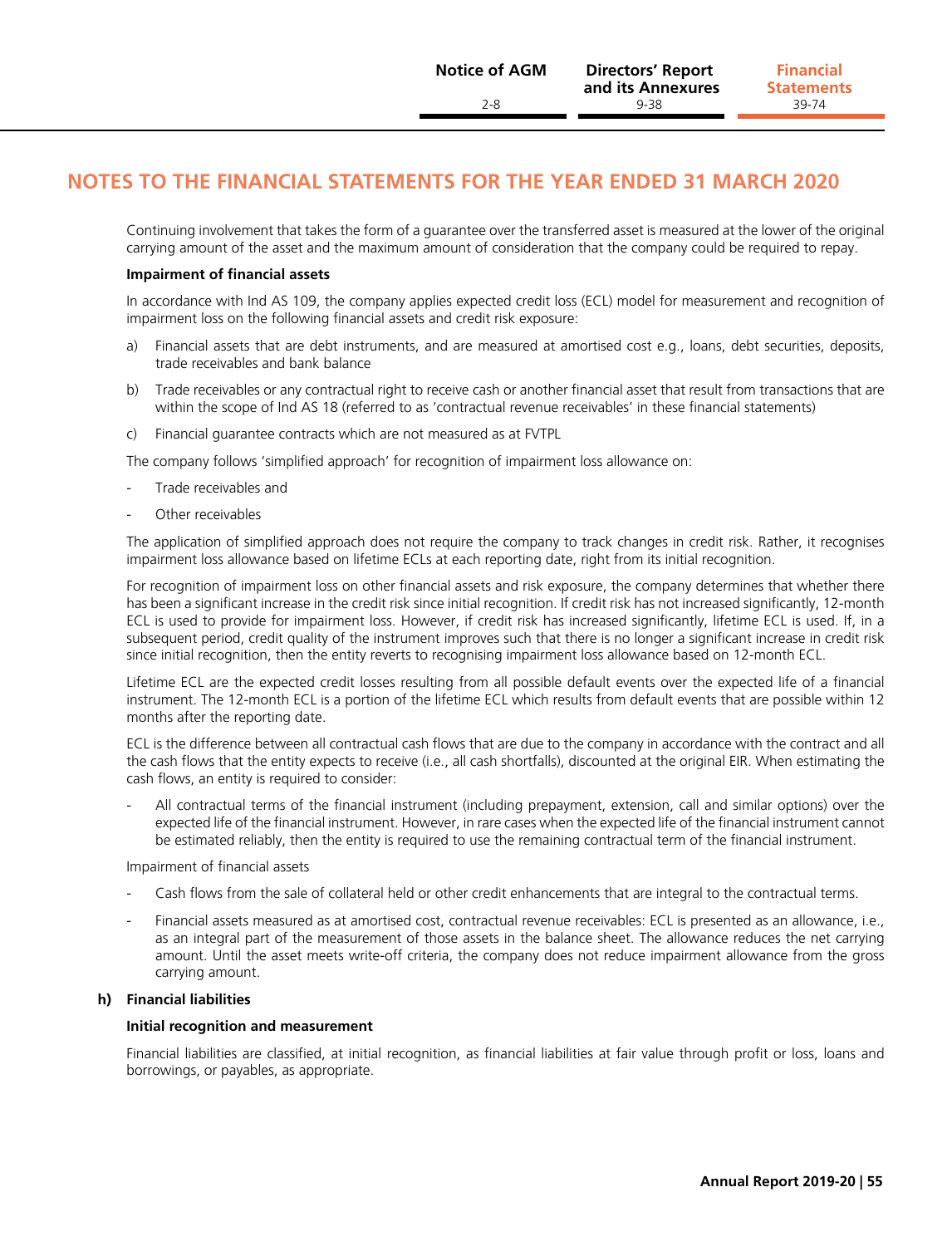

 All financial liabilities are recognised initially at fair value and, in the case of loans and borrowings and payables, net of directly attributable transaction costs.

The Company's financial liabilities include only trade and other payables.

#### **Subsequent measurement**

The measurement of financial liabilities depends on their classification, as described below:

#### **De-recognition**

 A financial liability is derecognised when the obligation under the liability is discharged or cancelled or expires. When an existing financial liability is replaced by another from the same lender on substantially different terms, or the terms of an existing liability are substantially modified, such an exchange or modification is treated as the de-recognition of the original liability and the recognition of a new liability. The difference in the respective carrying amounts is recognised in the statement of profit and loss.

#### **Offsetting of financial instruments**

 Financial assets and financial liabilities are offset and the net amount is reported in the standalone balance sheet if there is a currently enforceable legal right to offset the recognised amounts and there is an intention to settle on a net basis, to realise the assets and settle the liabilities simultaneously.

#### **i) Cash and cash equivalents**

 Cash and cash equivalent in the balance sheet comprise cash at banks and on hand and short-term deposits with an original maturity of three months or less, which are subject to an insignificant risk of changes in value.

 For the purpose of the statement of cash flows, cash and cash equivalents consist of cash and short-term deposits, as defined above, net of outstanding bank overdrafts as they are considered an integral part of the Company's cash management.

#### **j) Taxes**

#### **Current income tax**

 Current income tax assets and liabilities are measured at the amount expected to be recovered from or paid to the taxation authorities in accordance with the Income-tax Act, 1961. The tax rates and tax laws used to compute the amount are those that are enacted or substantively enacted, at the reporting date.

 Current income tax relating to items recognised outside profit or loss is recognised outside profit or loss (either in other comprehensive income or in equity). Current tax items are recognised in correlation to the underlying transaction either in OCI or directly in equity. Management periodically evaluates positions taken in the tax returns with respect to situations in which applicable tax regulations are subject to interpretation and establishes provisions where appropriate.

#### **Deferred tax**

 Deferred tax is provided using the liability method on temporary differences between the tax bases of assets and liabilities and their carrying amounts for financial reporting purposes at the reporting date.

Deferred tax liabilities are recognised for all taxable temporary differences, except:

- When the deferred tax liability arises from the initial recognition of goodwill or an asset or liability in a transaction that is not a business combination and, at the time of the transaction, affects neither the accounting profit nor taxable profit or loss
- In respect of taxable temporary differences associated with investments in subsidiaries, associates and interests in joint ventures, when the timing of the reversal of the temporary differences can be controlled and it is probable that the temporary differences will not reverse in the foreseeable future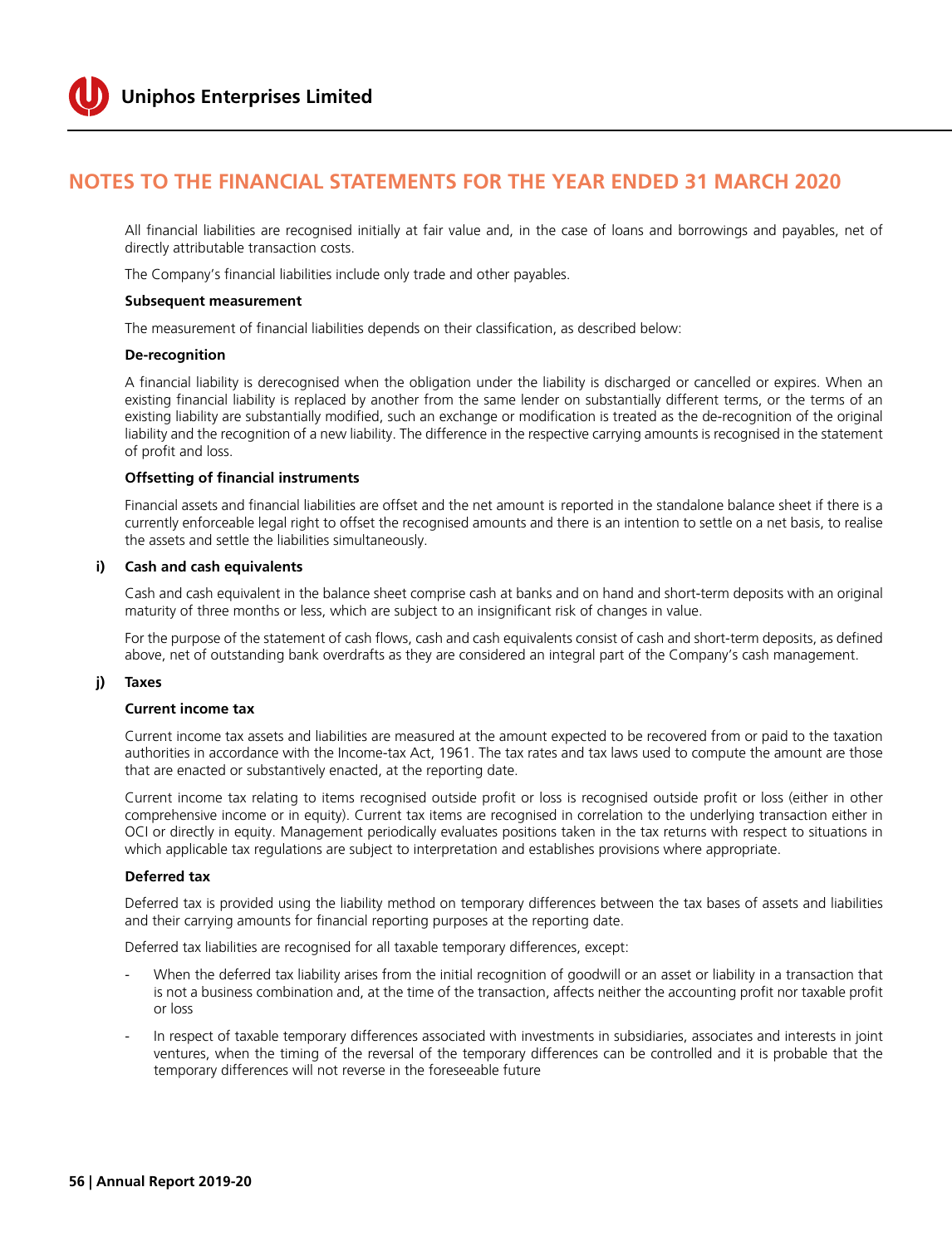Deferred tax assets are recognised for all deductible temporary differences, the carry forward of unused tax credits and any unused tax losses. Deferred tax assets are recognised to the extent that it is probable that taxable profit will be available against which the deductible temporary differences, and the carry forward of unused tax credits and unused tax losses can be utilised, except:

When the deferred tax asset relating to the deductible temporary difference arises from the initial recognition of an asset or liability in a transaction that is not a business combination and, at the time of the transaction, affects neither the accounting profit nor taxable profit or loss

 The carrying amount of deferred tax assets is reviewed at each reporting date and reduced to the extent that it is no longer probable that sufficient taxable profit will be available to allow all or part of the deferred tax asset to be utilised. Unrecognised deferred tax assets are re-assessed at each reporting date and are recognised to the extent that it has become probable that future taxable profits will allow the deferred tax asset to be recovered.

 Deferred tax assets and liabilities are measured at the tax rates that are expected to apply in the year when the asset is realised or the liability is settled, based on tax rates (and tax laws) that have been enacted or substantively enacted at the reporting date.

 Deferred tax relating to items recognised outside profit or loss is recognised outside profit or loss (either in other comprehensive income or in equity). Deferred tax items are recognised in correlation to the underlying transaction either in OCI or directly in equity.

 During the year, the Company has not recognised deferred tax asset or liability since there are no deductible temporary difference as on the reporting date.

#### **Minimum Alternate Tax (MAT)**

 Minimum Alternate Tax (MAT) paid as per Indian Income Tax Act, 1961 is in the nature of unused tax credit which can be carried forward and utilised when the Company will pay normal income tax during the specified period. Deferred tax assets on such tax credit is recognised to the extent that it is probable that the unused tax credit can be utilised in the specified future period. The net amount of tax recoverable from, or payable to, the taxation authority is included as part of receivables or payables in the balance sheet.

#### **k) Earning per share**

 Basic earnings per share are calculated by dividing the net profit or loss for the period attributable to equity shareholders by the weighted average number of equity shares outstanding during the period.

 For the purpose of calculating diluted earnings per share, the net profit or loss for the period attributable to equity shareholders and the weighted average number of shares outstanding during the period are adjusted for the effects of all dilutive potential equity shares.

#### **l) Segment Reporting:**

 Based on "Management Approach" as defined in Ind AS 108 -Operating Segments, the Chief Operating Decision Maker evaluates the Company's performance and allocates the resources based on an analysis of various performance indicators by business segments. Inter segment sales and transfers are reflected at market prices.

Unallocable items includes general corporate income and expense items which are not allocated to any business segment.

#### **Segment Policies:**

 The Company prepares its segment information in conformity with the accounting policies adopted for preparing and presenting the financial statements of the Company as a whole. Common allocable costs are allocated to each segment on an appropriate basis.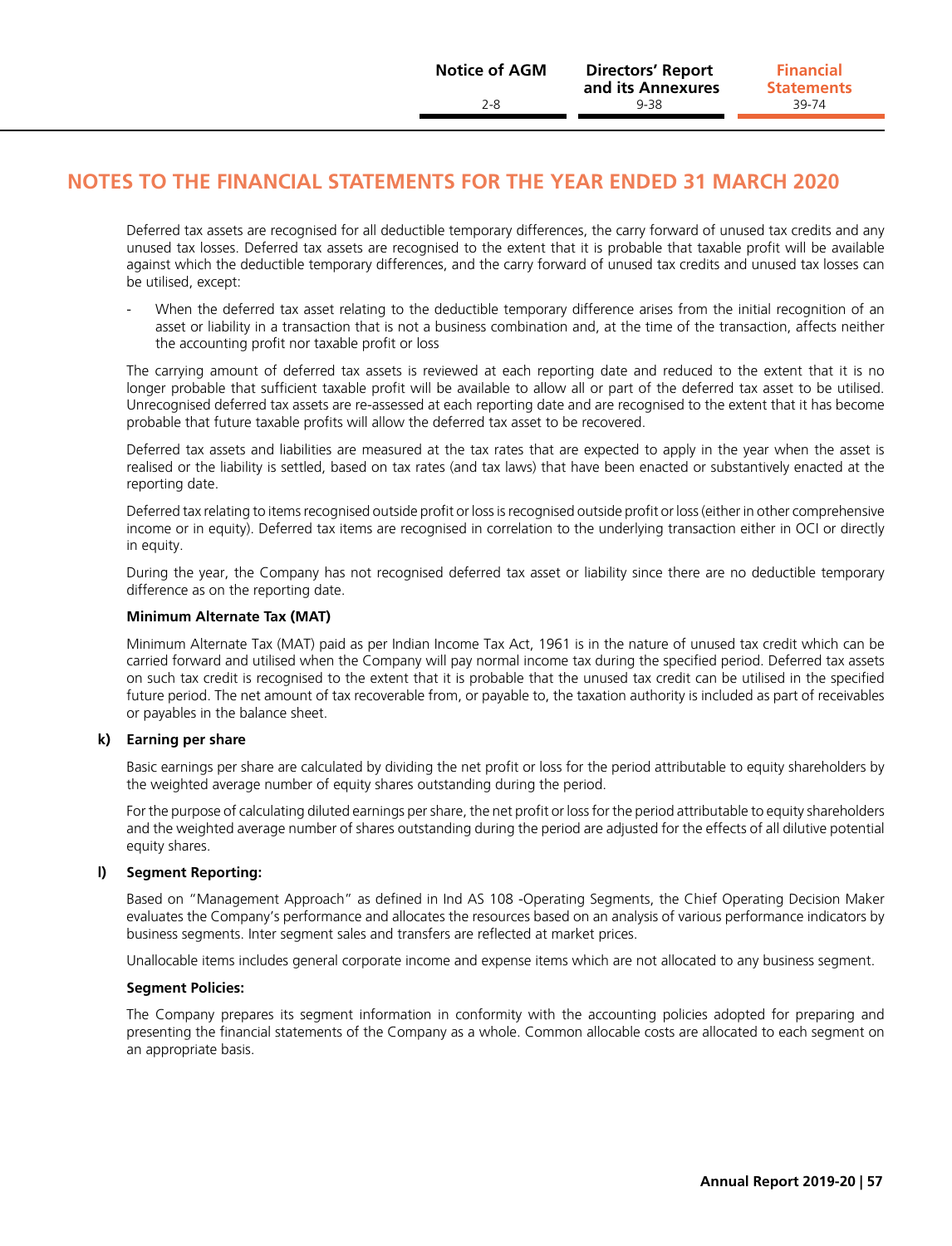

#### **m) Contingent Liability and Contingent assets**

 A contingent liability is a possible obligation that arises from past events whose existence will be confirmed by the occurrence or non—occurrence of one or more uncertain future events not wholly within the control of the Company or a present obligation that is not recognized because it is not probable that an outflow of resources will be required to settle the obligation. A contingent liability also arises in extremely rare cases where there is a liability that cannot be recognized because it cannot be measured reliably. The Company does not recognize a contingent liability but discloses its existence in the financial statements.

 A contingent asset is not recognised unless it becomes virtually certain that an inflow of economic benefits will arise. When an inflow of economic benefits is probable, contingent asset are disclosed in the financial statements.

Contingent liabilities and contingent assets are reviewed at each balance sheet date.

#### **n) Government grants and subsidies**

 Government grants of the nature of promoters' contribution are credited to capital reserve and treated as a part of the shareholders' funds.

 Government grants / subsidies in the nature of promoters' contribution, given with reference to the total investment in an undertaking or by way of contribution towards its total capital outlay, are treated as capital reserve. Grants and subsidies from the government are recognized when there is reasonable assurance that the grant/subsidy will be received and all attaching conditions will be complied with

#### **o) Standard issued but not yet effective**

 Ministry of Corporate Affairs ("MCA") notifies new standard or amendments to the existing standards. There is no such notification which would have been applicable from April 1, 2020.

#### **p) Changes in accounting policies**

#### **Leases**

 Effective 1st April 2019, Ind AS 116 "Leases", is applicable to the Company. Based on the assessment done by the management, there is no impact on the adoption of this standard on the financial statements for the year ended 31 March 2020.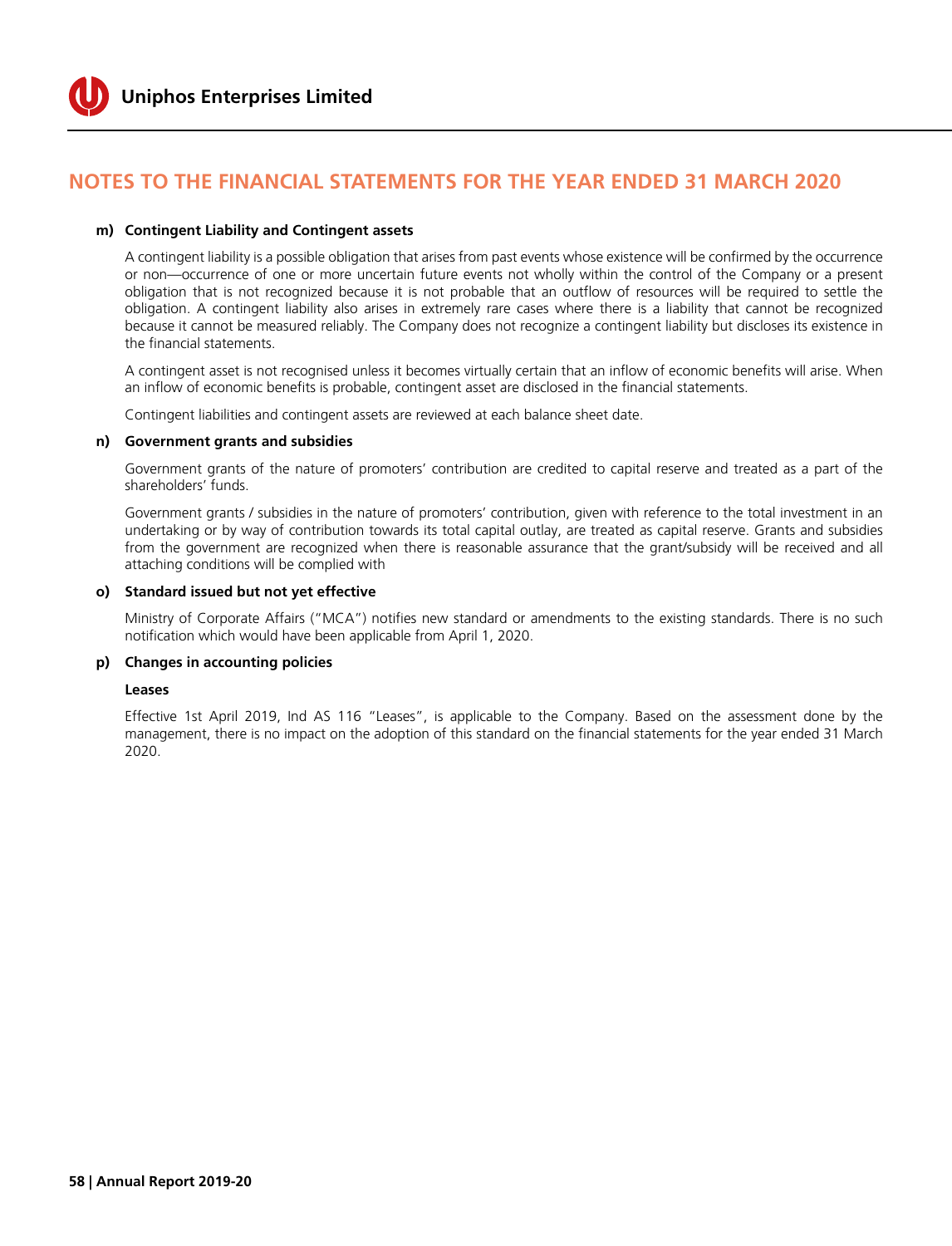| <b>Notice of AGM</b> | <b>Directors' Report</b><br>and its Annexures | <b>Financial</b><br><b>Statements</b> |
|----------------------|-----------------------------------------------|---------------------------------------|
| $2 - 8$              | 9-38                                          | 39-74                                 |

(All amounts are stated in INR lakhs, unless otherwise mentioned)

#### **3a. Property, plant and equipment**

|                                 | <b>Building-Others</b> | <b>Total</b> |
|---------------------------------|------------------------|--------------|
| <b>Cost or valuation</b>        |                        |              |
| At 31 March, 2018               | 0.71                   | 0.71         |
| Additions                       |                        |              |
| Disposals                       |                        |              |
| Transfer/capitalised            |                        |              |
| At 31 March, 2019               | 0.71                   | 0.71         |
| Additions                       |                        |              |
| Disposals                       |                        |              |
| Transfer/capitalised            |                        |              |
| At 31 March 2020                | 0.71                   | 0.71         |
| <b>Accumulated Depreciation</b> |                        |              |
| At 31 March, 2018               | 0.51                   | 0.51         |
| Depreciation                    | 0.19                   | 0.19         |
| Disposals                       |                        |              |
| At 31 March, 2019               | 0.70                   | 0.70         |
| Depreciation                    | 0.01                   | 0.01         |
| Disposals                       |                        |              |
| At 31 March 2020                | 0.71                   | 0.71         |
| Net book value                  |                        |              |
| At 31 March 2019                | 0.01                   | 0.01         |
| At 31 March 2020                |                        |              |

#### **3b. Investment property**

#### **A. Reconciliation of carrying amount:**

| <b>Particulars</b>           | Land<br>(Refer note below) | <b>Buildings</b>         | <b>Total</b> |
|------------------------------|----------------------------|--------------------------|--------------|
| <b>Gross Carrying Amount</b> |                            |                          |              |
| At 31 March 2018             | 17,393.63                  | 84.71                    | 17,478.34    |
| Additions                    | $\overline{\phantom{a}}$   |                          |              |
| <b>Disposals</b>             | $\overline{\phantom{a}}$   |                          |              |
| At 31 March 2019             | 17,393.63                  | 84.71                    | 17,478.34    |
| <b>Additions</b>             | $\overline{\phantom{0}}$   | $\overline{\phantom{0}}$ |              |
| <b>Disposals</b>             | $\overline{\phantom{a}}$   | $\overline{\phantom{0}}$ |              |
| At 31 March 2020             | 17,393.63                  | 84.71                    | 17,478.34    |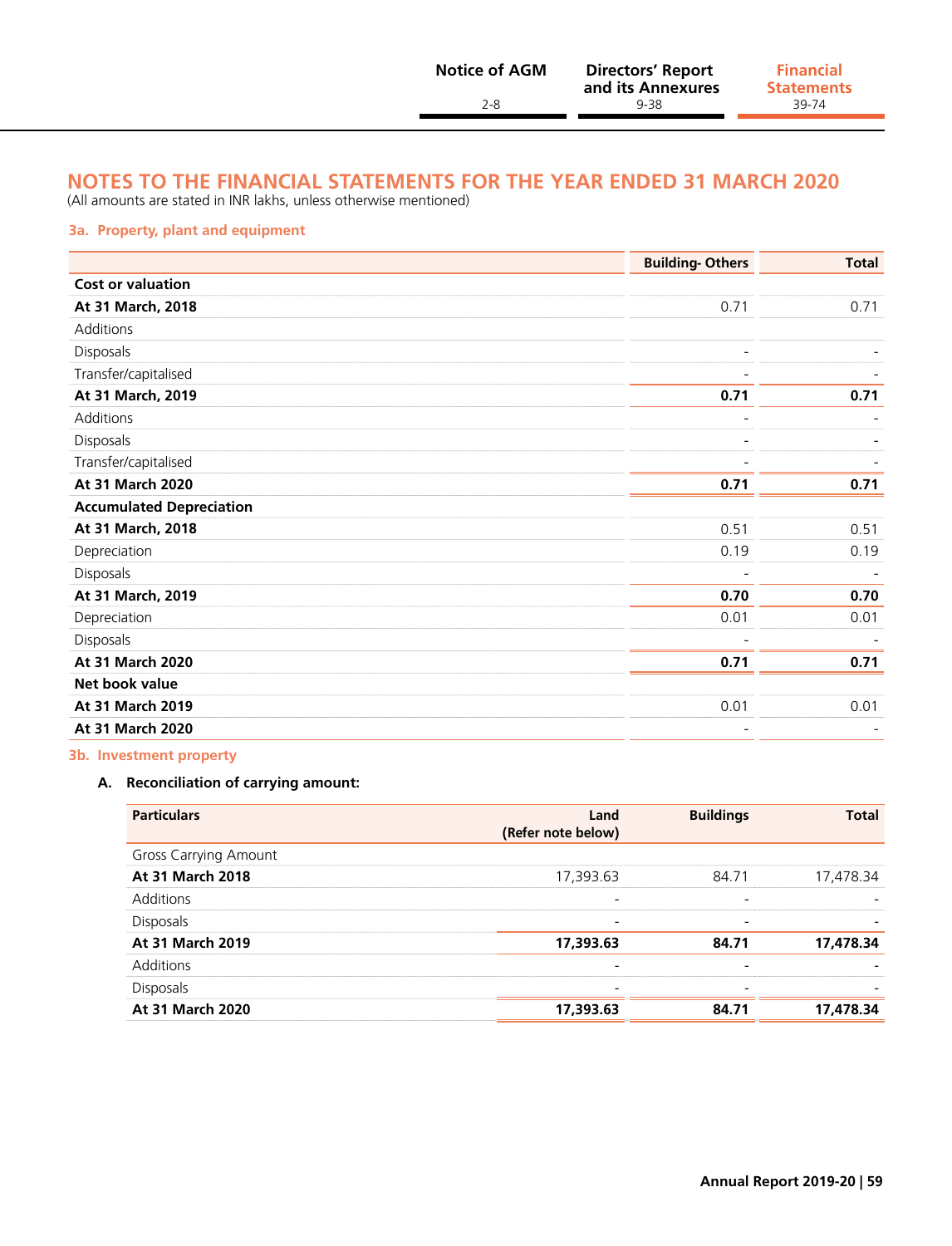(All amounts are stated in INR lakhs, unless otherwise mentioned)

#### **3b. Investment property (Continued)**

| <b>Particulars</b>              | Land<br>(Refer note below) | <b>Buildings</b> | <b>Total</b> |
|---------------------------------|----------------------------|------------------|--------------|
| <b>Accumulated Depreciation</b> |                            |                  |              |
| At 31 March 2018                |                            | 8.26             | 8.26         |
| Depreciation                    | $\overline{\phantom{0}}$   | 3.82             | 3.82         |
| <b>At 31 March 2019</b>         |                            | 12.08            | 12.08        |
| Depreciation                    |                            | 3.63             | 3.63         |
| At 31 March 2020                |                            | 15.71            | 15.71        |
| Net Block                       |                            |                  |              |
| At 31 March 2019                | 17,393.63                  | 72.63            | 17,466.26    |
| At 31 March 2020                | 17,393.63                  | 69.00            | 17,462.63    |
| <b>Notes</b>                    |                            |                  |              |
| <b>Fair value</b>               |                            |                  |              |

| As on 31 March 2018 | 18,306.32 |
|---------------------|-----------|
| As on 31 March 2019 | 19.526.90 |
| As on 31 March 2020 | 18.162.35 |

 The Company is in the process of registering the title deed in its name for one immovable property consisting of freehold land with a carrying value of ₹369.74 lakhs as at 31 March 2020 (31 March 2019: ₹369.74 lakhs).

#### **B. Measurement of fair value:**

#### **i) Fair value hierarchy**

 The fair value of investment property has been determined by an external, independent valuer, having appropriate recognised professional qualifications and recent exposure in the location and category of the property being valued. The fair value measurement for investment property has been categorized as a level 2 fair value based on the inputs to the valuation technique used

#### **ii) Valuation technique**

 The fair value of investment property has been determined by an external, independent valuer based on the market rate existing at the reporting date. Factors that are considered are mentioned below:

- Effect of rights and interest in properties including beneficial ownership and physical possession.
- Effect of size, location and devlopment of the property.
- Effect of usage of the property for commercial purpose with clear title.
- Effect of overall demand in the area and nature and type of construction in the immediate vincinity and consequential effect thereof on demand of premise in the area/locality.
- Effect of current trends in the property market where the property is located.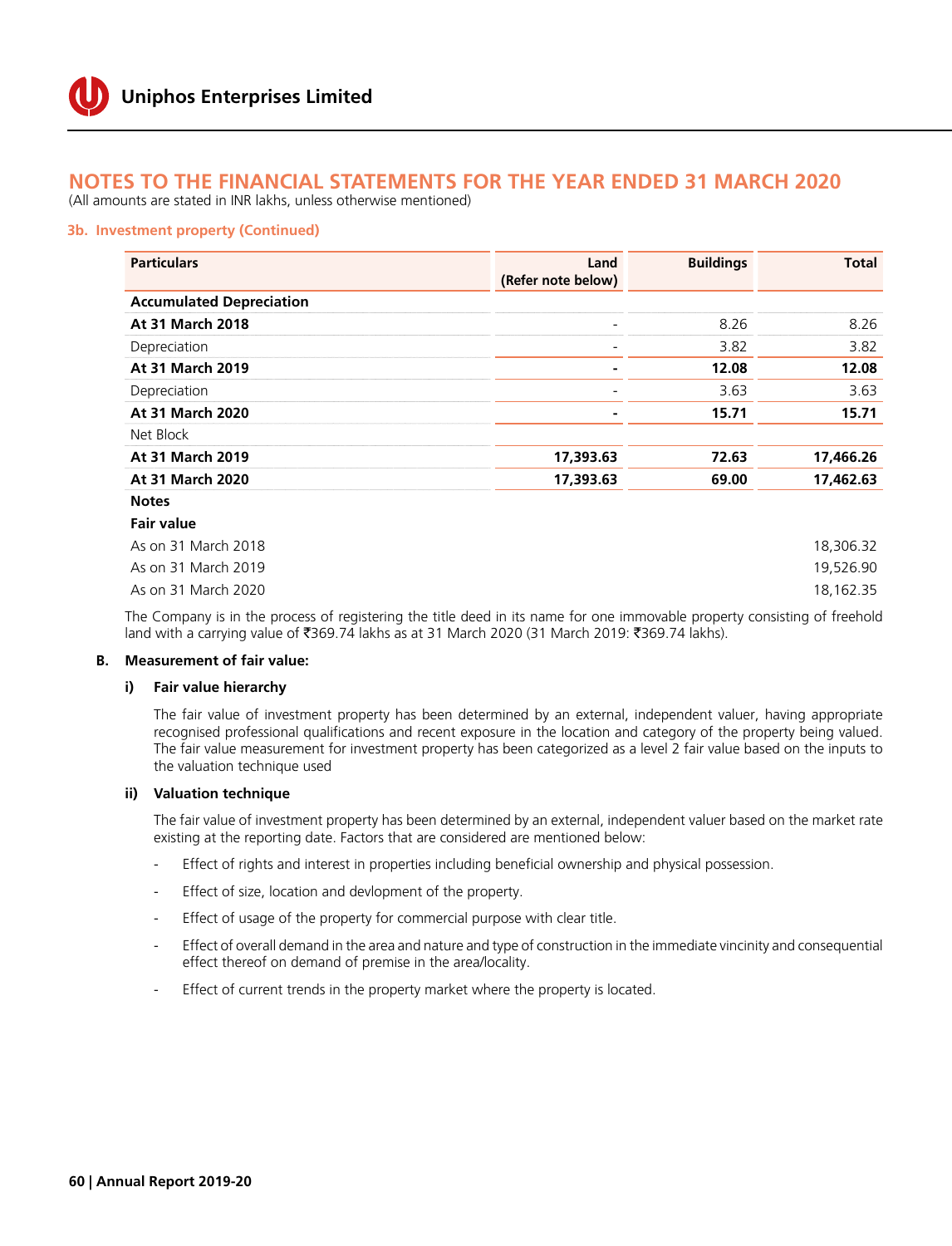(All amounts are stated in INR lakhs, unless otherwise mentioned)

#### **4. Investments**

|              |                                                                                                                                    | As at<br>31 March 2020 | As at<br>31 March 2019 |
|--------------|------------------------------------------------------------------------------------------------------------------------------------|------------------------|------------------------|
| А.           | At fair value through profit and loss                                                                                              |                        |                        |
|              | Investment in equity instruments (unquoted)                                                                                        |                        |                        |
|              | 1,000 (31 March 2019: 1,000) equity shares of no par value in Kaw Valley, Inc.                                                     | 0.98                   | 0.98                   |
|              | 250 (31 March 2019 : 250) equity shares of no par value in Midland Fumigant,<br>Inc.                                               | 4.91                   | 4.91                   |
|              | Less: provision for impairment in value of long-term investments                                                                   | (5.89)                 | (5.89)                 |
|              |                                                                                                                                    |                        |                        |
|              | 100,000 (31 March 2019: 100,000) equity shares of ₹10 each fully paid-up in<br>Harsora Hotels Private Limited                      | 100.56                 | 100.56                 |
|              | 100 (31 March 2019: 100) equity shares of ₹10 each fully paid-up in Industrial<br>Grahak Sahakari Bhandar Limited                  | 0.01                   | 0.01                   |
|              | 156 (31 March 2019: 156) equity shares of ₹100 each fully paid-up in Sardar<br>Bhiladwala Pardi People's Co-operative Bank Limited | 0.15                   | 0.15                   |
|              | 40 (31 March 2019: 40) equity shares of ₹500 each fully paid-up in Shree<br>Ganesh Khand Udyog Sahakari Mandi Limited              | 0.20                   | 0.20                   |
|              |                                                                                                                                    |                        |                        |
| B            | At fair value through OCI                                                                                                          |                        |                        |
|              | Investment in equity instruments (quoted)                                                                                          |                        |                        |
|              | 38,590,395 (31 March 2019: 25,726,930) equity shares of ₹2 each fully paid-<br>up in UPL Limited                                   | 125,959.06             | 245,949.45             |
|              |                                                                                                                                    | 126,059.98             | 246,050.37             |
|              | Notes:                                                                                                                             |                        |                        |
| a)           | Aggregate amount and market value of quoted investments                                                                            | 125,959.06             | 245,949.45             |
| b)           | Aggregate amount of unquoted investments                                                                                           | 106.81                 | 106.81                 |
| $\mathsf{C}$ | Aggregate amount of impairment in value of investments.                                                                            | (5.89)                 | (5.89)                 |
| $\mathsf{d}$ | During the year 12,863,465 equity shares of UPL Limited received as bonus in<br>the ratio $1:2$                                    |                        |                        |

#### **5. Loans**

|                            | As at<br>31 March 2020 | As at<br>31 March 2019 |
|----------------------------|------------------------|------------------------|
| <b>Security deposit</b>    |                        |                        |
| Unsecured, considered good | 0.16                   | Ი 16                   |
|                            | 0.16                   | 0.16                   |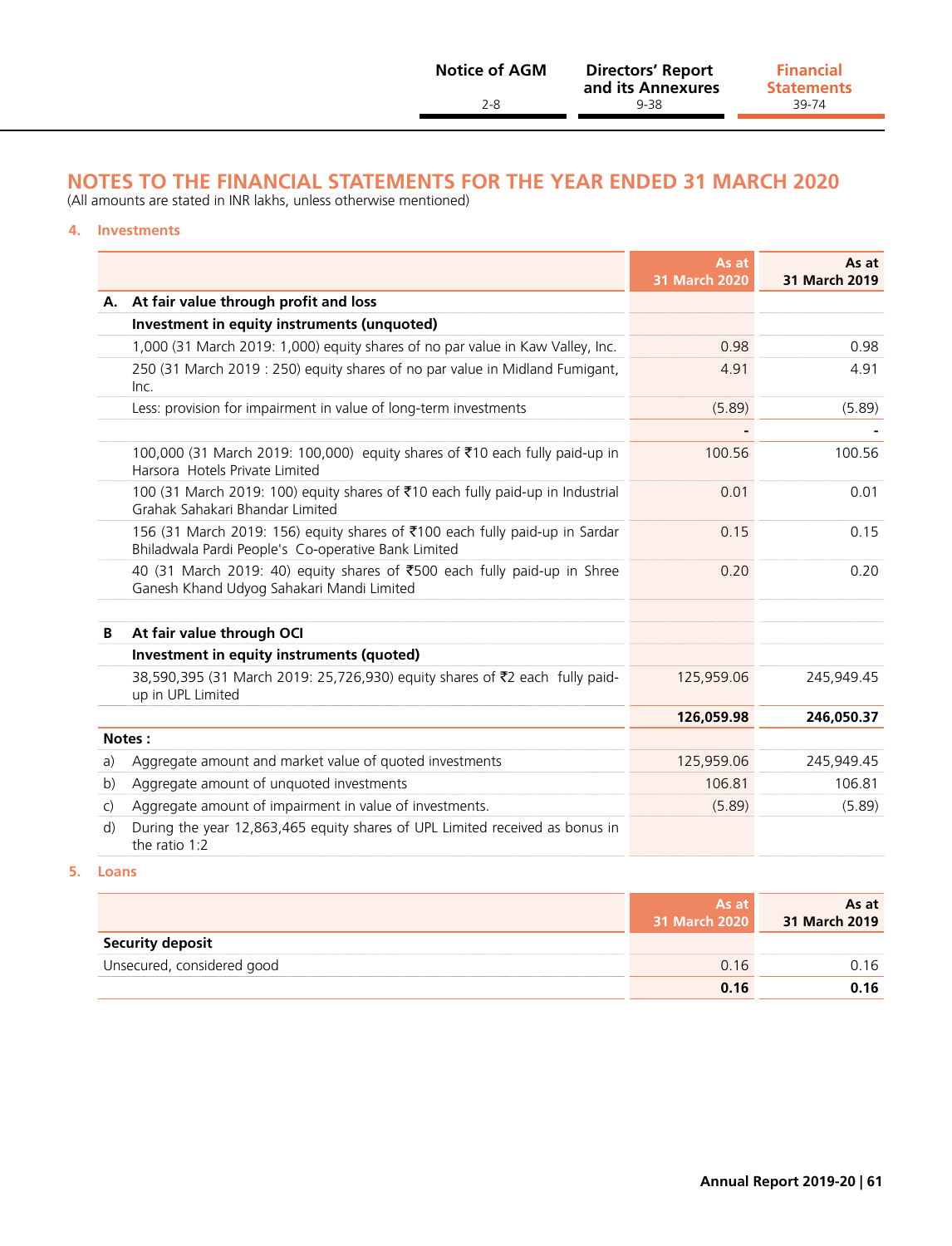(All amounts are stated in INR lakhs, unless otherwise mentioned)

#### **6. Investments**

|                                                                       | As at<br><b>31 March 2020</b> | As at<br>31 March 2019 |
|-----------------------------------------------------------------------|-------------------------------|------------------------|
| Investments stated at fair value through profit and loss              |                               |                        |
| In Mutual Funds (Unquoted)                                            |                               |                        |
| SBI Liquid fund (31 March 2020: NIL, 31 March 2019: 41,121.86)        |                               | 1.201.75               |
| Abakkus Growth Fund (31 March 2020 : NIL, 31 March 2019 : 106,231.85) |                               | 1,048.14               |
|                                                                       |                               | 2,249.89               |
| Notes:                                                                |                               |                        |
| Aggregate amount and market value of quoted investments<br>a)         |                               |                        |
| Aggregate amount of unquoted investments<br>$\mathsf{b}$              |                               | 2,249.89               |
| Aggregate amount of impairment in value of investments.<br>C)         |                               |                        |

#### **7. Cash and cash equivalents**

|                                              | As at<br>31 March 2020 | As at<br>31 March 2019 |
|----------------------------------------------|------------------------|------------------------|
| Balances with banks                          |                        |                        |
| Current accounts<br>$\overline{\phantom{a}}$ | 4,276.59               | 67.85                  |
| Cash in hand                                 | 0.03                   | 0.03                   |
|                                              | 4,276.62               | 67.88                  |

#### **7A. Other bank balances**

|                                                                                | As at<br>31 March 2020 | As at<br>31 March 2019 |
|--------------------------------------------------------------------------------|------------------------|------------------------|
| Deposits with original maturity for more than 3 months but less than 12 months |                        |                        |
|                                                                                |                        | 53.83                  |

#### **8. Loans**

|                                                                                  | As at<br>31 March 2020 | As at<br>31 March 2019 |
|----------------------------------------------------------------------------------|------------------------|------------------------|
| Unsecured, considered good                                                       |                        |                        |
| Loan to related party - Tatva Global Environment Private limited (Refer note 28) | 1.470.00               | 1.470.00               |
|                                                                                  | 1,470.00               | 1,470.00               |

#### **9. Other financial assets**

|                                                               | As at<br>31 March 2020 | As at<br>31 March 2019 |
|---------------------------------------------------------------|------------------------|------------------------|
| Interest receivable                                           |                        |                        |
| From related party - Tatva Global Environment Private limited | 160.93                 | 2 17                   |
| Others                                                        |                        | 1 22                   |
|                                                               | 160.93                 | 3.40                   |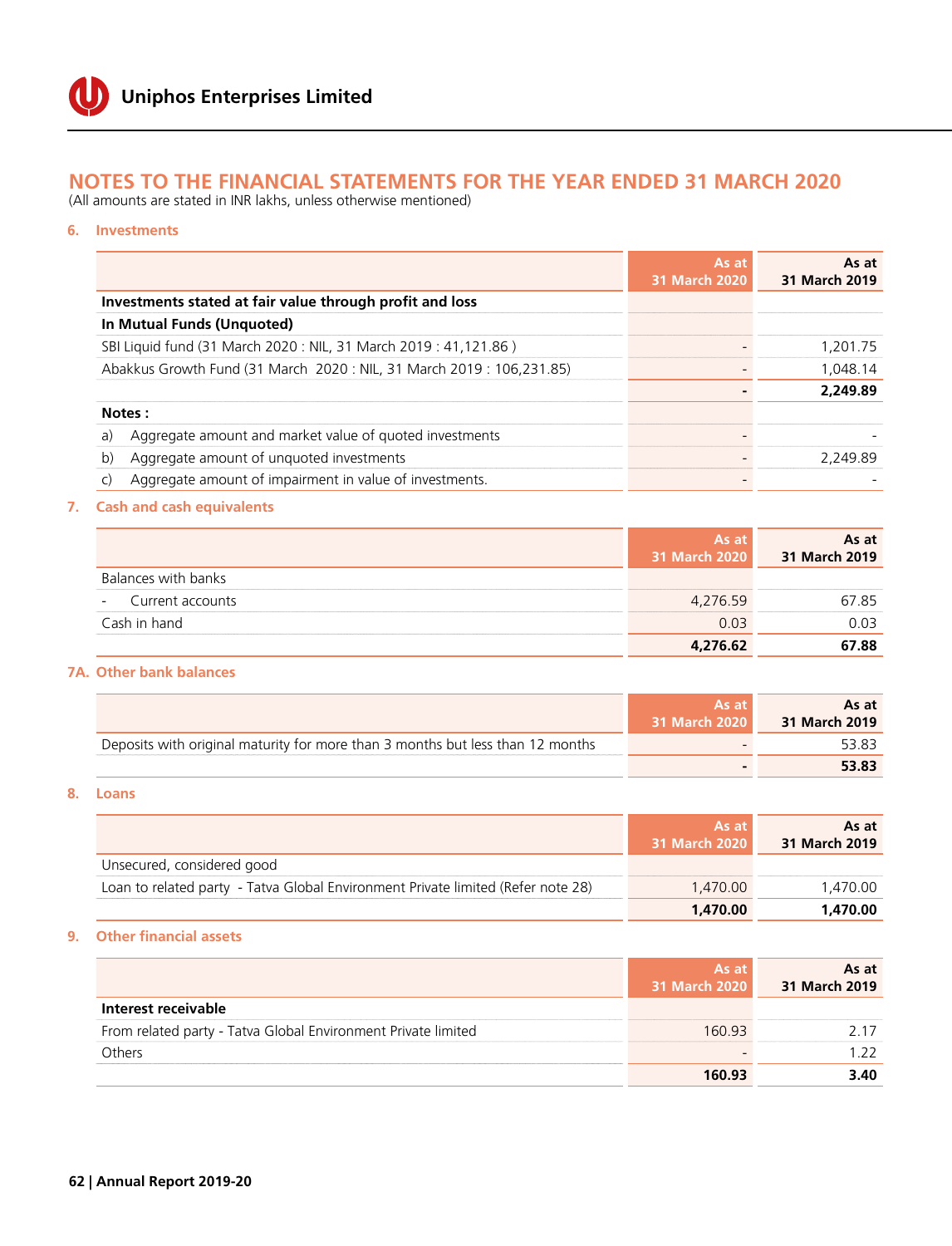(All amounts are stated in INR lakhs, unless otherwise mentioned)

#### **10. Other current assets**

|                  | As at<br>31 March 2020 | As at<br>31 March 2019 |
|------------------|------------------------|------------------------|
| Prepaid expenses | $1.5^{\circ}$          | 153                    |
| Other advances   |                        | 0.08                   |
|                  | 1 51                   | 1.61                   |

#### **11. Share Capital**

|                                                                                  | As at<br><b>31 March 2020</b> | As at<br>31 March 2019 |
|----------------------------------------------------------------------------------|-------------------------------|------------------------|
| <b>Authorised Share Capital</b>                                                  |                               |                        |
| 150,000,000 (31 March 2019 : 150,000,000) equity shares of ₹2/- each             | 3,000.00                      | 3,000.00               |
| 7,000,000 (31 March 2019 : 7,000,000) preference shares of ₹100/- each           | 7.000.00                      | 7.000.00               |
| Issued, subscribed and fully paid Up                                             |                               |                        |
| 69,545,849 (31 March 2019 : 69,545,849) equity shares of ₹2/- each fully paid up | 1.390.92                      | 1.390.92               |
|                                                                                  | 1,390.92                      | 1,390.92               |

#### **(a) Terms/ rights attached to equity shares**

The Company has only one class of equity shares having par value of  $\bar{z}$  per share. Each holder of equity shares is entitled to one vote per share.

 In the event of liquidation of the Company, the holders of equity shares will be entitled to receive remaining assets of the Company, after distribution of all preferential amounts. The distribution will be in proportion to the number of equity shares held by the shareholders.

#### **(b) Reconciliation of shares at the beginning and at the end of the reporting period**

|                              | As at 31 March 2020       |                  | As at 31 March 2019       |                  |
|------------------------------|---------------------------|------------------|---------------------------|------------------|
|                              | No. of shares<br>in Lakhs | <b>INR Lakhs</b> | No. of shares<br>in Lakhs | <b>INR Lakhs</b> |
| At the beginning of the year | 695.46                    | 1,390.92         | 695.46                    | 1,390.92         |
| Add: Issued during the year  |                           |                  |                           |                  |
| At the end of the year       | 695.46                    | 1,390.92         | 695.46                    | 1,390.92         |

#### **(c) Shares held by holding/ ultimate holding company and/ or their subsidiaries/ associates**

Out of equity shares issued by the Company, shares held by its holding company, ultimate holding company are as below:

|                                                                                      | As at<br>31 March 2020 | As at<br>31 March 2019 |
|--------------------------------------------------------------------------------------|------------------------|------------------------|
| Nerka Chemcials Private Limited, the holding company                                 |                        |                        |
| 4,98,19,612 (31 March 2019 : 4,98,19,612) equity shares of $\bar{z}$ each fully paid | 996.39                 | 996.39                 |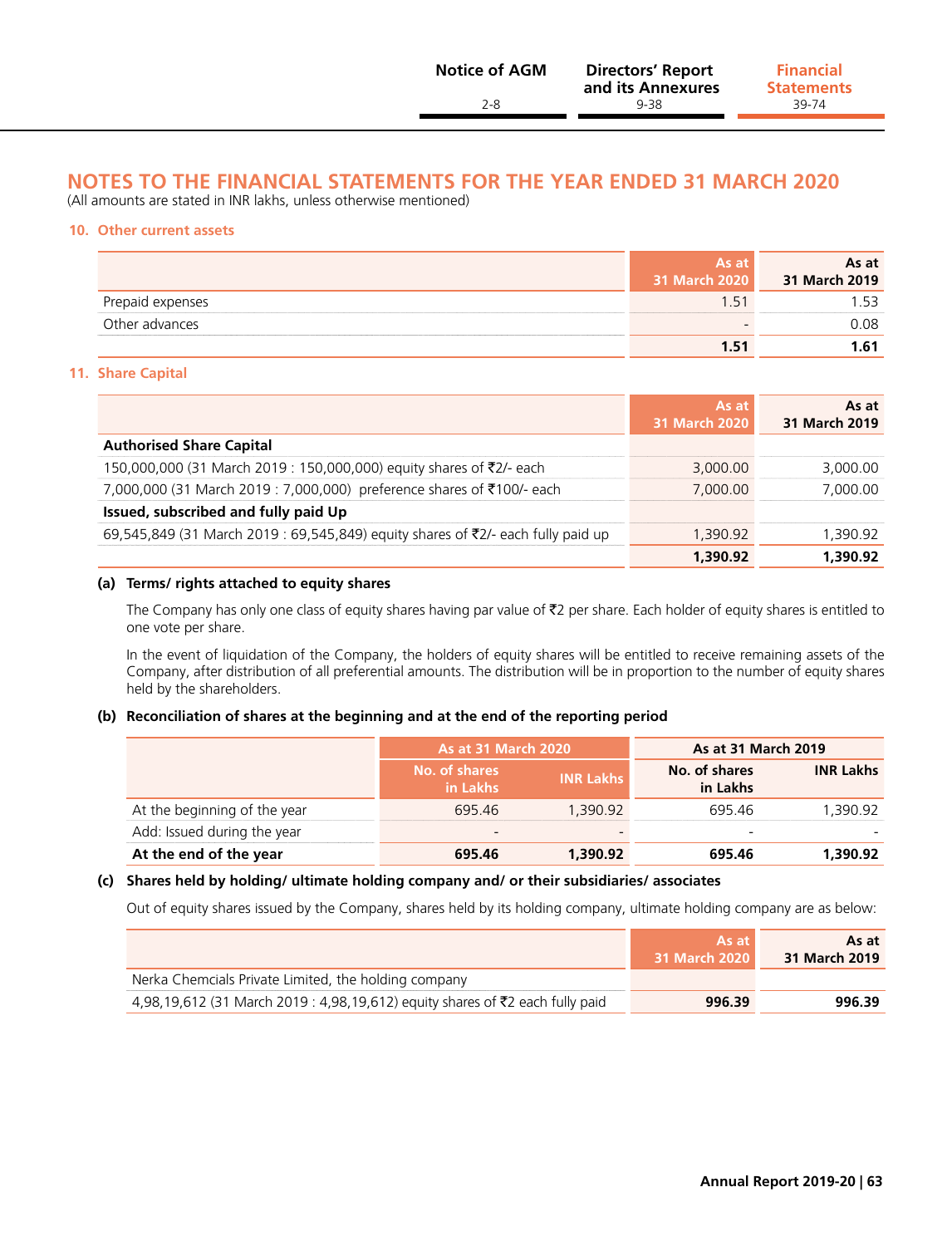(All amounts are stated in INR lakhs, unless otherwise mentioned)

#### **(d) Details of shareholders holding more than 5% shares in the Company**

(Equity shares of `2 each fully paid)

|                                        | <b>As at 31 March 2020</b> |                               |               | <b>As at 31 March 2019</b>    |
|----------------------------------------|----------------------------|-------------------------------|---------------|-------------------------------|
|                                        | Mo. of shares <b>b</b>     | % of total shares<br>in class | No. of shares | % of total shares<br>in class |
| Name of shareholder                    |                            |                               |               |                               |
| <b>Nerka Chemicals Private Limited</b> | 4,98,19,612                | 71.64                         | 4,98,19,612   | 71.64                         |

 As per records of the Company, including its register of shareholders/ members and other declarations received from shareholders regarding beneficial interest, the above shareholding represents both legal and beneficial ownerships of shares.

- **(e)** There are 26,962 (31 March 2019 : 26,962) underlying equity shares of the Company in respect of GDR's listed on Luxembourg Stock Exchange. Every GDR is issued against 2 equity shares.
- **(f)** There are no shares issued for consideration other than cash during the period of five years immediately preceeding the reporting date.

#### **12. O**

|      | 12. Other equity                                |          |
|------|-------------------------------------------------|----------|
| i)   | <b>Securities Premium</b>                       |          |
|      | <b>At 31 March 2018</b>                         | 6,499.56 |
|      | Increase/(decrease) during the year             |          |
|      | At 31 March 2019                                | 6,499.56 |
|      | Increase/(decrease) during the year             |          |
|      | At 31 March 2020                                | 6,499.56 |
| ii)  | <b>Retained Earnings</b>                        |          |
|      | At 31 March 2018                                | 5,683.40 |
|      | Add: Profit for the year                        | 2,076.46 |
|      | At 31 March 2019                                | 7,759.86 |
|      | Add: Profit for the year                        | 2,007.44 |
|      | At 31 March 2020                                | 9,767.30 |
| iii) | <b>Other Reserves</b><br><b>Capital reserve</b> |          |
|      | At 31 March 2018                                | 64.39    |
|      | Increase/(decrease) during the year             |          |
|      | At 31 March 2019                                | 64.39    |
|      | Increase/(decrease) during the year             |          |
|      | At 31 March 2020                                | 64.39    |
|      | <b>General reserve</b>                          |          |
|      | At 31 March 2018                                | 3,100.65 |
|      | Increase/(decrease) during the year             |          |
|      | At 31 March 2019                                | 3,100.65 |
|      | Increase/(decrease) during the year             |          |
|      | At 31 March 2020                                | 3,100.65 |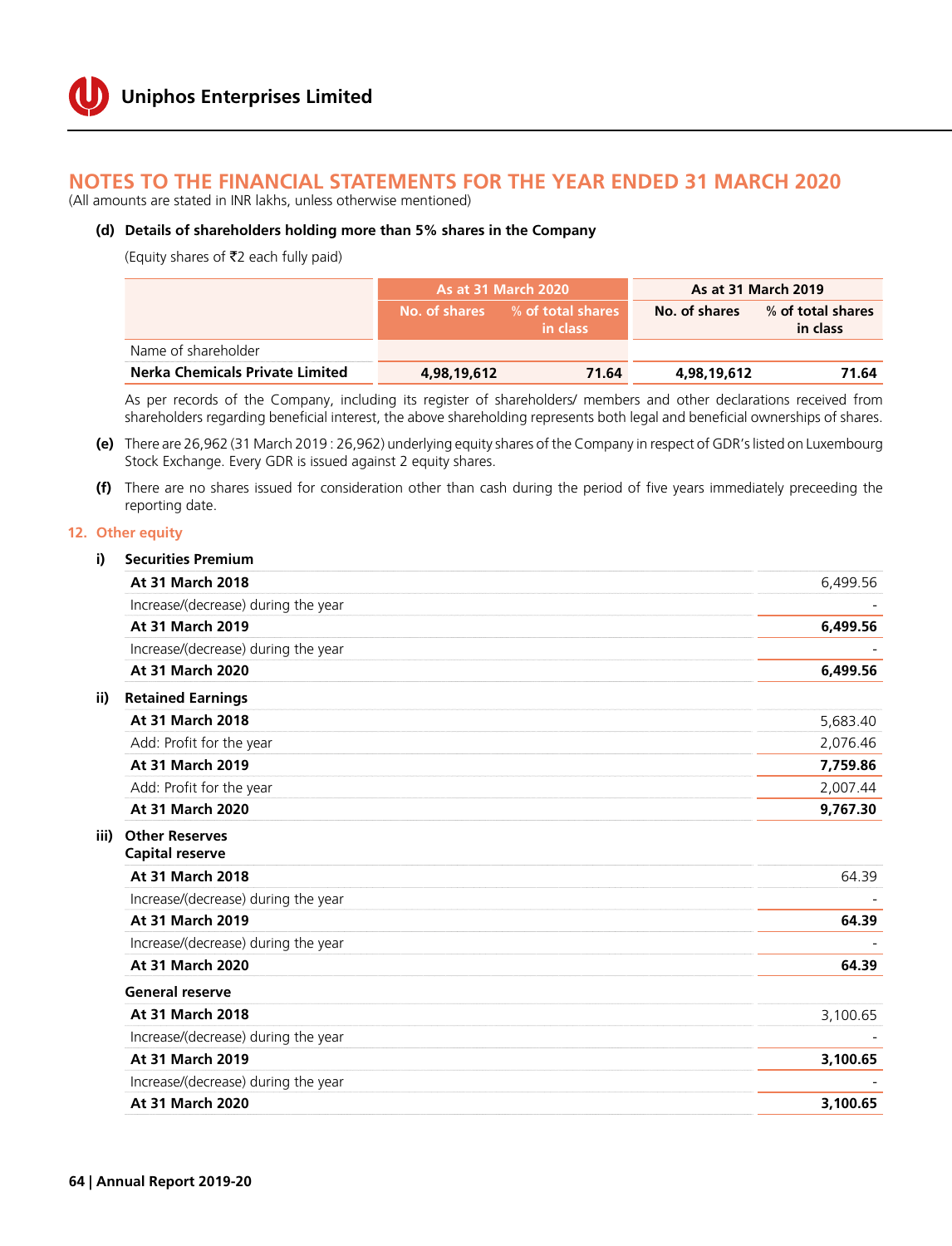(All amounts are stated in INR lakhs, unless otherwise mentioned)

| At 31 March 2018                    | 14,500.00 |
|-------------------------------------|-----------|
| Increase/(decrease) during the year |           |
| At 31 March 2019                    | 14,500.00 |
| Increase/(decrease) during the year |           |
| At 31 March 2020                    | 14,500.00 |

#### **Equity Instruments through Other Comprehensive Income**

| At 31 March 2018                    | 177.748.50   |
|-------------------------------------|--------------|
| Increase/(decrease) during the year | 58,700.17    |
| At 31 March 2019                    | 236,448.67   |
| Increase/(decrease) during the year | (119.990.40) |
| At 31 March 2020                    | 116,458.27   |

 **Securities Premium** - Where the Company issues shares at a premium, whether for cash or otherwise, a sum equal to the aggregate amount of the premium received on those shares shall be transferred to "Securities Premium". The Company may issue fully paid-up bonus shares to its members out of the securities premium reserve and the Company can use this reserve for buy-back of shares.

 **Capital reserve** - The Company recognizes profit or loss on purchase, sale, issue or cancellation of the Company's own equity instruments to capital reserve and central and state subsidies for a project in backward area.

 **General reserve** - General Reserve is created out of the profits earned by the Company by way of transfer from surplus in the statement of profit and loss. The Company can use this reserve for payment of dividend and issue of fully paid-up and not paid-up bonus shares.

 **Revaluation reserve** - The Company had revalued it's investment properties to recognise it's fairvalue as on 31 March, 2011, under Previous GAAP. The revlaution was carried out based on valuation report of independent valuers and the appreciation in the value of the assets is credited to revaluation reserve.

**Retained earnings** - The amounts represent profits that can be distributed to the shareholders.

 **Equity Instruments through Other Comprehensive Income (OCI)** - Equity Instruments through OCI includes changes due to remeasurements of equity instruments at fair valuation at each balance sheet date.

#### **Other Equity**

|                                                       | As at<br><b>31 March 2020</b> | As at<br>31 March 2019 |
|-------------------------------------------------------|-------------------------------|------------------------|
| Capital reserve                                       | 64.39                         | 64.39                  |
| Securities Premium                                    | 6,499.56                      | 6,499.56               |
| Retained Earnings                                     | 9.767.30                      | 7.759.86               |
| General reserve                                       | 3,100.65                      | 3,100.65               |
| Revaluation reserve                                   | 14,500.00                     | 14,500.00              |
| Equity Instruments through Other Comprehensive Income | 116.458.27                    | 236.448.67             |
| <b>Total other equity</b>                             | 150,390.17                    | 268,373.13             |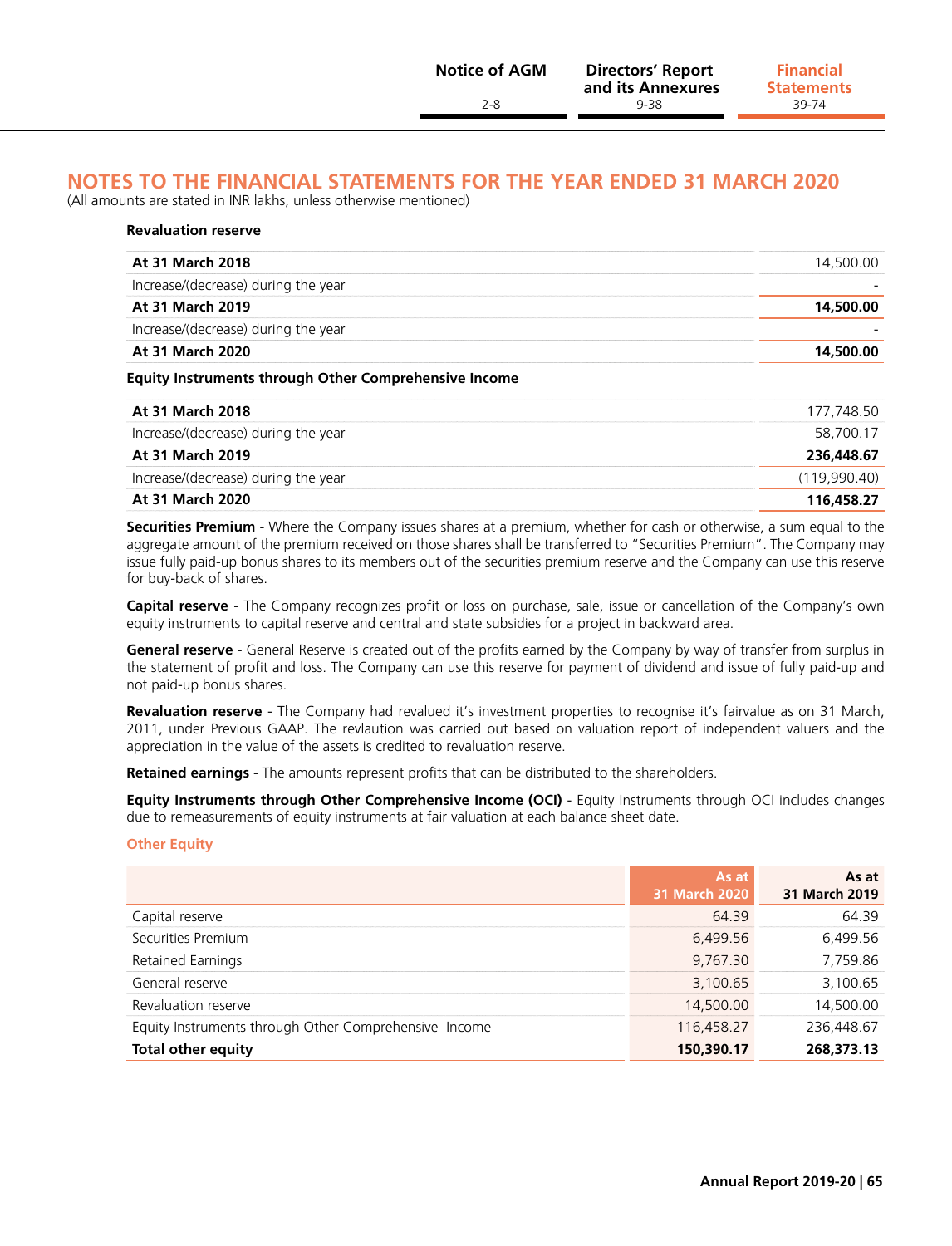(All amounts are stated in INR lakhs, unless otherwise mentioned)

**13. Trade payables**

|                                                                 | As at<br>31 March 2020 | As at<br>31 March 2019 |
|-----------------------------------------------------------------|------------------------|------------------------|
| Outstanding dues of micro and small enterprises (Refer note 24) |                        |                        |
| Outstanding dues of other than micro and small enterprises      | 69.47                  | 14 77                  |
|                                                                 | 69.47                  | 14.77                  |

#### **14. Other current liabilities**

|                                                                          | As at<br>31 March 2020 | As at<br>31 March 2019 |
|--------------------------------------------------------------------------|------------------------|------------------------|
| Statutory liabilities - Tax deducted at source and Goods and service tax |                        | 2 78.                  |
|                                                                          |                        |                        |

#### **15. Revenue from operations**

|                                                                | <b>31 March 2020</b> | 31 March 2019 |
|----------------------------------------------------------------|----------------------|---------------|
| Sale of products (Refer note 28 on related party transactions) | 22.68                |               |
|                                                                | 22.68                |               |

#### **Disclosure under Ind AS 115 - Revenue from contracts with customers**

- a) The management determines that the segment information reported under Note 25 Segment reporting is sufficient to meet the disclosure objective with respect to disaggregation of revenue under Ind AS 115 Revenue from contract with Customers. Hence, no separate disclosures of disaggregated revenues are reported.
- b) The Company's performance obligations are satisified upon delivery and payments are generally due by 60 to 120 days
- c) There are no contract balances.
- d) There are no differences between revenue from contract with customers and contracted prices

#### **16. Other income**

|                                                                               | <b>31 March 2020</b> | 31 March 2019 |
|-------------------------------------------------------------------------------|----------------------|---------------|
| Interest income on financial assets carried at amortized cost                 | 179.17               | 140.10        |
| Interest on income tax refund                                                 | 1 74                 | 0.02          |
| Dividend income on                                                            |                      |               |
| on quoted equity instruments measured at FVTOCI                               | 2,058.15             | 2,058.15      |
| on mutual funds investments measured at FVTPL                                 | 102 75               | 13.51         |
| Capital gain on redemption of current investments                             |                      | 66.26         |
| Fair value gain on financial instruments at fair value through profit or loss |                      | 125.45        |
|                                                                               | 2,341.81             | 2.403.49      |

#### **17. Employee benefits expense**

|                                         | 31 March 2020 | 31 March 2019 |
|-----------------------------------------|---------------|---------------|
| Salary, wages, bonus and other benefits | 104.09        | 101 99        |
|                                         | 104.09        | 101.99        |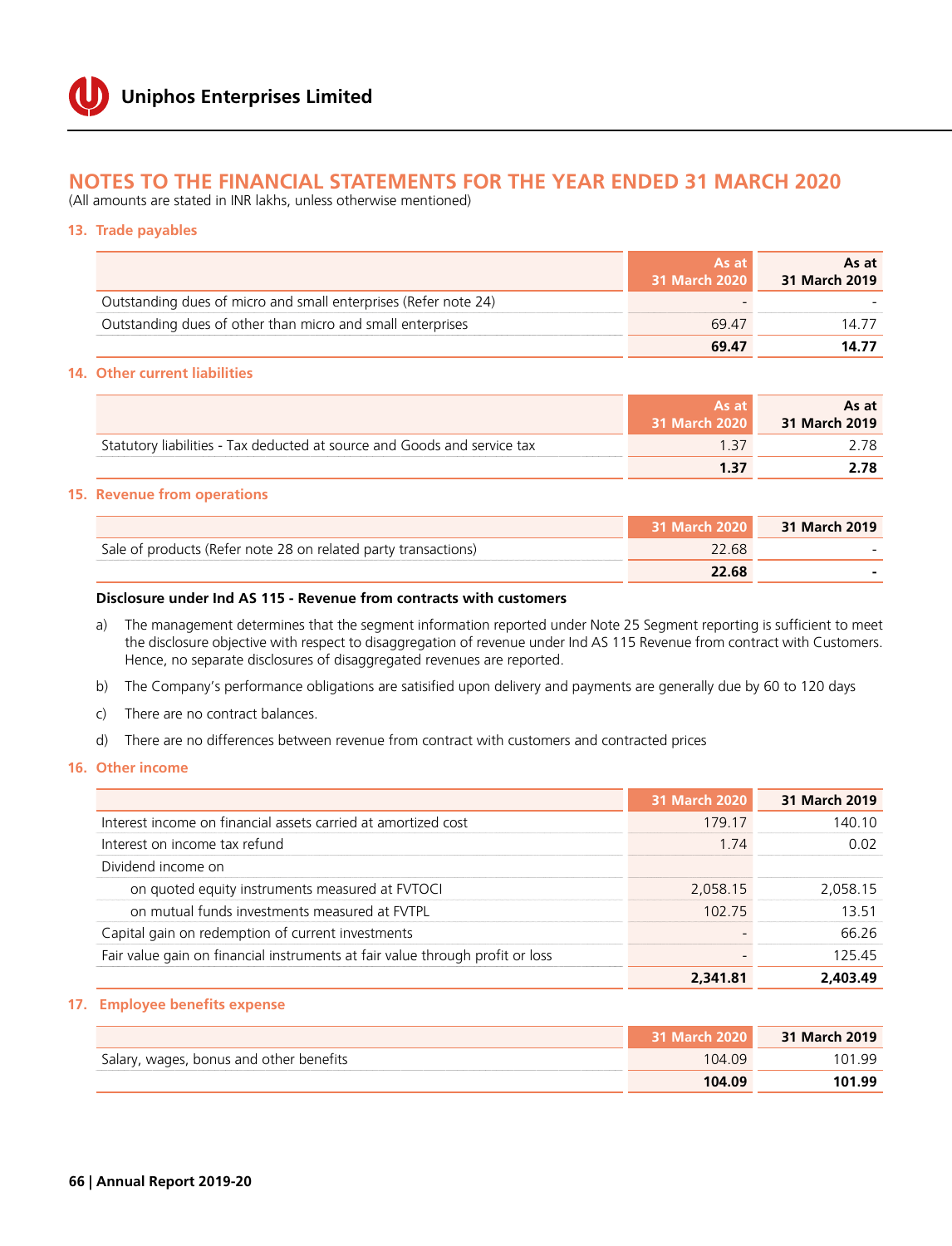(All amounts are stated in INR lakhs, unless otherwise mentioned)

#### **18. Legal and professional fees**

|                                           | 31 March 2020 | 31 March 2019 |
|-------------------------------------------|---------------|---------------|
| Legal and professional fees               | 23.97         | 27.62         |
| Payment to auditors (Refer details below) | 11.40         | 11 40         |
|                                           | 35.37         | 39.02         |

#### **Payment to auditors**

|                        | 31 March 2020 | 31 March 2019 |
|------------------------|---------------|---------------|
| Audit fees             | 8.00          | 8.00          |
| Limited review         | 3.00          | 3.00          |
| Out of Pocket expenses | 0.40          | 0.40          |
|                        | 11.40         | 11.40         |

#### **19. Depreciation and amortization expense**

|                                                | 31 March 2020 | 31 March 2019 |
|------------------------------------------------|---------------|---------------|
| Depreciation on property, plant and investment | ი ი1          | າ 20          |
| Depreciation on investment property            | 3.63          |               |
|                                                | 3.64          |               |

#### **20. Other expenses**

|                                                   | <b>31 March 2020</b> | 31 March 2019 |
|---------------------------------------------------|----------------------|---------------|
| <b>Electricity Charges</b>                        | 1.15                 | 0.91          |
| Rates and taxes                                   | 41.58                | 65.40         |
| Repairs and maintenance (Others)                  | 14.07                | 34.43         |
| Security charges                                  | 24.57                | 27.35         |
| Printing and stationery                           | 3.16                 | 5.22          |
| Postage and stamps                                | 0.88                 | 2.88          |
| Director sitting fees                             | 1.45                 | 1.40          |
| Travelling expenses                               | 0.64                 | 0.85          |
| Capital loss on redemption of current investments | 68.59                |               |
| Miscellaneous expenses                            | 0.12                 | 1.57          |
|                                                   | 156.22               | 140.00        |

#### **21. Income taxes**

#### **a) The major components of income tax expense for the year are as under:**

 **Income tax expenses recognised in the statement of profit and loss:**

|                            | 31 March 2020 | 31 March 2019 |
|----------------------------|---------------|---------------|
| <b>Current tax:</b>        |               |               |
| In respect of current year | 35.25         | 2 OO          |
|                            | 35.25         | 42.00         |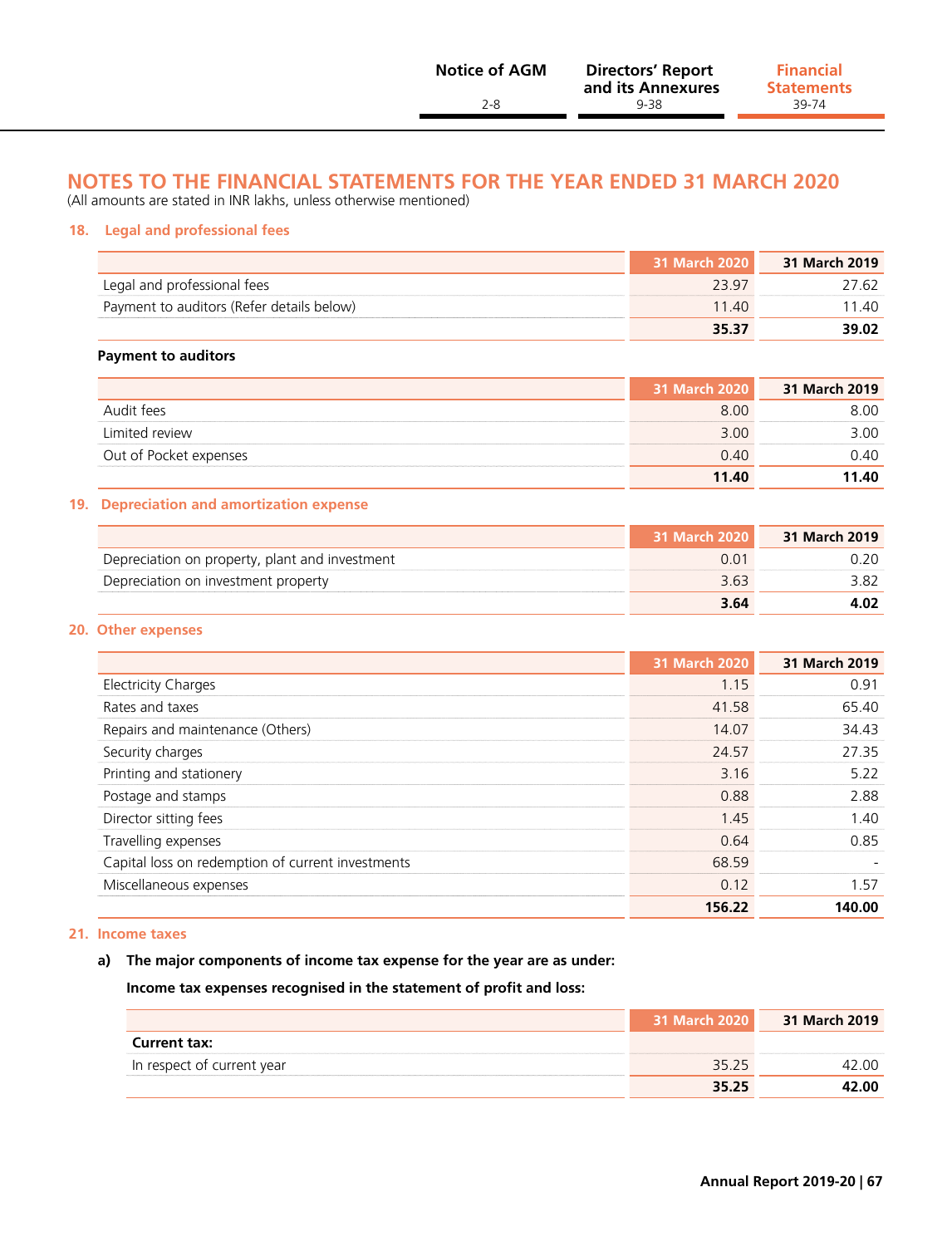(All amounts are stated in INR lakhs, unless otherwise mentioned)

#### **b) Reconciliation of tax expense and accounting profit for the year is as under**

|                                                                                           | <b>31 March 2020</b> | 31 March 2019 |
|-------------------------------------------------------------------------------------------|----------------------|---------------|
| Accounting profit before income tax (Excluding short term capital gain                    | 2,042.70             | 2,052.21      |
| Short term Capital gain / (Loss)                                                          | (68.59)              | 66.26         |
| Total accounting profit before income tax                                                 | 2,111.29             | 2,118.47      |
| Statutory income tax rate of 27.82 % (previous year 27.82 %) on normal<br>income          | 587.36               | 588.73        |
| Statutory income tax rate of 16.69 % on short term capital gain (previous year:<br>16.69% |                      | 0.91          |
| Fair value gain on financial instruments at fair value through profit or loss             |                      | (34.90)       |
| Effect of income that is exempt from tax                                                  | (601.16)             | (576.34)      |
| Tax effect on non-deductible expenses                                                     | 31.99                | 27.23         |
| Disallowance u/s 28 to 44DA of income Tax Act, 1961                                       | 15.78                | 34.73         |
| Other adjustments                                                                         | 1.28                 | 1.63          |
| Income tax expense reported in the statement of profit and loss                           | 35.25                | 42.00         |

#### **22. Earning per share (EPS)**

|                                                      |              | 31 March 2020 | 31 March 2019 |
|------------------------------------------------------|--------------|---------------|---------------|
| Profit attributable to equity holder                 | (A)          | 2.007.44      | 2.076.46      |
| Weighted average number of Equity Shares Outstanding | $(B)$ (Nos.) | 69.545.849    | 69.545.849    |
| Basic and Diluted Earning Per Share (INR)            | [(A)/(B)]    | 289           | 2.99          |
| Face Value Per Share (INR)                           |              | 2.00          | 2.00          |

#### **23. Contingent liabilities**

|                                              | 31 March 2020 I | 31 March 2019 |
|----------------------------------------------|-----------------|---------------|
| Disputed Income tax liabilities (Note below) | 558.2           |               |

#### **Note**

The contingent liability for income tax is mainly on account of major disallowances /additions made in the assessment proceedings since AY 1994 – 95 to AY 2011-12 on account of taxability of amount of advance licence benefit receivable, pass book benefit receivable, data access fees paid, deduction in respect of premium paid for lease hold land, benefit claimed u/s.80HHC, benefit claimed u/s 80IA / IB and other miscellaneous addition / disallowances. The Company has contested all the above issues before various appellate authorities and same are pending before the said authorities for disposal.

#### **24. Micro, small and medium enterprises disclosure**

The identification of Micro, Small and Medium enterprises is based on the management's knowledge of their status. The Company has not received any intimation from suppliers regarding their status under the Micro, Small and Medium Enterprises Development Act, 2006.

#### **25. Segment reporting**

The Company is enganged in trading business in India, which in the context of Ind AS - 108 "Operating Segments" is considered to be its only business segment and thus no geographic segment is applicable.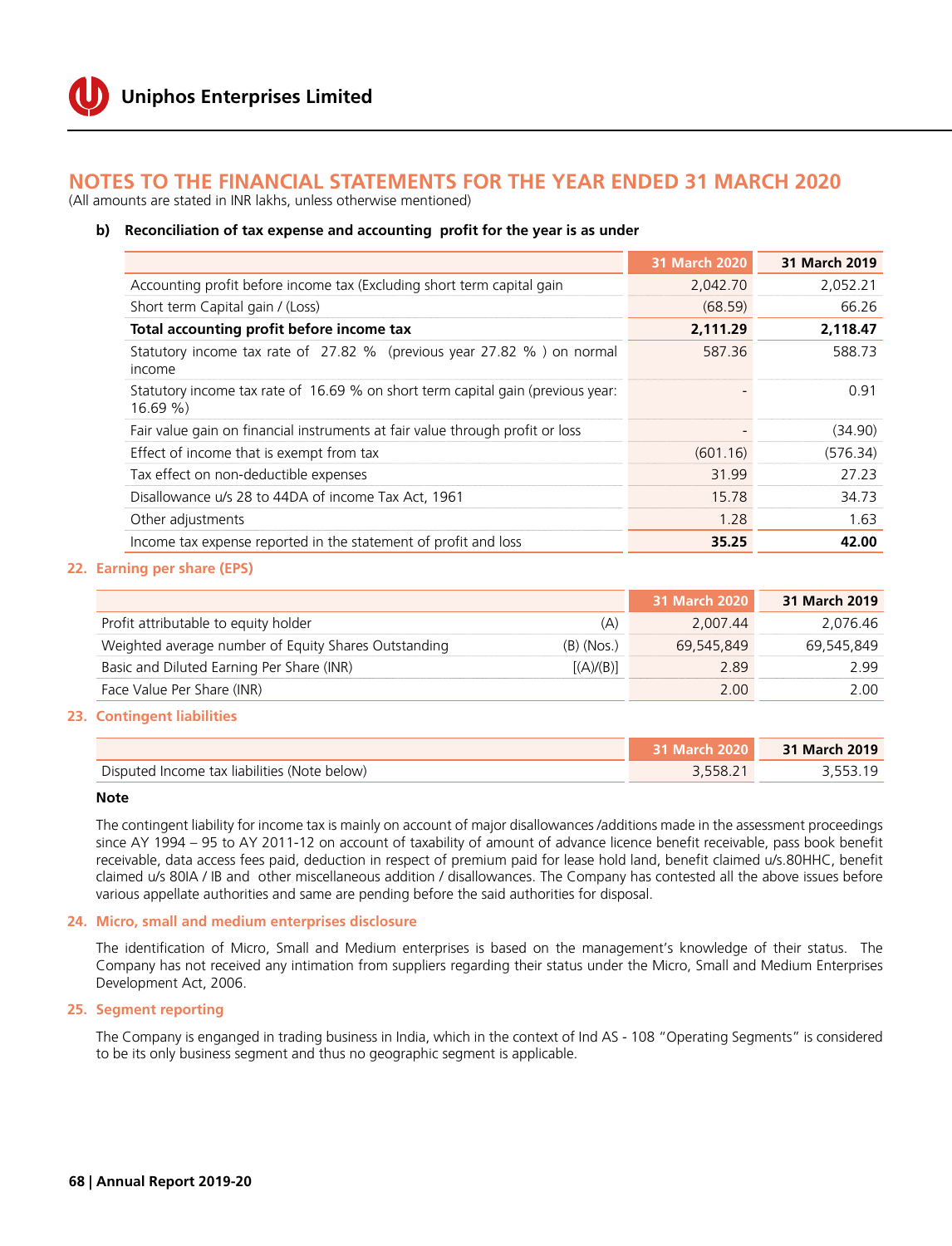| <b>Notice of AGM</b> | <b>Directors' Report</b><br>and its Annexures | <b>Financial</b><br><b>Statements</b> |
|----------------------|-----------------------------------------------|---------------------------------------|
| 2-8                  | 9-38                                          | 39-74                                 |
|                      |                                               |                                       |

(All amounts are stated in INR lakhs, unless otherwise mentioned)

#### **26. Leases**

Effective 1st April 2019, Ind AS 116 "Leases", is applicable to the Company. Based on the assessment done by the management, there is no impact on the adoption of this standard on the financial statements for the year ended 31 March 2020.

#### **27. Details of Loans and Investments as required u/s 186 of Companies Act, 2013**

|                                                                                  | 31 March 2020 |                    | 31 March 2019 |             |
|----------------------------------------------------------------------------------|---------------|--------------------|---------------|-------------|
|                                                                                  | Loan given    | <b>Outstanding</b> | Loan given    | Outstanding |
| Loans                                                                            |               |                    |               |             |
| Loan given and proposed to be utilised for<br>business operations by receipent - |               |                    |               |             |
| Teknomic consutlannts Pyt Limited                                                |               |                    | 800.00        |             |
| Tatva Global Environment Pvt Limited                                             |               | 1.470.00           | 1.470.00      | 1.470.00    |

**Note:** Rate of interest charged on loan given is 12% p.a. (Previous year : 10.5% to 12 % p.a)

#### **Investments**

Details required u/s 186 have been disclosed in note 4 of the financial statements.

#### **28. Components of Other Comprehensive Income (OCI), net of taxes**

|                                            | 31 March 2020         | 31 March 2019         |
|--------------------------------------------|-----------------------|-----------------------|
|                                            | <b>FVTOCI Reserve</b> | <b>FVTOCI Reserve</b> |
| Fair value of financial assets through OCI | (119.990.40)          | 58,700.17             |

#### **29 Related Party disclosure:**

**A. Name of the related partied where control exists irrespective of whether transaction have occurred or not:**

#### **(i) Holding company**

Nerka Chemicals Private Limited ('Nerka')

#### **(ii) Ultimate Holding Company**

Demuric Holdings Private Limited ('Demuric')

**B. Name of other related parties with whom transactios have taken place during the year:**

#### **(i) Enterprises over which Key Management personnel and their relatives have significant influence :**

UPL Limited ('UPL')

Uniphos International Limited ('UIL')

Tatva Global Environment Private Limited ('TGEPL')

#### **(ii) Key Management Personnel and their relatives :**

Mr. Pradeep Goyal

Mrs. Swati Mayekar

- Mr. K.M.Thacker- Company Secretary
- Mr. B.P.Chheda- Chief Financial Officer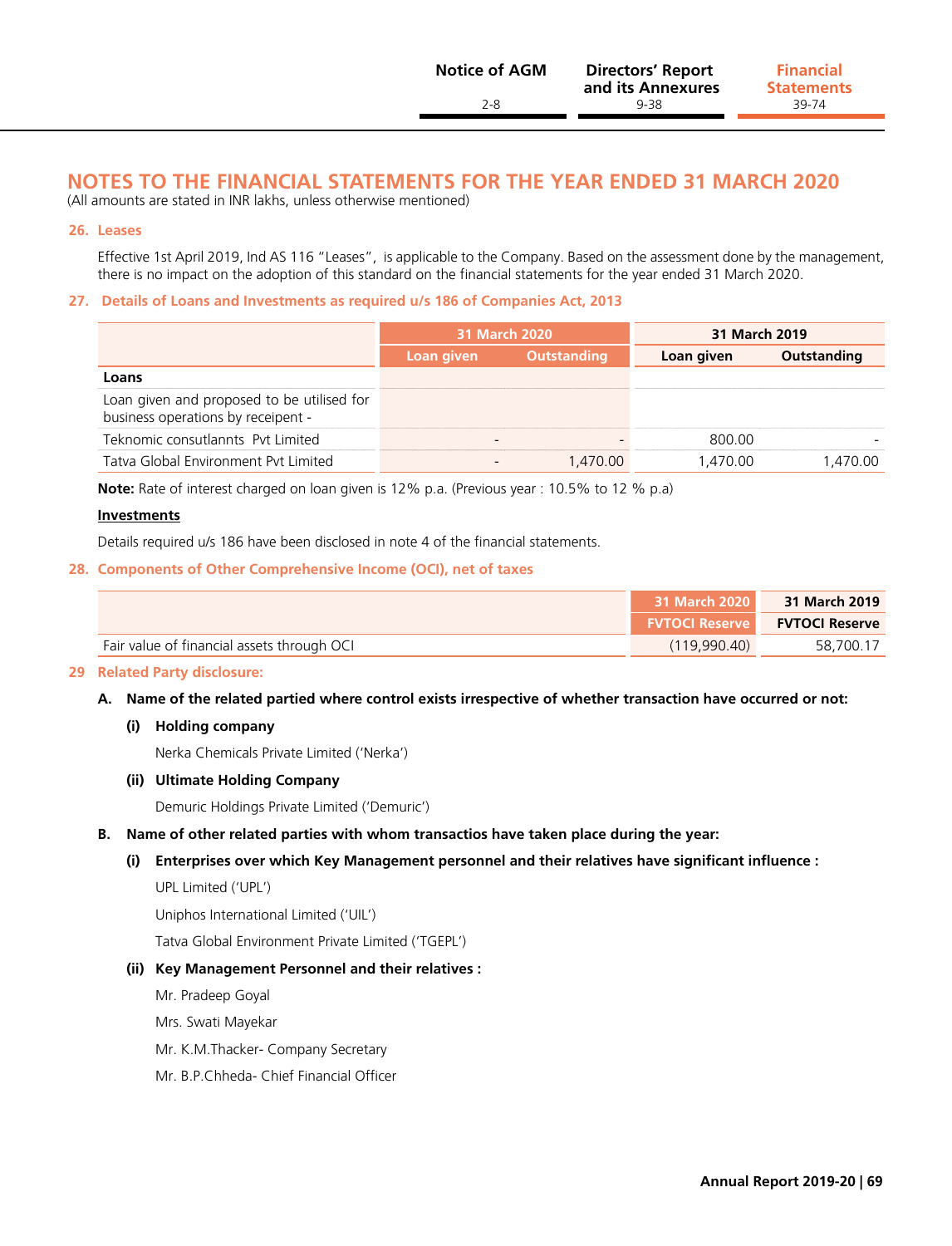#### **Notes to the financial statements for the year ended 31 March 2020** (All amounts are stated in INR lakhs, unless otherwise mentioned)

### **(b) The following transactions were carried out with the related parties in the ordinary course of business:**

|                | <b>Nature of Transactions</b>                           | <b>Holding Company</b>   |           | <b>Enterprises over which</b><br><b>Key Management</b><br>personnel and their<br>relatives have significant<br>influence |           | <b>Total</b> |           |
|----------------|---------------------------------------------------------|--------------------------|-----------|--------------------------------------------------------------------------------------------------------------------------|-----------|--------------|-----------|
|                |                                                         | 31-Mar-20                | 31-Mar-19 | 31-Mar-20                                                                                                                | 31-Mar-19 | 31-Mar-20    | 31-Mar-19 |
| $\mathbf{1}$   | Income                                                  |                          |           |                                                                                                                          |           |              |           |
|                | Sale of products to UPL                                 |                          |           | 22.68                                                                                                                    |           | 22.68        |           |
|                | Interest on Loan from TGEPL                             |                          |           | 176.40                                                                                                                   | 2.42      | 176.40       | 2.42      |
|                | Dividend from UPL                                       |                          |           | 2,058.15                                                                                                                 | 2,058.15  | 2,058.15     | 2,058.15  |
| $\overline{2}$ | Sales of investments to<br><b>Nerka</b>                 | 1.046.51                 |           |                                                                                                                          |           | 1,046.51     |           |
| 3              | Loan given to TGEPL                                     |                          |           |                                                                                                                          | 1,470.00  |              | 1,470.00  |
| 4              | and<br>other<br>Salary<br>reimbursements                |                          |           |                                                                                                                          |           |              |           |
|                | UPL (Salary)                                            | $\overline{\phantom{a}}$ |           | 104.09                                                                                                                   | 101.99    | 104.09       | 101.99    |
|                | UIL                                                     | $\overline{\phantom{a}}$ |           |                                                                                                                          | 0.07      |              | 0.07      |
|                | Nerka                                                   | 10.00                    |           |                                                                                                                          |           | 10.00        |           |
|                | 5. Bonus Shares                                         |                          |           |                                                                                                                          |           |              |           |
|                | 12,863,465<br>shares<br>equity<br>issued by UPL Limited |                          |           |                                                                                                                          |           |              |           |
| 6              | <b>Outstanding receivable</b>                           |                          |           |                                                                                                                          |           |              |           |
|                | Loan to TGEPL                                           |                          |           | 1,470.00                                                                                                                 | 1,470.00  | 1,470.00     | 1,470.00  |
|                | Interest on Loan to TGEPL                               |                          |           | 160.93                                                                                                                   | 2.17      | 160.93       | 2.17      |
|                | Payable to UPL                                          |                          |           | 29.45                                                                                                                    |           | 29.45        |           |

**(c) Transactions with Key Management Personnel and their relatives**

| <b>Particulars</b>                         | 31 March 2020 | 31 March 2019 |
|--------------------------------------------|---------------|---------------|
| Director Sitting fees - Mr. Pradeep Goyal  | 0.65          | <u>በ 7በ</u>   |
| Director Sitting fees - Mrs. Swati Mayekar | 0.80          | 0. ZO         |
| Remuneration - Mr. K M Thacker             | 5986          | 61.03         |
| Remuneration - Mr. B.P.Chheda              | 44.23         | 40.96         |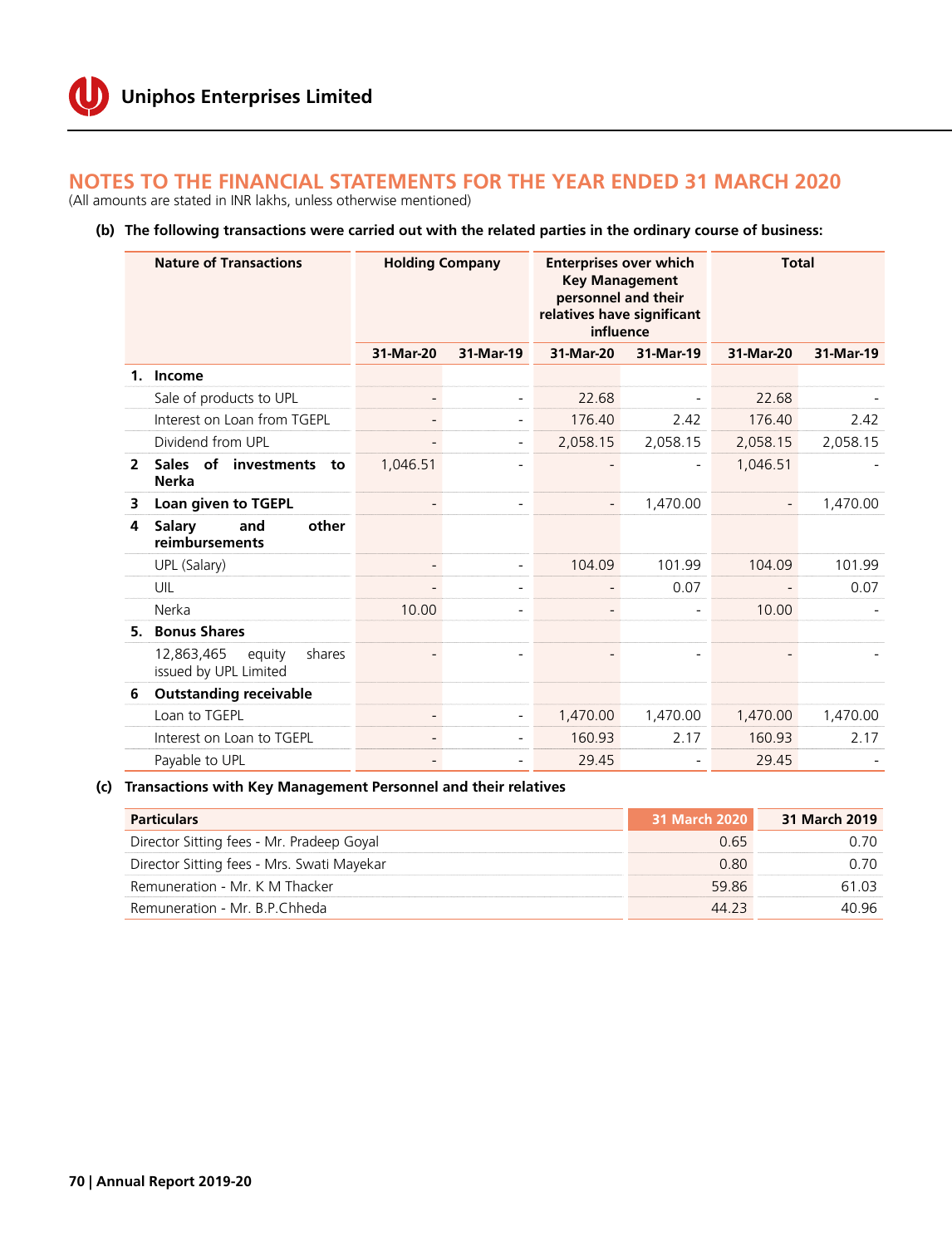#### **Notes to the financial statements for the year ended 31 March 2020** (All amounts are stated in INR lakhs, unless otherwise mentioned)

#### **30. Category-wise classification of financial instruments**

| <b>Nature of Transactions</b>                                                             | <b>Note</b>    | <b>Non current</b> |                             | <b>Current</b> |                             |
|-------------------------------------------------------------------------------------------|----------------|--------------------|-----------------------------|----------------|-----------------------------|
|                                                                                           |                |                    | 31 March 2020 31 March 2019 |                | 31 March 2020 31 March 2019 |
| (A) Accounting, classification and fair<br>values                                         |                |                    |                             |                |                             |
| Financial assets measured at fair<br>value through profit or loss (FVTPL)                 |                |                    |                             |                |                             |
| Investment in equity instruments                                                          | $\overline{4}$ | 100.92             | 100.92                      |                |                             |
| Investment in mutual funds                                                                | 6              |                    |                             |                | 2,249.89                    |
|                                                                                           |                | 100.92             | 100.92                      |                | 2,249.89                    |
| Financial assets measured at fair<br>value through other comprehensive<br>income (FVTOCI) |                |                    |                             |                |                             |
| Investments in quoted equity shares /<br>Preference shares                                | $\overline{4}$ | 125,959.06         | 245,949.45                  |                |                             |
|                                                                                           |                | 125,959.06         | 245,949.45                  |                |                             |
| <b>Financial</b><br>assets<br>measured<br>at<br>amortised cost                            |                |                    |                             |                |                             |
| Security deposit                                                                          | 5              | 0.16               | 0.16                        |                |                             |
| Cash and cash equivalents                                                                 | $\overline{7}$ |                    |                             | 4,276.62       | 67.88                       |
| Other Bank balance                                                                        | 7A             |                    |                             |                | 53.83                       |
| Loan to related party - Tatva Global<br>Environment Private limited                       | 8              |                    |                             | 1,470.00       | 1,470.00                    |
| Interest receivable                                                                       | 9              |                    |                             | 160.93         | 2.17                        |
| Other financial assets                                                                    | 9              |                    |                             |                | 1.22                        |
|                                                                                           |                | 0.16               | 0.16                        | 5,907.56       | 1,595.11                    |
| <b>Financial</b><br>liabilities<br>measured<br>at<br>amortised cost                       |                |                    |                             |                |                             |
| Trade payables                                                                            | 13             |                    |                             | 69.47          | 14.77                       |
|                                                                                           |                |                    |                             | 69.47          | 14.77                       |

#### **(B) Measurement of fair value:**

Valuation techniques and significant unobservable inputs:

#### **(i) Financial instruments measured at fair value**

 The fair value of the financial assets and liabilities is included at the amount at which the instrument can be exchanged in a current transaction between willing parties, other than in a forced or liquidation sale.

The fair values of the remaining FVTOCI financial assets are derived from quoted market prices in active markets.

#### **(ii) Financial instrument measured at amortized cost:**

 The carrying amount of financial assets such as cash and cash equivalents, trade receivables, other financial assets and financial liabilities such as trade payables are measured at amortized cost in the financial statements are a resonable approximation of their fair value since the Company does not anticipate that the carrying amounts would be significantly different from the value that would eventually be received or settled.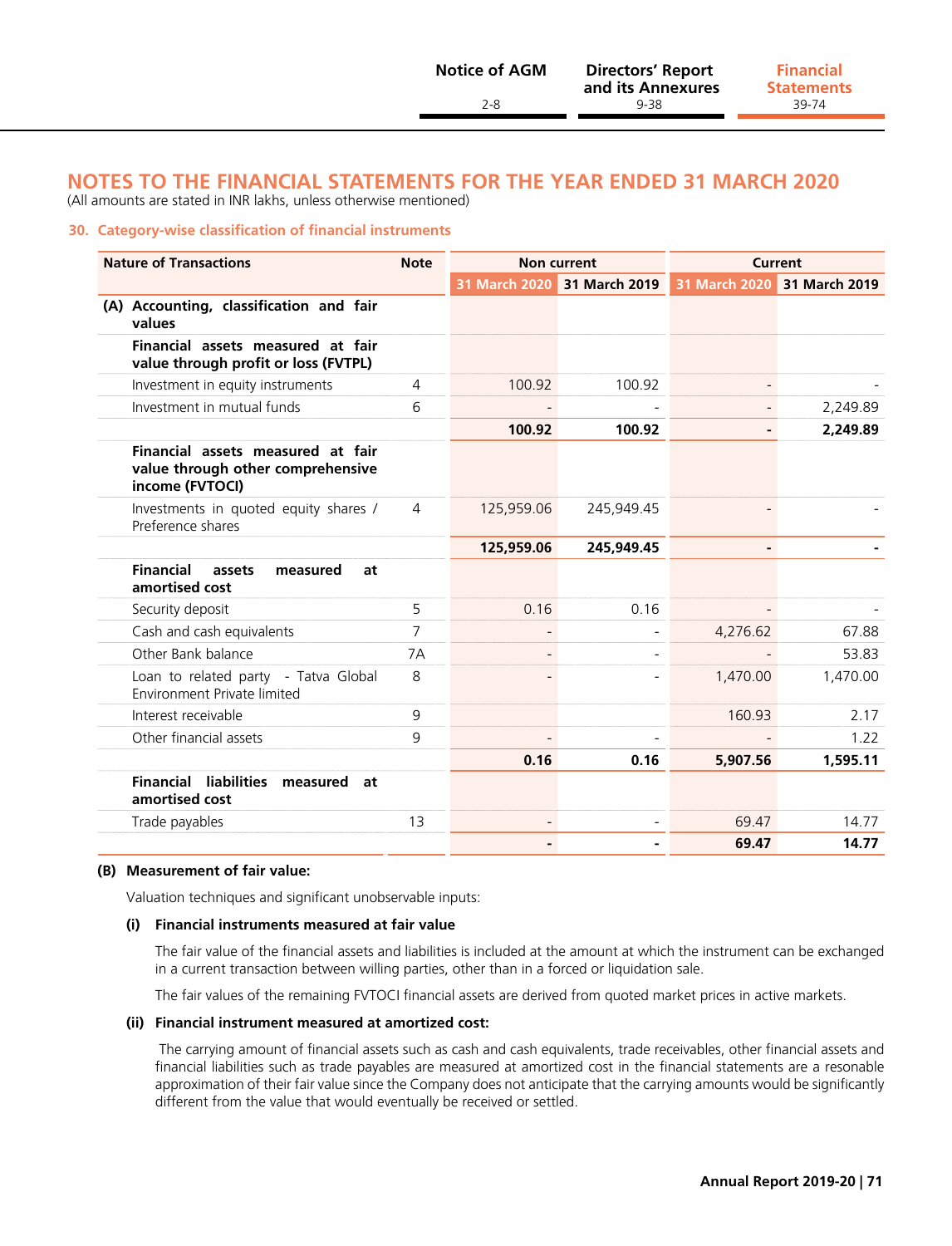# **Notes to the financial statements for the year ended 31 March 2020**

(All amounts are stated in INR lakhs, unless otherwise mentioned)

#### **31. Fair Value hierarchy**

The following table provides the fair value measurement hierarchy of the Company's assets and liabilities.

Quantitative disclosures fair value measurement hierarchy for assets as at 31 March 2020

| <b>Particulars</b>                            | Fair value measurement using |              |                                              |                                            |                                              |  |
|-----------------------------------------------|------------------------------|--------------|----------------------------------------------|--------------------------------------------|----------------------------------------------|--|
|                                               | Date of<br>valuation         | <b>Total</b> | <b>Quoted prices</b><br>in active<br>markets | <b>Significant</b><br>observable<br>inputs | <b>Significant</b><br>unobservable<br>inputs |  |
|                                               |                              |              | (Level 1)                                    | (Level 2)                                  | (Level 3)                                    |  |
| <b>Assets measured at fair value:</b>         |                              |              |                                              |                                            |                                              |  |
| <b>FVTOCI financial investments (Note 4):</b> |                              |              |                                              |                                            |                                              |  |
| Quoted equity shares                          | 31-Mar-20                    | 125.959.06   | 125.959.06                                   |                                            |                                              |  |
| <b>FVTPL financial investments (Note 6):</b>  |                              |              |                                              |                                            |                                              |  |
| Unquoted equity instruments                   | 31-Mar-20                    | 100.92       | $\overline{\phantom{0}}$                     | 100.92                                     |                                              |  |

There have been no transfers between Level 1 and Level 2 during the year.

#### **Quantitative disclosures fair value measurement hierarchy for assets as at 31 March 2019**

| <b>Particulars</b>                            | Fair value measurement using |              |                                              |                                            |                                       |  |
|-----------------------------------------------|------------------------------|--------------|----------------------------------------------|--------------------------------------------|---------------------------------------|--|
|                                               | Date of<br>valuation         | <b>Total</b> | <b>Quoted prices</b><br>in active<br>markets | <b>Significant</b><br>observable<br>inputs | Significant<br>unobservable<br>inputs |  |
|                                               |                              |              | (Level 1)                                    | (Level 2)                                  | (Level 3)                             |  |
| <b>Assets measured at fair value:</b>         |                              |              |                                              |                                            |                                       |  |
| <b>FVTOCI financial investments (Note 4):</b> |                              |              |                                              |                                            |                                       |  |
| Quoted equity shares / Preference shares      | 31-Mar-19                    | 245.949.45   | 245.949.45                                   | -                                          |                                       |  |
| <b>FVTPL financial investments (Note 6):</b>  |                              |              |                                              |                                            |                                       |  |
| Mutual funds                                  | 31-Mar-19                    | 2.249.89     |                                              | 2,249.89                                   |                                       |  |
| Unquoted equity instruments                   | 31-Mar-19                    | 100.92       |                                              | 100.92                                     |                                       |  |

There have been no transfers between Level 1 and Level 2 during the year.

The management assessed that cash and cash equivalents, trade receivables, trade payables, other financial assets and other financial liabilities approximate their carrying amounts largely due to the short-term maturities of these instruments.

#### **32. Financial risk management objectives and policies**

The Company's principal financial liabilities comprise trade and other payables. The main purpose of these financial liabilities is to finance the Company's operations. The Company's principal financial assets include loans, trade and other receivables, and cash and cash equivalents that derive directly from its operations. The Company also holds FVTOCI investments.

The Company is exposed to market risk, credit risk and liquidity risk. The Company's senior management oversees the management of these risks. The Board of Directors reviews and agrees policies for managing each of these risks, which are summarised below.

#### **Market risk**

Market risk is the risk that the fair value of future cash flows of a financial instrument will fluctuate because of changes in market prices. Market risk comprises three types of risk: interest rate risk, currency risk and other price risk, such as equity price risk. Financial instruments affected by market risk include FVTOCI investments, FVTPL investments and Loans.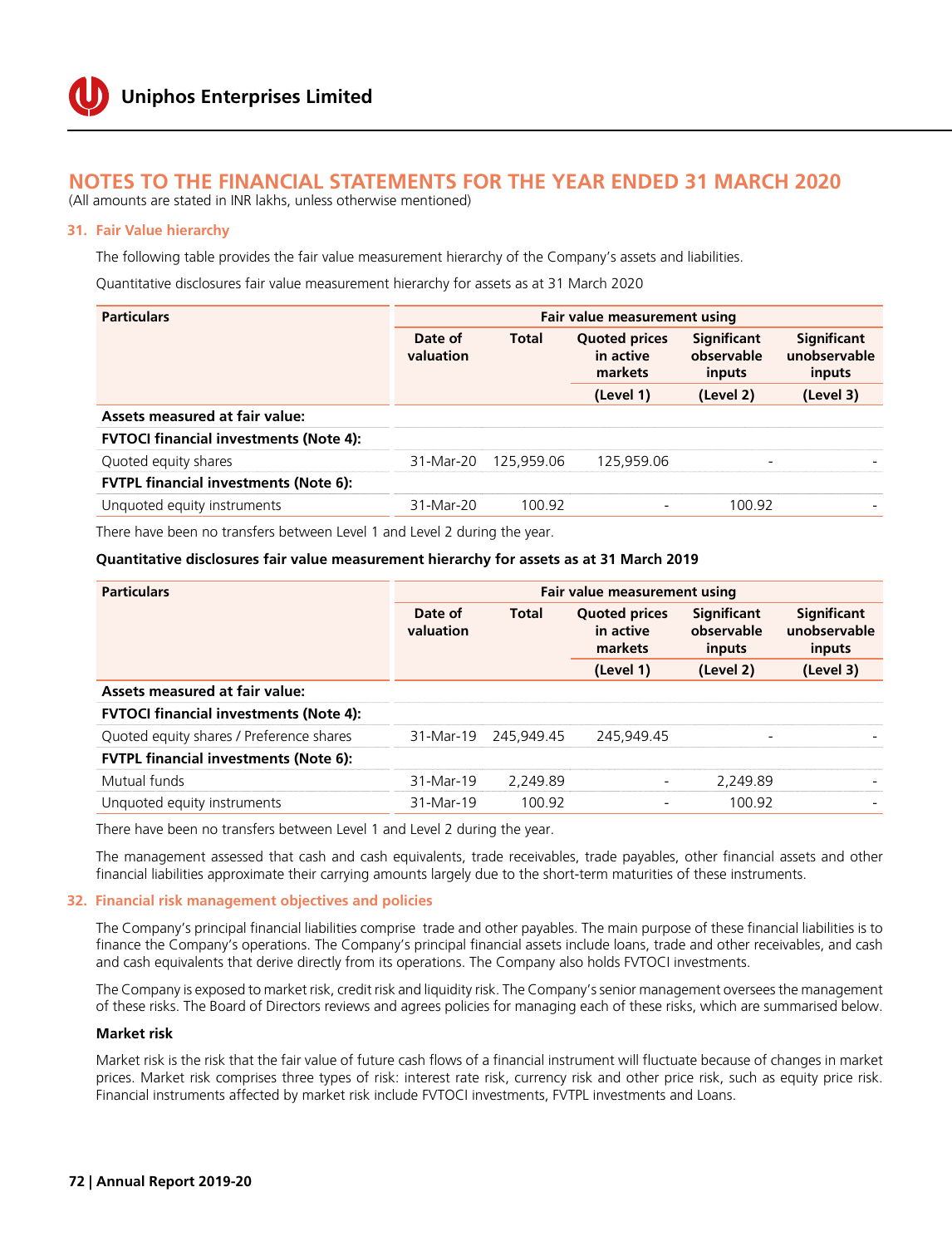**Statements**

# **Notes to the financial statements for the year ended 31 March 2020**

(All amounts are stated in INR lakhs, unless otherwise mentioned)

#### **Interest rate risk**

Interest rate risk is the risk that the fair value or future cash flows of a financial instrument will fluctuate because of changes in market interest rates.

#### **Equity price risk**

The Company's listed and non-listed equity securities are susceptible to market price risk arising from uncertainties about future values of the investment securities. Company's investment in it's group company - UPL Limited, which is listed, is significant. But being the startegic investment, the Company is not influenced by equity price risk.

#### **Credit risk**

Credit risk is the risk that counterparty will not meet its obligations under a financial instrument or customer contract, leading to a financial loss. The Company is exposed to credit risk from its operating activities from its financing activities, including deposits with banks and financial institutions and other financial instruments.

#### **Financial instruments and cash deposits**

Credit risk from balances with banks and financial institutions is managed by the Company's board of directors. Investments of surplus funds are made only with approval of Board of directors.

#### **Liquidity risk**

Liquidity risk is the risk that the Company will not be able to meet its financial obligations as they fall due. The Company's approach to managing liquidity is to ensure, as far as possible, that it will always have sufficient liquidity to meet its liabilities when due, under both normal and stressed conditions, without incurring unacceptable losses or risking damage to the Company's reputation.

The Company manages liquidity risk by maintaining adequate reserves, by continuously monitoring forecast and actual cash flows and matching the maturity profiles of the financial assets and liabilities.

The table below summarises the maturity profile of the Company's financial liabilities based on contractual undiscounted payments.

|                 | Less than 1 year | 1 to 5 years             | > 5 years | <b>Total</b> |
|-----------------|------------------|--------------------------|-----------|--------------|
| As at 31-Mar-20 |                  |                          |           |              |
| Trade payables  | 69.47            | $\overline{\phantom{0}}$ |           | 69.47        |
|                 | 69.47            | ۰                        | ۰         | 69.47        |
| As at 31-Mar-19 |                  |                          |           |              |
| Trade payables  | 14.77            |                          |           | 14.77        |
|                 | 14.77            | ۰                        |           | 14.77        |

#### **Trade receivables**

Customer credit risk is managed by CFO under guidance of Board of directors. Detailed credit analysis is done before dealing with any customer.

#### **33. Capital management**

Capital includes equity attributable to the equity holders to ensure that it maintains an efficient capital structure and healthy capital ratios in order to support its business and maximise shareholder value. The Company manages its capital structure and makes adjustments to it, in light of changes in economic conditions or its business requirements. To maintain or adjust the capital structure, the Company may adjust the dividend payment to shareholders, return capital to shareholders or issue new shares. No changes were made in the objectives, policies or processes during the year ended March 31, 2020.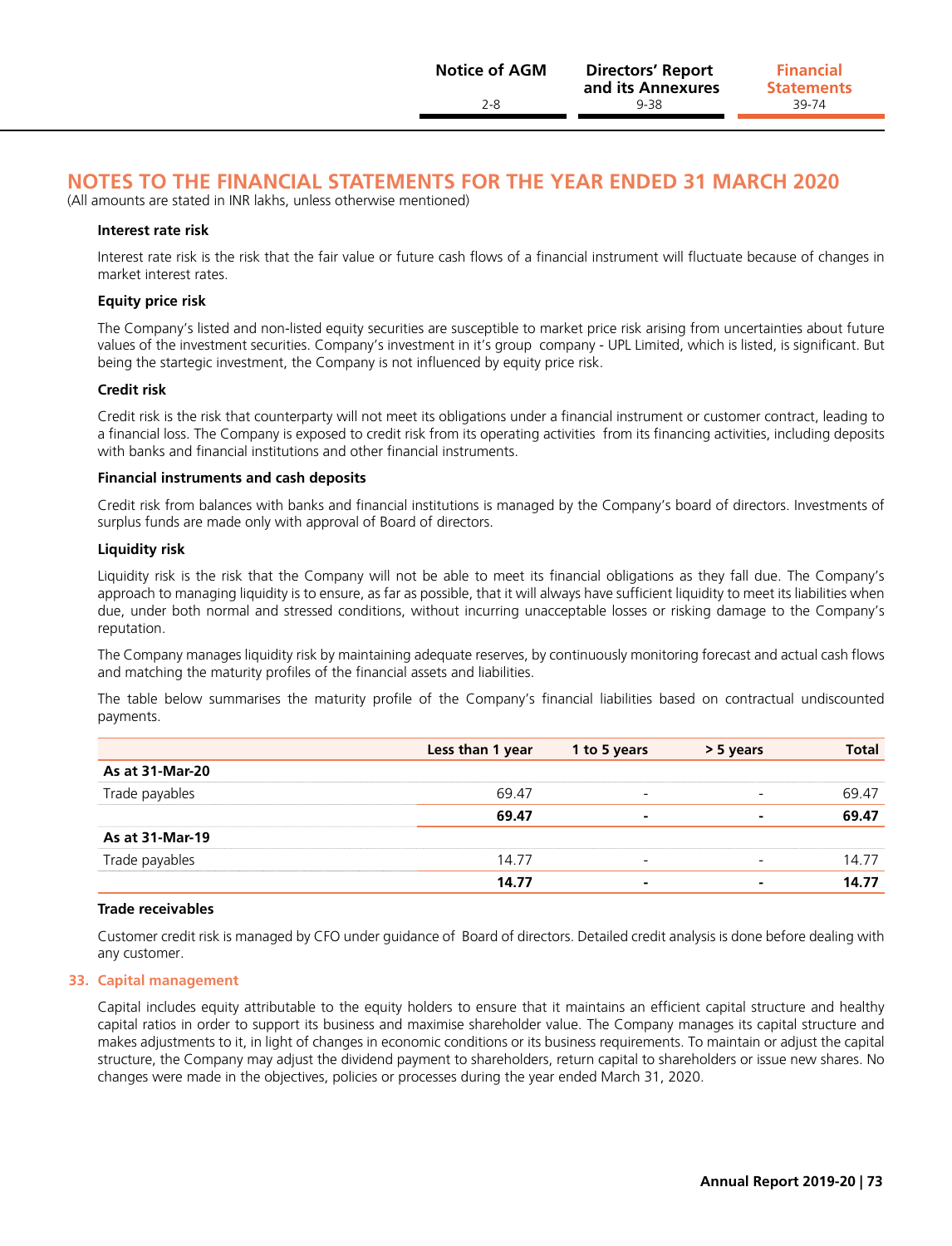## **Notes to the financial statements for the year ended 31 March 2020**

(All amounts are stated in INR lakhs, unless otherwise mentioned)

#### **34. Impact of COVID -19**

The Ministry of Home Affairs vide order No.40-3/2020 dated 24.03.2020 notified first ever nation-wide lockdown in India to contain the outbreak of COVID 19. Due to COVID-19 situation, there have been several restrictions imposed by the Governments on the travel, goods movement and transportation considering public health and safety measures. Though the Company had some sales even during lockdown, the majority of income of the Company comprises of interest income and dividend income from UPL Limited. Based on current financial positon and operations, the Company believes that situation arising due to COVID 19 will not affect it operations adversly.

In terms of our report of even date attached Chartered Accountants CIN No.: L24219GJ1969PLC001588 Firm Registration Number 101248W/W-100022

Place : Mumbai Place : Mumbai

**For B S R & Co. LLP For and on behalf of Board of Directors of Uniphos Enterprises Limited**

**Bhavesh Dhupelia Bhavesh Dhupelia R.D.Shroff R.D.Shroff R.D.Shroff S.R.Shroff S.R.Shroff S.R.Shroff S.R.Shroff S.R.Shroff S.R.Shroff S.R.Shroff S.R.Shroff S.R.Shroff S.R.Shroff S.R.Shroff S** Partner Chairman amd Managing Director Chairman amd Managing Director -Chairman amd Managing Director -Chairman amd Managing Director -Chairman amd Managing Director -Chairman amd Managing Director -Chairman amd Managing D Membership No. 042070 DIN : 00180810 DIN : 00189012

> **K.M.Thacker B.P.Chheda B.P.Chheda B.P.Chheda** *Company Secretary* **B.P.Chief Einancial Officer** Company Secretary Membership no.: ACS 6843

Date :26 June 2020 Date : 26 June 2020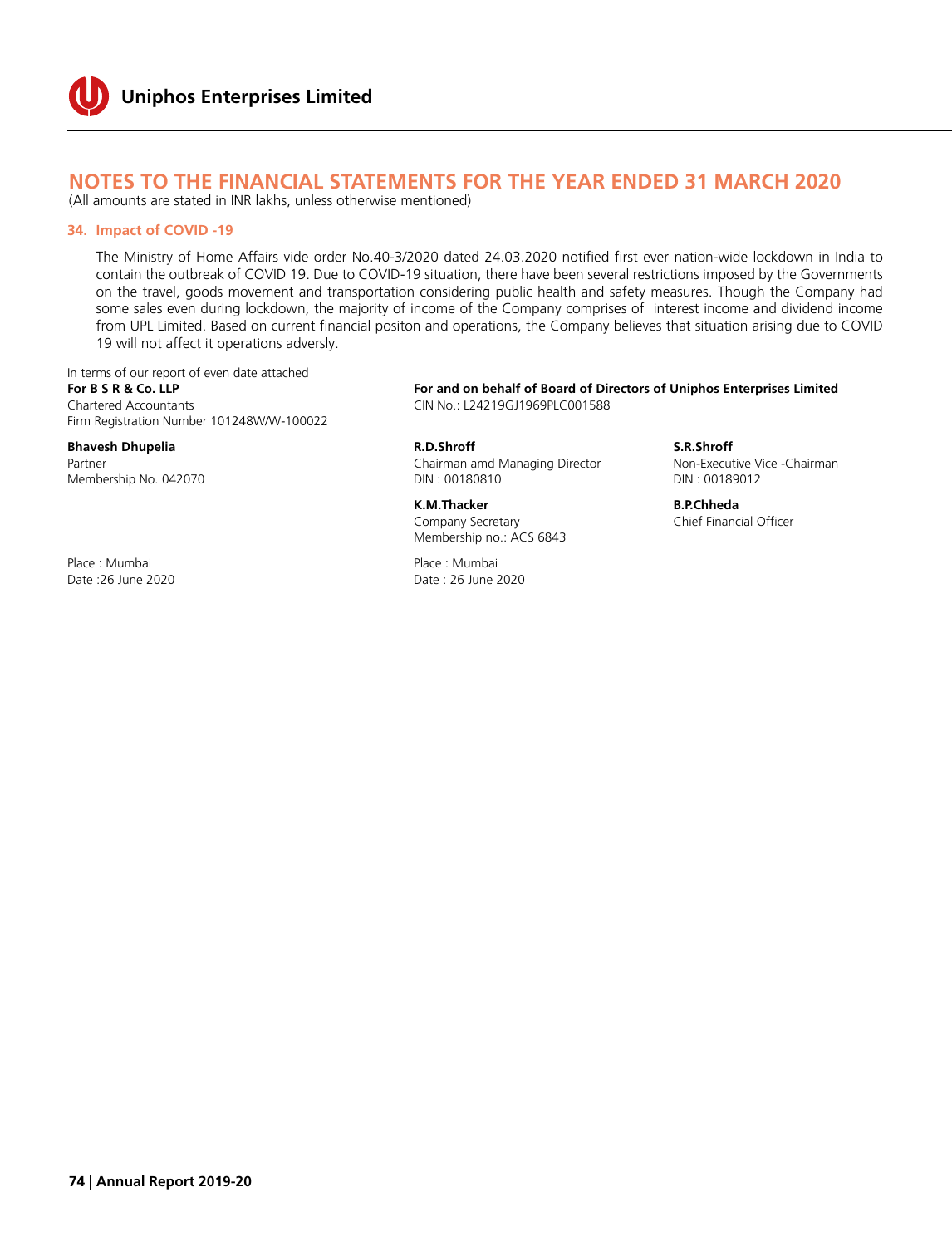| <b>NOTES</b> |
|--------------|
|              |
|              |
|              |
|              |
|              |
|              |
|              |
|              |
|              |
|              |
|              |
|              |
|              |
|              |
|              |
|              |
|              |
|              |
|              |
|              |
|              |
|              |
|              |
|              |
|              |
|              |
|              |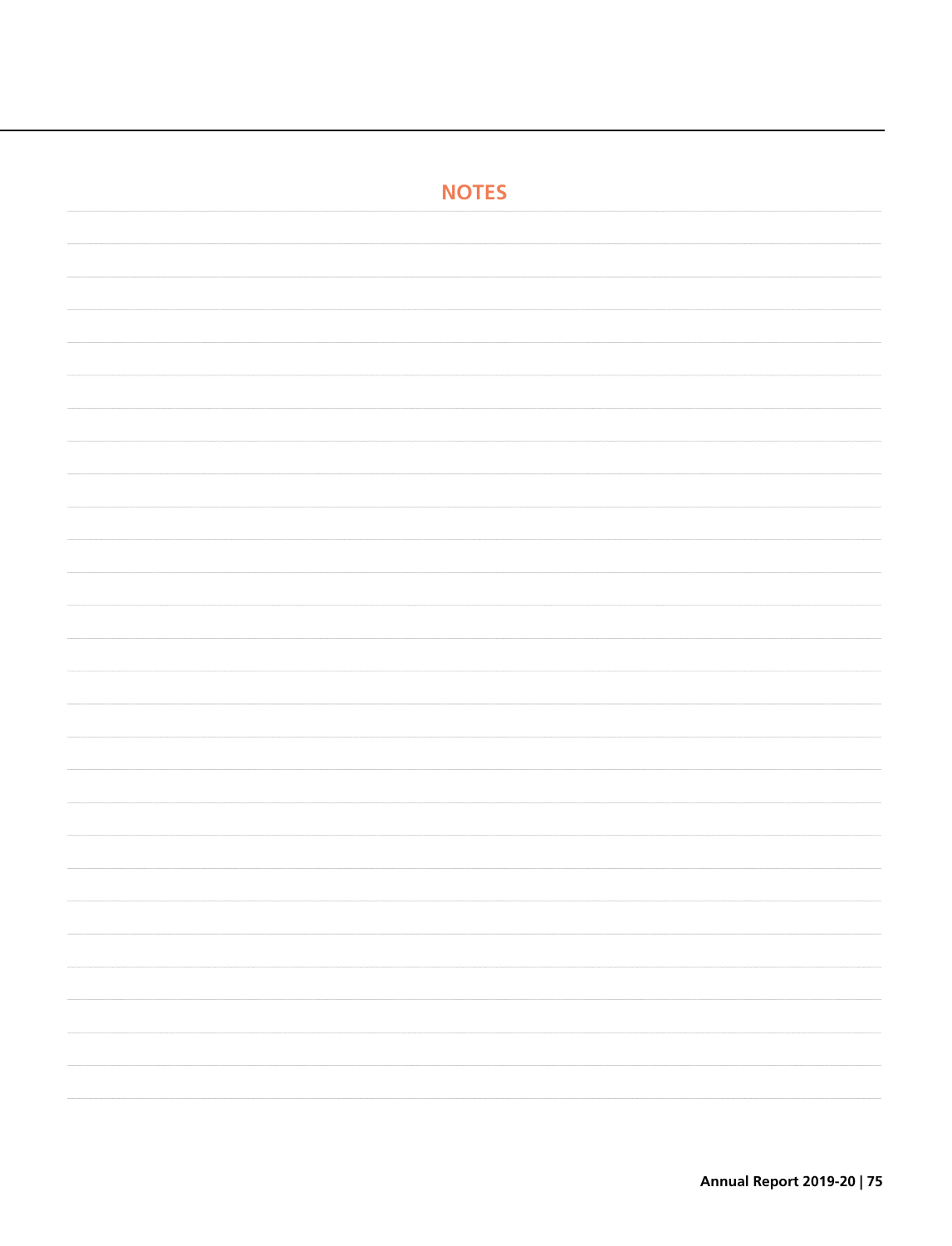

| <b>NOTES</b> |
|--------------|
|              |
|              |
|              |
|              |
|              |
|              |
|              |
|              |
|              |
|              |
|              |
|              |
|              |
|              |
|              |
|              |
|              |
|              |
|              |
|              |
|              |
|              |
| $\cdots$     |
|              |
|              |
|              |
|              |